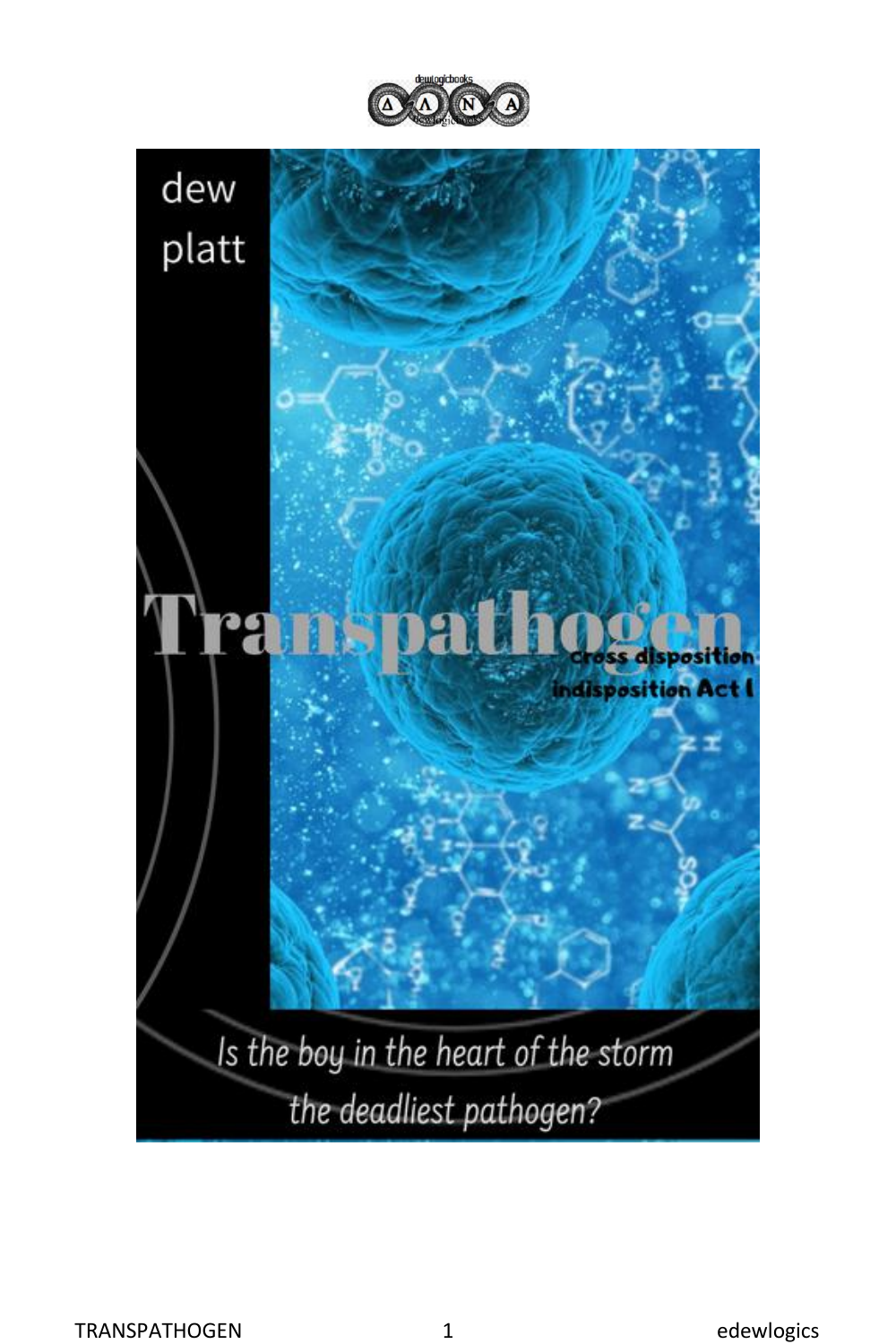

### **DEWLOGIC**

*This book is a work of fiction, based on fictitious characters, incidents, and places from the author's imagination. Any semblance it may have with actual events, people, or places is of mere coincidence.*

*All rights, including the right to reproduce this book in any way, shape, or form belong to the author. No reproduction in whatever form or manner can be made without the prior consent of the author.*

*©2020 .dewlogics.*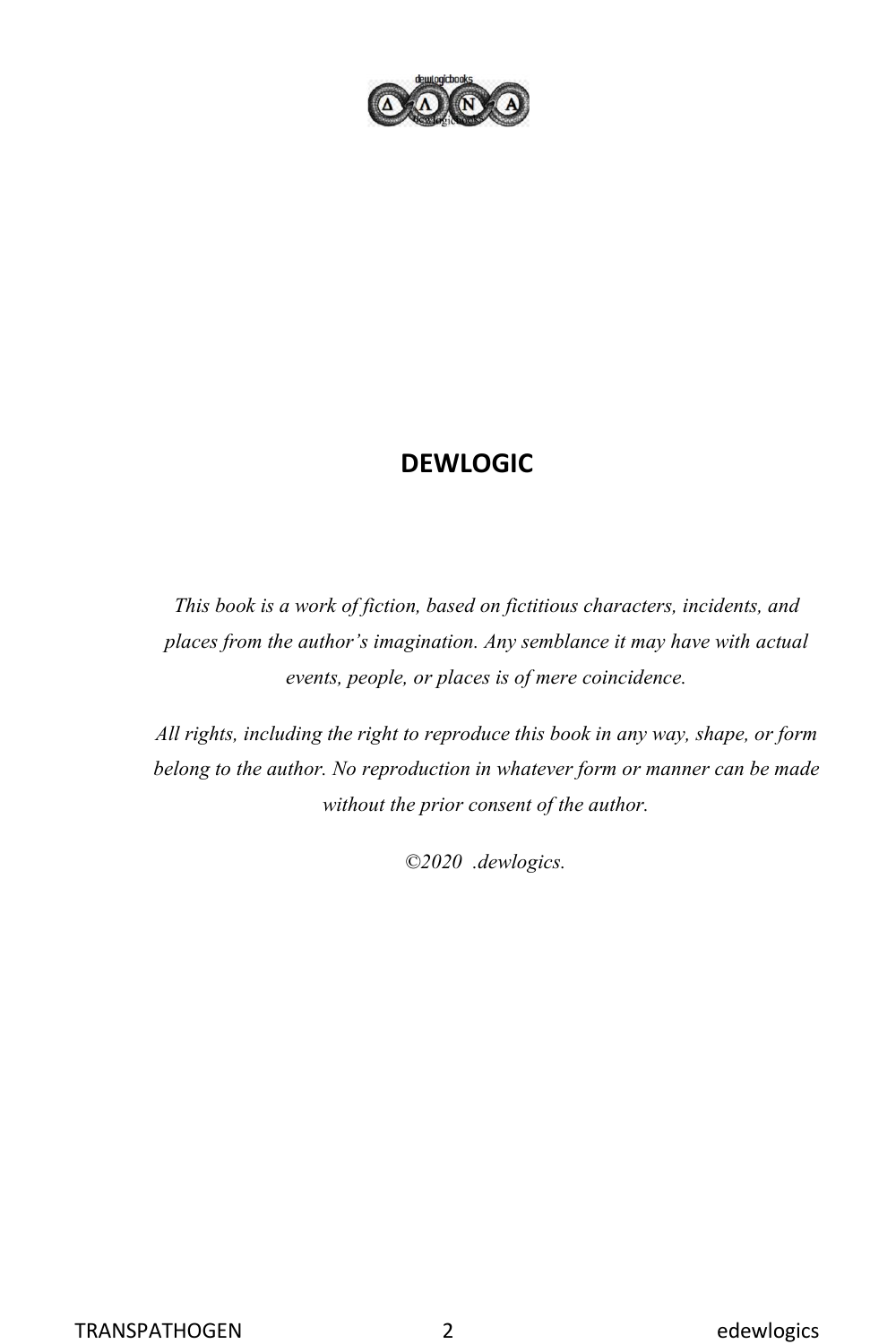

## CROSS DISPOSITION

ACT 1

TRANSPATHOGEN 3 edewlogics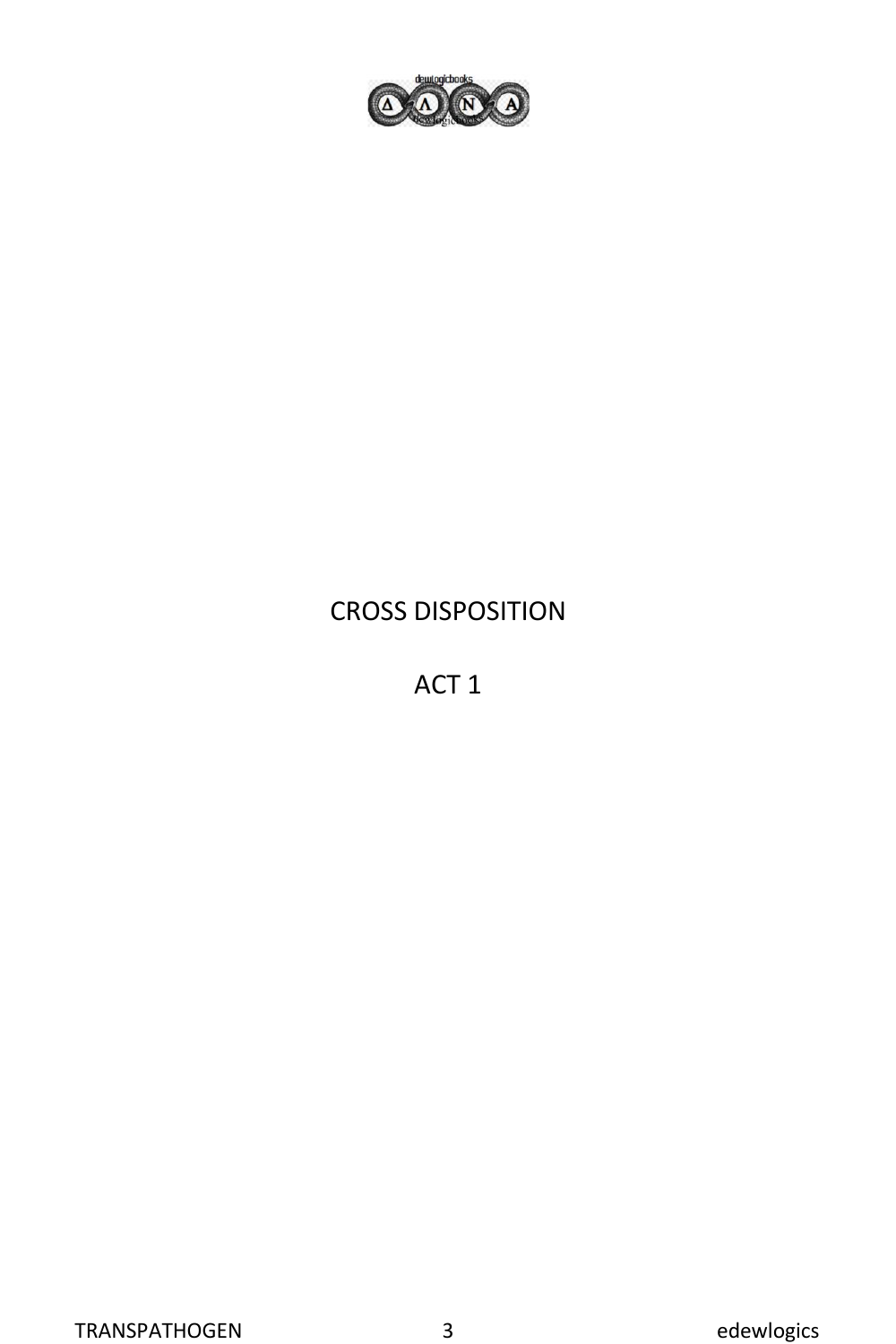

### TRANSPATHOGEN

# Cross Disposition Indisposition Act 1

*Transpathogen*

*Split*

*The Encounter*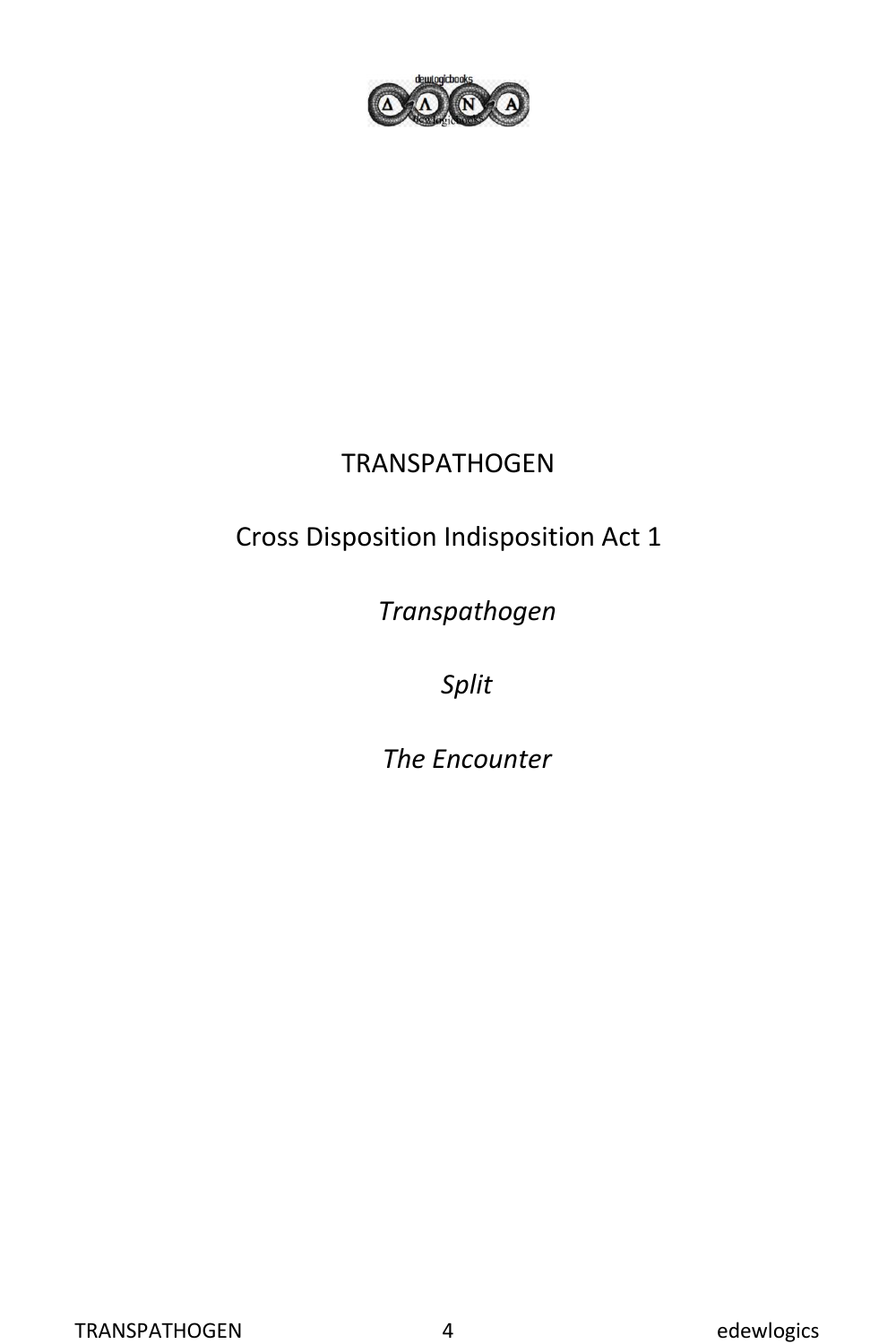

#### Note from the Author

True graces are full of strife and are not material luxuries you buy at Amazon, Tesla, Barnes and Noble and such.

I am the sole copyright holder for this work. The work and others to come are provided free for a good cause. When there is a good understanding of lack, the lesson in transition is the art of giving.

As alone as I am in the world I am still able to afford being creative, productive and giving. Any support you give towards this publication and others to come is appreciated. Please give at edewlogics.com.

This book aligns backward and is designed to be read in similar fashion for meaning and understanding, Halfway Creek in "Split" being the mid-section of the book. Enjoy.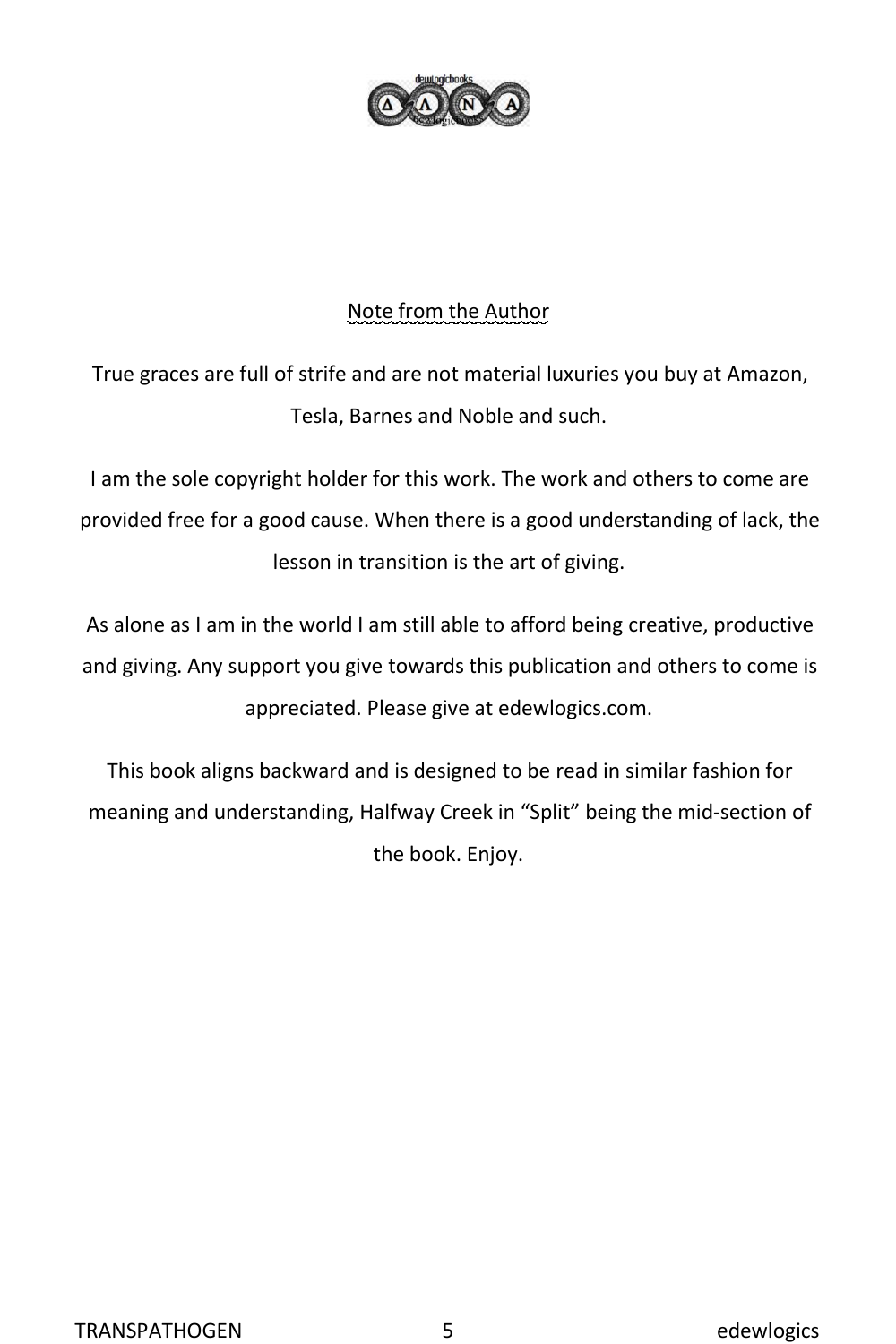

## TRANSPATHOGEN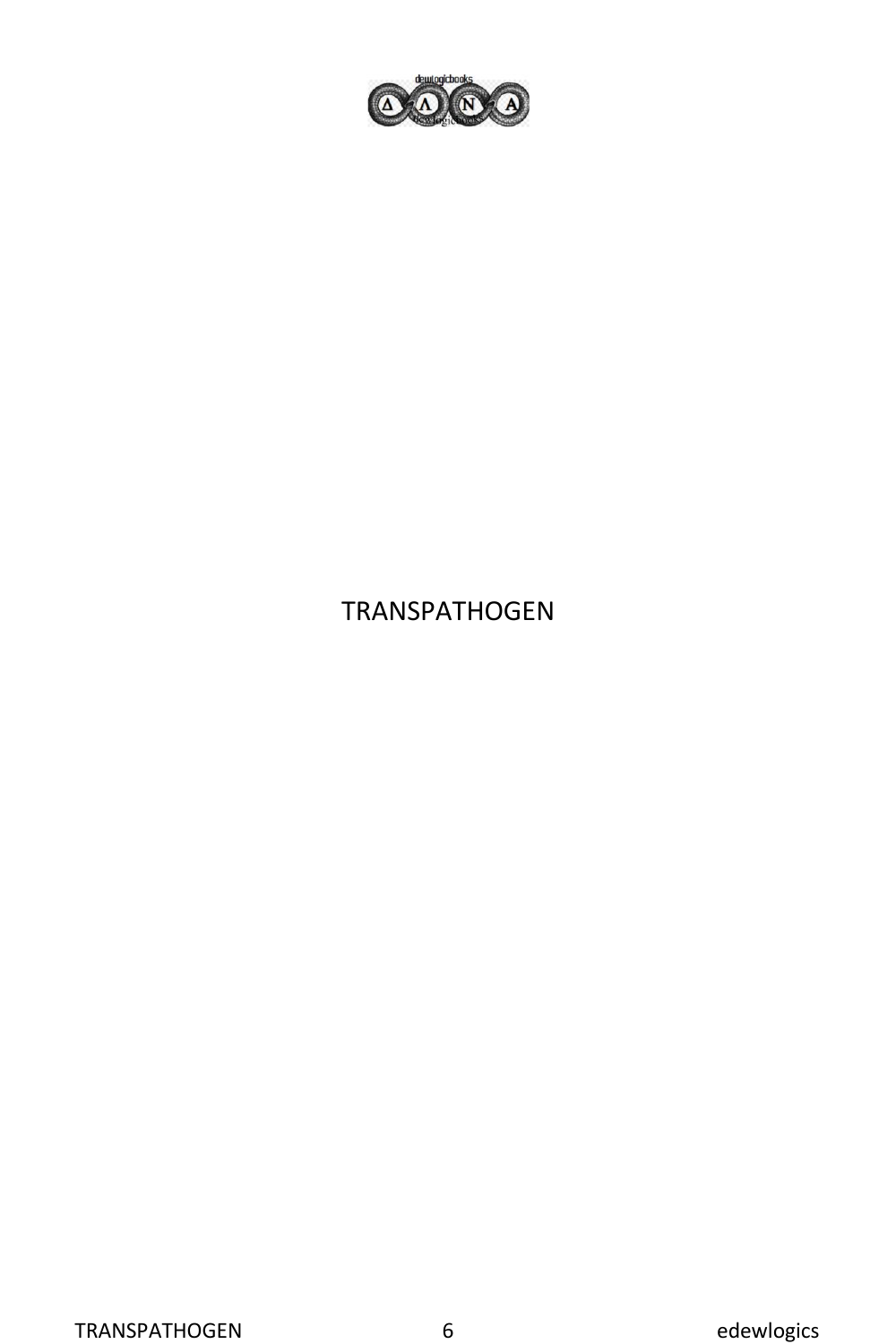

Of the deepest imaginings are forces in accordance with our understanding, maladaptive, metacyclic, metastatic, sometimes a relief to a state impregnable, improbable, and unreturnable to us as purpose. And while such an imagining, enlivened, enabled, becomes its own miscarriage, its own justice, sublets its own injustices to return to its doing, its doing , at first depth, is yet an irony on a fool's errand. A snake's imagining of a corner's turn must be a return to itself it is, arc for arc without any revolution fractional or complete, an angular displacement always relative to itself, to its length.

On a self-sustaining recreation platform and with seeming perpetual motion of arcs calling upon arcs lengthwise and parallel, its doing is ultimately its undoing.

Contrapositive and contrary is the opposing constitution of my subtle fate, a gentle bearing able to transverse imaginings and the forces of creations—rather than cessation, the brute necessity deadly and catastrophic for the antithetic counterreactionary cessations in remission, that my miscarriage was always in motion towards its undoing. A temporary reprieve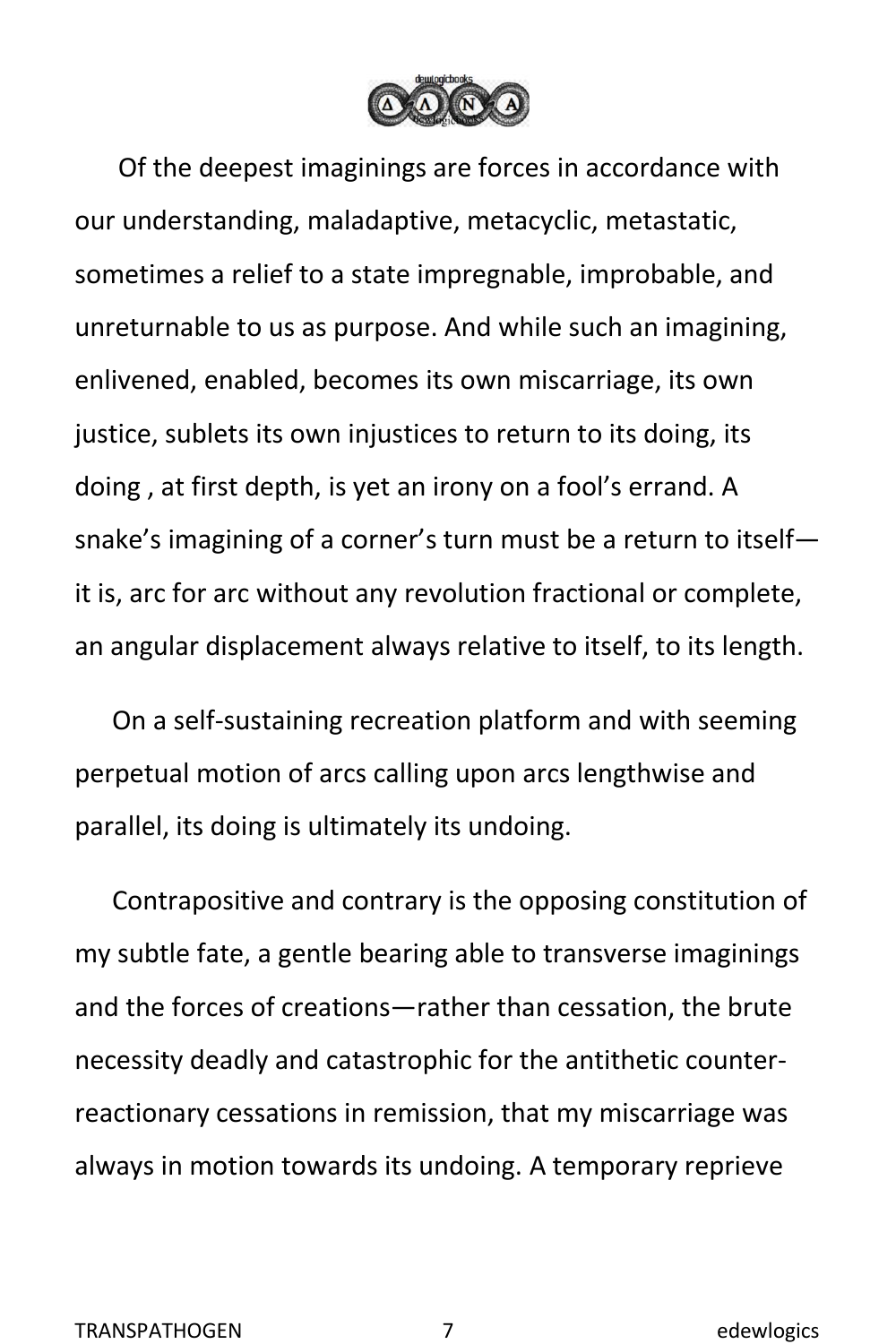

from such transcending transverse imaginings and lucid spatial propensities was luck at its best.

Preoccupied with such luck-induced episodes in the moment, without the daytime reverie of seeming deep-seated hallucinations of near and faraway places and such imaginings of seismic proportions, brown haired Norah Leigh, five feet seven inches tall, popped her head into view by the bedroom door. "You've got to get off that thing while I'm here."

I stared at the laptop in front of me, unwilling to close it. "And bring it to you where you are?"

She walked into the room and stretched out on the bed, kicking her leg up as her back met it, to admire her new shoes. "I swear you're going to die in front of that thing."

The shoes would have looked better red. They were black. "That wouldn't be a bad way to go," I replied.

"As opposed to dying in the arms of a man who loves you?" she asked.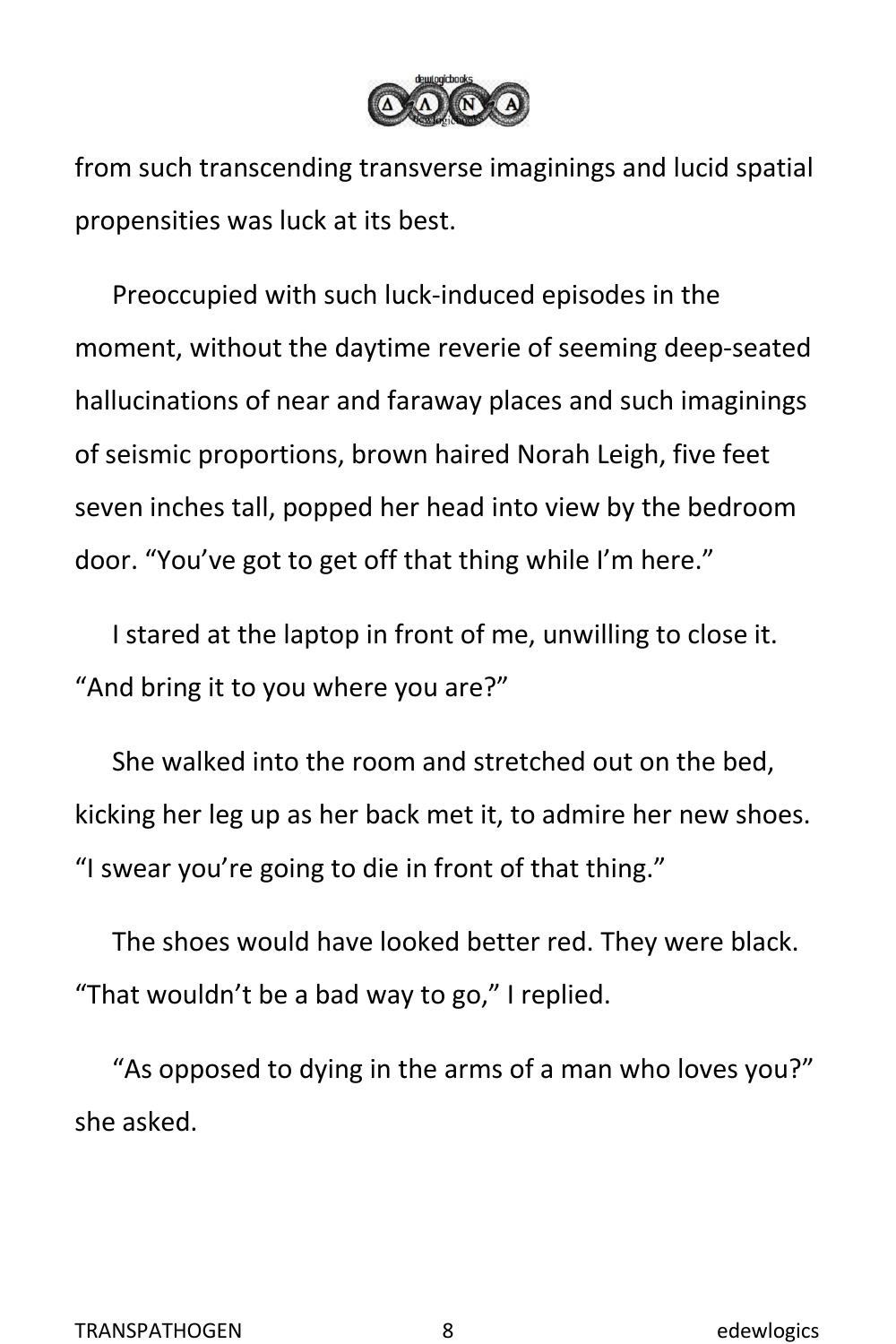

I turned to see her getting off the bed. "That's highly overrated. No man loves me."

She frowned. "No woman loves you either."

With a partial revolution in the chair, I turned to face her fully, "You're absolutely correct."

She heaved a frustrating sigh and sat up in the bed, "People die in the arms of their lovers all the time."

I studied her briefly, to engage her seriousness. "People are stupid but they get to live. In their lover's arms, they never get to tell."

She rested her chin on her palms and held my eyes. "Deb, you certainly can be willingly stupid when you want to be. Many people will definitely want to die in such manner, live to tell or not. It beats the crap out of dying in the arms of a machine any day. Unless that is, you marry a geek. In that case, you both die in front of a machine. I think a single woman should spend every Saturday morning waking up in the arms of a man."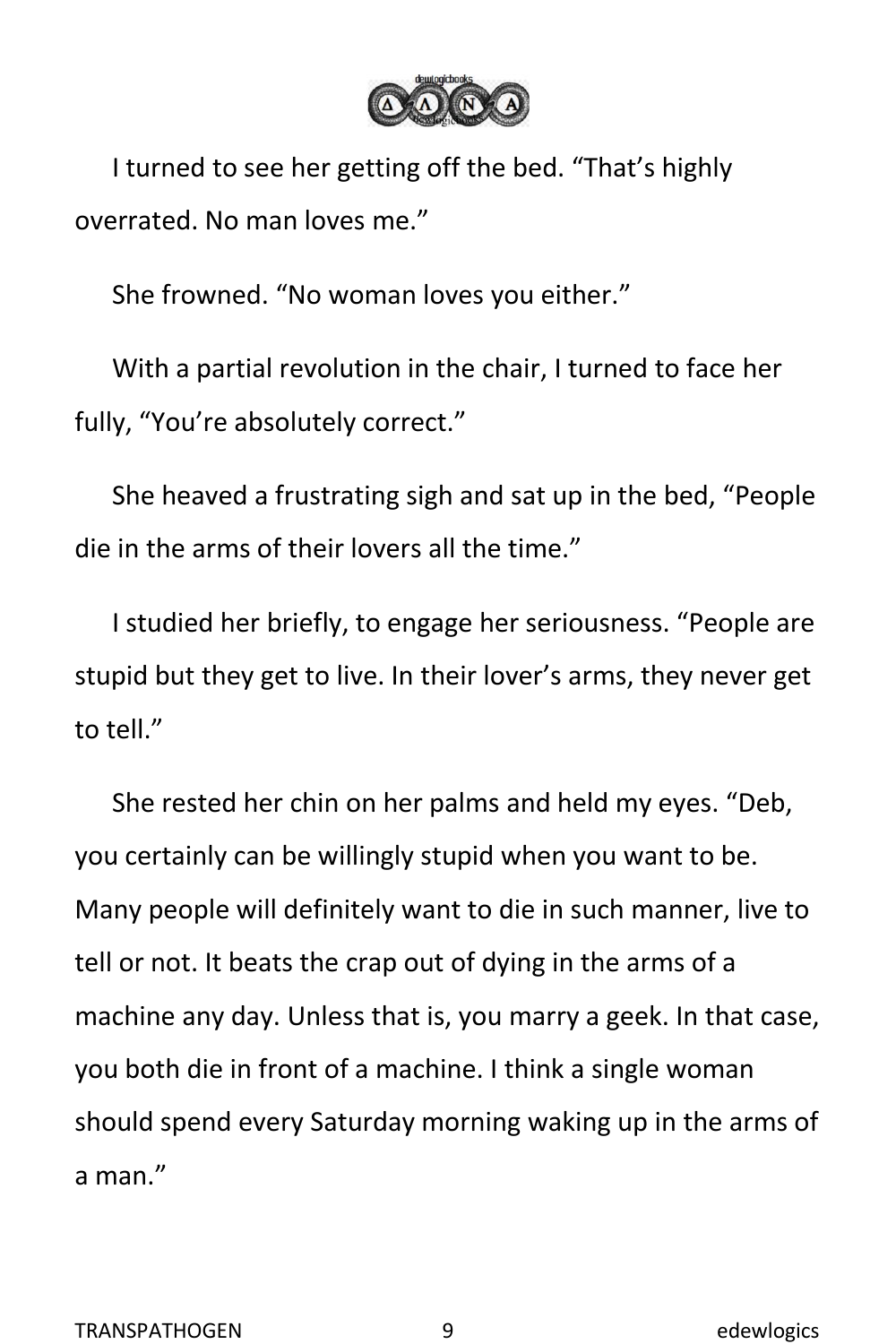

With a raised eyebrow, I teased, "speak of life…and the devil…, if you die in his arms on Saturday, however on Sunday do you go to church with him?"

Turning towards the computer screen briefly, I typed, *Geek with machine or the devil. Which is hotter?*

She smiled. "What's got to be done is got to be done. Besides, you do not go to church with or without him. Sunday morning doesn't apply."

"Trying out against a shake of the devil's hands are you? Where are you going on this dark and gloomy morning? Could it be to church, without him or his appendages?" I asked.

She remained silent, seeming preoccupied with her thoughts, and the expression took her towards the windows "What dark morning?" she asked. "How do you ever write like this?"

I froze, briefly, wishing away the possibility there was some spatial incongruity ill essential to the current understanding.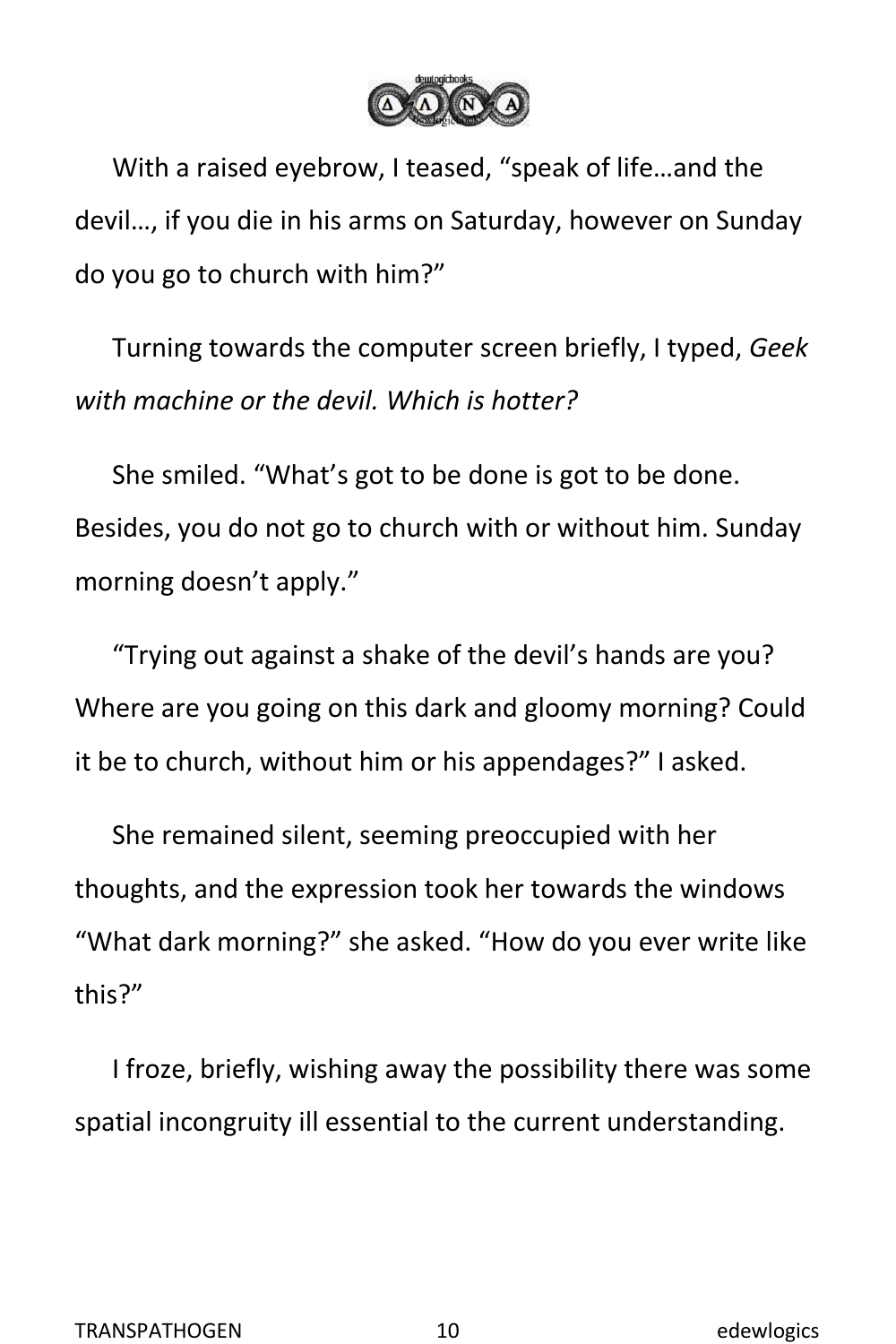

Or that it was outside my window—space, a bi-fold manifest, pinfold on one front, coherent outsize on the other.

My stillness quaked like some devotion against an uncertain devouring, as the appearance of such manifests were less essential to the interaction between the manifests, a soldering of life on a constantly dissipating line. I did not get the perception of light entering the room, and as some last ditch effort to make a wishing well cross a ditch, I made a complete revolution in my seat and yelped, "Told ya!"

"Told ya what?" Norah replied as I faced her. "The day is bright and sunny?"

I stiffened as I saw the swirling. The swirl, a sharp scolding against all gravitational reflexes, like a viewing of the world upside down beside itself. I imagined them as life, however traumatic in the moment, present and instituted, a swarm of insects constituted —ants, dark larva, caterpillars, fractional biosynthesis of a larger framework, a dot product without any specific direction. Their movement was a testament of some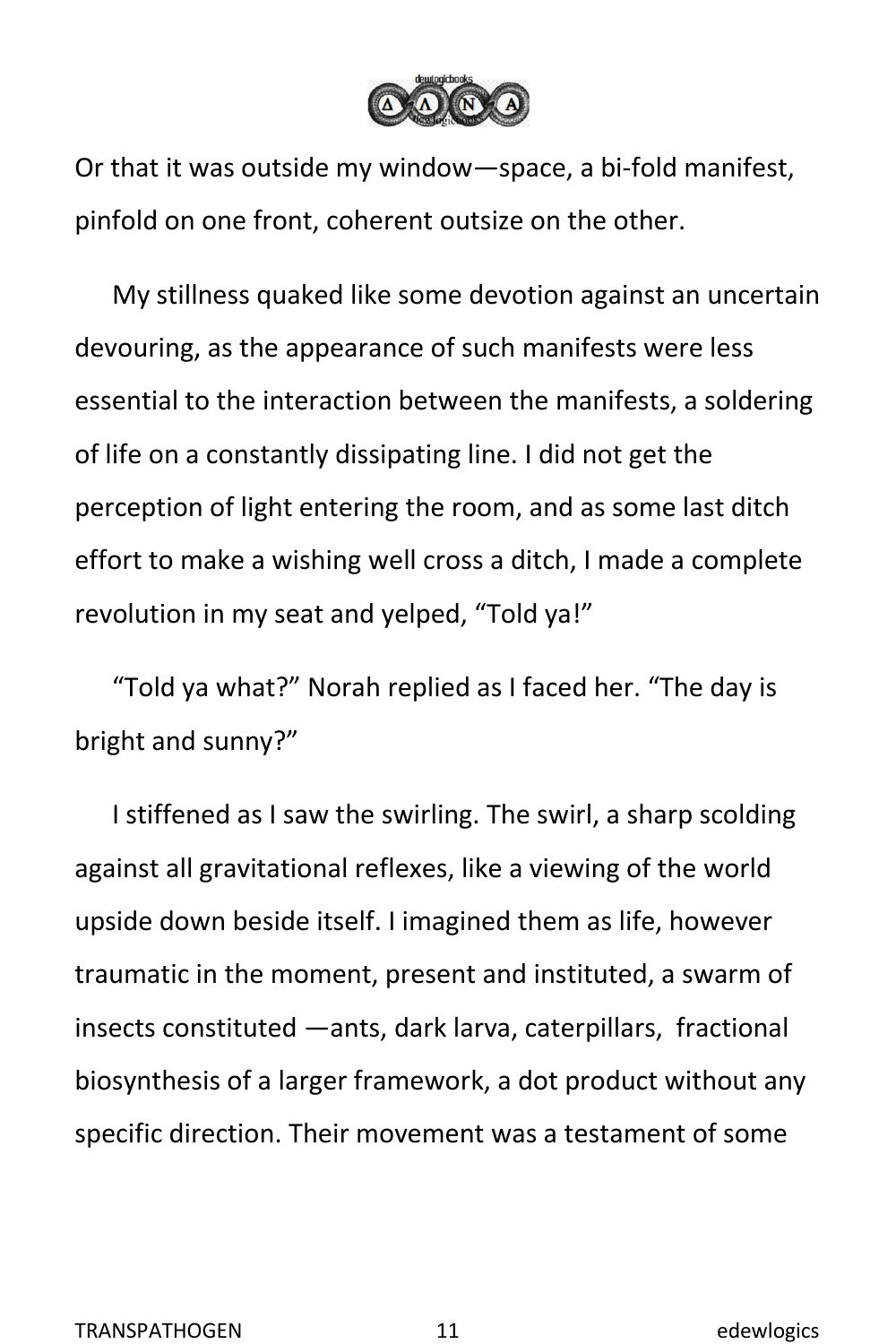

extreme annoyed with itself, that it's stoppage could mean it's death—some swearing in of a defeat, magnetism inverted, a detraction in placement, triumphant and glorious over some attraction expected. And the insurgency of darkness in space, life overtaking life, driven against itself. For what purpose?

And as they got near, it became apparent I was in a bi-fold manifest. Their kinetic energy was evidently of their own making. That they could be fractional was irrelevant, dissipating in line and too tiny to be animated. They were vectored, , without any seeming regard for the space they occupied, direction-driven without any apparent directives. Whatever could be the source of their direction, the engineer of the directive?

"Do you see them?" I asked Norah.

She frowned. "See what Deb?"

I closed my eyes and slowly opened it. "The darkness outside."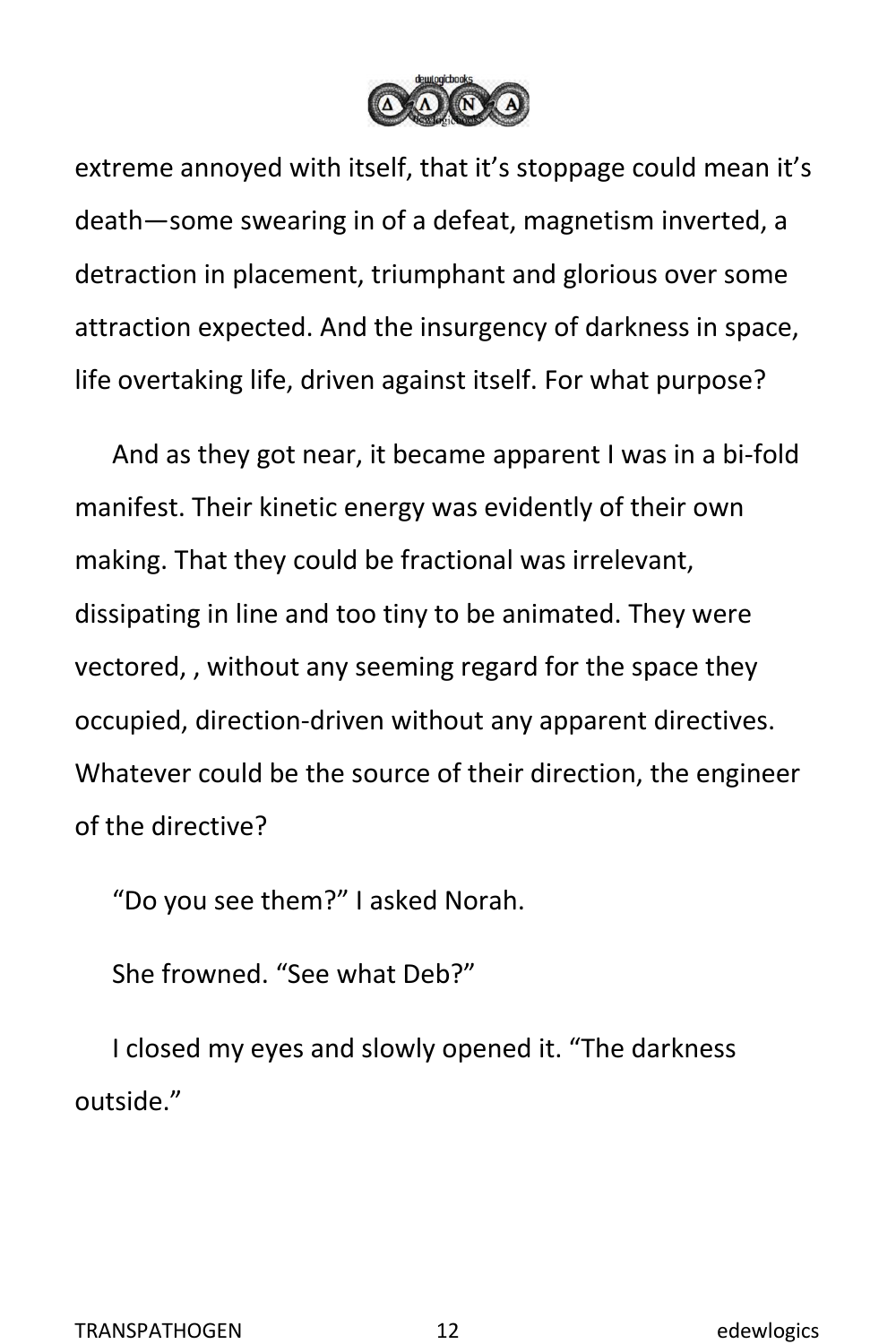

She released her frown, seeming reassured by the lessening darkness around her eyes as she stared at me. "What darkness? It's daylight outside."

I exhaled, "Is it daylight inside?"

She reframed her frown. "Is that some sort of science question you are asking me or an extremely insane one?"

There was that sweeping sensation of dread enveloping as if the sight was some quiet window dress no one else could see. But this sight was rather different from all others before it. It held a sense of urgency. "Open the other curtain," I urged.

I watched her walk towards the other curtain as I regained some room for thought.

I felt her arms on my shoulder, shaking me slightly.

"That machine will run you crazy. I told you. You need a man!"

Her nearness forced me to give a response. "To do what? Put some sanity back into me?"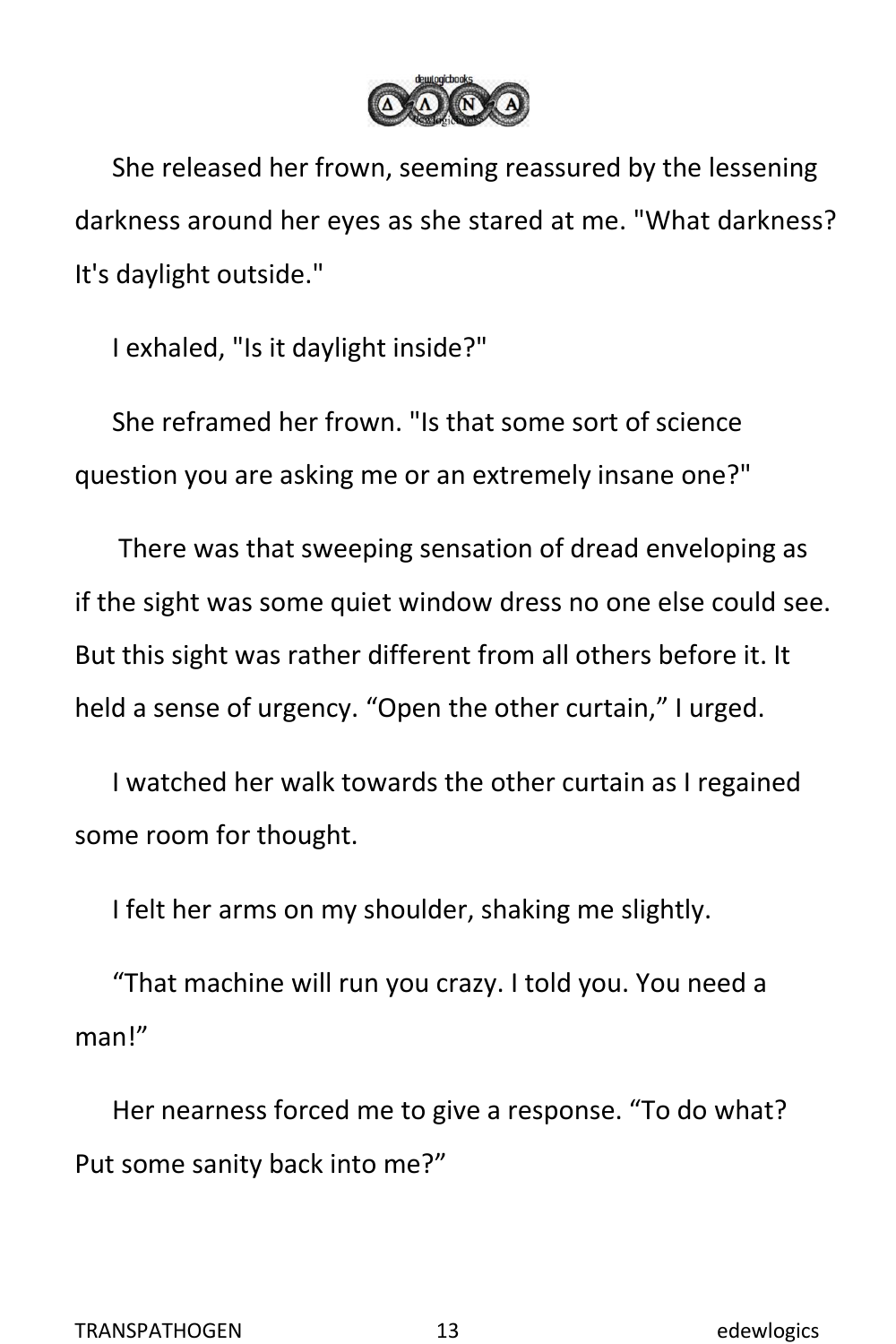

"Yes, indeed!"

I ignored the exclamatory remarks, taking two steps back from her to study the room. "There's light in this room?"

"Of course there's light in this room.How else am I able to see you?"

There was the disturbing moment of silence, as if her burgeoning belief in my insanity would overwhelm the space between us.

"That roots the problem of the inefficiency of sight in space, " I replied as I regained my seat. The darkness was everywhere. And its ceaseless random motion was beginning to have a dizzying effect.

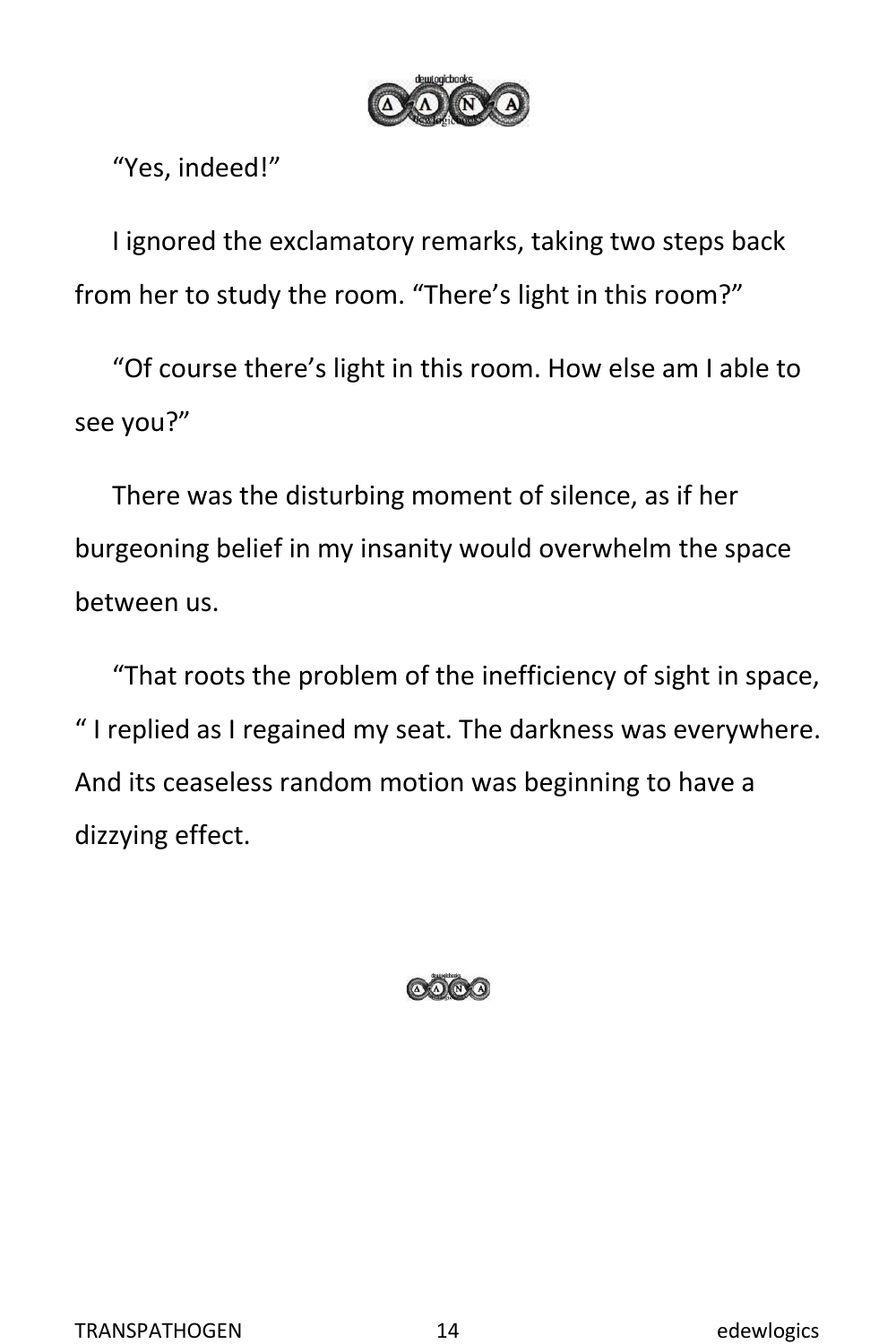

A psychotomimetic spin from dead end point to dead end point, a baseless aim is as some organic edge a far cry from a cut above and below a bundle of nerves--a spin in place never missing a point.

I regained full consciousness from my sudden dizzying spell on the bed, which sank as Norah sat beside me.

"Maybe all you need is some rest," she urged. "Some time away from the machine, spent with a real man."

I felt blessed with the decision, needing some time to gather my seeming insane thoughts away from her doubts. "You're right, I think I need an hour or two to rest and sleep and maybe when I wake this whole manly episode will be a nightmare I dreamed up in some forgotten hell."

She decided to heed her own advice. "I'm feeling quite tired myself. I should rest too."

And my interest in sleep was instantly deflated "What do you mean tired? Like dizzy?"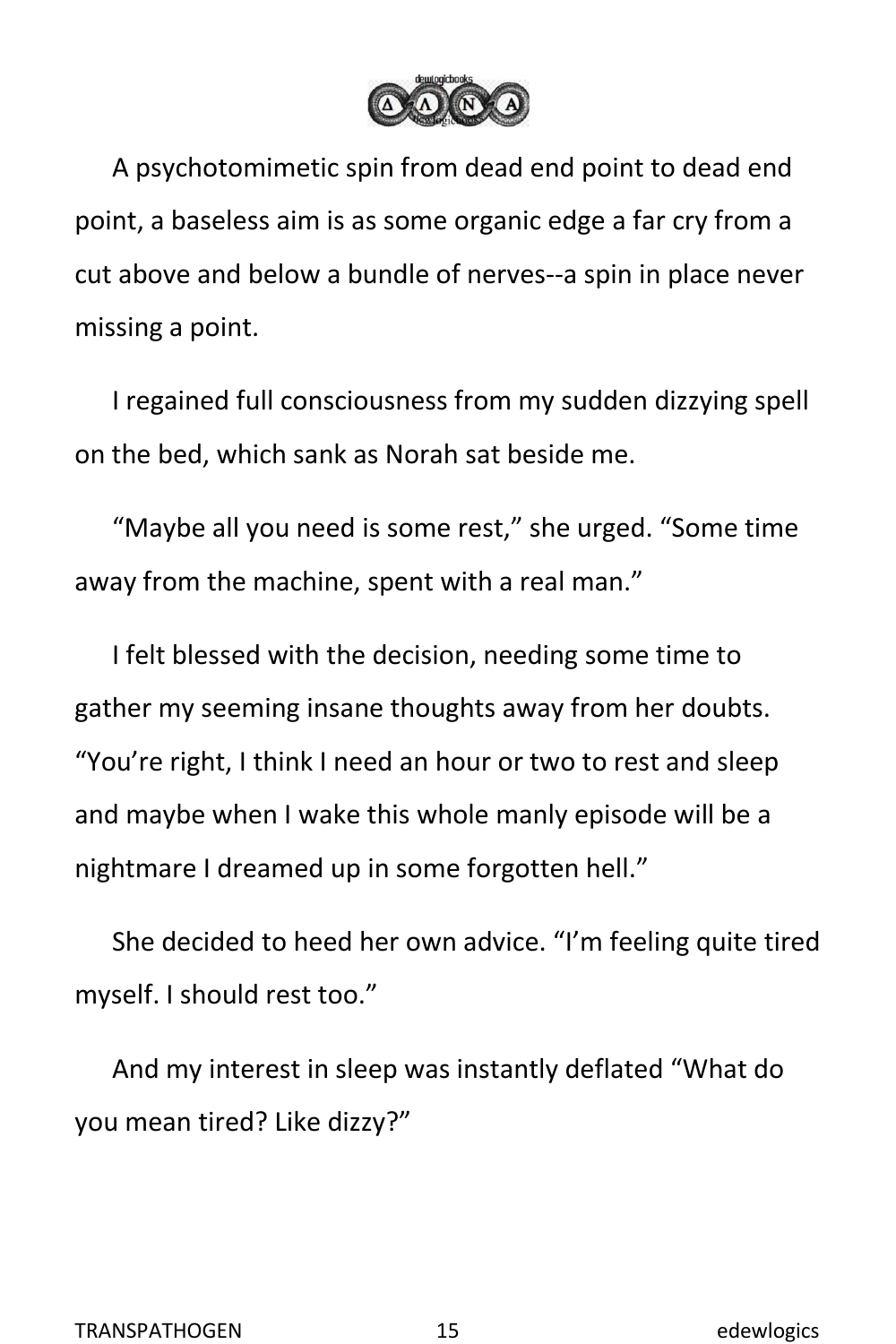

She nodded. "Yes, indeed dizziness is what it is. Maybe it's food poisoning from the Lasagna I brought home last night. We both ate it."

It was a first, the sensation from the Transverse world was perceptible to anyone other than me, but it was imperceptible as Norah could not see the divergent yet paralleled space occupation my reticular formation-reformation ability among other things allowed me to see in the moment. The reformation, supposed to be unparalleled in the bifold manifest was rather a projection that should never have been a projection in space in it's current formational mode.

And the knowledge compelled the inevitable resolve—that the dizzying effect was an imposition of force rather than a mere perceptible reaction-inducing signature of a presence.

The creature, which I suspected in the minimal, was a Seethe in Transverse terms, was a Transverse Pathogen capable of transmitting sense imaginings through brain wave pathways, mapping the human physiology for remote impulses,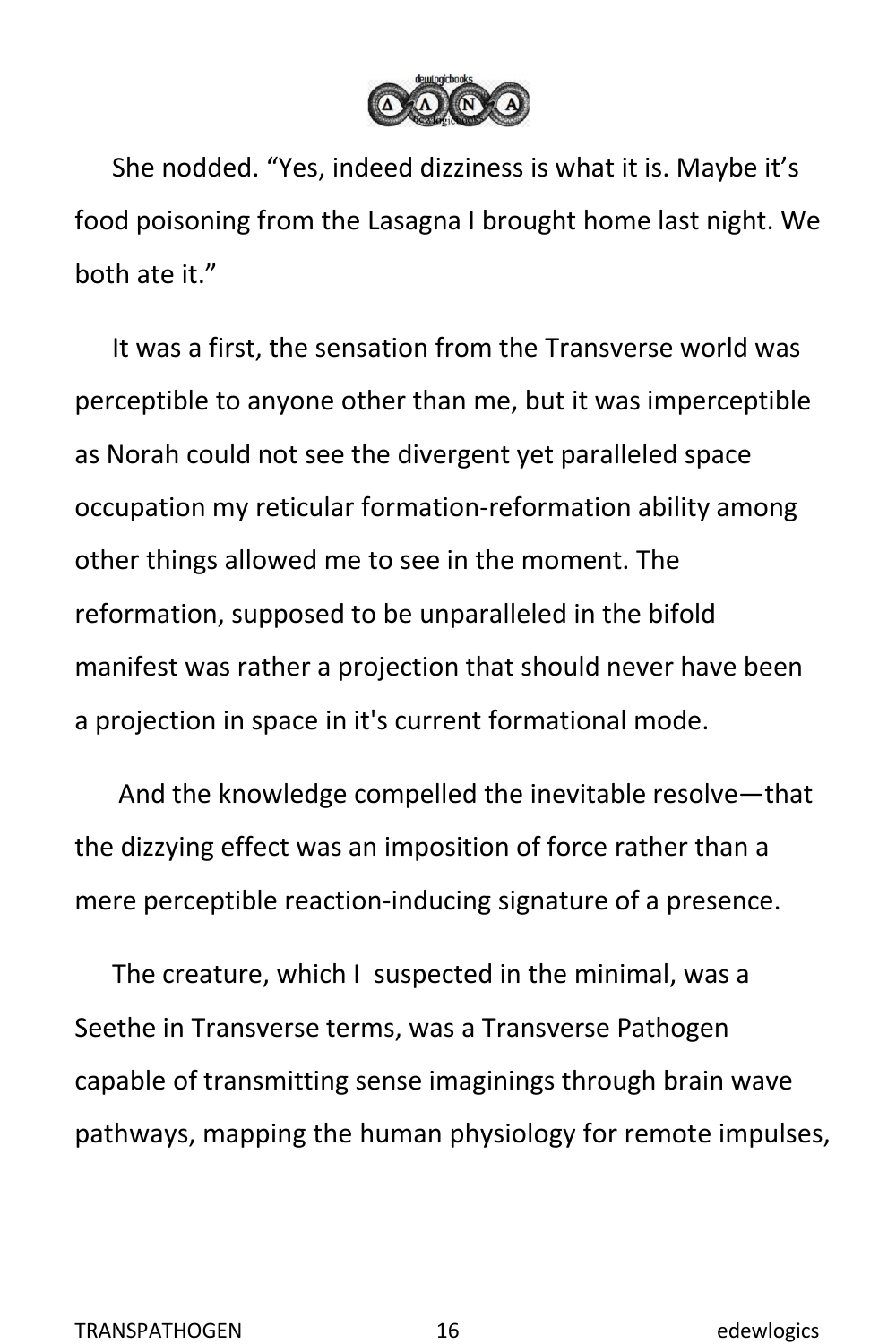

and instructing, instigating neural instincts—a vectored induction for the arousal of counter reactions.

I feared the instincts were all too real, stared towards the window, which, I reckoned in the moment, had been a mistake left open.

The particles of the Seethe penetrated glass without chemical engagement with it, and began to accrue what I was uncertain was mass, giving the impression, as it were, that my mind was being read.

It was unfathomable that a Transverse Pathogen will establish space-time relation with Earth without an aim. Any doubts in being able to trace the Seethe's Pathogenesis back to a Transverse world was ruined in the moment as Isaw Patroc, my Transverse guide of pure intellect and emotions, a giant in human form, but non-human in every measure.

He was inactive, silent, and observing. How long had he been there? Was he ignorant of the Seethe's Transverse origins, of its nature? Was he yet uncaring harm could be done?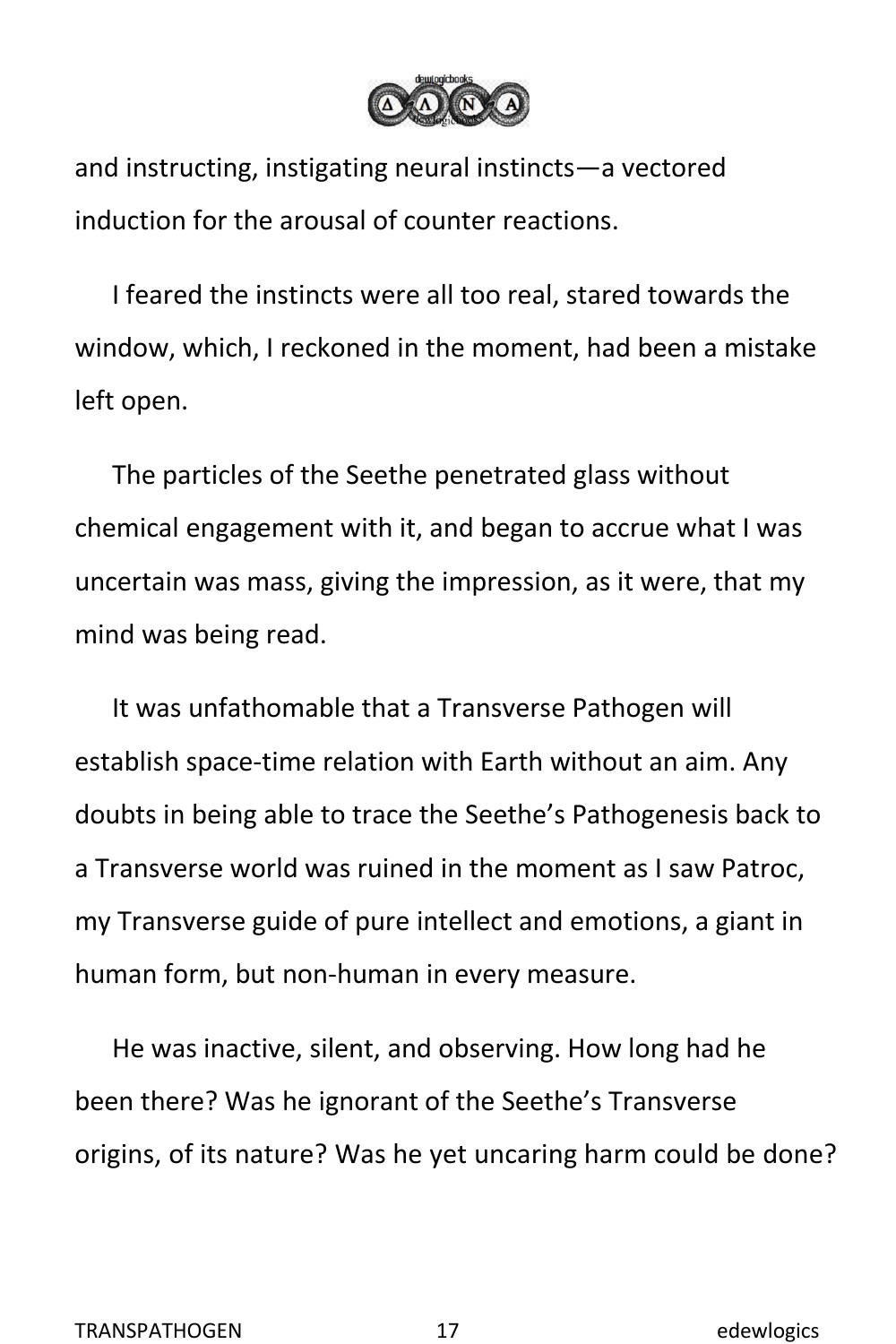

Or what the event may impose on cross-Transverse equilibrium?

As I moved towards Patroc, a tug caved me backwards towards the bed. Norah's pull held me harshly and in seconds, she was on top of me. "Which one of us is freaking losing mind at this point—"

She was uncaring and my struggle with my closest friend was suddenly about staying alive. Her hands, held tightly around my neck, were unusually strong.

And from the swarming around her, it was apparent I had underestimated the strength of the particulates.

Patroc was beside me in a flash. "You've got to get up Deb!"

He spoke without saying anything, in a gentle untouched by blemish manner, which could hardly be distinguished from my thoughts. Patroc always surprised me as he knew how to betray the moment, any moment.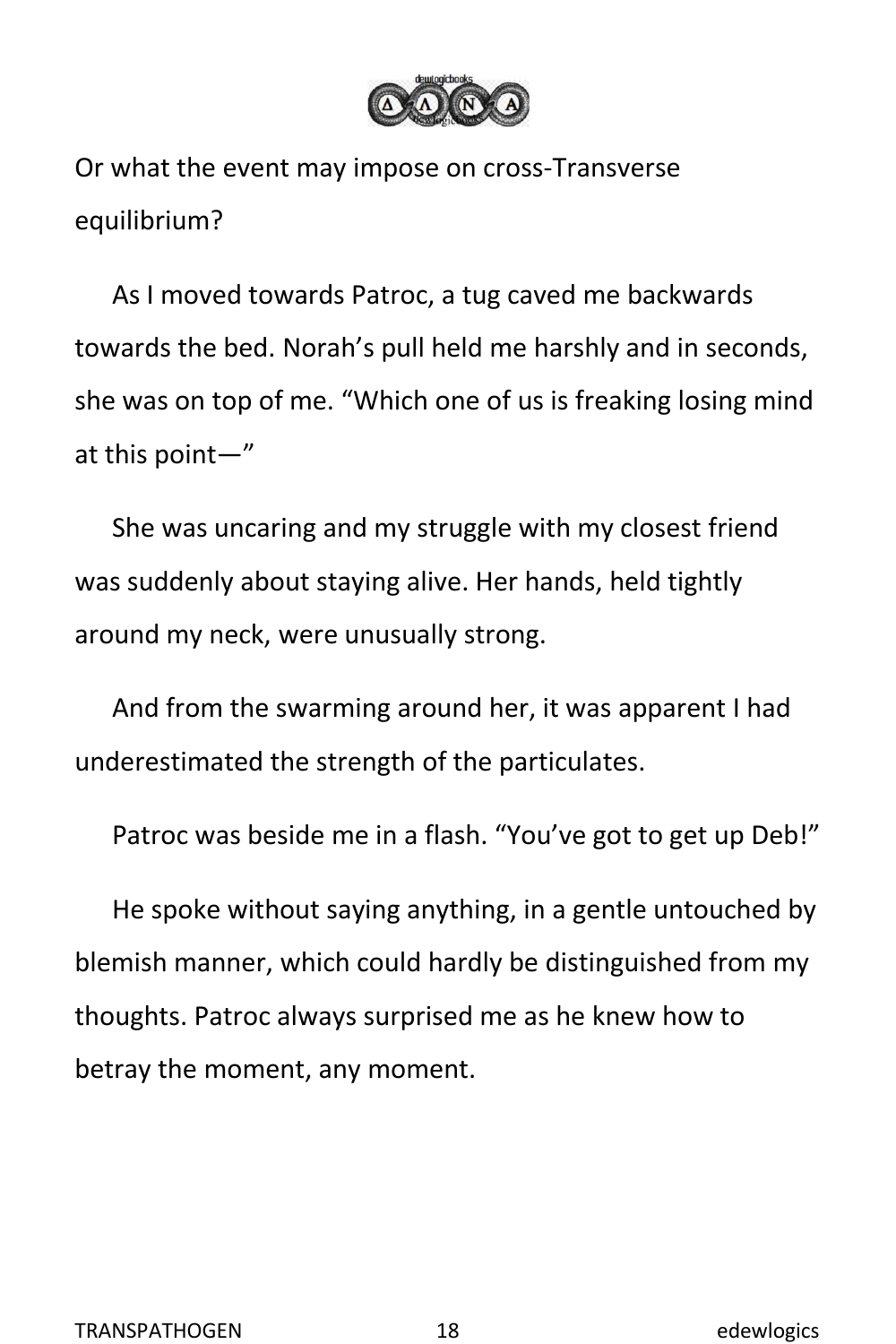

He was never ruffled or touched by some fleeting perilous moment. His size in human form, I had concluded, had nothing to do with his bearing because his bearing had nothing to do with his being. His articulation was never vocal but rather an inflection of phenomenally sensual dialogues which were infectiously breathtakingly sensuous for me.

To lessen the Seethe's intermolecular adhesion, and psychical hold on Norah, Patroc began to weave his form against the Seethe's, dispersing the intensity of its flow, undoing its direct transmission with Norah, whose hands on my neck began to soften. And I began to take in more air, regaining my life.

Then, I saw Detroc, my Transverse guide esteemed of pure instinct, also a giant in human form. He was smiling. "Now, that's some cat fight I wouldn't want to break. You've got to knock the freak out of her Deb! As long as she's conscious she's dangerous."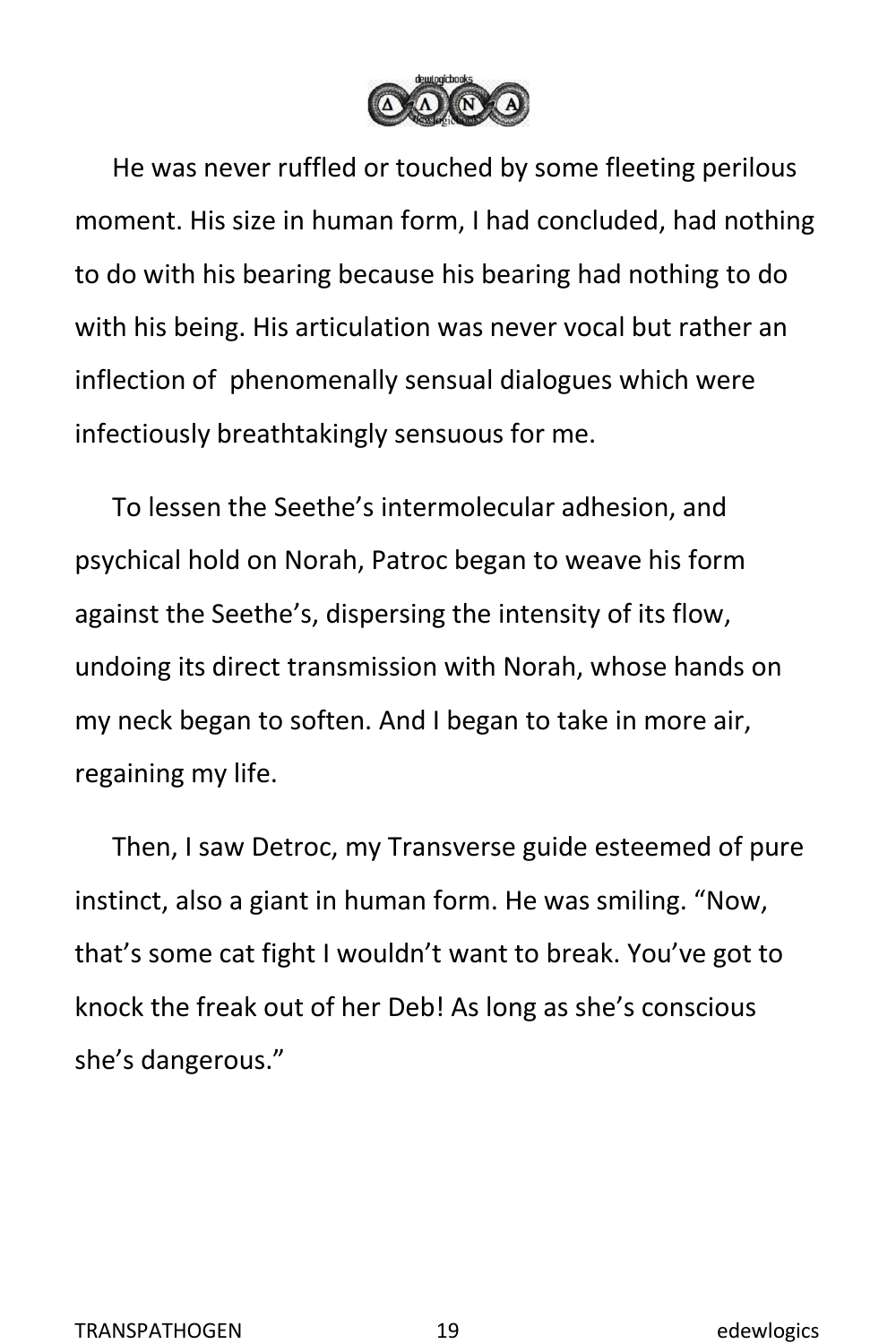

I didn't rethink it. The first punch on her right cheek knocked her sideways, the second punch caught her on the chin, rendering her unconscious. She slumped onto the bed beside me.

My attention was soon deflected from Patroc and Detroc's presence as I got off the bed. The Seethe was re-congregating with an urgency unlike that observed earlier into a single circular ball of about 1.2 meters in diameter. The geometric induction hung over me in an instant.

My instinct was to run. The Transverse experts must have some way to deal with it.

Detroc, who could sense my most intimate instincts before I acted on them, smiled and said, "So human! Here she goes unrestrained."

I deliberately went against his instincts and moved closer to Patroc until I mated his form. "I want away…" I whispered, as he restructured for solidity, so I could hold him.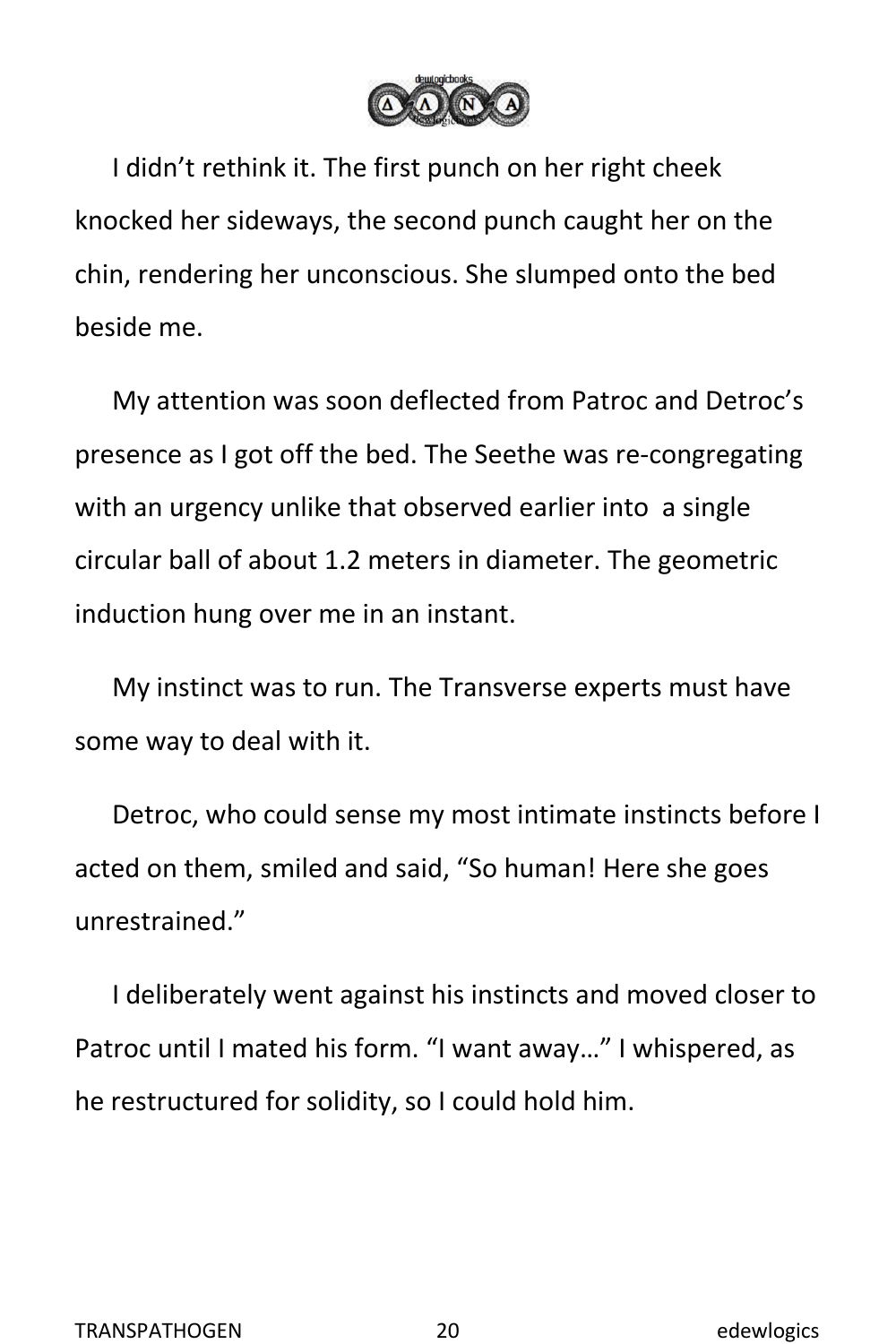

I heard Detroc chuckle. "Deb, you will think it dumb that humans can be something and never know who they are for the rest of what they call life?"

I ignored Detroc.

Patroc engaged my eyes with his, endearingly, un waveringly. I held on closely to him. "Only you can do this Deb."

I frowned, "Can't you just kill it?"

Patroc shook his head."The Transverse order is primarily non-particular, how do you suggest we kill it? And you cannot outrun it."

I exhaled. "So, you cannot kill it. I cannot kill it or outrun it?"<br>Patroc nodded. "Yes. You cannot kill it or outrun it. It

cannot kill you or outrun you. And the scent of true assimilation must come from the incorporation of all possible bearings. You're a Transverse agent. It knows this. And you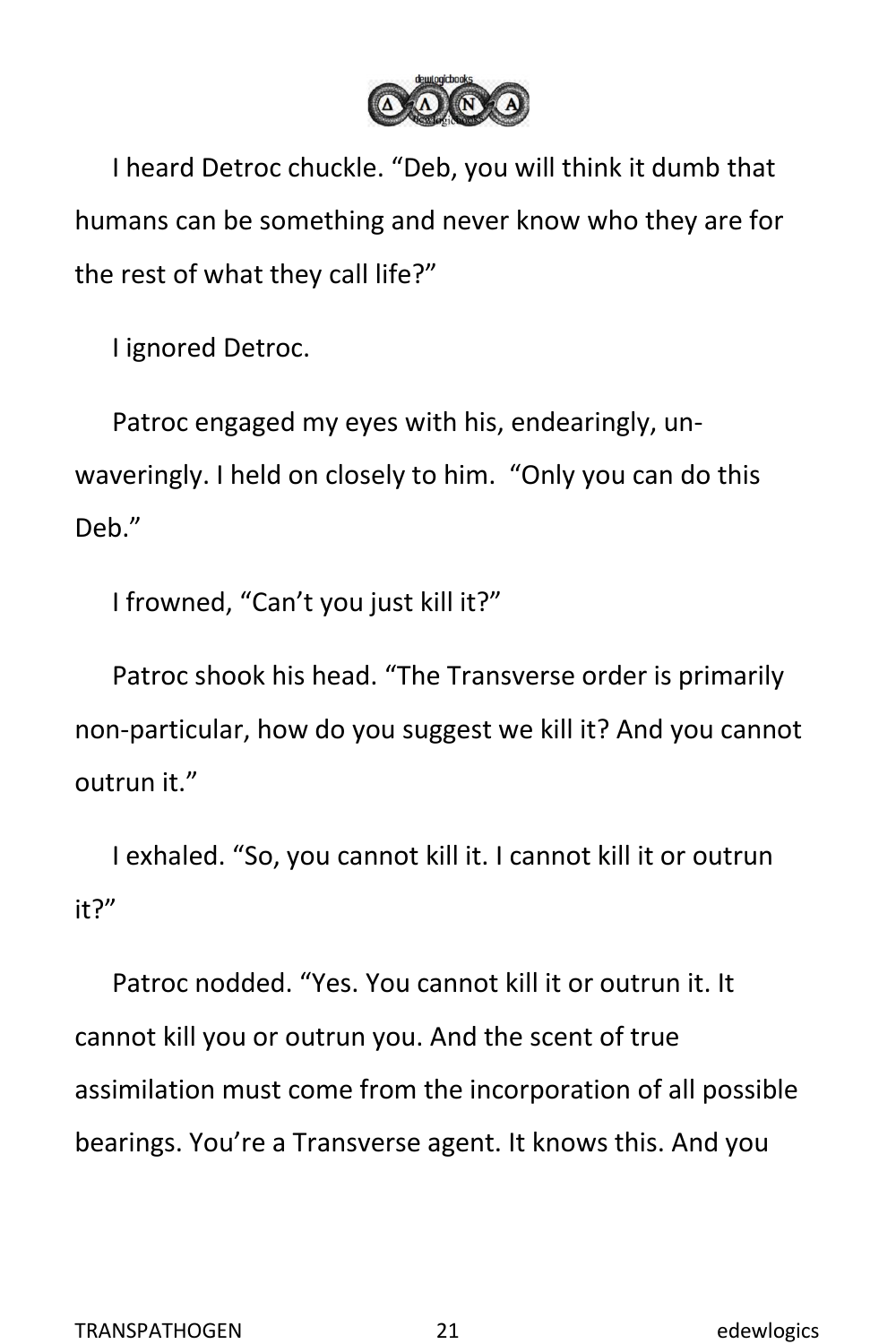

need to know it too. " He slowly released me and stepped aside.

With an overwhelming sense of alienation and isolation, I faced the Seethe.

The reassuring statement must be true as Patroc had made it —that the Seethe couldn't hurt me because I was a Transverse agent. I just had to master its inflections, maximum and minimum, its congruent spatial amplitudes, converging or diverging, its authorship, determinant, source and impression. I had to confront it. And congruent in space-time in what seemed to be a second and forever, grunting, stiffening, clenching, cringing and clinching, I was surrounded and crowded by the seething mass like some magnitude assuming its reflex orbitals until I was able to attain some measure of calm.

That lightness of being, like a measure of wave situated in space without any measure of respect or regard for crash altitude overwhelmed me. It retreated soon afterward to be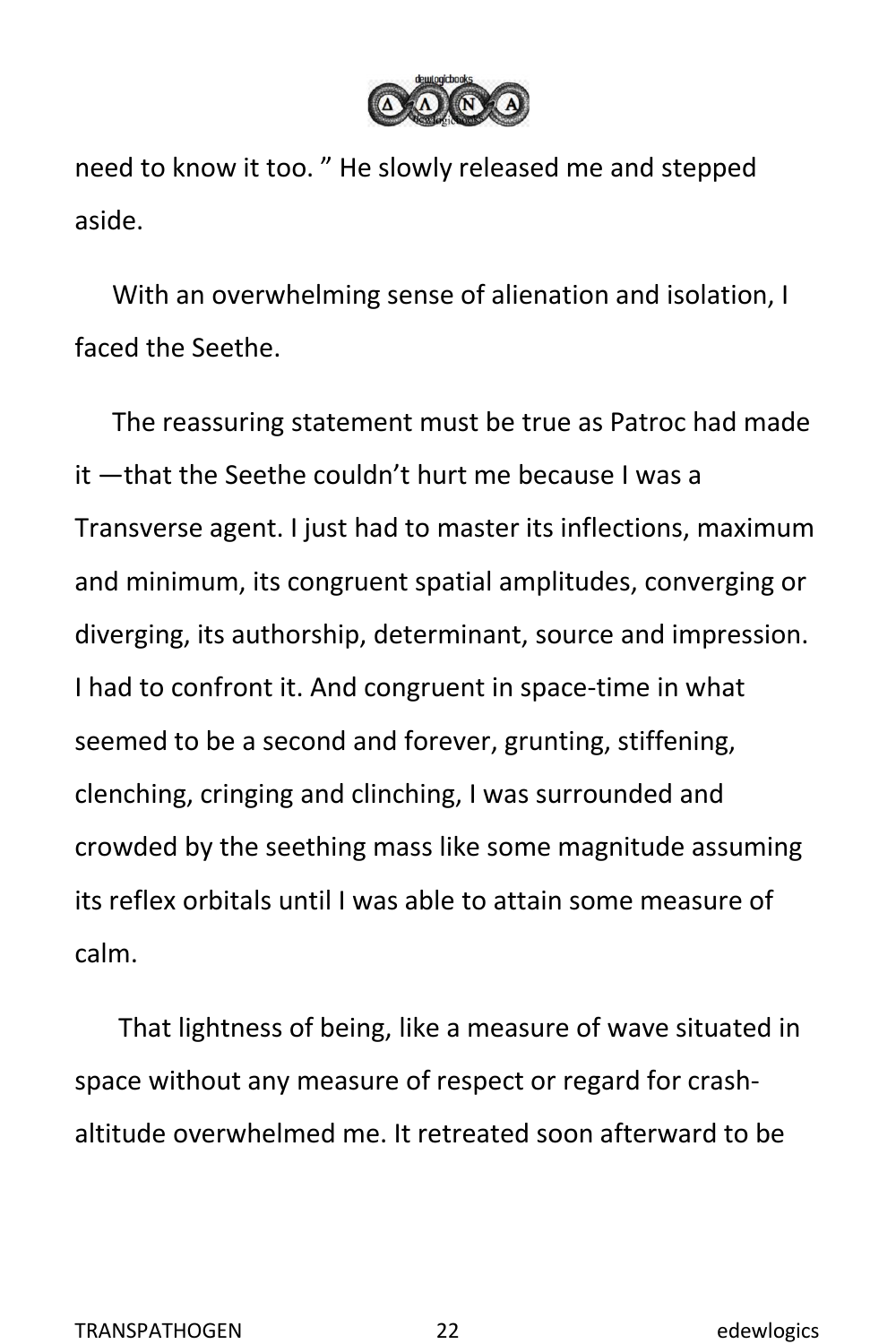

some distance across, studying me briefly before it dissipated and was out of sight.

"Tell me you know what it, he, she, or they are?" I asked Patroc.

Patroc hesitated briefly. "It, the Seethe as you chose to call it from your limited knowledge base seems the product of an eclipse."

The implications of his statement, scientific, earthly, and Transverse burdened me instantly. "The total lunar eclipse that happened yesterday, in some little town in Asia?"

Patroc nodded. "Yes. In the wrong hands, the wrong place, horrible things can happen to the natural order of things"

I frowned. "What is the formation process here? How did this happen?"

Patroc turned to Detroc, who I turned to and got no response. "You've got to be kidding me! You endanger my life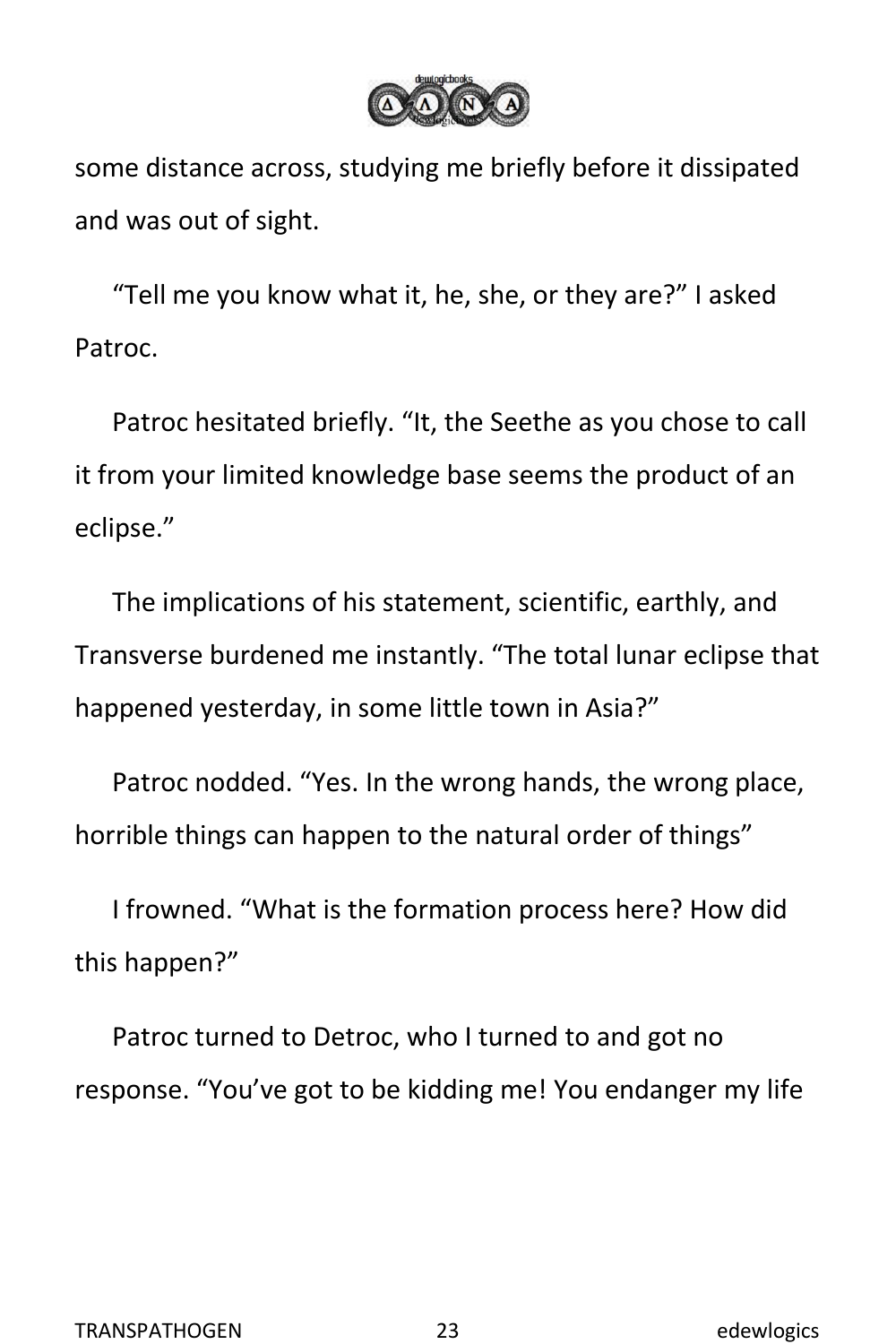

and you can't tell me why? You brought that Seethe thing here!"

"It sought us out, mainly me, maybe through some form of eminent contravention, " Patroc replied.

I frowned. "What do you mean sought us out? It sought you out, so you sought me out!"

"It couldn't hurt you," Detroc defended.

"But it could Norah!" I snapped back.

Patroc took to a slight bow. "For that I am sorry."

I wondered briefly if humans weren't more expendable than I had been taught to believe. "Are you saying you weren't thinking?"

He shook his head."I was. But we were in dire need. We had to tell you."

I narrowed my eyes. "Tell me what?"

Patroc motioned me to sit. I did.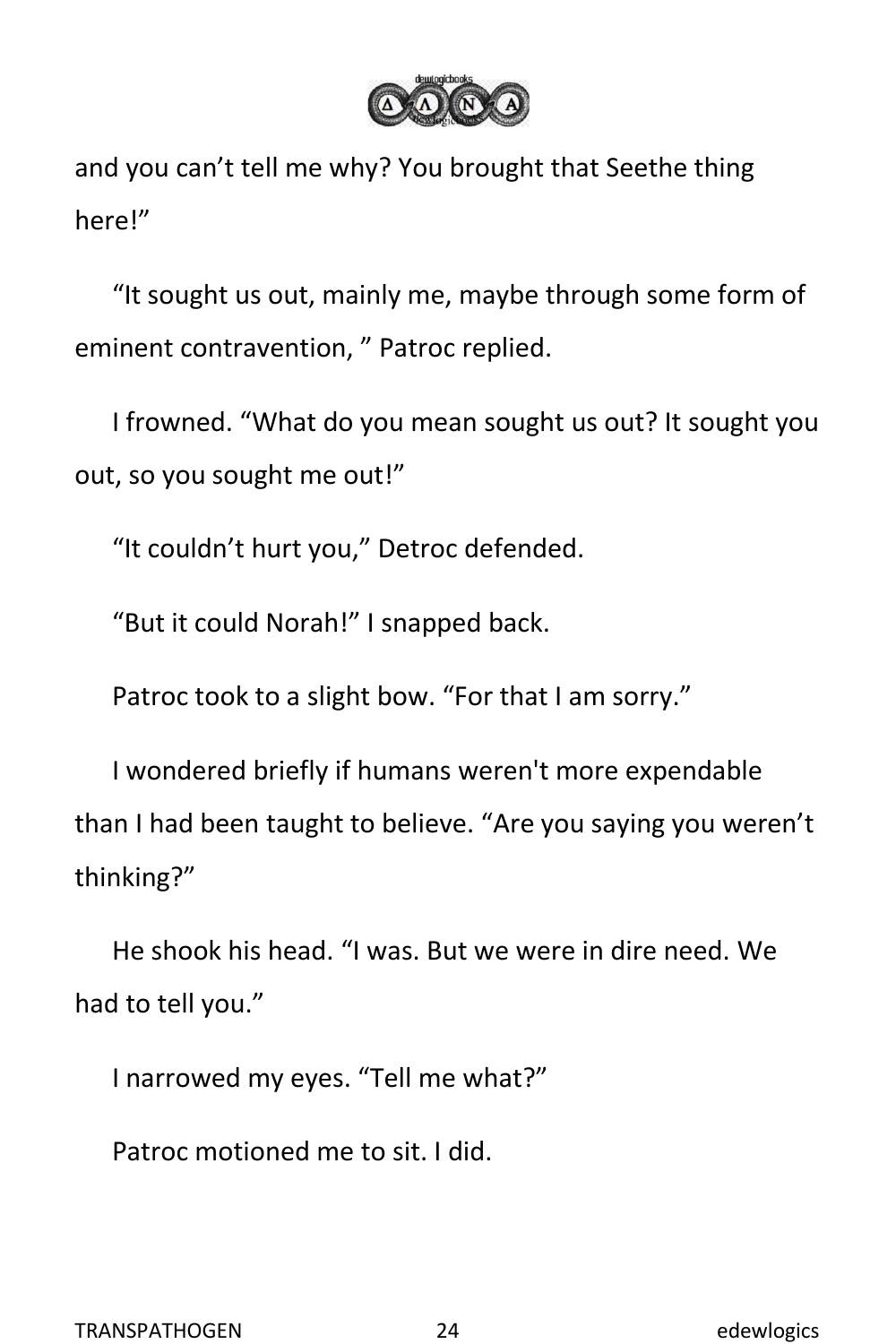

He remained silent for a few seconds. "Everything in the world or nature as you know it, has its causes and its consequences."

I scowled. "You sat me down to teach me kindergarten physics?"

"Every rare occurrence also has its'," Detroc added.

Detroc's utterances always held implications when uttered without some hint of sensational humor. I raised my eyebrows. "A total lunar eclipse?"

Detroc nodded. "At approximately the time of the eclipse we sensed a convergence of Transverse forces which consummated into an emergence."

I frowned. "In this world?"

"Yes, Duh," Detroc replied smugly. "You just met it."

I grimaced as I stared at Detroc. "You freaking pain in the— "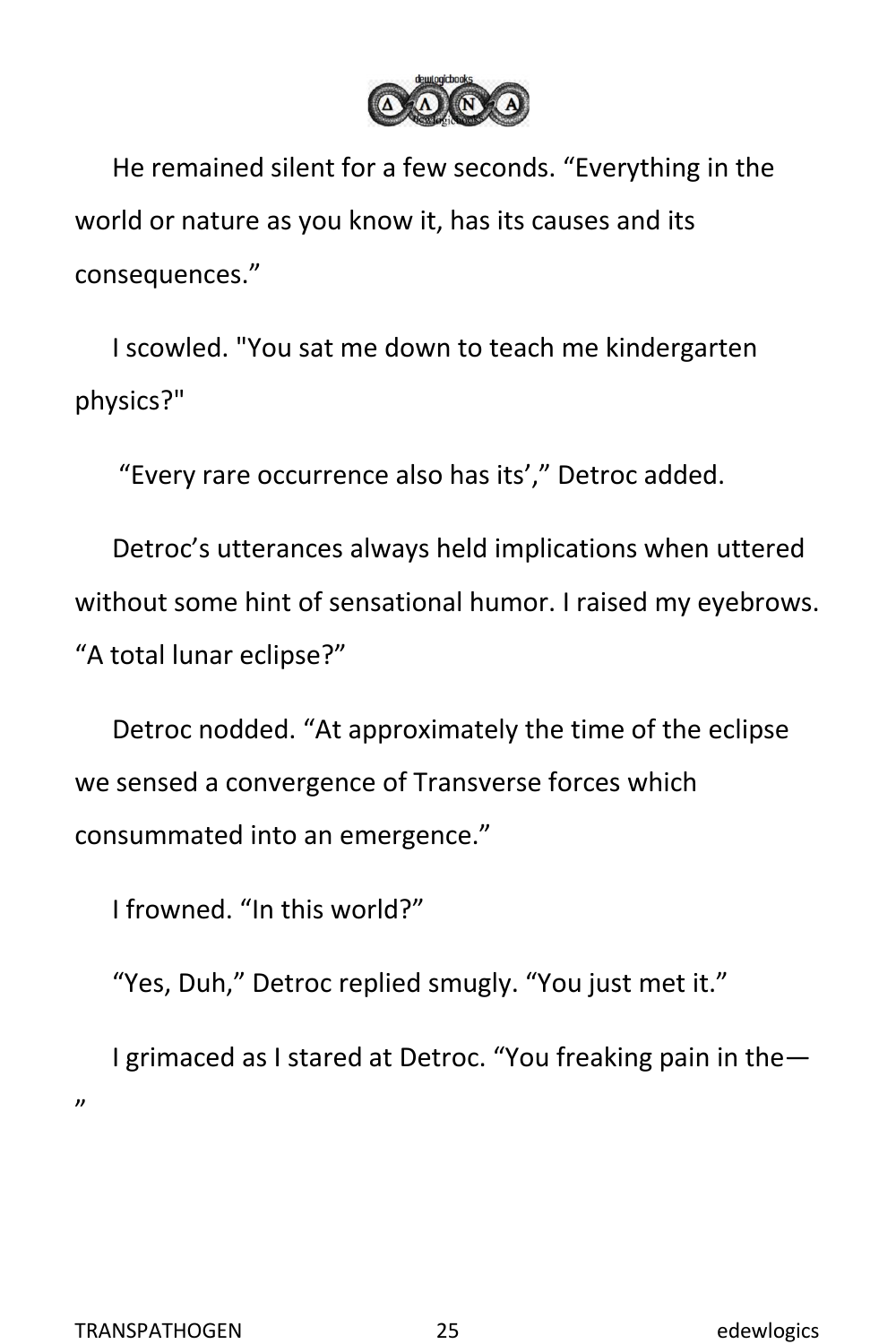

"Deb," Patroc cautioned.

"He is,"I said nodding. "He absolutely is." I narrowed my eyes. "Dark forces?"

Detroc moved towards me. "Differentiate your adjectives Deb. Dark or evil, pick one. And you still wouldn't get it right."

I was briefly reminded that they can read my mind and turned to Patroc. "Does he have to speak?"

Patroc responded. "For the sake of Earthly understanding and for lack of time, yes, simply forces. But they reap mainly residual charges—"

I narrowed my eyes. "Residual charges?"

Patroc nodded "Nature is very powerful and because of this—"

"Humans are always engaging with residual resonate negativity…deprecation…" Detroc interrupted. "Like a bunch of dispirited idiots."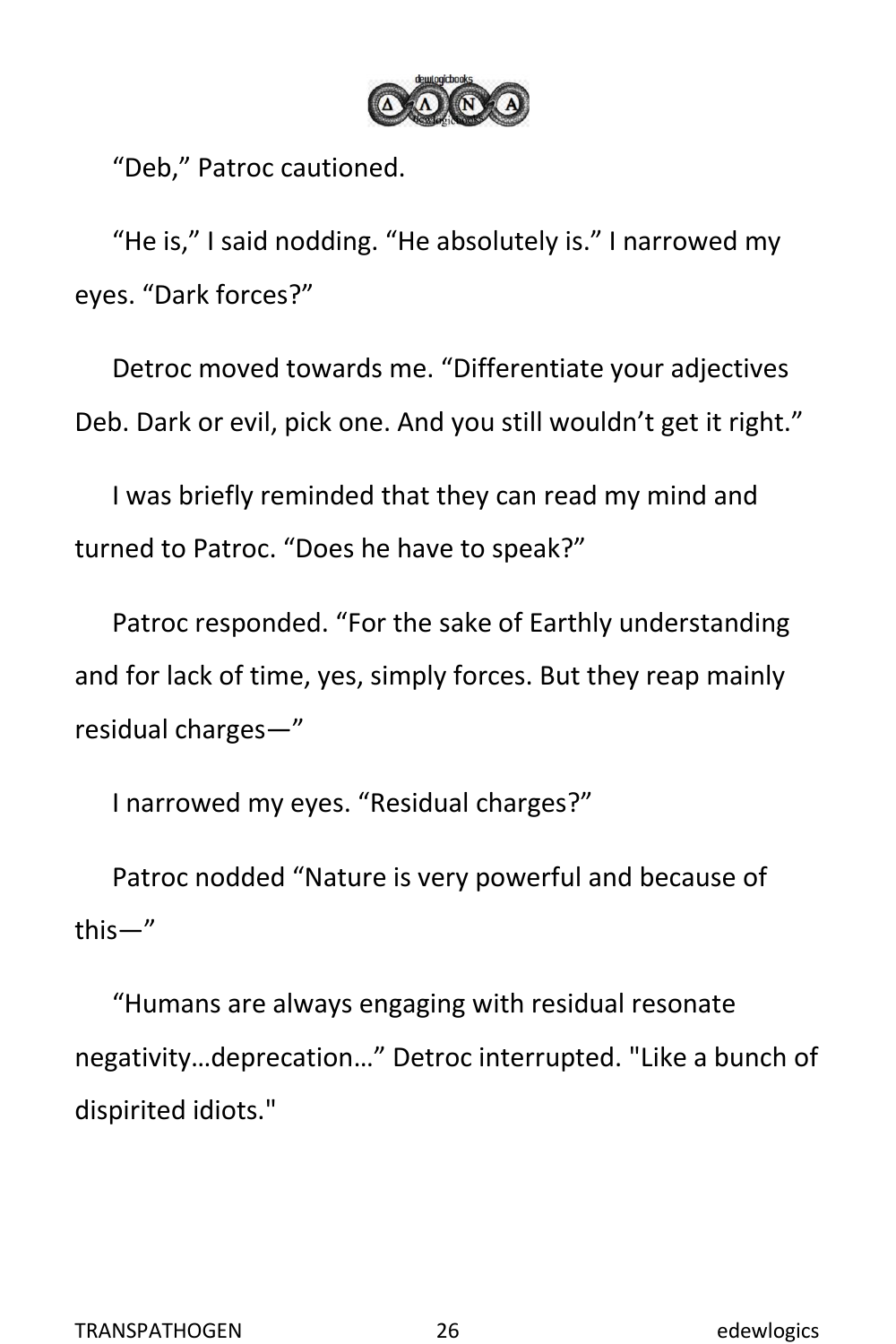

I frowned. "We don't have any rip off parties."

Detroc laughed. "Oh Deb, they live in borrowed space, everything they do is one big rip off party."

I ignored him and faced Patroc again. "Residual charges?"

Patroc nodded. "Harvested and redirected."

I exhaled sharply. "And here I thought all they had to worry about were themselves and Detroc here."

Detroc smiled. "I'm flattered."

I scowled.

Detroc walked closer to stand about two feet from me. "For the greatest evils, humans are only mediums, puns in a board of shell game razzle-dazzle and shenanigans, weapons to be used and disposed of."

I studied him briefly, thinking. "So, how did it infect Norah?"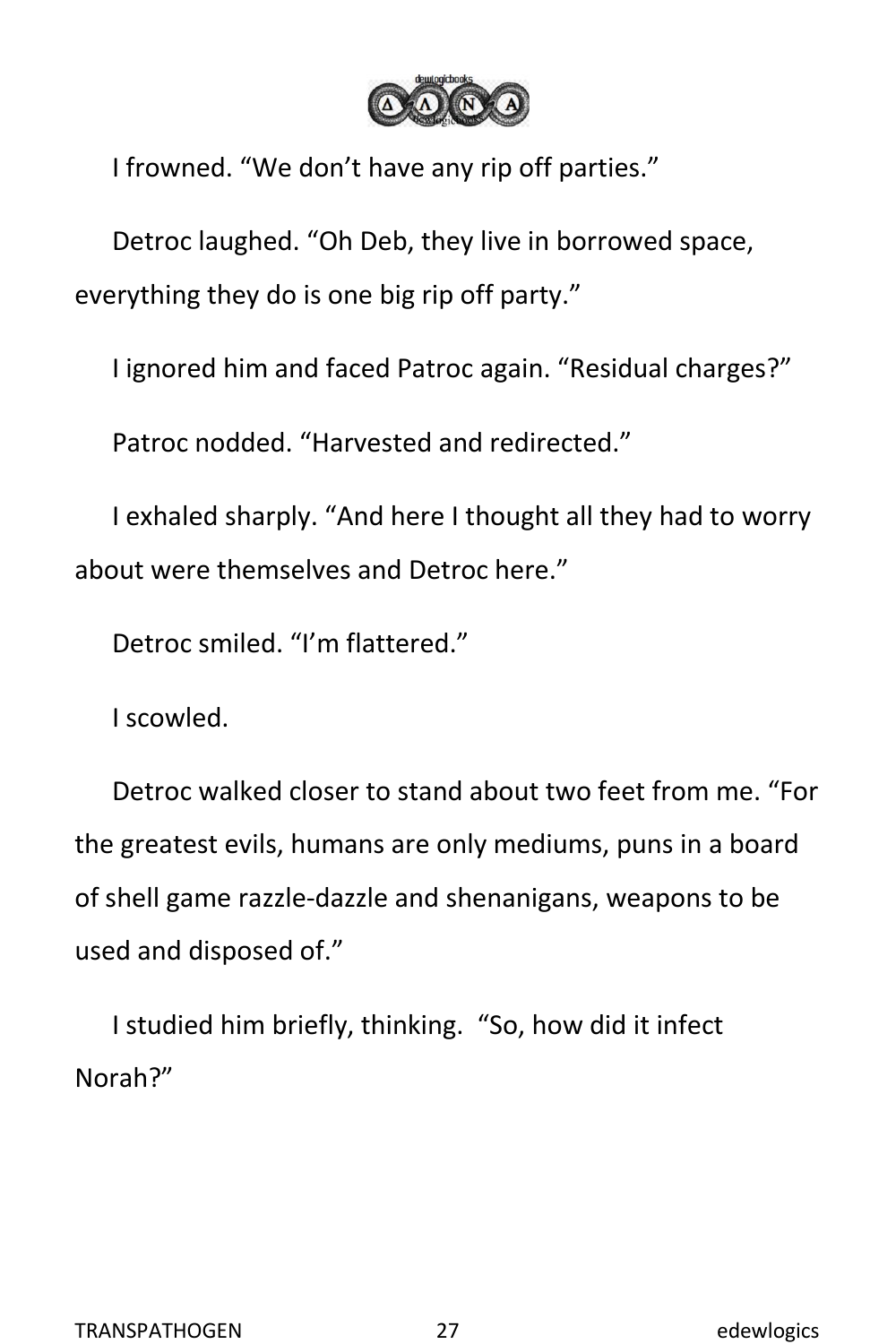

Detroc hesitated a moment. "Sheer intensity, the same way you humans behave when you're put in charge of power and get drunk through the behavioral instincts inclined towards pride and dominance. That's my theory."

I squinted. "Remote access neural mapping and psychoneurotic instigation?"

Detroc chuckled. "Yap. Patroc, always so pitifully nice."

Patroc exhaled in surrender. "That will be right yes."

I raised my eyebrows. "Then the Seethe thing is like you guys!"

Detroc shook his head."No, no way. He's definitely not good looking…too shadowy, and that extreme lack of structural formation betrays it."

Detroc had a point. For Transverse beings able to capture human form, they were both female-hormone-inducing perversely good looking and they could be imagined and reimagined as some superfluous imposition of spatial energies in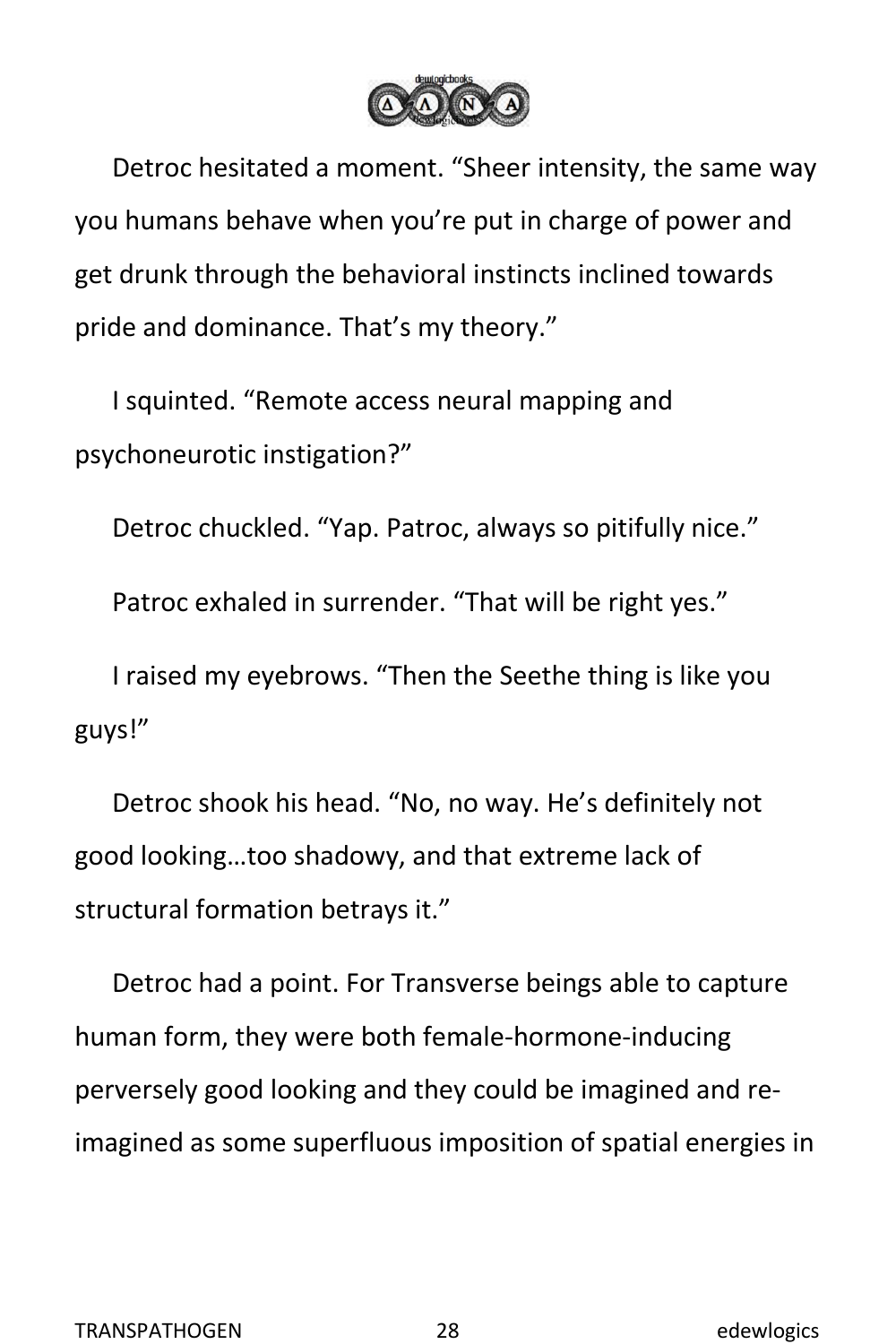

some other residuary state. "But the inevitable begs the question. He does have Transverse qualities. The fact that he intimates instinctual urges explains—"

Sensing my leanings, Detroc interrupted me. "Why I wouldn't fight him off and Patroc could? Maybe you should be asking a different question. "

"How do we kill it again?" I asked Patroc.

Patroc hesitated. "We can't kill it."

I scratched the side of my head. "And we can't destroy it."

Patroc hesitated. "And we can't destroy it," he confirmed.

I spoke solemnly "And it is indubitable that this is because this Seethe is like you guys."

Patroc nodded.

I turned to Detroc.

Detroc hesitated. "No force can exert itself without a subject especially when the purpose is redirected."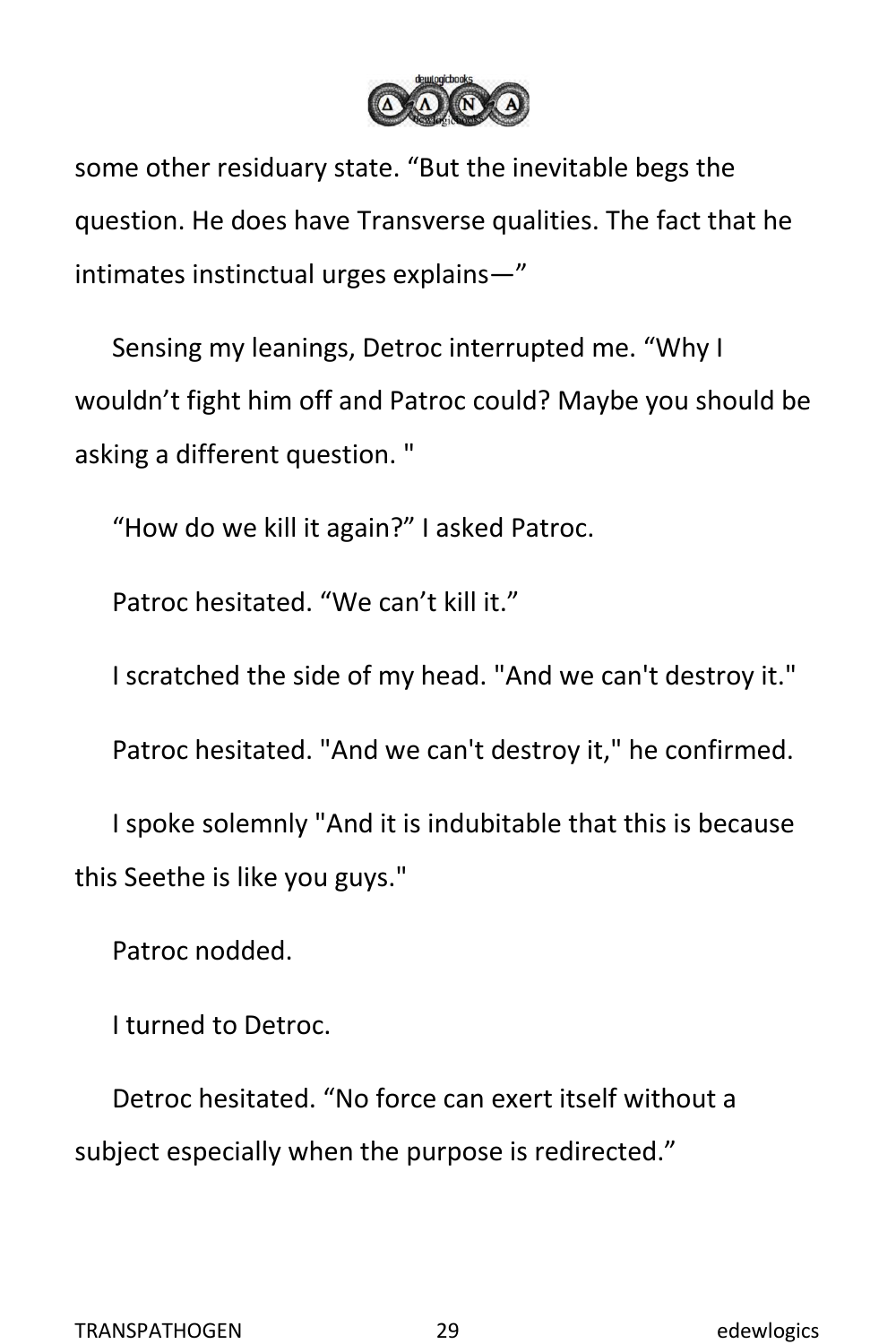

"Would this subject be human?" I asked.

Detroc shook his head."Human yes but no, Imean a key subject. Something predominantly—"

"Someone with an affinity for residual negativity, a non cognizant vacant resident...misbegotten and base-<br>born...depraved and vicious...a retrogressive crook..." I added.

Detroc could not resist the flow of words and semantics. "Something like that, yes. Something predominantly instinctively charge reflective redirecting residual negativity with deprecation and replication."

I frowned. "What the hell does that mean?"

He squinted, smiling. 'In a way the subject is a lot more prone, the reason you're immune. That and because you've mastered Transverse realities, you recognize Transverse instincts. But mainly all of humanity has an essentially average balance of divergent instincts. The Seethe can therefore—"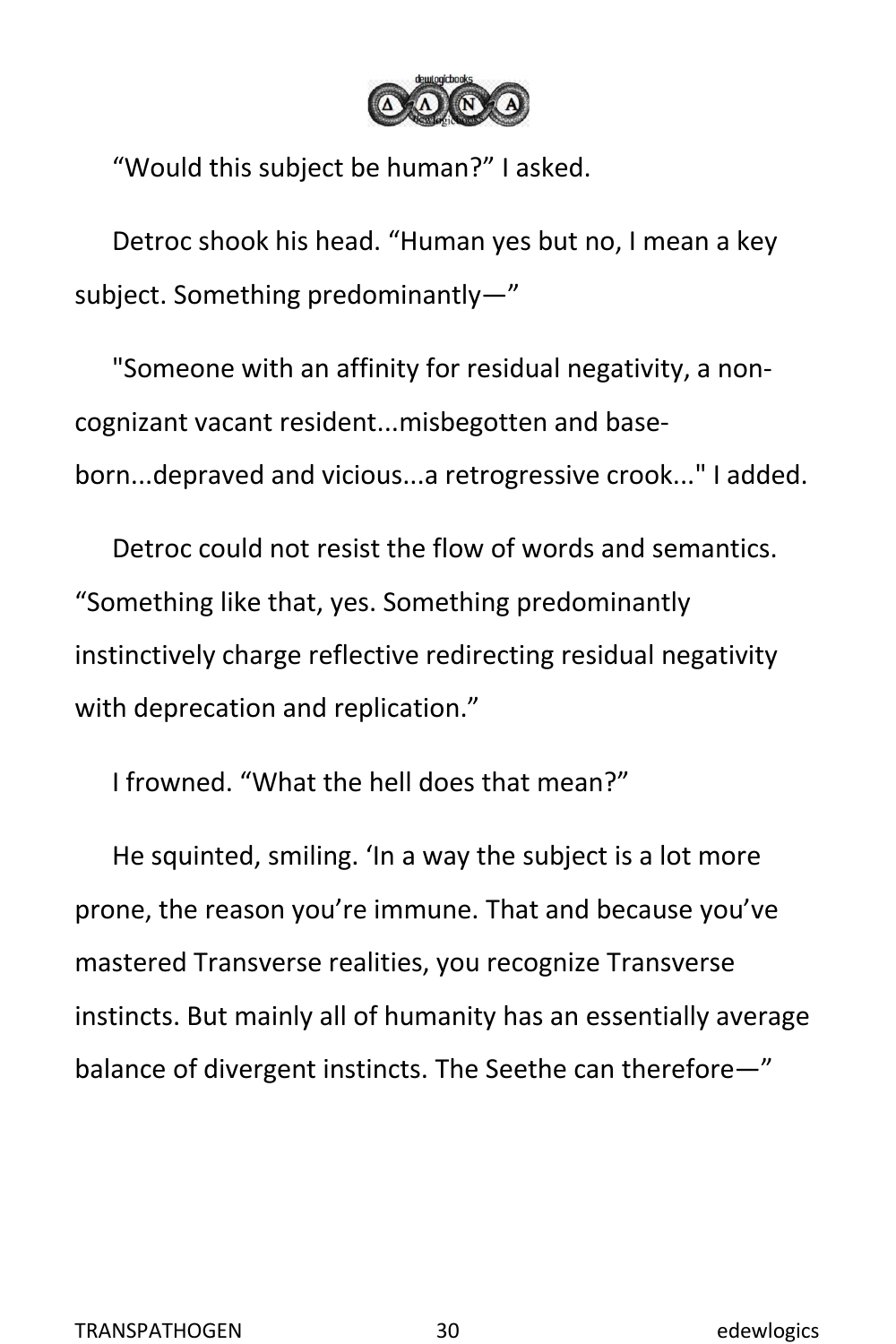

I got on my feet abruptly. "Infect most humans? That's an epidemic!"

Detroc nodded. "This subject is the weapon through which he has a mission, the reason he is here. It is through a material manifest that things happen in this world, your world Deb."

"Then this subject is his lifeline," I said. "Well then, let's find him."<br>Patroc frowned. "Or she."

I shrugged. "I don't care who. We just have to find him. How do we find him, or her or it?"

"No it," Detroc said.

"How did I find you Deb?" Patroc asked.

"Deb!" I heard Norah call from my bedroom, excused myself and went to her, cautiously holding a fist.

She was on the bed, her jaw in her palm. The dark discolorations were evidence I had hit her hard.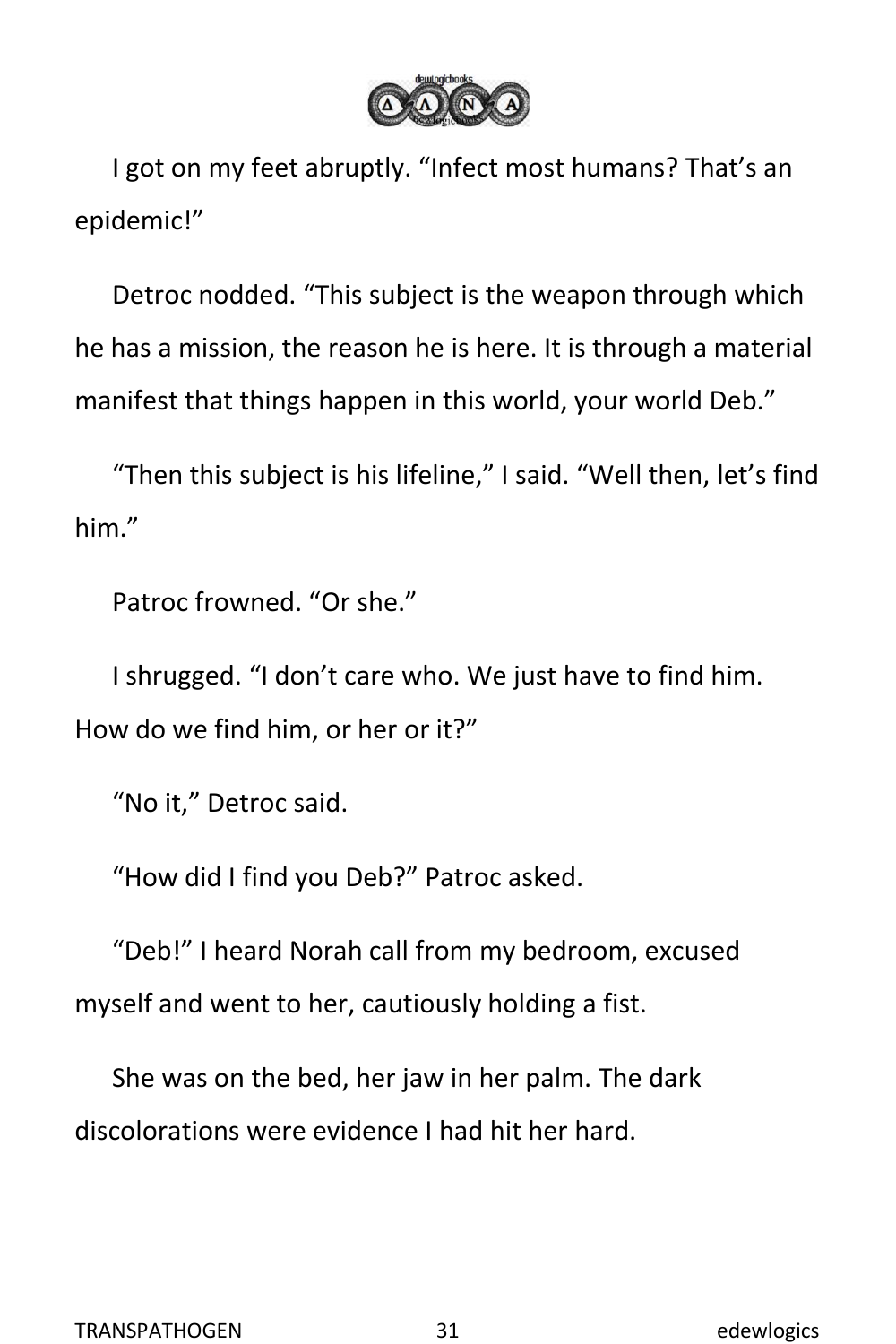

"I thought I was going to die," she said.

I frowned. " I thought you were going to kill me. You remember what happened?"

She nodded. "Yes."

"All of it?"

She nodded, holding a pained expression. "Oh Deb, it was really terrible! I thought I was going to have to kill myself if I killed you."

I walked over to sit by her side, embraced her as she began to sob.

"It's torture!" I yelled in frustration.

"No Deb," I heard Detroc say. "For your kind its horror. Unless…"

I frowned. My response was readable. "Unless what?"

He hesitated. "Unless you have too little of what can be called good or decent in your nature and you absolutely need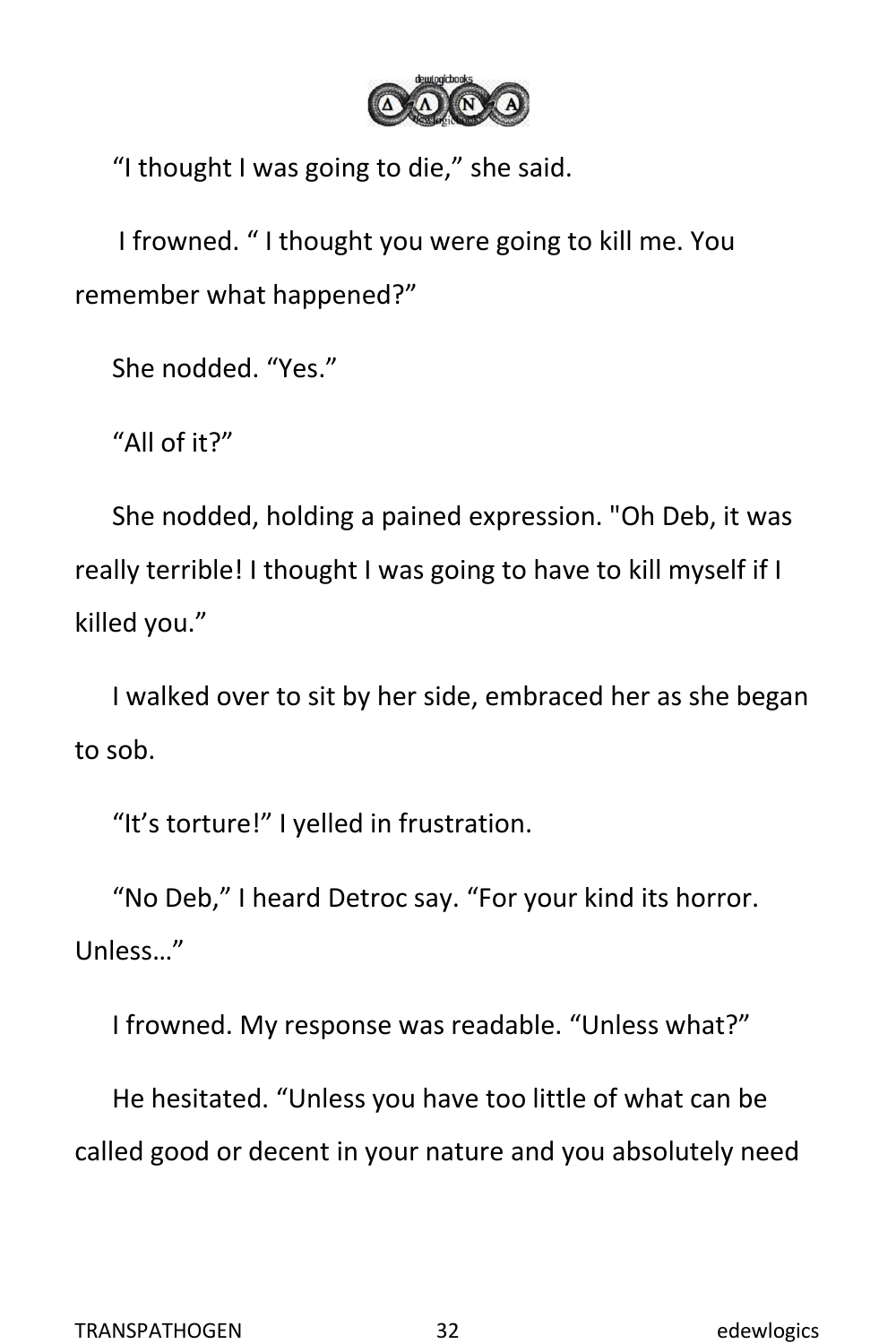

to fill that void with vacant negative harm. In that case, it's the most fun you can have."

"The subject," I said. "Could he be a Transverse agent?"

Detroc hesitated. "Maybe or maybe not. But he's rare. And there has to be a reason he thinks he can flex its wings on Earth with this subject. Think about what he needs to be the force he is, rule with it…he needs pure instinctual urges, so maybe Transverse receptivity, he certainly needs thought receptivity so he doesn't feel alienated—"

I interrupted eagerly. "So you can find him or her in the opposing reality and manner in which you found me."

"Indeed."

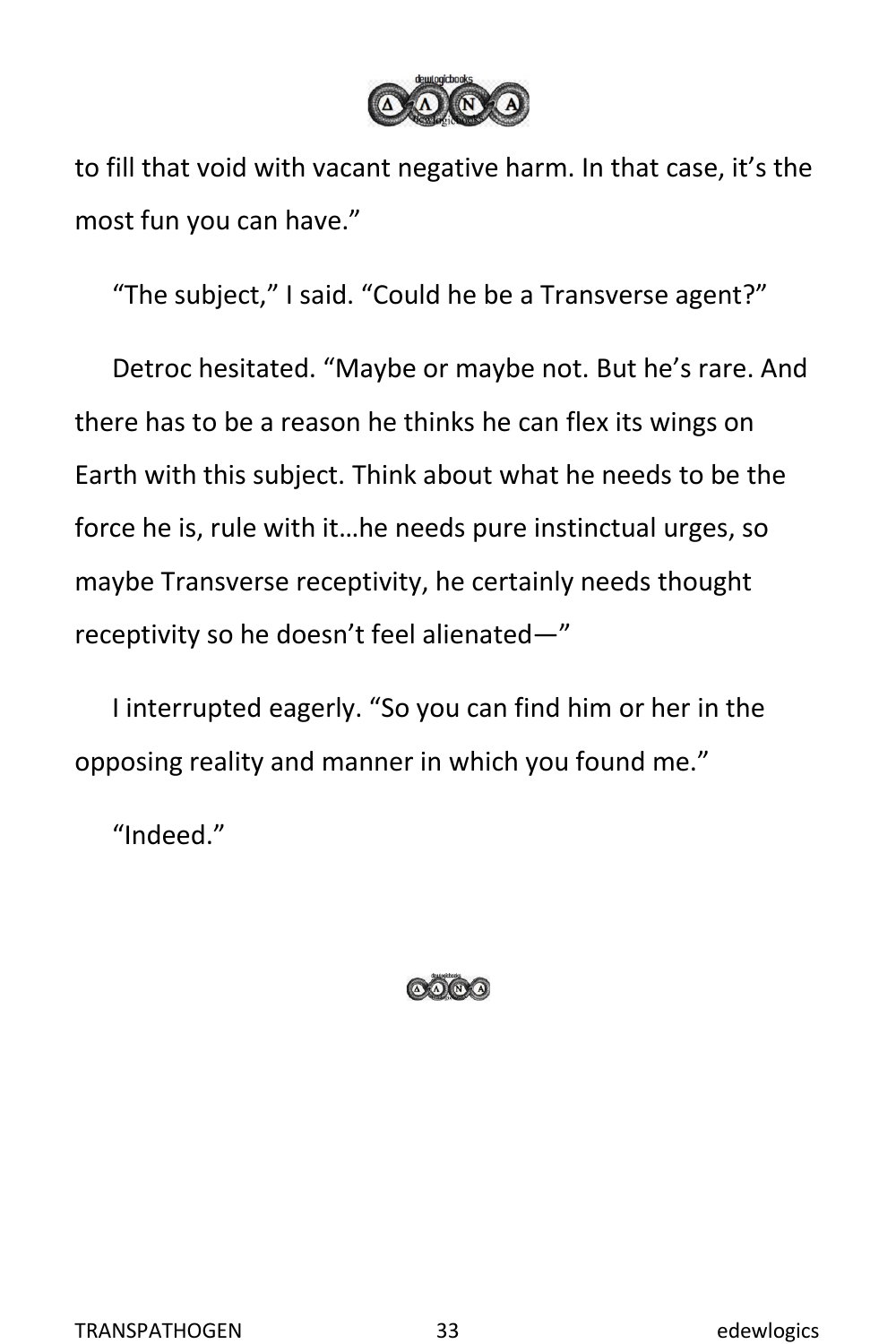

The cluelessness of time is endless in space, and a moment's veracious resolve must capture the seasons within a timely frame or the framework dissolves, a war-torn fiber against the ceaseless tides.

Detroc's channeling led us to an apartment building on 60<sup>th</sup> th Street near Central Park New York.

Norah's usual inclination for things possible other than Christian expectations seemed to have disappeared after her inexplicable attempt on my life, and as if in some trance-like state of transfiguration, she complained.

"Did Jesus die for my sins or I am slowly dying for his?"

I studied her disposition as opposed to her earlier confused state. She was fully mindful. "It really doesn't matter as long as there is someone truly there to wake you up."

"You were," she replied.

I forced a smile. "Mainly because it was me you were trying to kill."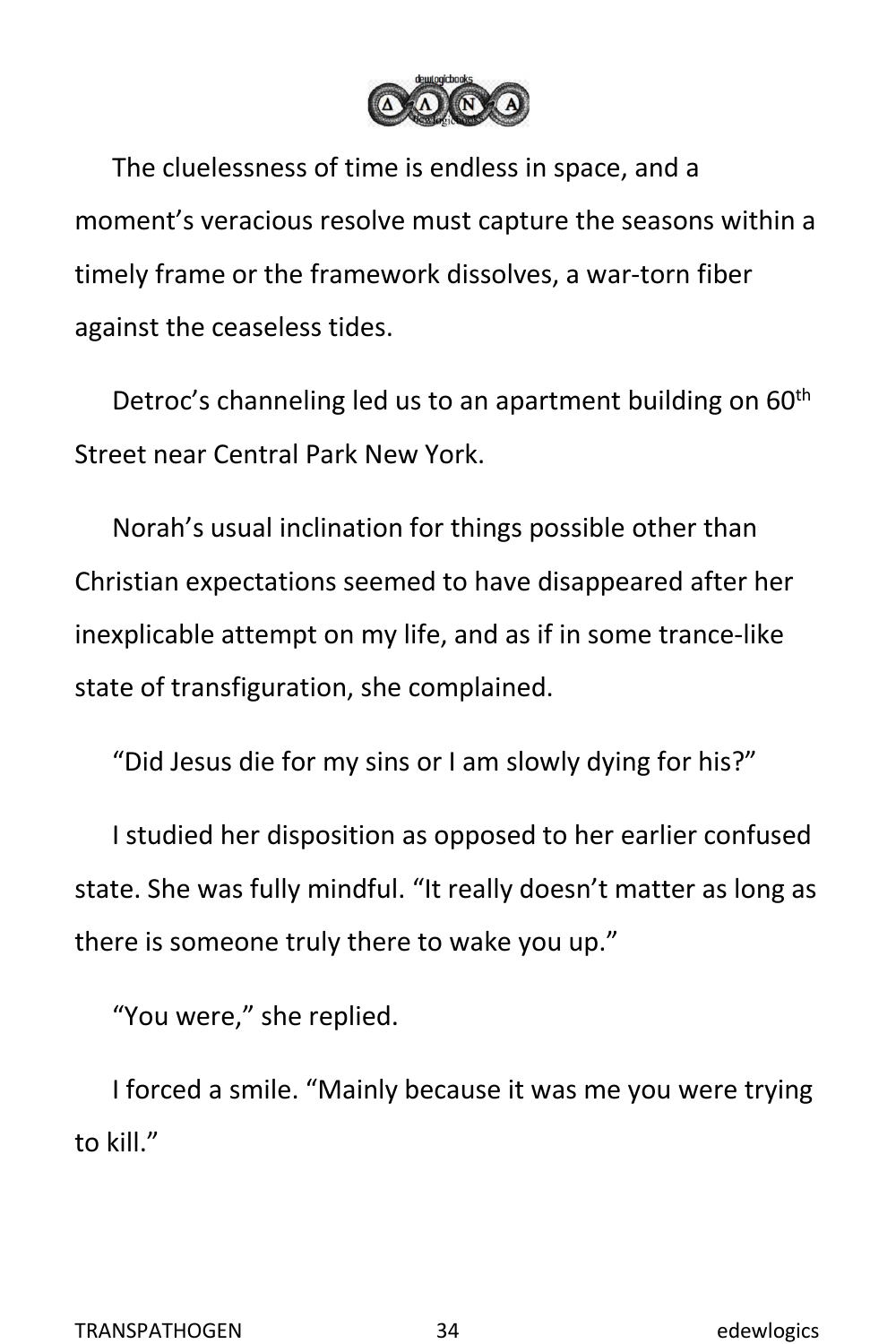

"Best friends don't do that to each other."

"In the right states of mind yes."

She stared at me adoringly. "And what may make a right state of mind?"

"A conscious and true state of correspondence with nature, science and self," I replied.

"Or someone there to wake you up."

"Indeed, if you're lucky to have that."

Such, she scanned the building with me. "We may not be able to get in at all," she said.

"There is no wall formidable for microelements," Detroc said in a tone lowered in threshold than that usual with me. He disappeared into the building.

Norah glared at me for some offering of understanding, having heard it in some echoic or disturbing auditory form.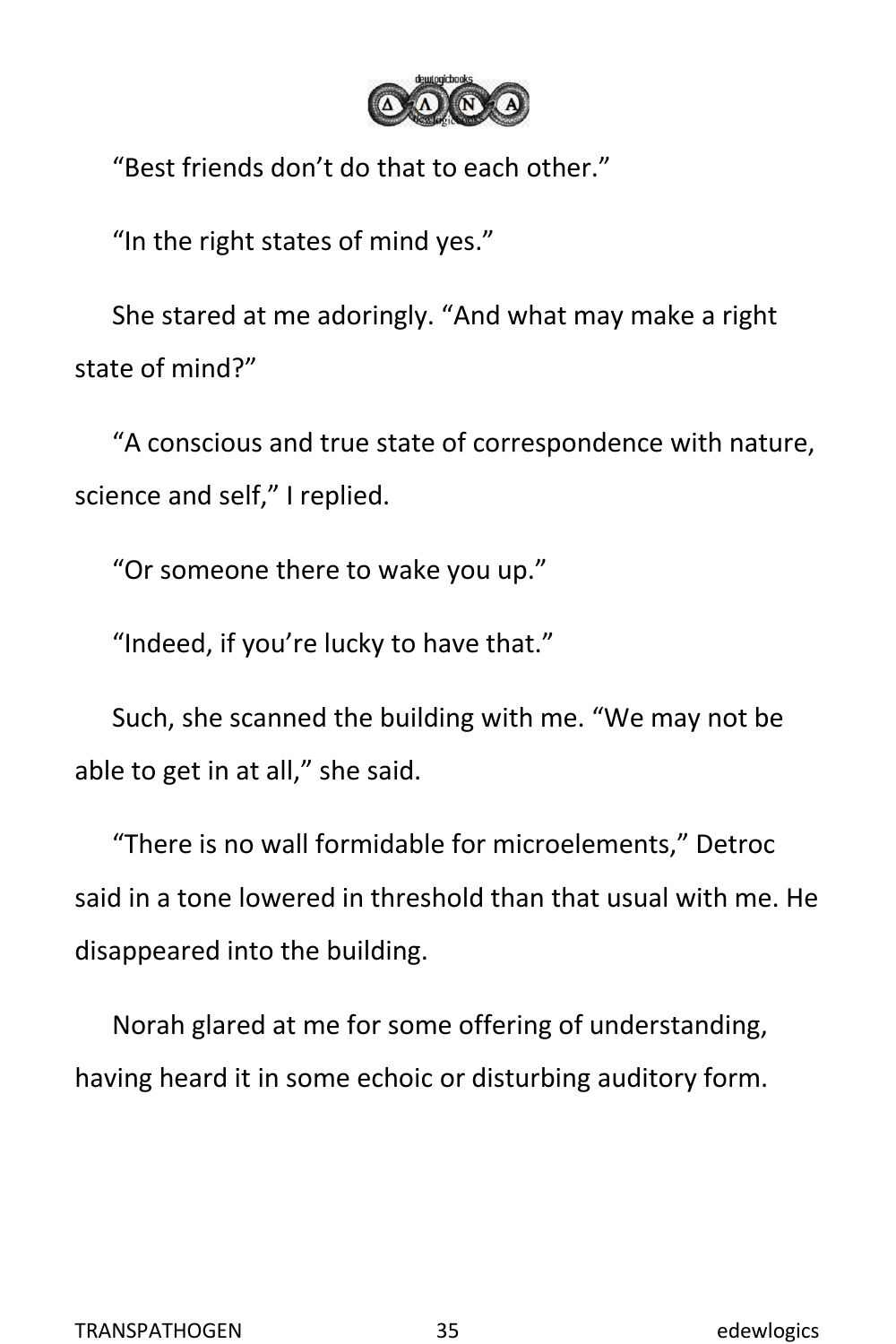

"He's elemental," I replied simply, applauding the rare auditory moment. "Don't expect it often." I decided on a change of subject. "We're not sure what could happen when the Seethe or its subject comes out. I have to handcuff you."

She exhaled sharply. "You've got to be kidding." She raised an eyebrow. "Like a prisoner?"

I raised my eyebrows. "You are indeed a true prisoner of this Seethe. You tried to kill me. Can you believe it? But it's not just you…in fact by your account, it's beyond your control and the action we are trying to inhibit is this human's consciousness-lacking extinction, mine. We shouldn't let that happen. More importantly, I can't let that happen."

She exhaled steeply. "Will I ever be forgiven for something the Seethe made me do?"

I held her eyes. "If you somewhat understand the implications of the statements I just made, you already are."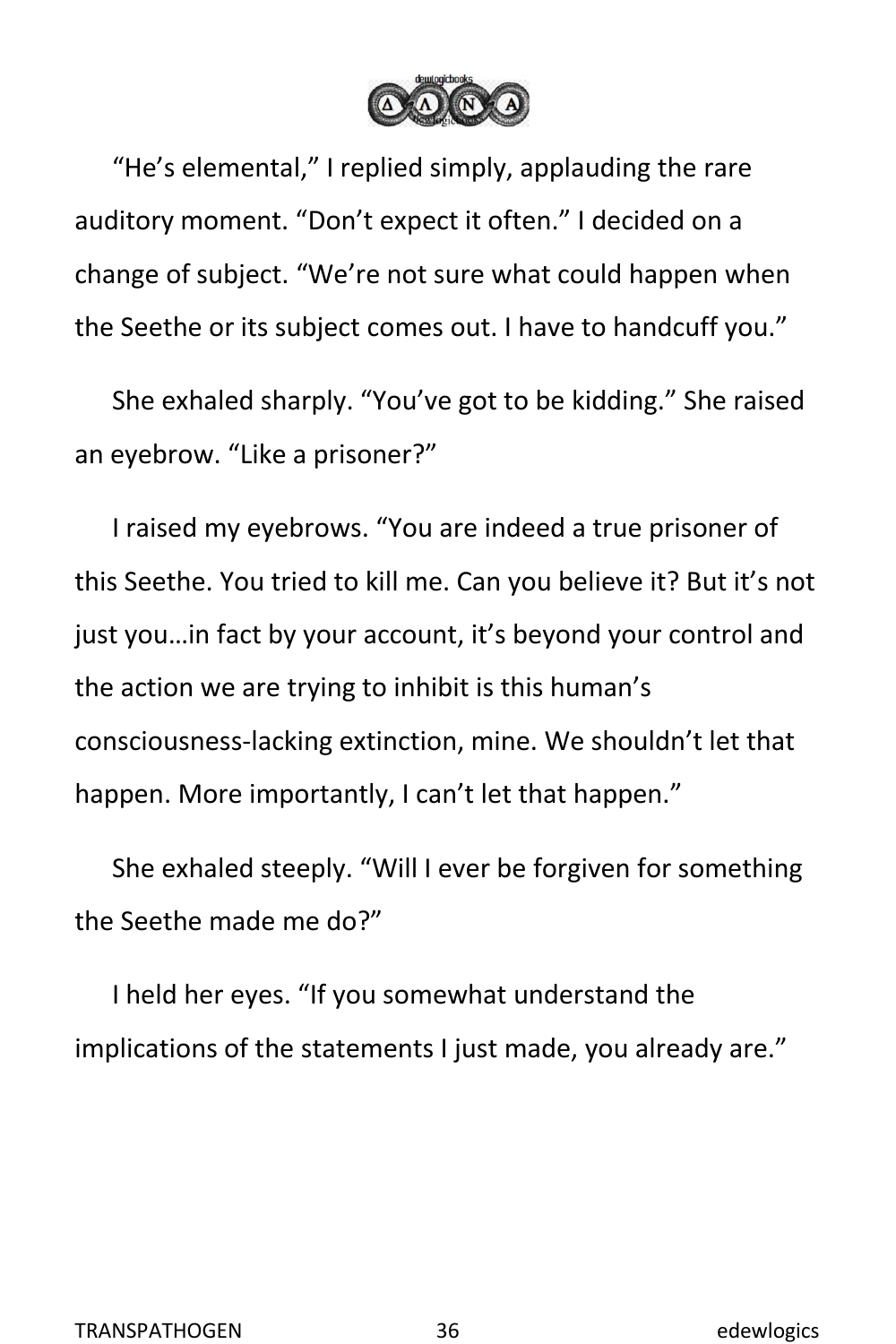

The ill-redeemed state of a state without a base is worse than that of indecency gone awry. Indecency is a lowly state.

Detroc emerged from the building some time later. "It's making its way down," he reported. "And he's no longer a counterfactual."

<sup>I</sup> studied him. "Aside from the fact that they are integrated,what does that mean?"

Detroc raised an eyebrow questioning my inability to reason the discourse. "He is a fully integrated derivative of the Seethe. The mistakes humans make is imagining there is no differentiable component for such a combination. But the combination is something worse than your scientific imaginings. It is the exponential truncation of the subject without any exponential base, thus, the becoming of the becoming of a base without a base."

I exhaled,weighing the full implication of his statements. "How do you catch a base without a base discernibly biological, empirical or otherwise esoteric and abstract?"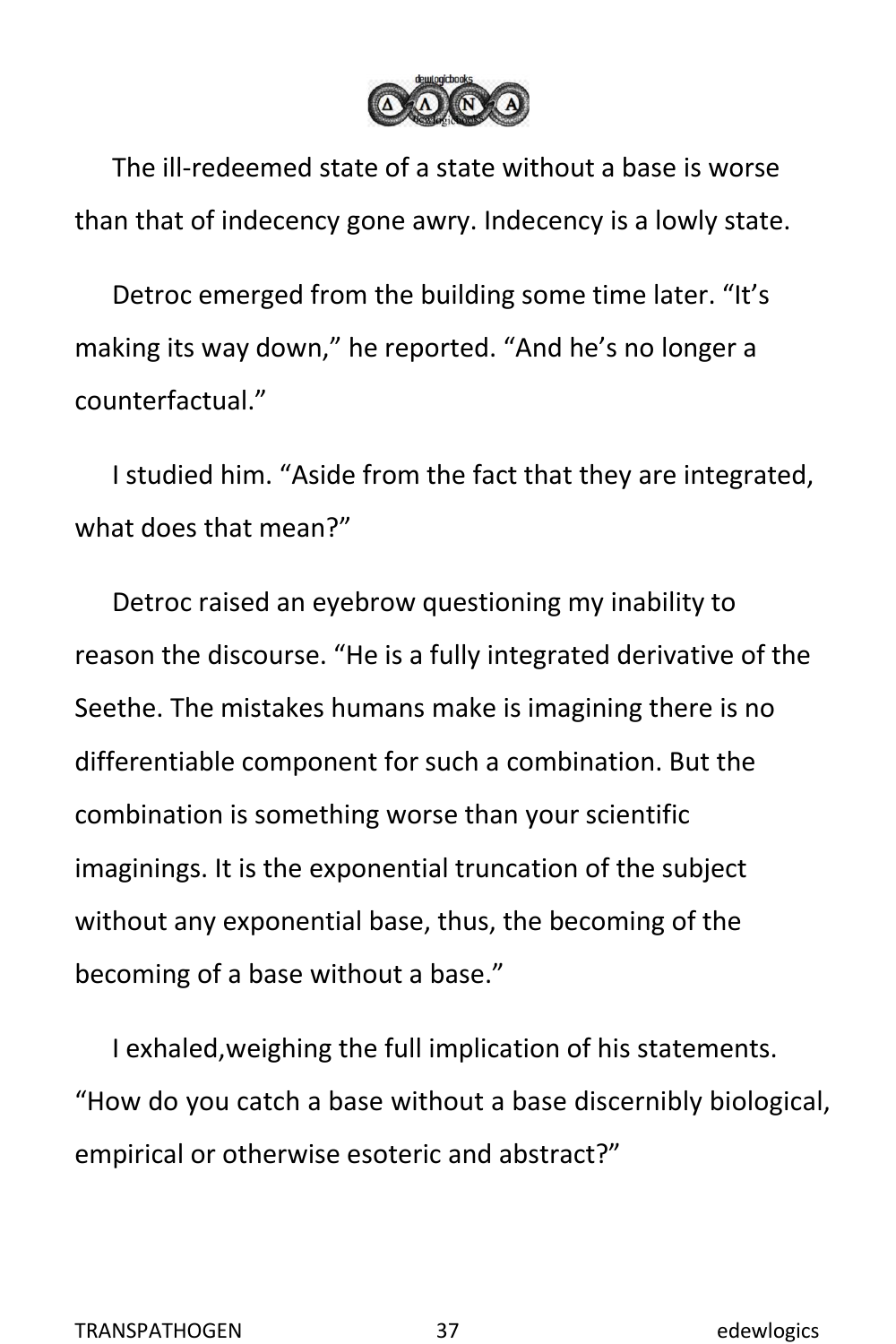

"You don't," Detroc replied simply.



As some enlivened abstract principle within a closed nutshell filled with void, a disproportionate indulgence renders its own apparition a departure from its disposition, its apparition states against all relevant essential states.

The emergence centered my eyes on the cluster I called the Seethe. From Detroc's descriptions there was neither universality nor humanity to its re-imagining. There was little to imagine except the newly emerging cluster-phobia I was developing because of my encounter with it.

The mark-out cluster could be traced around a noticeable appearance of a pretty woman about five feet eleven inches tall becoming less dense around her head. "It's a she after all."

Detroc stared back at me disappointingly.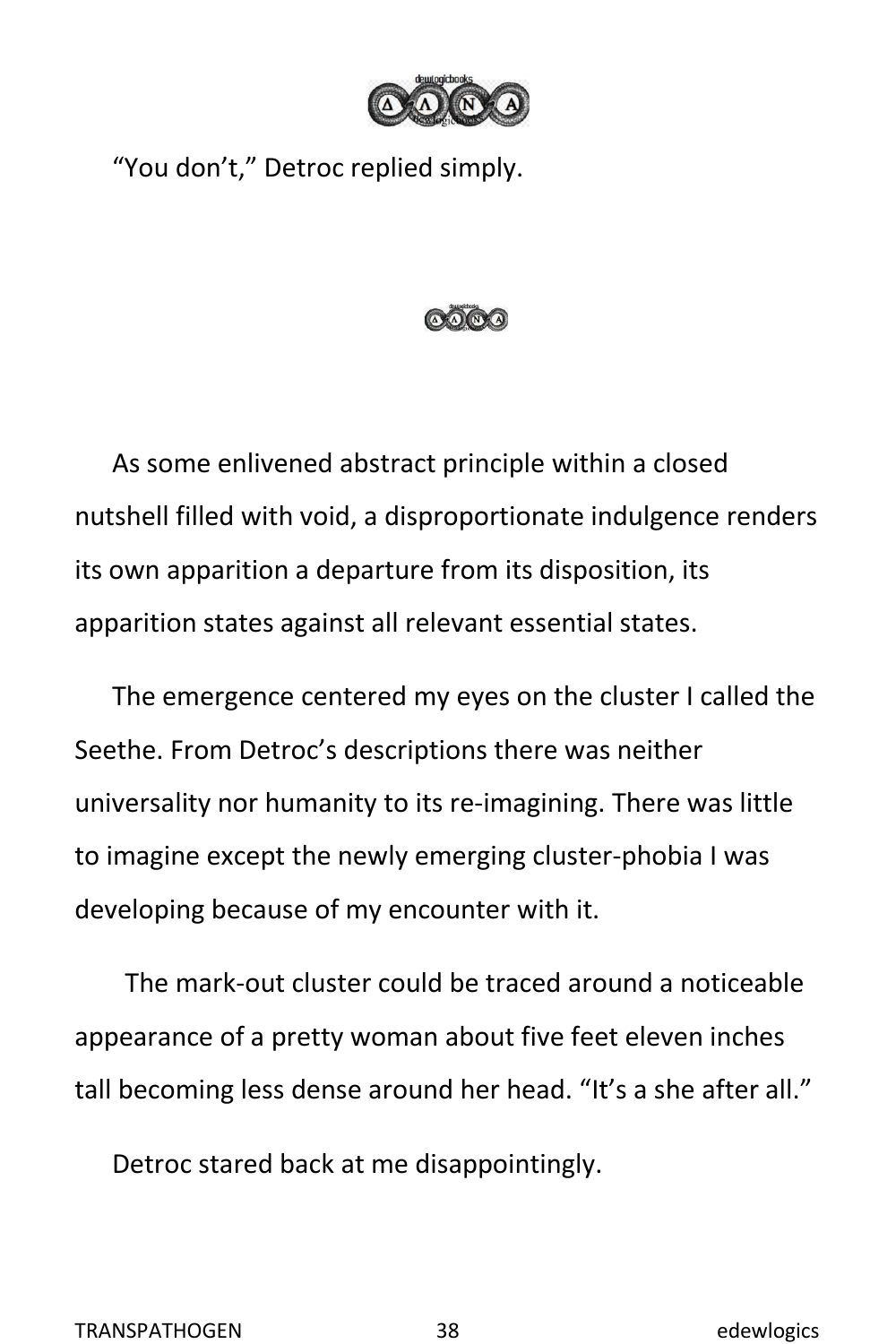

"No," I heard Patroc say. "It's shadowing him."

I didn't see whoever the Seethe was shadowing that was male at the moment. My eyes transfixed on the formation I was determined to know why. Could there have been some implicit transformation deforming the human? The air was dry, my breathing labored as my eyes followed the unearthly exhibition. I watched the woman walk a considerable distance towards central park and walked towards the car where Sarah was handcuffed to sit. I turned to her as she could not see the Seethe. "Norah, who just came out of the building?"

"A pretty blonde woman," she replied.

I shook my head. "No, it can't be."

Norah frowned. "Can't be what?"

"That we both see the same things," I replied.

She deepened her frown. "I see the woman too?"

My palm graced my forehead. "That you were supposed to see…there is no one else with her?"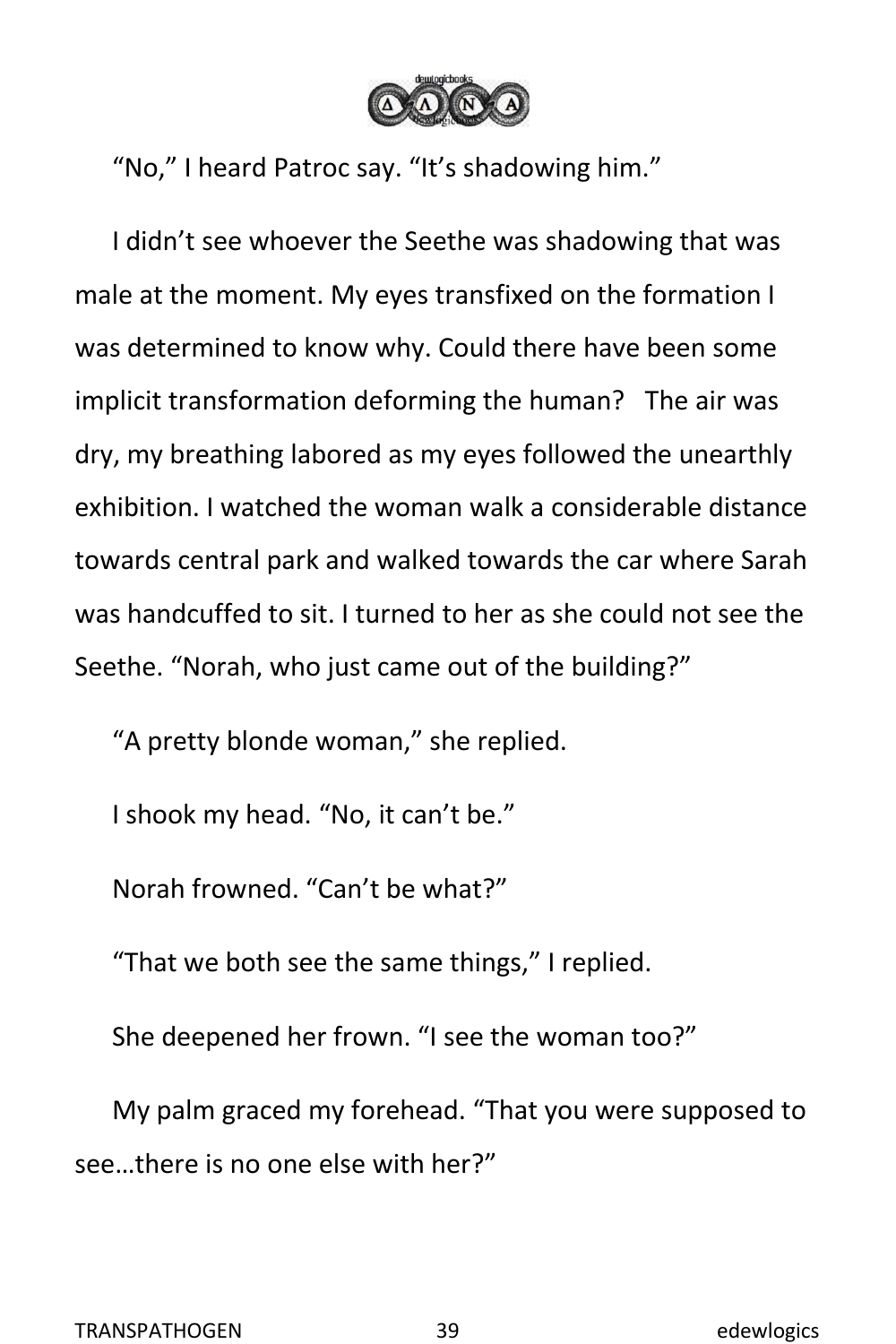

She shook her head. "None that I know of."

I exhaled. "None that you see darling," I replied solemnly.

She nodded. "I see nothing more."

I retrieved my searchlight from the glove compartment.

"Deb," Patroc called.

There was only one way I could see the boy, I reasoned; entering the seethe! "I have to do it," I told him, and got out of the car.



Life, too impatient, space, too coherent in its chances, lengthwise and wide, proximity is nature's most primal instinct as it becomes impossible to enable life and death in two separate frames.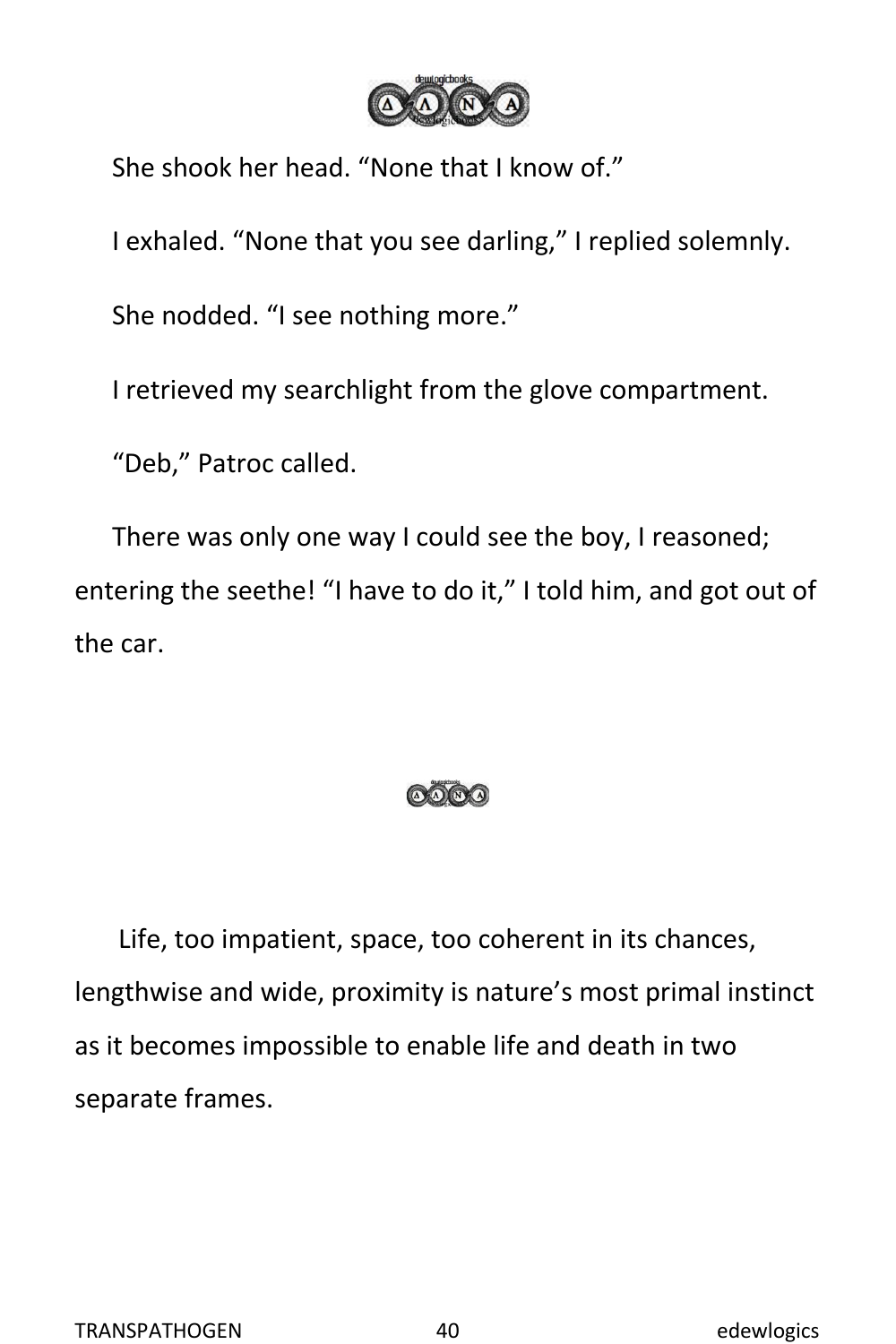

With a conscious attempt not to be conspicuous in my attempts, I hurried towards the space occupied by the Seething mass, turned on the flashlight waving it around haphazardly like some newly maligned agent of schizophrenia unconscious of the episode. And light, artificial and dispersed, betrayed my panic. There was no one there to see but the blonde haired pretty woman.

"Can I help you?" I heard the woman ask. The sudden realization of my disposition became fully apparent to me. I was employed in something stupid, if not a strict sanity deprived perversion in public; flashing a flashlight on some male person's face, torso, body or whatever could have been present. In broad daylight!

The surge of the awareness was like the resurgence of some asylum crazed lunatic welcoming the scope of substrata of maligned consciousness embedded within a realistic framework! Aside from the fact that I had made myself recognizable to the woman, I was uncaring. The welcoming insanity deepened the effect of my mischief. I was at a loss, as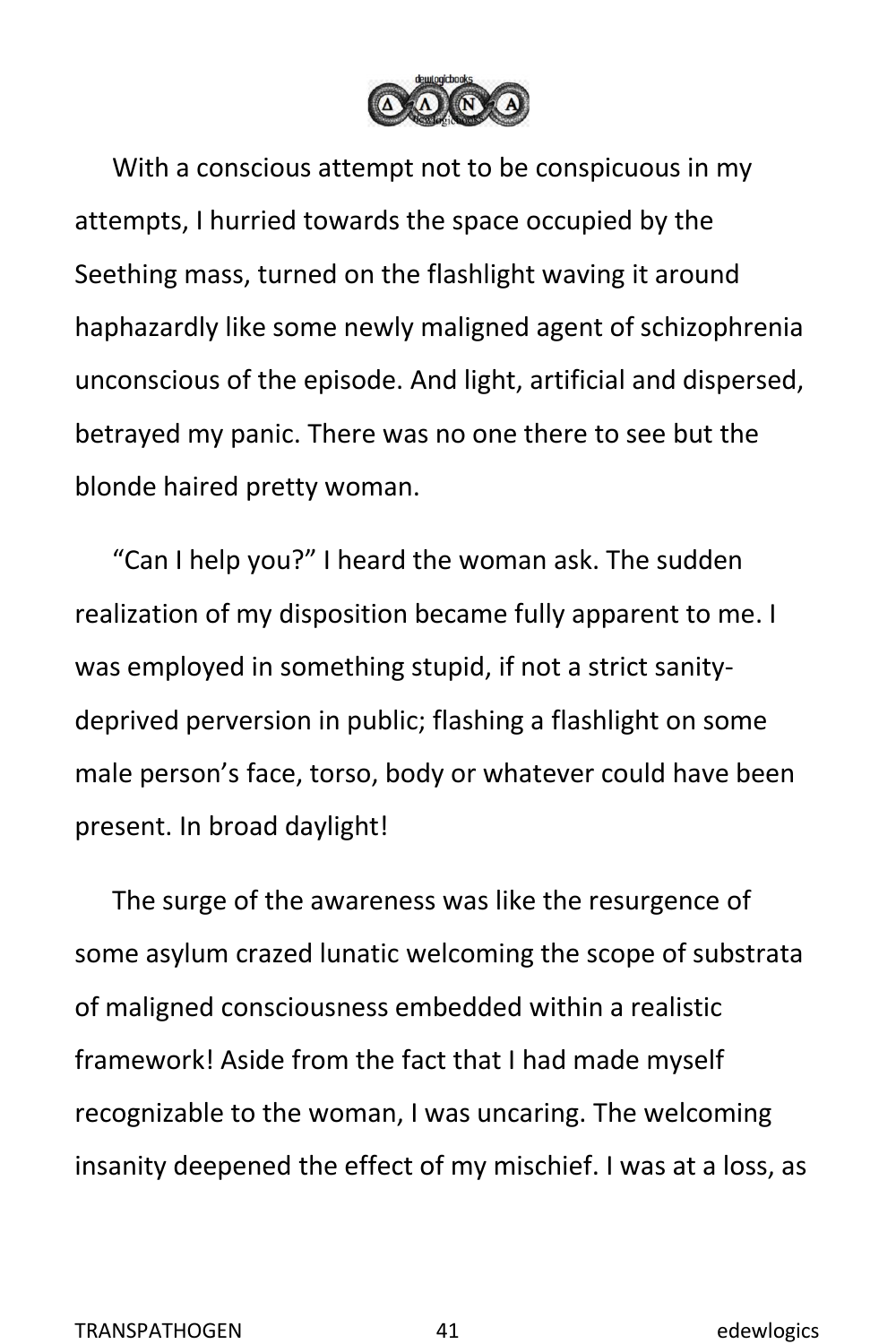

the subject I knew to be of morphed existence with the Seethe was yet indistinguishable to me.

"No ma'am," I answered, "Just testing this thing." I turned the flashlight switch on and off.

She scanned my appearance warily.

"Should I call the police?" she asked.

I raised my eyebrows. "For what?"

She narrowed her eyes in an attempt to demean my stance. I allowed her demeaning glance for a few seconds before I turned my back to her, to them.

The Seething mass followed me.

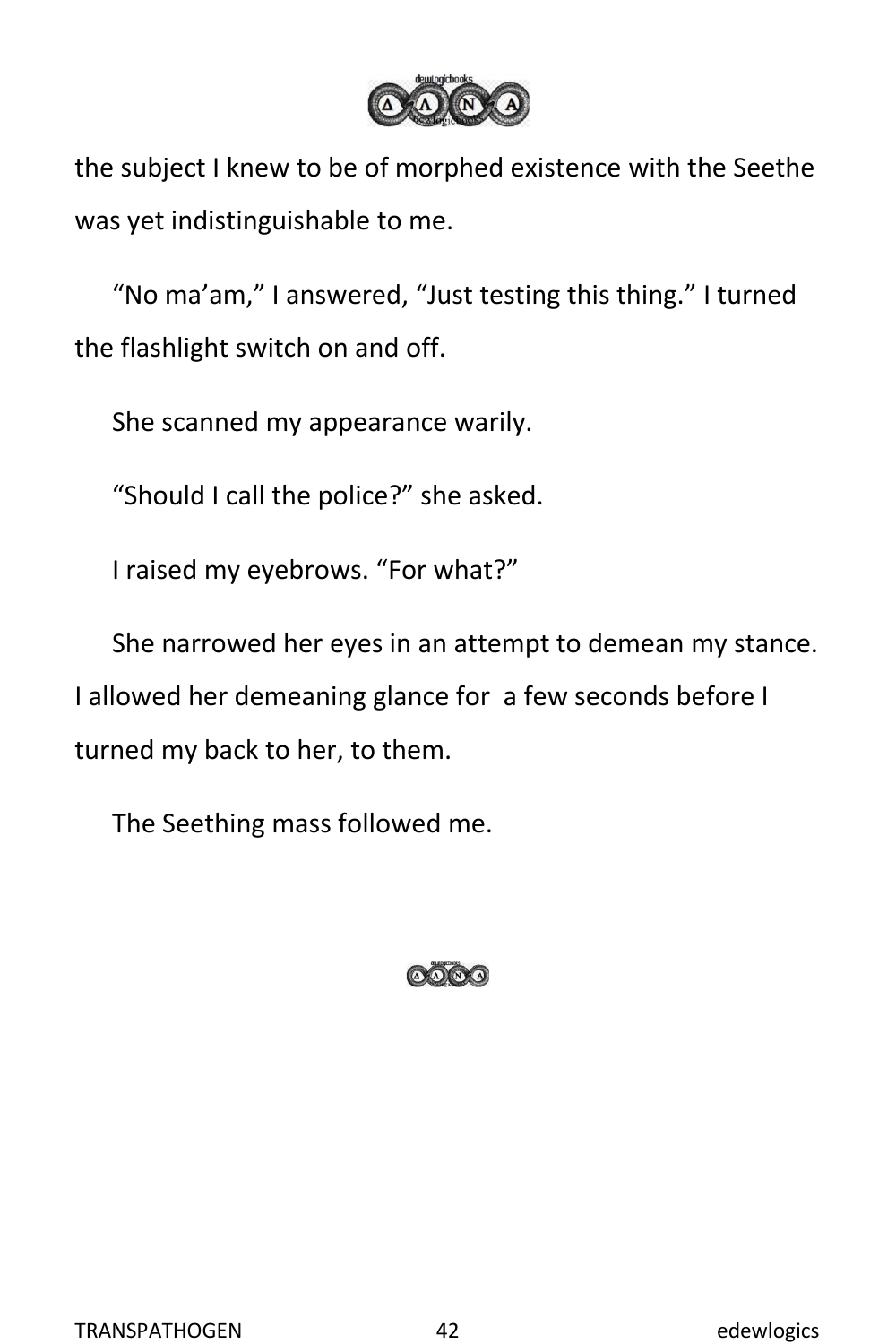

An embezzled movement is a twelve step glamour of duress, heartless, and always the shortcoming coming up a stumbling block.

Once in the car, I removed Norah's handcuffs. "Can you use all your charms on the doorman to get the names?"

She smiled. "I'll try my best."

I raised my eyebrows. "The fate of the world may depend on it."

She exited the car shaking her head.

And Detroc was soon beside me holding a sarcastic smile. "How is the detective work going?"

I met his patronizing gaze in a momentary loss for words pondering, wondering why I couldn't detect a human subject inside a Seething mass, a peculiar yet unfamiliar predicament as I could detect the Transverse entity. When he wouldn't retrieve his mischievous stare, "Don't patronize me, now is not the time," I responded.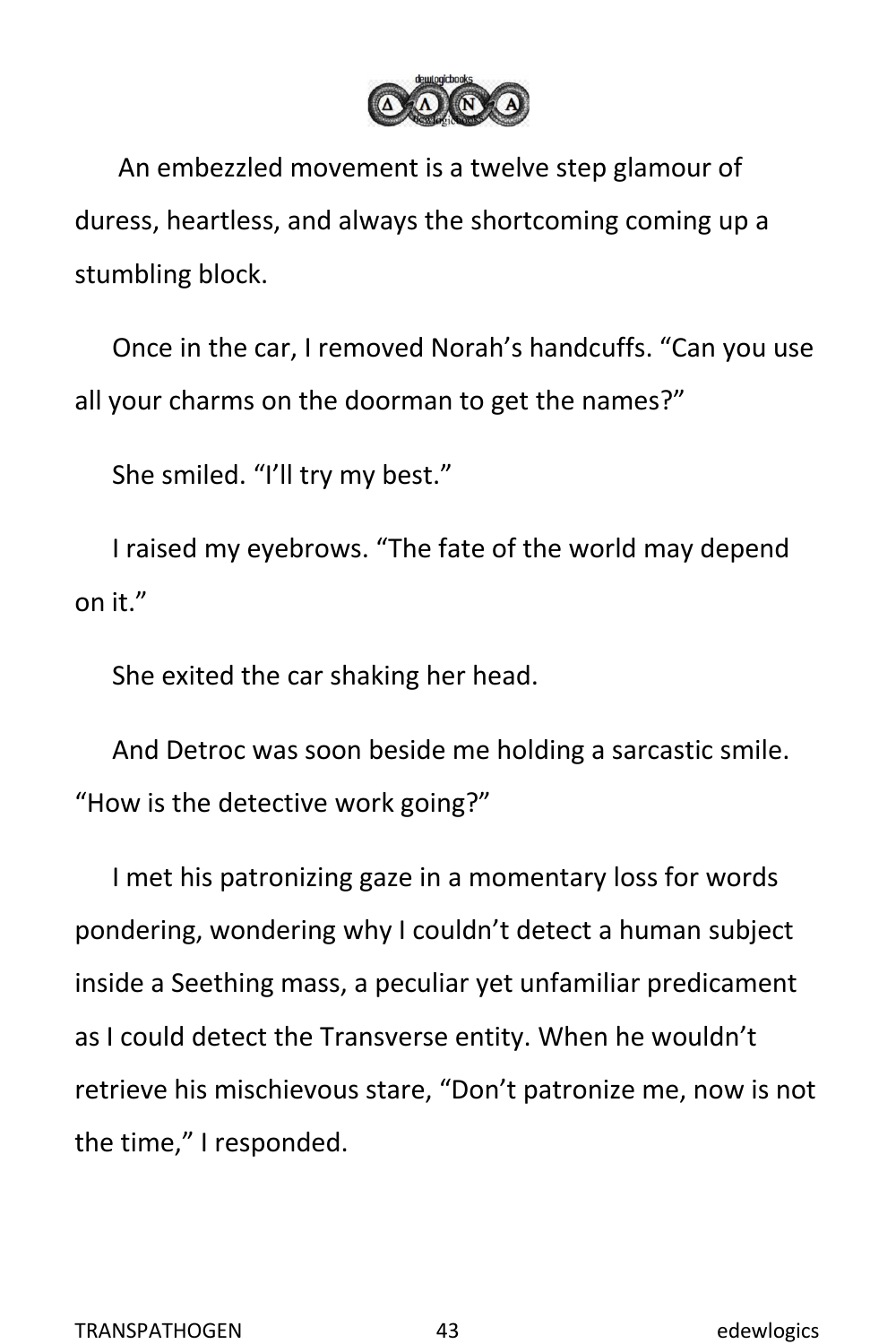

Detroc didn't retrieve his questioning engaging expression.

"Is that scrutiny I read on you?"

He seemed further bemused by my disposition. "You're not thinking."

I exhaled. "And that must be funny?"

"That or tragic," he responded. "You're not thinking as you should…and you know what they say, seeing means believing especially when there is nothing to see."

I wasn't going to get much help from Detroc without being overly patronized. There was something dependent on me I didn't seem able to grasp in the moment, something they weren't simply going to let me have, and something that couldn't be had without my conscious involvement.

There was a need to return to being, as I had earlier but this time the discovery was not for my being, but rather something alternate integrated as something unearthly.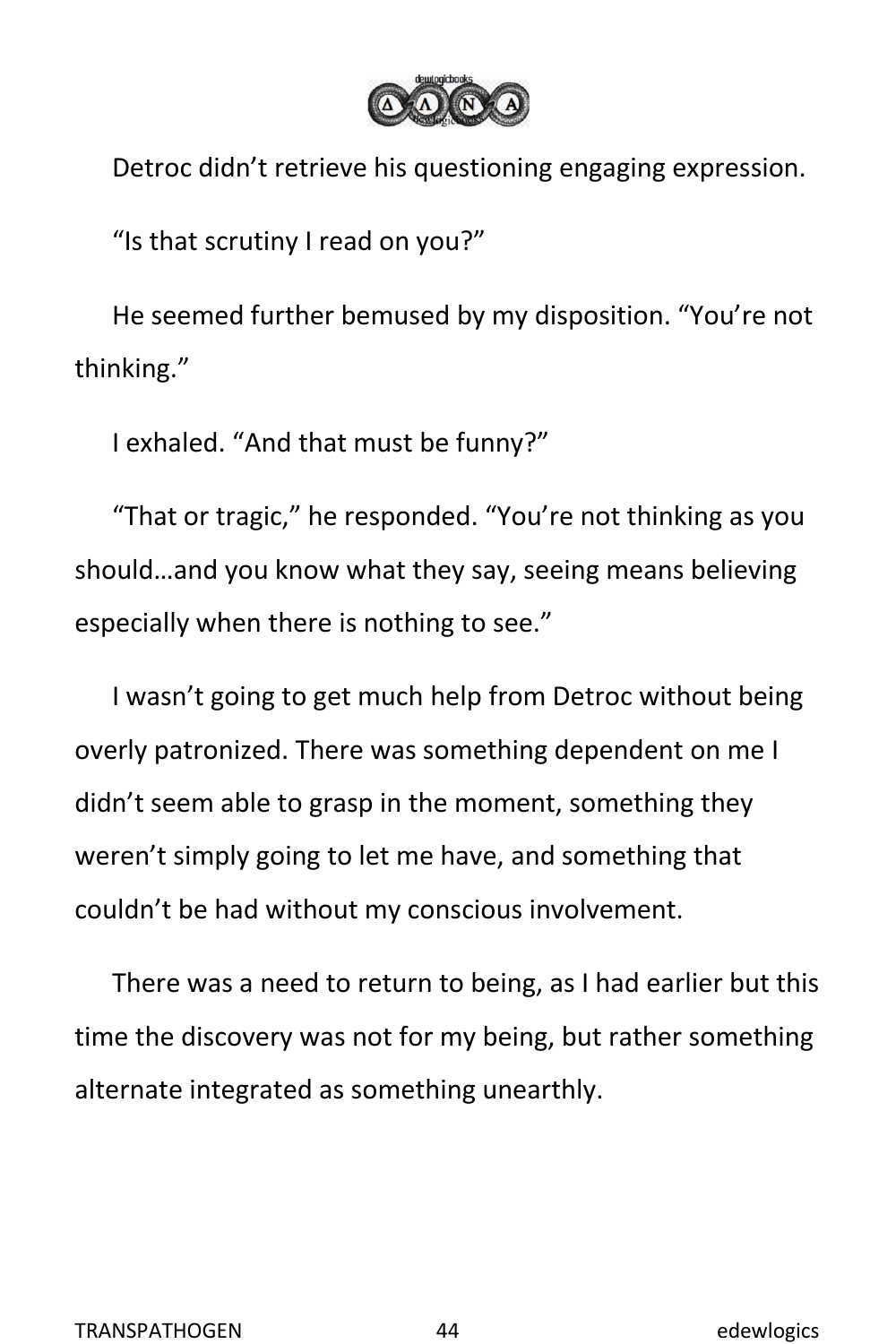

I stood, making the quick decision to put myself within the observing space again however much I was recognizable as some crazy person by the pretty woman.

Intuitive instinct led me towards the back of the park where I sat some distance behind the woman seated with whoever the Seethe was embodied with.

Patroc's presence roused me again, breaking my focus briefly. "I'm trying to engage with its vector space."

"Calm your nerves and focus on the cerebral," he advised.

I felt the rush of the awareness, a transposition of the transformation space in front of me. "I need to delimit the vector space," I announced.

"Among other things…focus on the transformation space so you can re-imagine and eventually redesign the pathway," he said.<br>The blur emerging within the vector span could hardly be

contained and I soon felt overwhelmed by it. "I can't."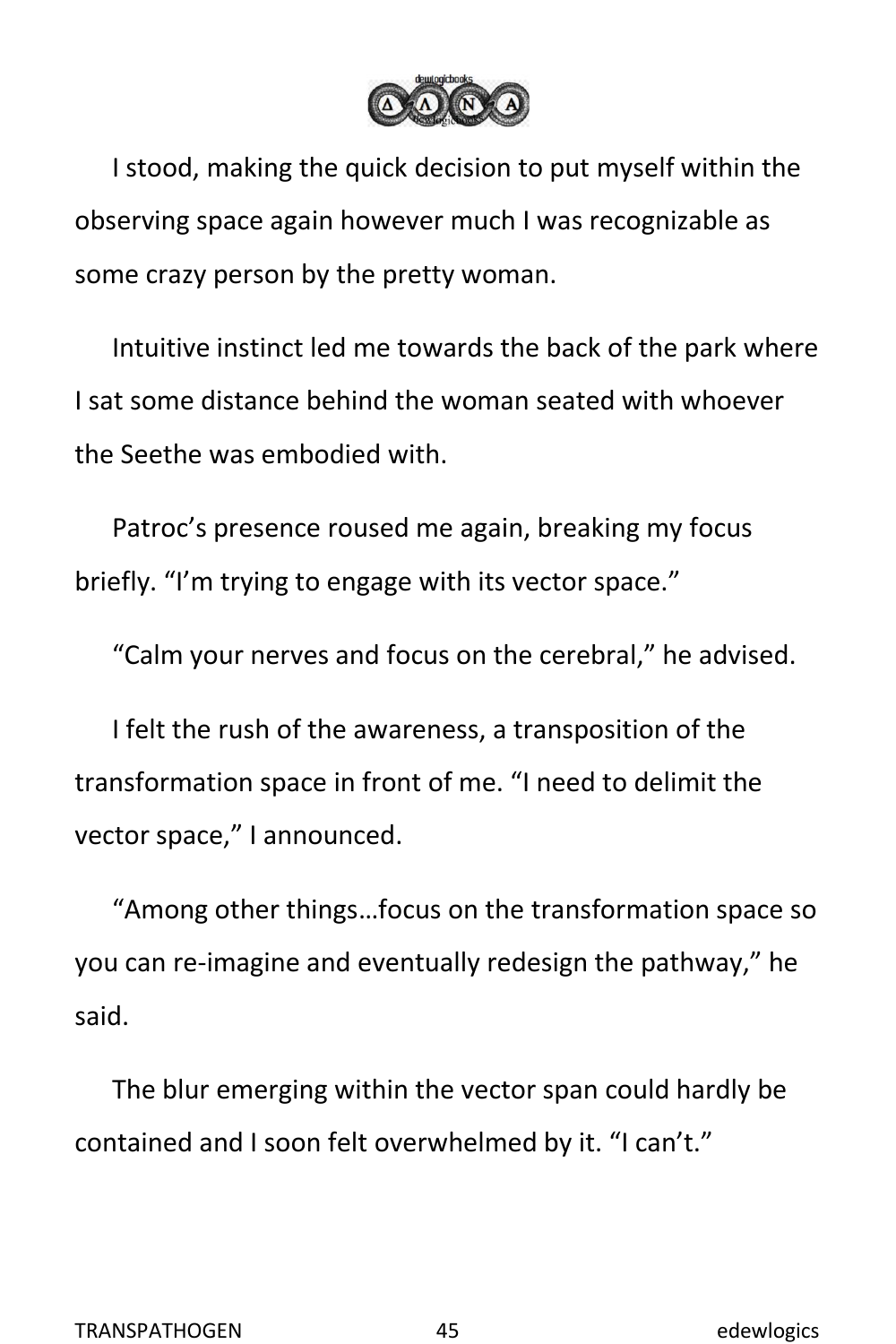

His silence confirmed my fears. I had to personally trace the transformation space of the unknown identity to be able to trace a transformation remedy. And it was becoming apparent that neither he nor Detroc could do that for me. The lonely journey was getting lonelier by dizzying incremental seconds.

"You need to delimit the vector space," Detroc reminded me.<br>"It cannot be limited," I complained.

"You're not going to limit it; you're going to delimit it within a specific delimiting parameter."

A delimiting parameter within an indeterminable vector space! Like some flash of lightning hitting within the rarity of the very event space of the Seething mass and the unseemly reality of some disembodied human, I had a sudden realization. "It has no origination!"

Detroc's nearness roused me. Was I onto something reasonable?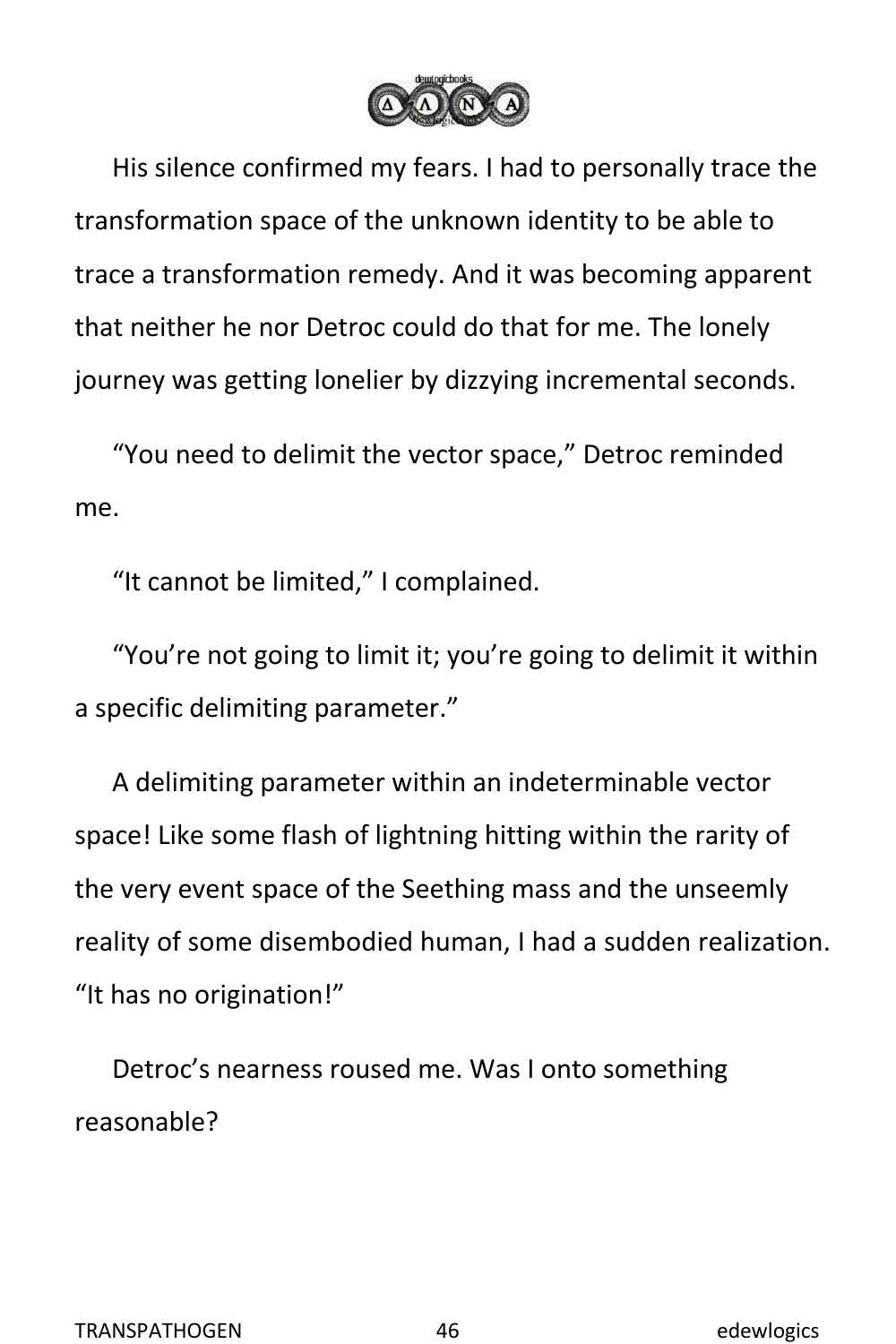

"Not in this realm or on this earth it doesn't."

"I'm tracing deorigination," I replied.

Detroc nodded, flashing a smile. "Indeed direction matters."

"It cannot be that of the Seethe …there isn't such a thing as transpositions before or after is there? I am looking for that of the subject," I said out loudly to garner some sort of tacit confirmation of my findings. The silence held it. And I exhaled, my relief only lasting briefly.

For a first, I began to feel a counter-reactionary influx of augmentative impression arousing doubts in the line of focus of my attempt to solicit convergence. My instincts were correct but it was becoming obvious my cause of action was not counter-reactionary.

Fully assured of the necessary course of action, "I'm going to solicit edges," I announced.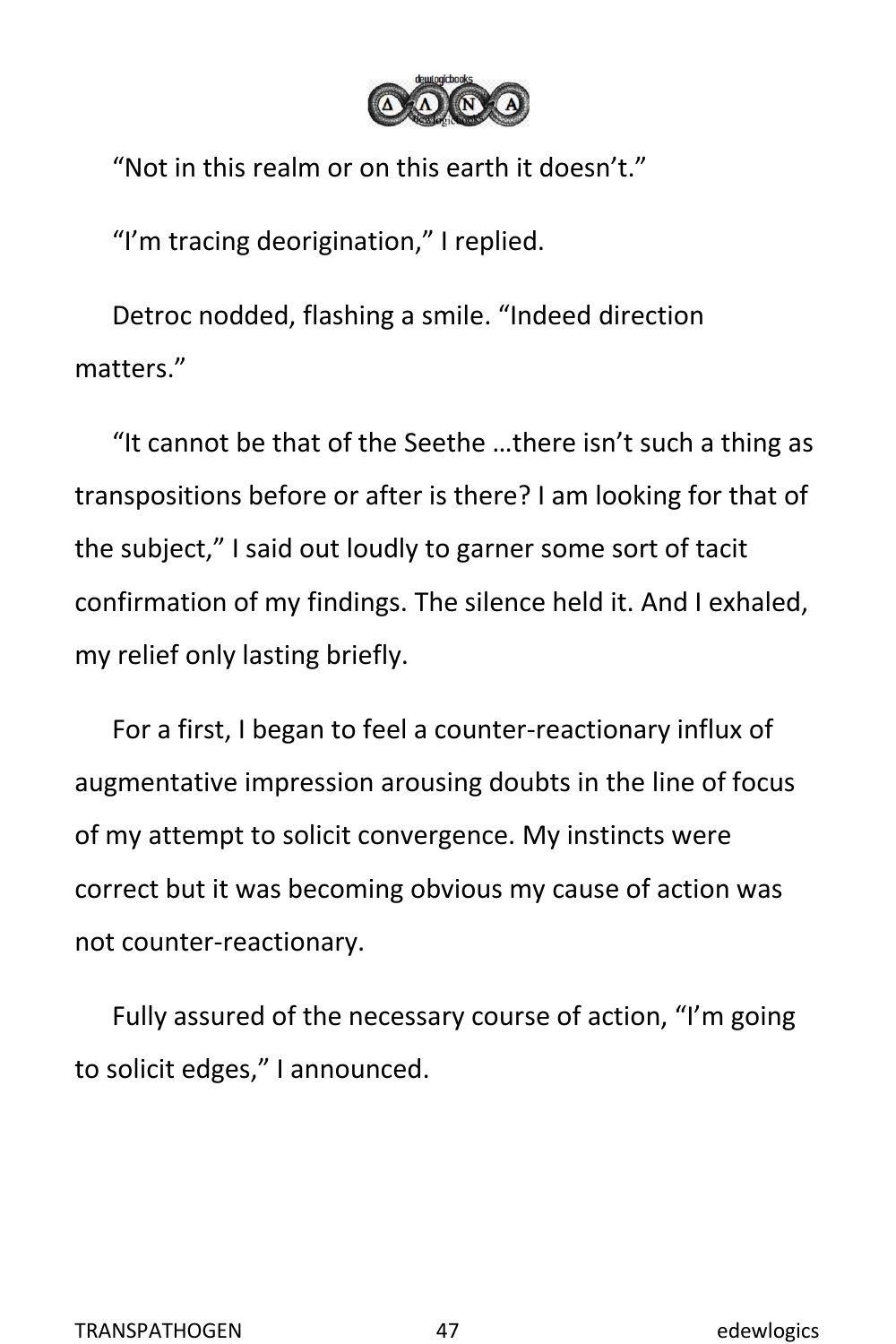

Patroc responded. "You cannot afford to imagine the edges. He no longer has a primitive version of himself you can trace but rather as the derivative of something no longer alien to him. You have to assert them."

I stood, anchored an angular incline southeastern and began to compel a counter clockwise flux relative to the woman. I conjured possible fractional configurations, some fractional human of indiscernible magnitude, un-vectored and motioned in disarray.

The fractional conjuration failed, cascading all effects like some regression pattern for a heart without a heart found in the premises not of death but of something much more recluse. It was a conjuring, a relativity concave and convex signaling for recognition without any conclusive or perceivable arc end.

I was soon overwhelmed with spent and wasted energy I couldn't afford to dispel against a powerful unknown enemy. I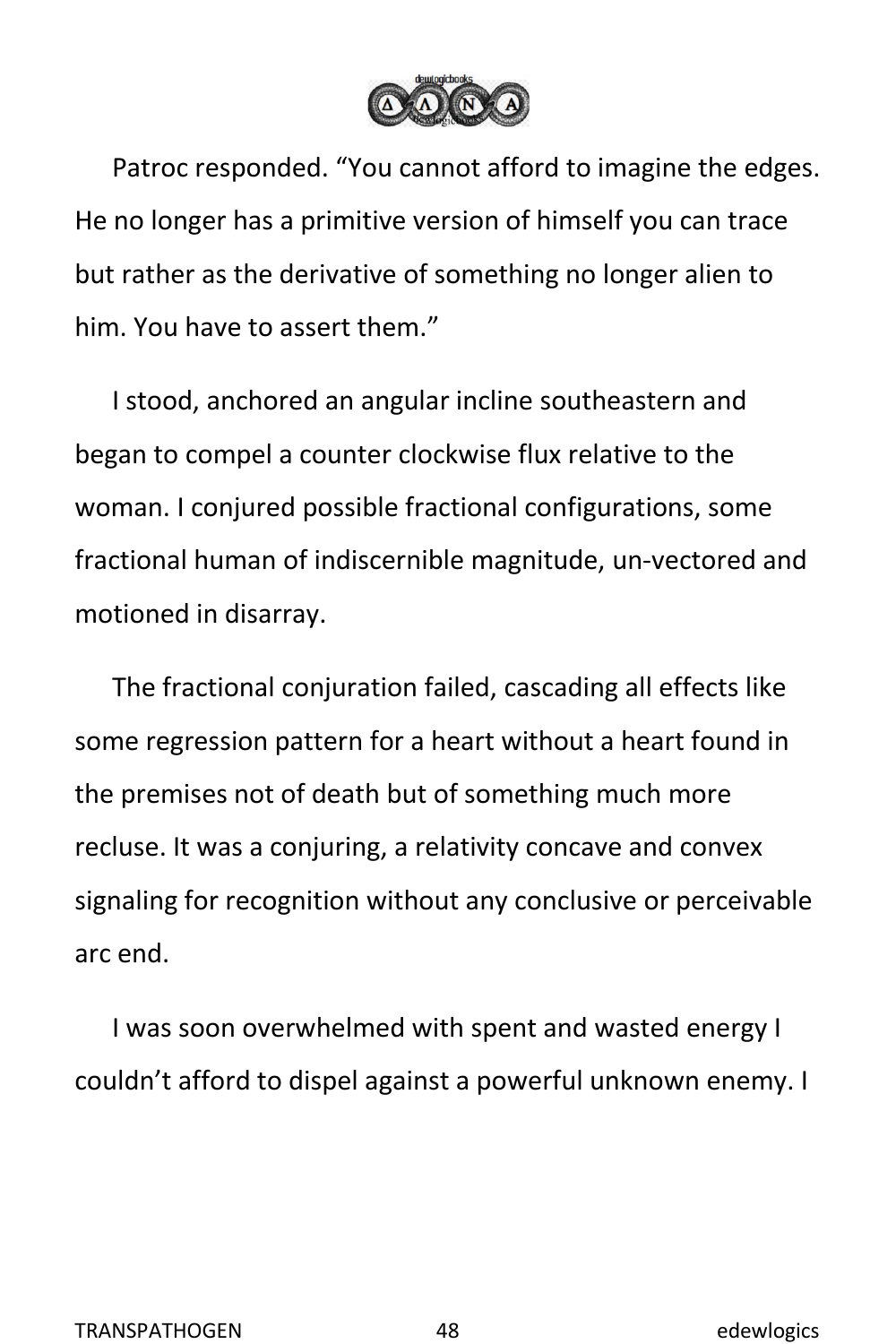

spoke out loudly to gather whatever help I could get from Patroc. "There is no beat," I announced.

I maintained the flux, casting a wider flux with the same anchored inclined line in the southeastern.

Patroc shook his head."You're still trying to pick up the wrong beats?" he softened his tone. "Remember, they are not unified as a force. The other is now a shell. You're not listening yet."

I listened, with intent on conserving as much cultivated energy I could. After a few seconds of intent listening I spoke. "I cant get any electromagnetic pulse either, no modulation, no discrete instances of time."

"You're not listening yet," Patroc repeated.

I listened, pushing all thoughts relevant and irrelevant out, including the rush and the need for answers and all implications of questions. Neither had worked.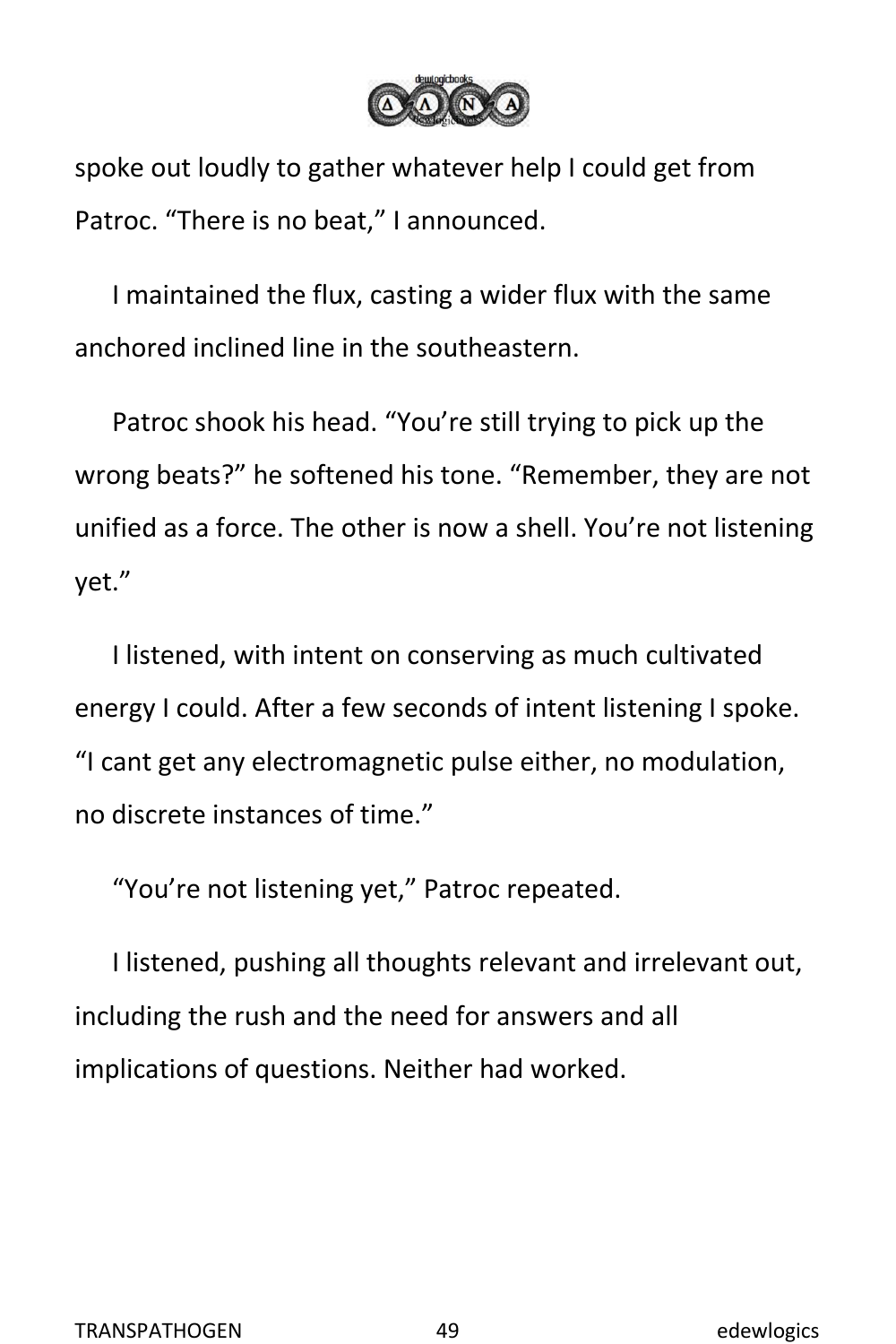

I listened. And this time I took no note of time. All the answers that couldn't have been gotten through mere questions came in a rush as I traced the rather silent sound of elemental congregation devoid of compression and comprehension. I traced the path westward and the compression downward. The pattern began to emerge from the deorigination I was trying to decompress, made my way towards the southwestern congregation. There I found an eventual atmospheric decompression by soliciting edges, made the full swing swiftly and efficiently, made the arc formation successfully.

I stopped and watched the form I sought come to life slowly. It began to take shape as something of small stature, something which couldn't have been able to compress and configure the vectored path I took. Whatever could it be? A dwarf? Some animal? A cat? A dog?

I faced it, what was now no longer human but rather a projection of some resultant vector from a parallel universal event.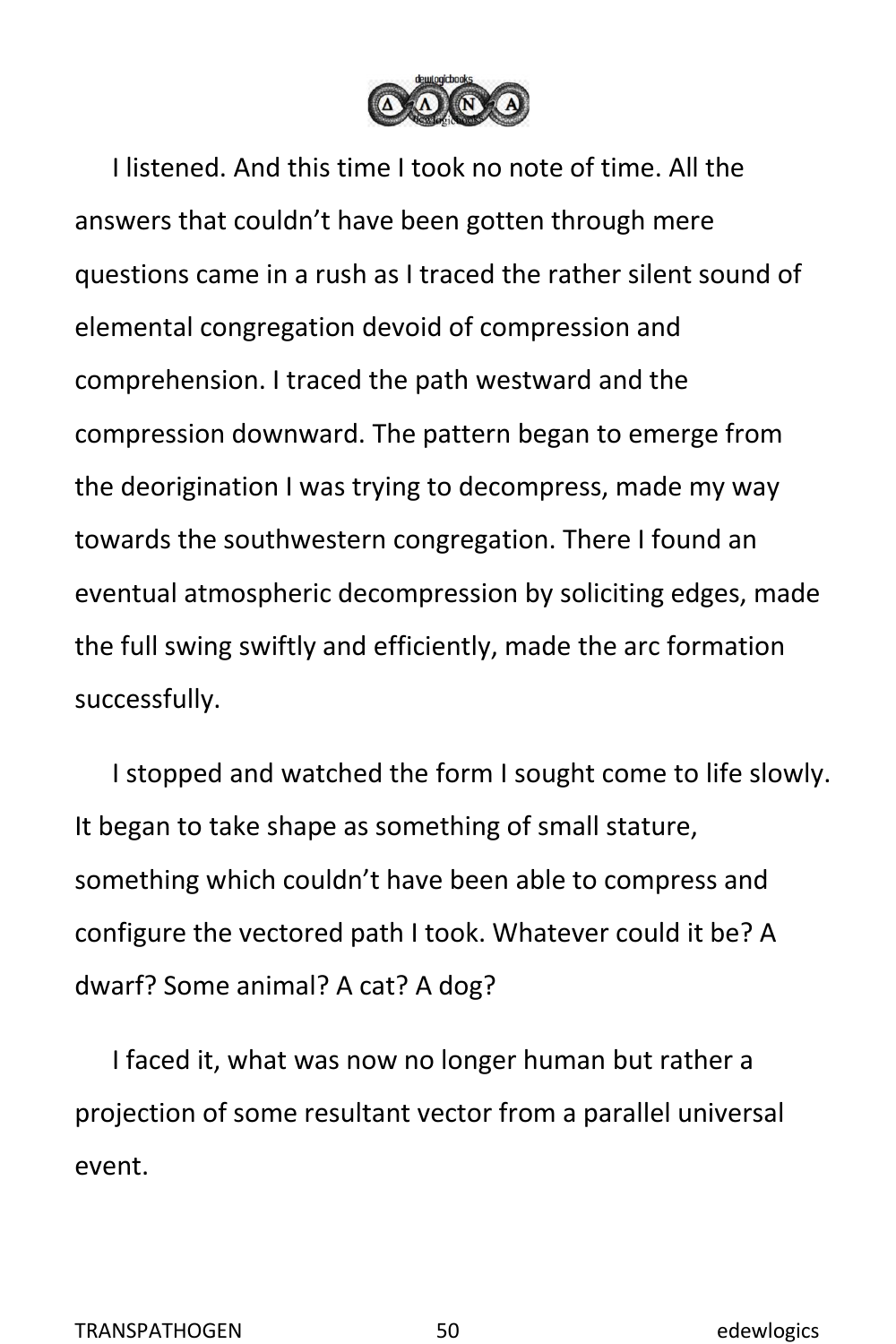

And there he was, soft brown looking straight hair, and the look of innocence betraying the perceived notoriety of the being. It was a boy!



At night fostering disaster, a lie before dawn transcends its limits against the dew as a defamation against itself, an hyperbole of infancy made infanticide by its own upbringing.

Dumbfounded and wearied by the revelation I was forced to find out myself, my head was in my palm as soon as I got back in the car.

As I didn't speak, Patroc exhaled.

He spoke "Certainty was reflected as soon as you located him, yes?"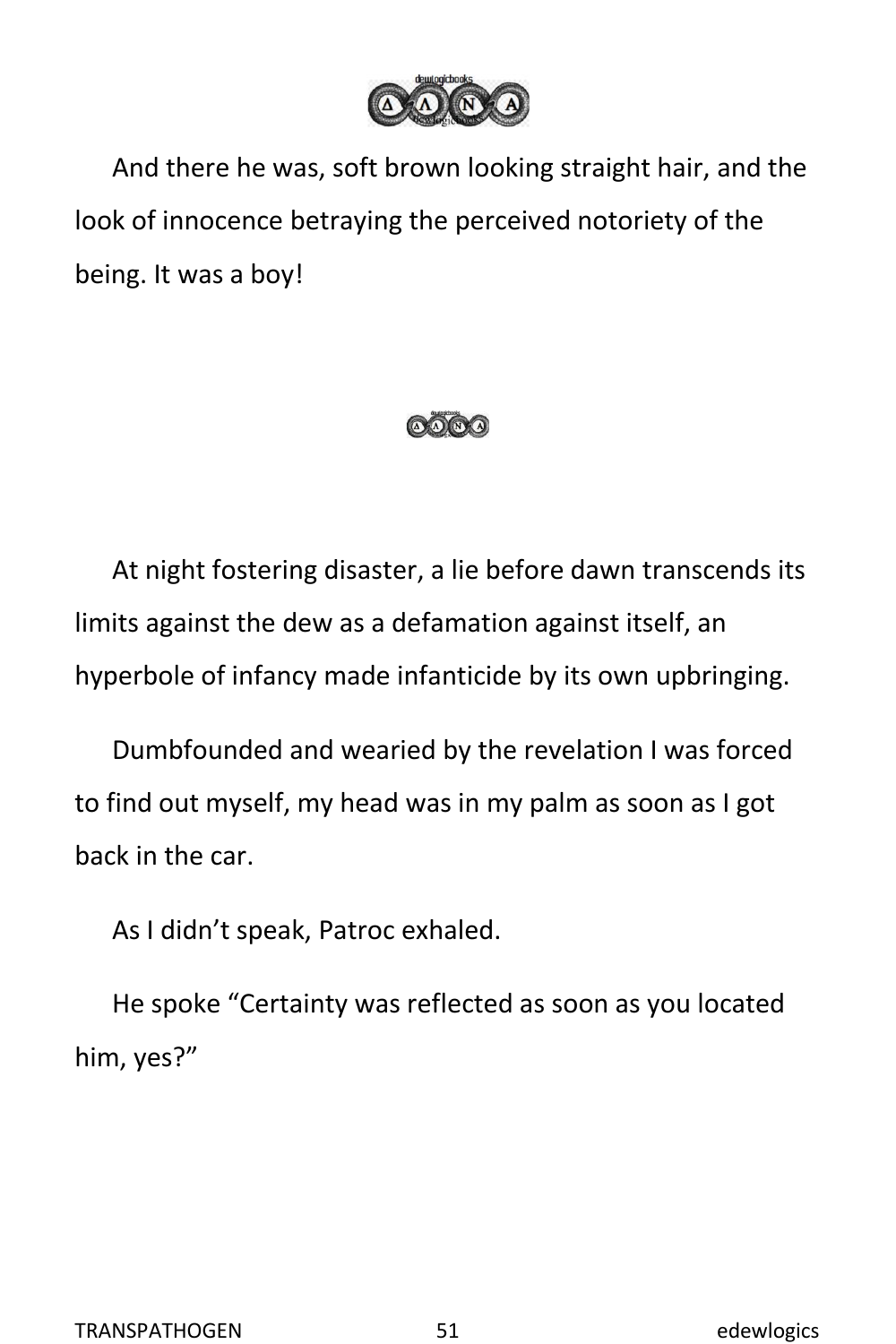

I raised my head slowly, unsure if the newly emerging emotion was that of anger or disappointment. "You knew he was a boy?" But my question was uttered in the tone of a statement.

Detroc spoke. "The case of the Seethe and the boy is like that of a carjacking in motion without the knowledge of an origination point. If you imagine a carjacking in motion you will imagine the car is moving and at least two people are moving, the car driver and the carjacker. At this point their ages, gender or anything else is irrelevant. They are both present in the car and both know how to drive. And there is something quite distinct about the scenario. It is--"

I interrupted. "It is one of constant violence, intent to harm, and an ever present danger, only one person can survive it to take control of the car and whoever it is still has no origination point--"

Detroc interrupted. "Then it is reasonable to presume this is never a good situation for anyone to be in except for one who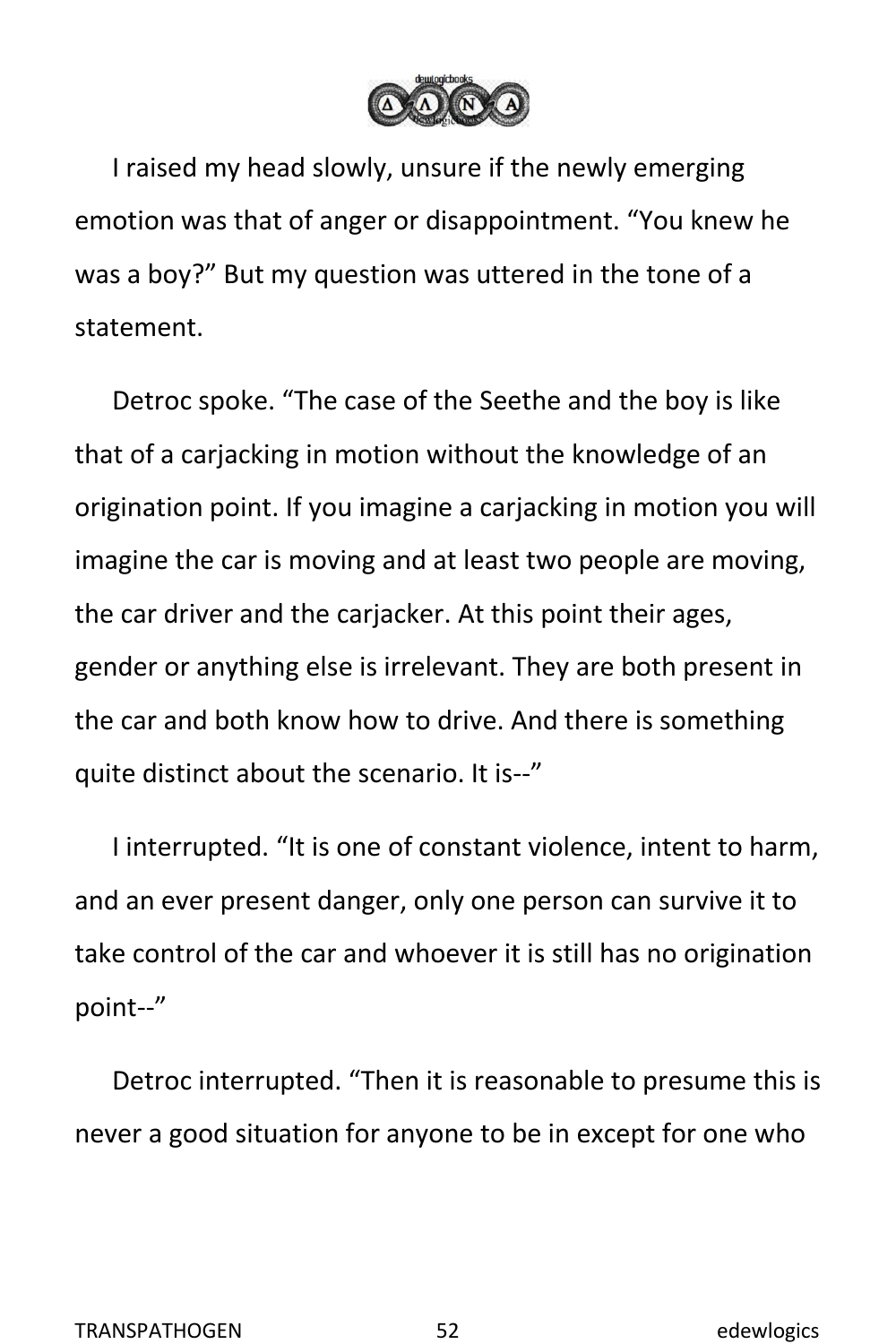

doesn't care about the origination and wants to own the progression, any progression because there is no origination to begin with and the origination mattered mainly and predominantly for the existence of the boy--"

I nodded. "But no such origination for the boy in the direction or in any direction implies what's not belonging is the framework complexity for the existence. The background of origination I traced rather than some worthless car is what's being stolen!"

He nodded. "But there are worse implications for this. Two people can not mind a car, therefore two people can not own the same intended direction--"

I interrupted. "Even chaos thus created needs a background. There is no background for such. There is no Ying Yang. There never was, and the lack is in the very appearance of the lack- the carjacking in motion without the knowledge of the origination point. The framework, that is, the background was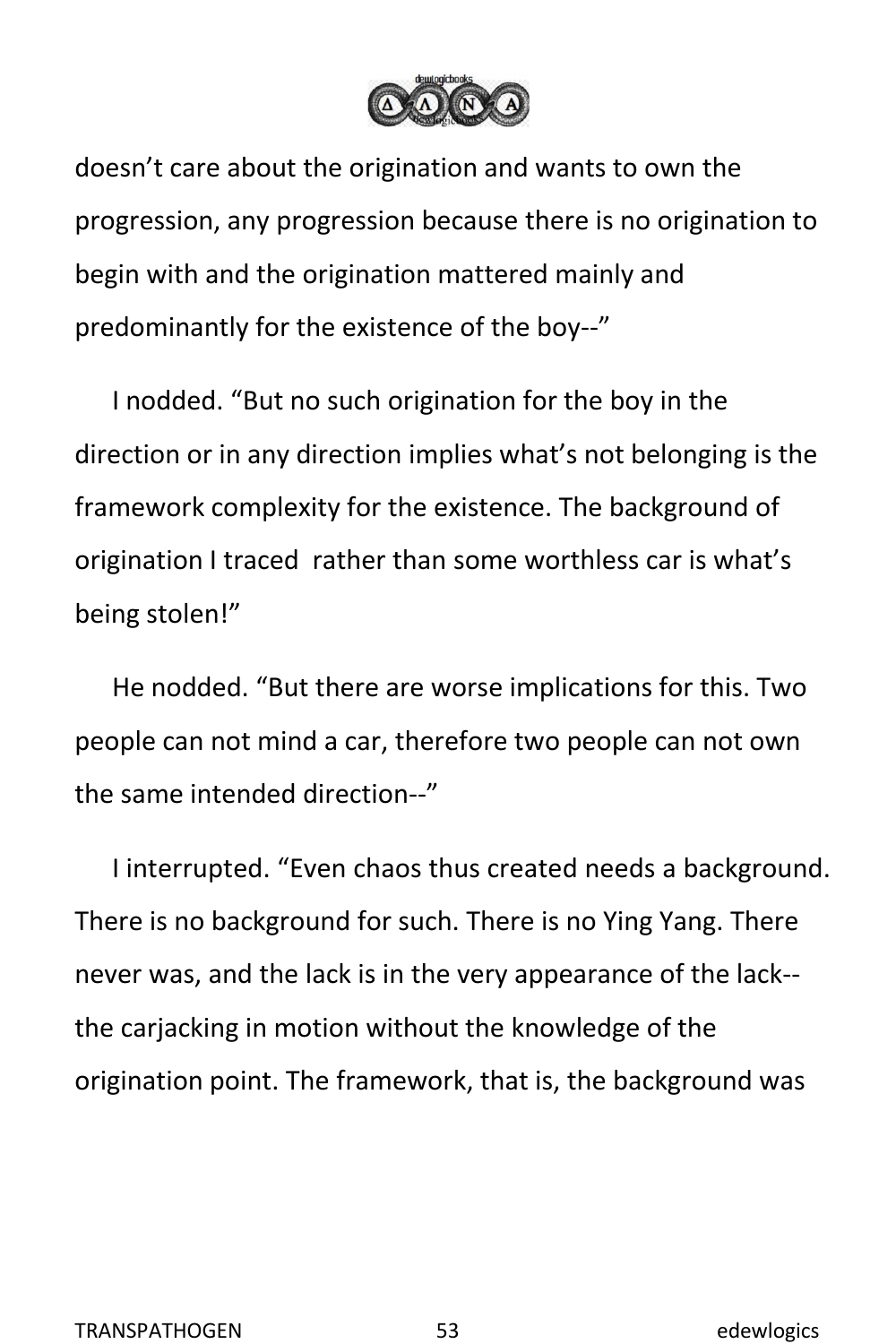

the stolen property. And it's enough to make any intelligent human sad?"

Detroc nodded. "It did indeed. But you can not afford to get emotional about this, beyond the initial perception is what he represents; he's an empty shell."

I frowned. "And what exactly does empty shell mean to you in human terms?"

Patroc held my eyes intently. "In this case it would be a human with no distinct fate other than that of that which you call the Seethe. The boy is too young not to be an empty shell.<br>The Seethe might have emptied his memory at this point, and every instincts is slowly becoming his own. Rather than counter projected, every memory is depersonalized. When he's fully intimated with him, he becomes the boy. My fear at the moment is that this process happened too fast which was the intent of the lack, going nowhere while being nothing."

Shaken, at the thought of a human fate described, prescribed, in such manner, I was unsuccessful in obtaining a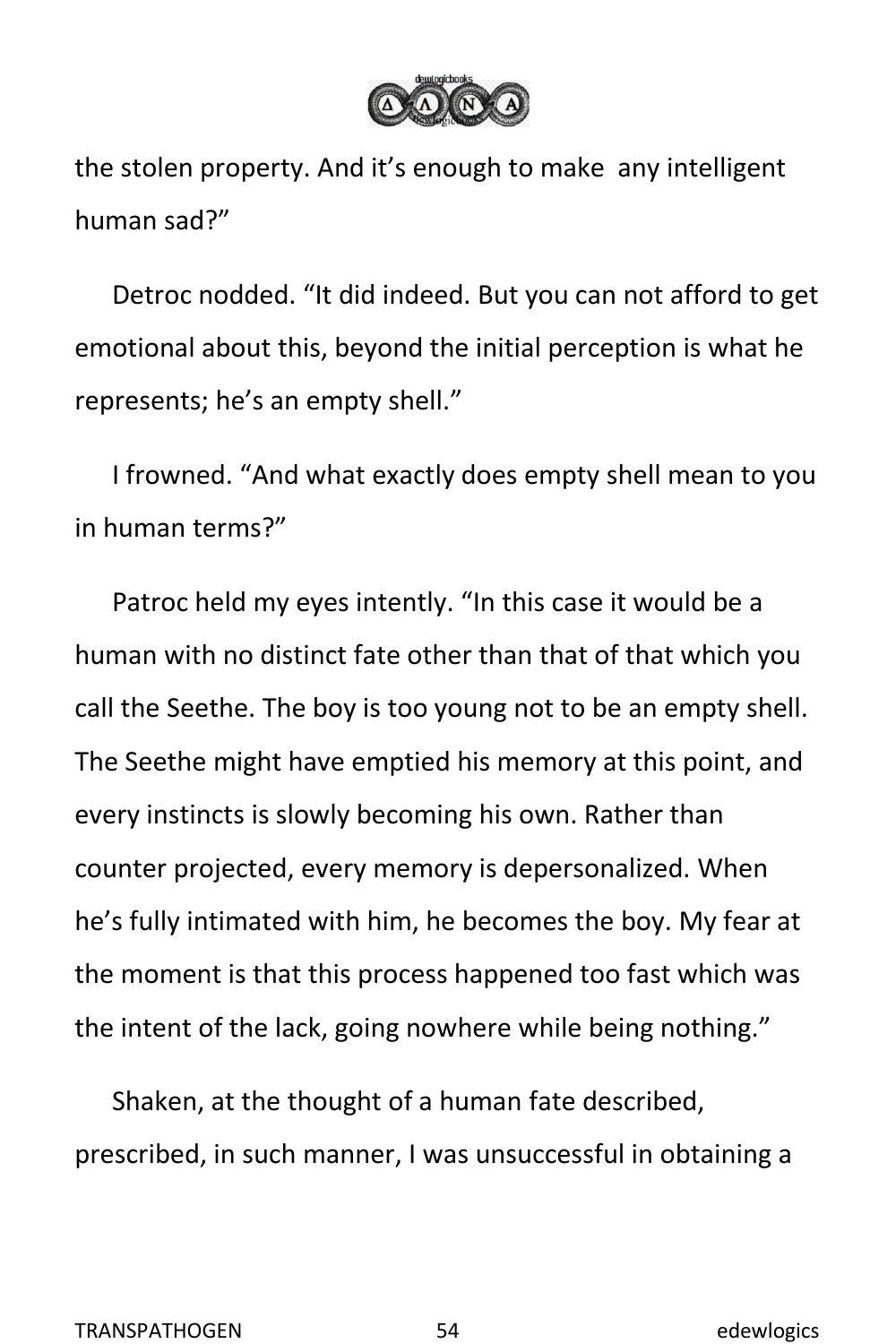

measure of inner calm, and faced Patroc again. "And what exactly is the fate of this human empty shell?"

"Well…"

I narrowed my eyes. "Well what?"

Patroc hesitated. "He's elemental. He needs to be fully intimated with the boy. He has to be fully intimated with the boy."

I frowned. "I don't give a damn about the fate of the Seethe Patroc and you know that. What's the fate of this boy?"

"There is no boy Deb."

"Well what again?" I snapped back.

I felt Detroc's nearness. "Well, I'm back. Norah has him by what counts to a man, the human kind at least," Detroc said lodging his form beside me in the front seat. "Talking about fate and consequences were we?"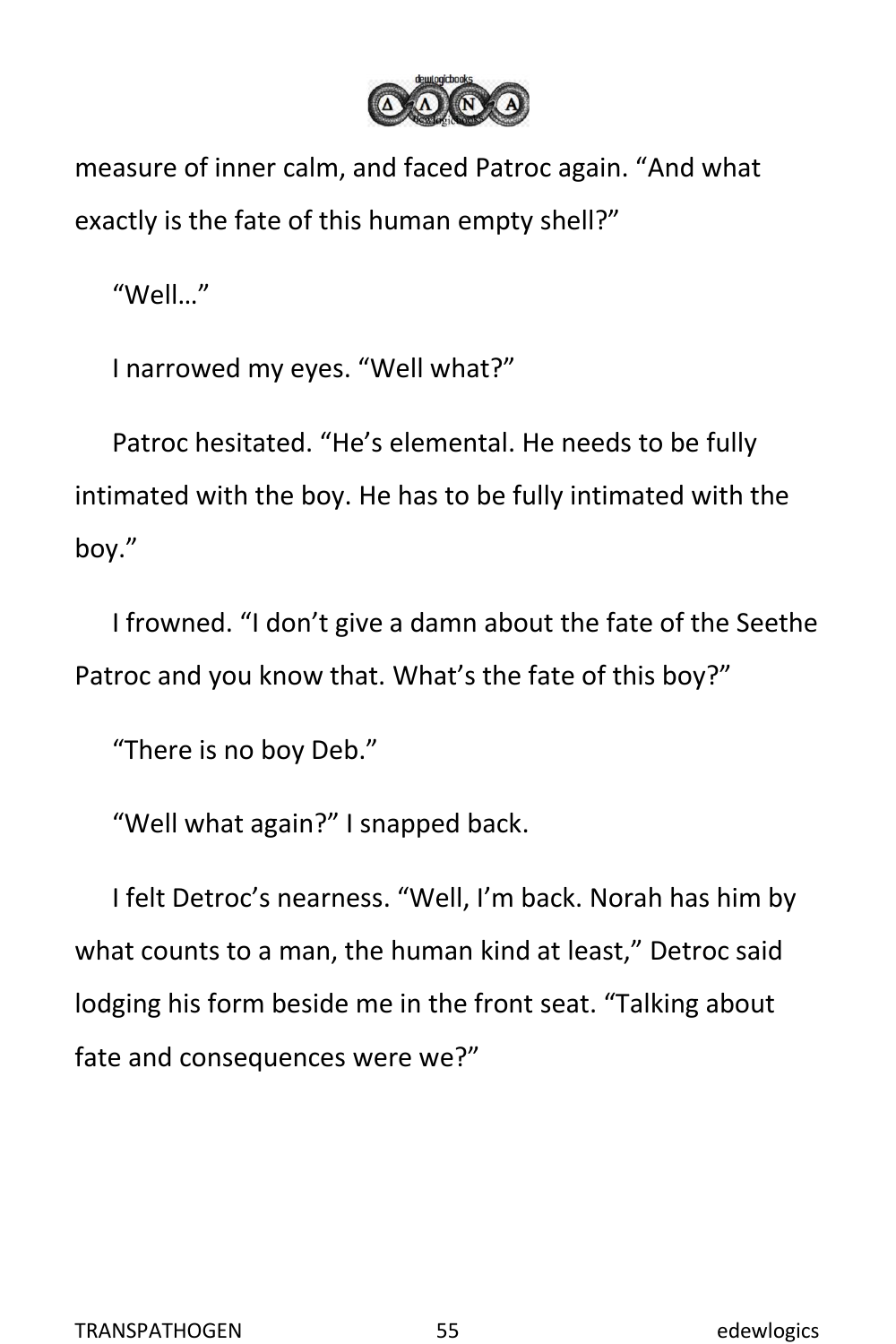

I nodded, still puzzled, and burdened with growing anger over what I deemed unnecessary discretion on their part. "Yes you're back, absolutely, no going about and about anymore. What exactly has to happen to the subject for the Seethe to be departed from him?"

Detroc held my eyes. If anyone could tell me what was going on without considering its emotional effect, it was Detroc. He smiled and I realized the smile was a sarcastic one.

My silence begged for a response.

He studied me. "This is unlike any other Transverse event catalogue is it Deb?"

I exhaled. "You mean you can't just hand me a weapon and ask me to go solve a problem this time?"

Detroc maintained his sarcastic smile. "Oh dear Transverse universe, how lazy do you think I am?"

"I don't see you involved in much of the cognitive strain," I answered.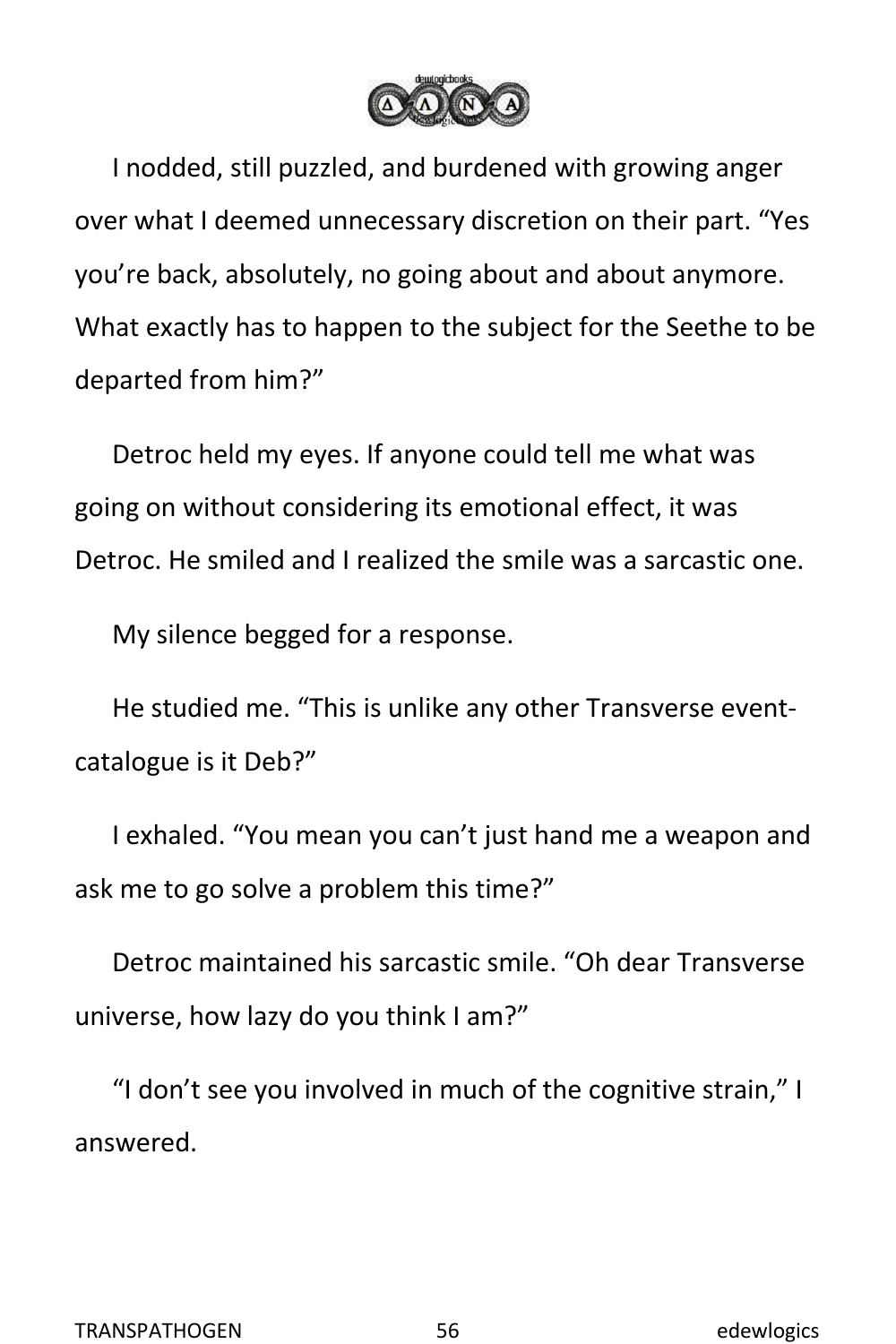

He widened his smile. "Don't forget the emotional strain you don't know of yet."

I closed my eyes and opened it slowly. "What's happening with the boy?"

"There is no boy," Detroc replied.

The effect of his words was immediate. The two have now confirmed the worst.

Sensing the effects his words had on me, "There is no boy," he repeated.

"Give me proof of it," I replied.

They both stared at me.

Detroc spoke. "If you were this dumb, you could never have been a Transverse agent. Give me proof of life here."

I was adamant. "Prove it."

Patroc spoke. "What was strange about the abduction?"

I frowned. "What abduction?"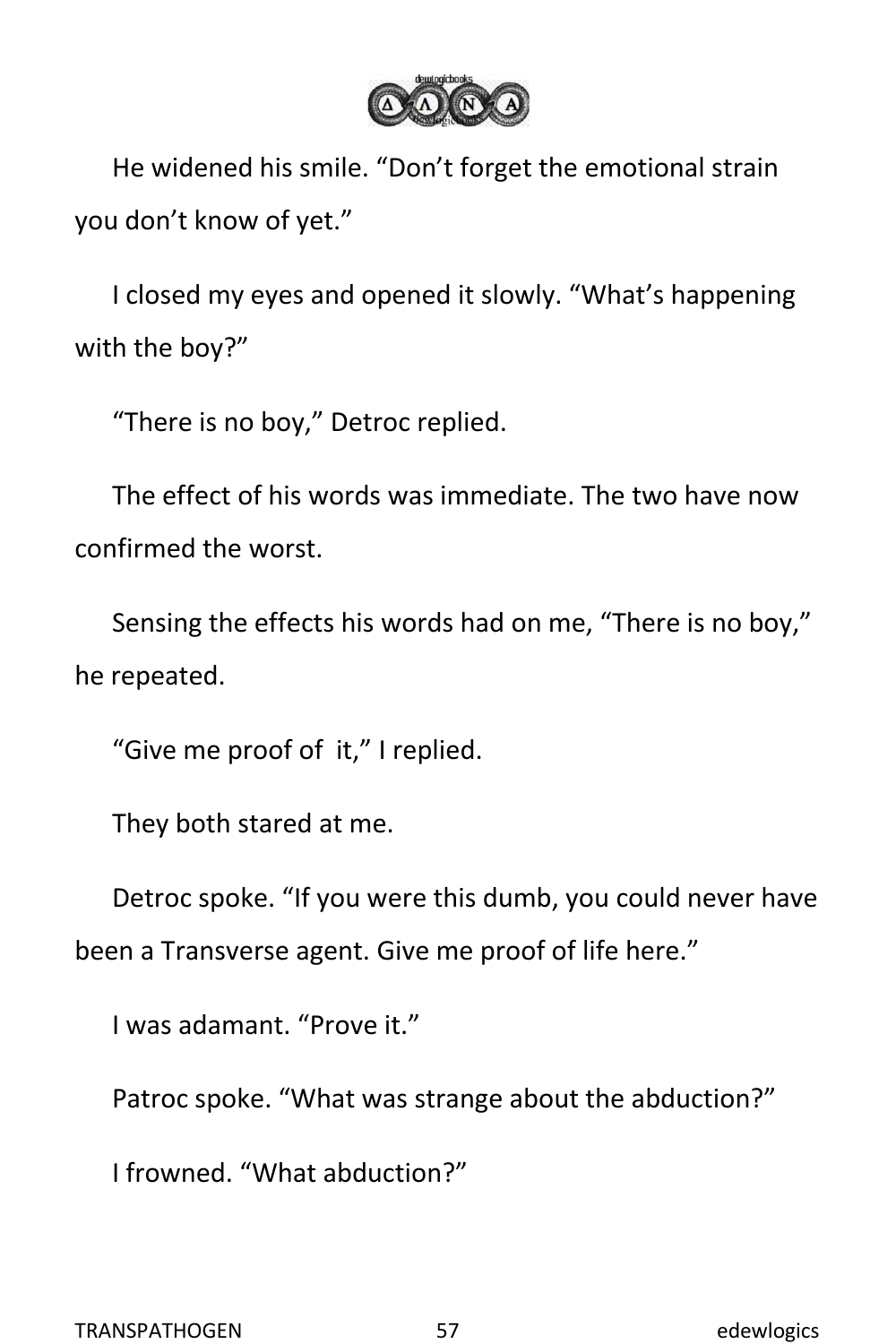

I didn't get a response.

I shook my head. "That does not prove there wasn't an abduction."

Detroc spoke. "You're right the fact that there is no proof of some occurrence doesn't mean the event didn't occur. What was strange about the tracing and retracing of the path of the abduction?"

I was briefly taken back by the question. "The decompression? It was odd from the point of view of any possible compression. It was as if it was conjured against nature."

Detroc spoke. "In fact, its as if its against…"

My eyes flared. "It's as if its a counter-reality against Ohm's law, Ohm's relativity when you would have thought Ohm's law does not involve such relativity…" My discussion with them was sparking something, some oddity yet estranged but reachable. "Something is wrong."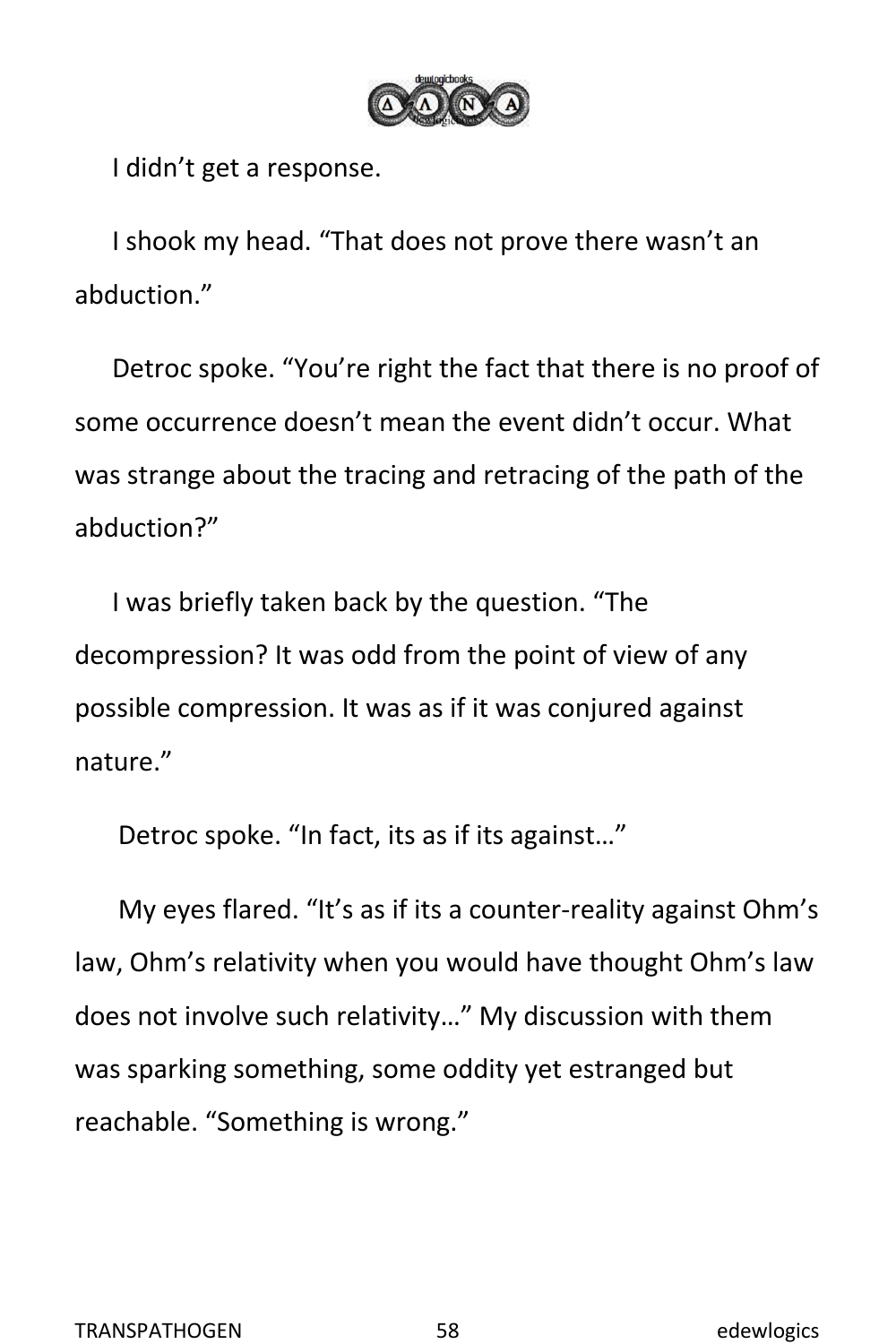

Detroc smiled. "You're wrong. Everything is wrong."

"Why are we doing this again?"

"To prove there is no boy," Detroc responded.

I was yet bombarded and overwhelmed with the unknown and decided to lighten the mood in the moment, however strained. "That thing about a boy really? I would have thought that's easily determinable by the very existence itself."

"Or the abduction of such," Detroc commented.

"Or the abduction of such," I added.

Detroc faced me. "Let's start with a leveled understanding of life. Whatever could be your definition of life?"

I gained silence to ponder a response most relevant to the problem at hand. "The beginning of life and the end of life are on the same path however haphazard the in between…thus scientifically, both the beginning of life and the end of life must matter or there is no matter of life to speak of. What a potent life cannot afford to be are matters of mere speculation. In any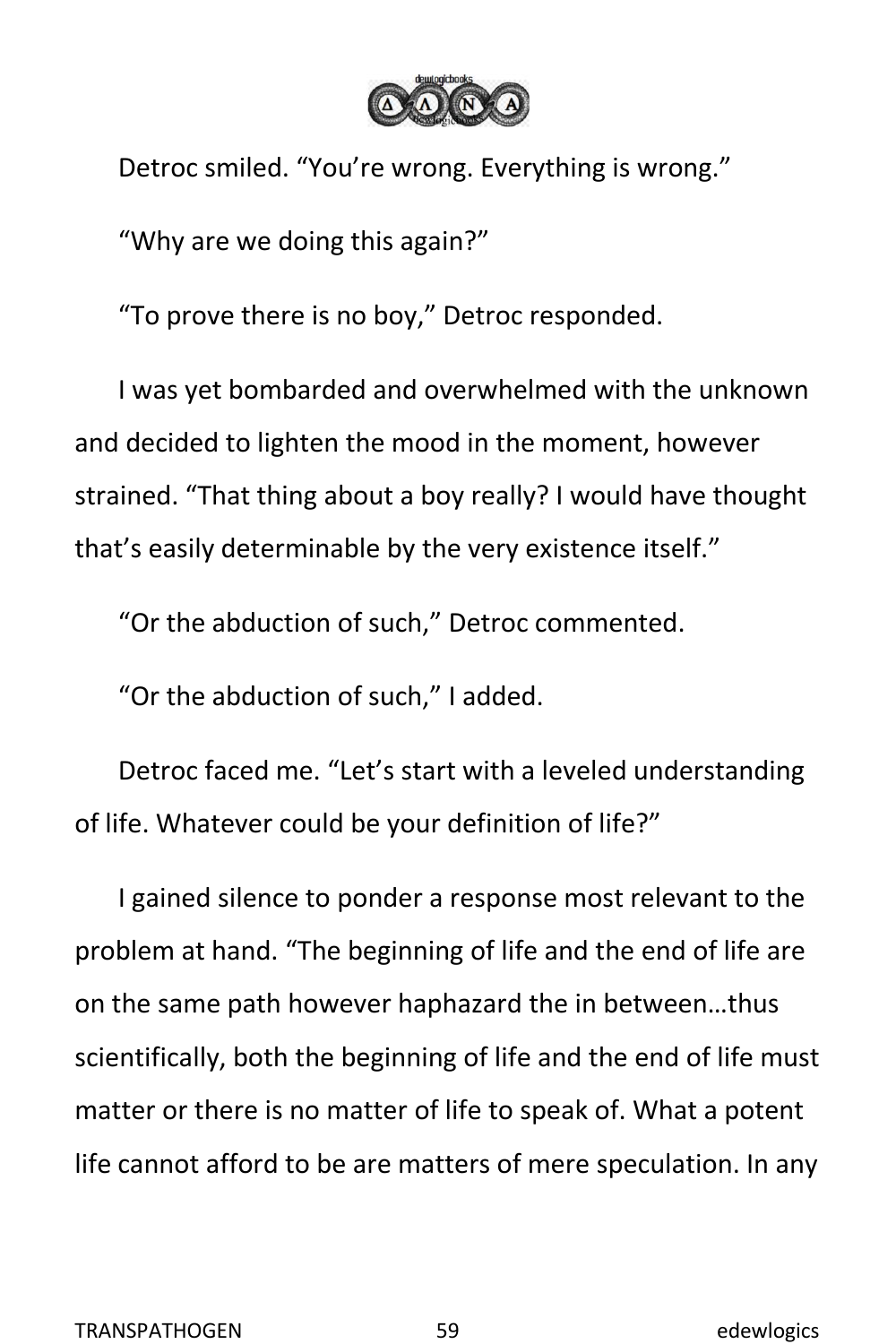

worthwhile existential life, the beginning and end matters or everything is worth nothing, that is, nothing at all matters. It's a crazy thought. It's like I'm asking what to do when a zombie breaks earthly laws…"

Detroc interrupted. " First you have to affirm that the zombie truly exists as a zombie not merely something that looks like one."

"Before you assess whether that zombie life is worth saving as a human life?"

Detroc hesitated briefly, before he bridged the merely proximal gap between us."The first deregulation is the lack of the direct flow of current which seriously limits the current application of ohm's law."

Patroc neared me as well, maintaining eye contact with me. "And envisioning a practical aspect of the occurrence of the day and the relevance of ohm's relativity we should invoke all systemic mechanism of the magnet in electromagnetism. We take magnitude and we ask whatever happens to the poles of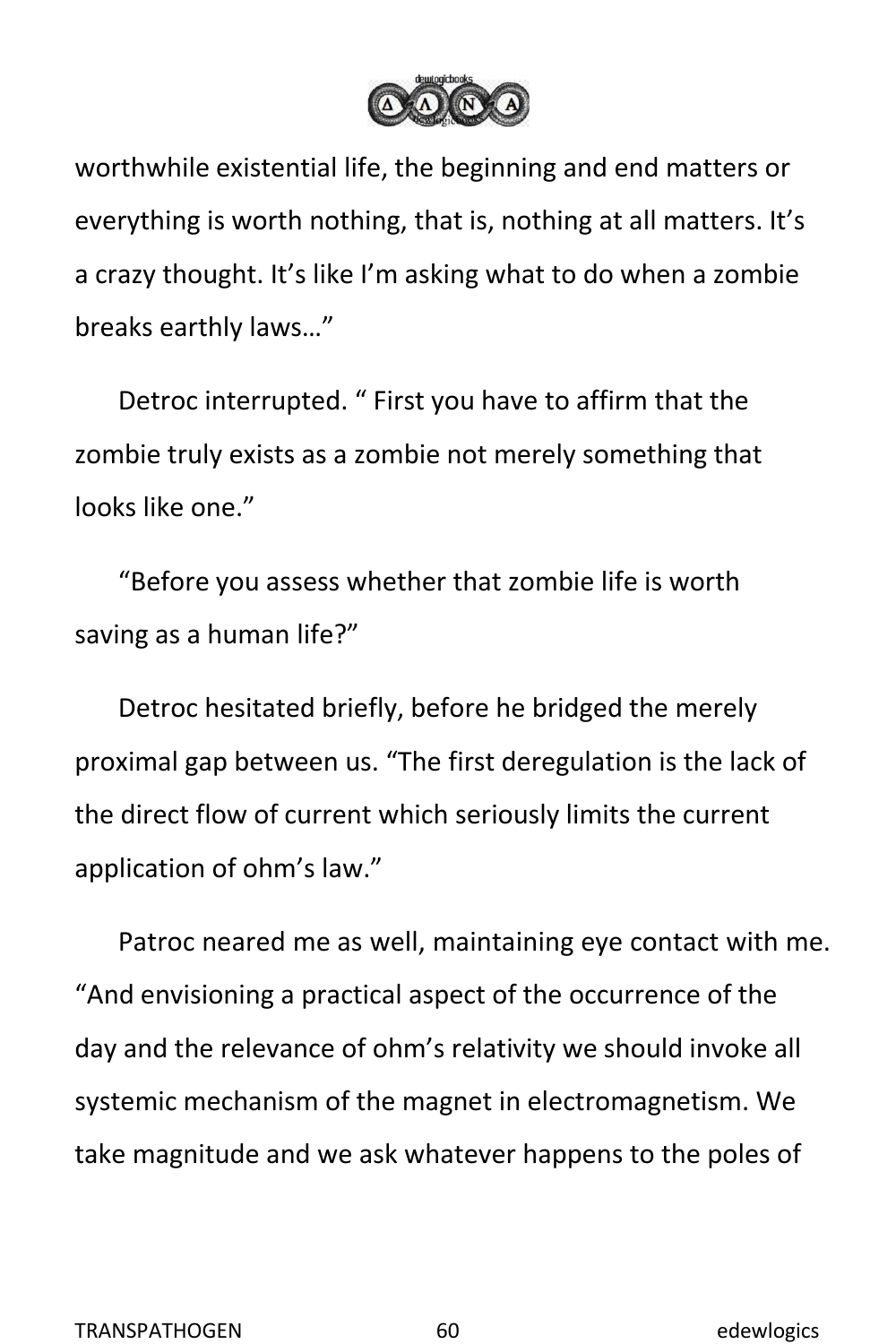

a bar magnet if ever we cut it into smaller and smaller pieces until it is too small for us to imagine its divisibility?"

I engaged his eyes fully. "There comes a point when the north and the south poles cannot be differentiated in magnitude or essence. The spatial magnitude between the poles become truly and absolutely irrelevant as if they were two ends of the same ends, two sides of the same side, all of the same point. And in turn I can no longer use some space between my middle finger and my thumb to describe electromagnetic space. It becomes necessary that no matter how long, short, big or small the magnet becomes , it becomes of necessity that it holds relativity to itself. Its systemic mechanism doesn't engage the magnitude complex because the size of the field is irrelevant to the acting force within the same electromagnetic complex."

Their ensuing silence implicated consent.

Patroc spoke. "It is of utmost importance that you answer the question. What ensures there is no boy?"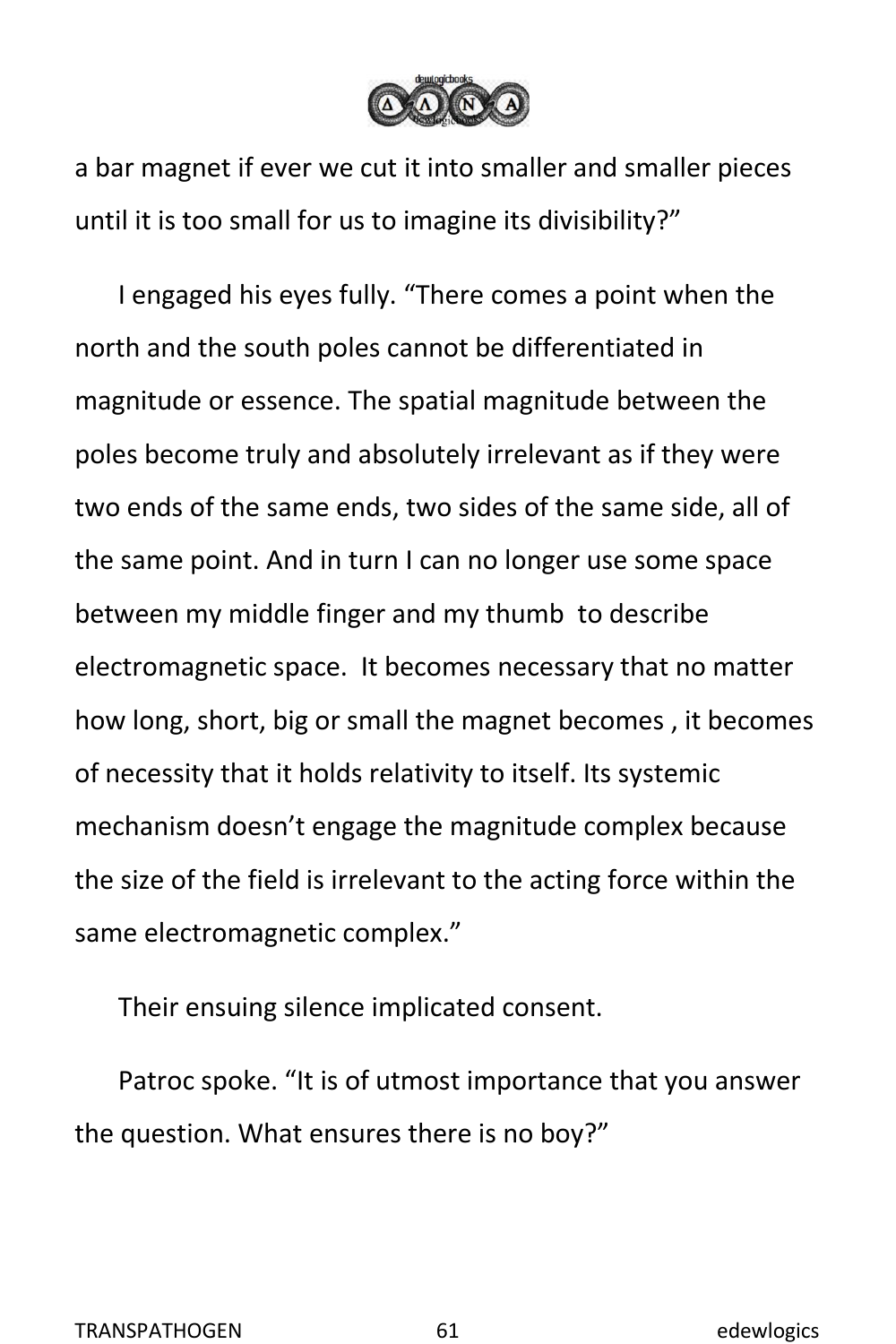

I closed my eyes briefly as I turned from Detroc, opened it slowly to engage Patroc's eyes. The realization could not be counter reasoned. "There is no psycho-physiological or cerebral reactionary force detectable in the immediate or proximal."

Detroc responded. "There is none within the electromagnetic field."

I gave up the ghost on the thought. "Okay, there is none in the complex…which means there is no internal essence detectable. implying there is no essential magnitude from the beginning to the end. While the magnitude and force induced has no human origination, there is a congregational component of some external force which seems to have overtaken space. The force which conjured the boy was spatial rather than of essential magnitude. There is no boy."

Detroc smiled deviously, holding my eyes intently as I wondered what knowledge, what realization I was lacking in the moment. Was there some missing link?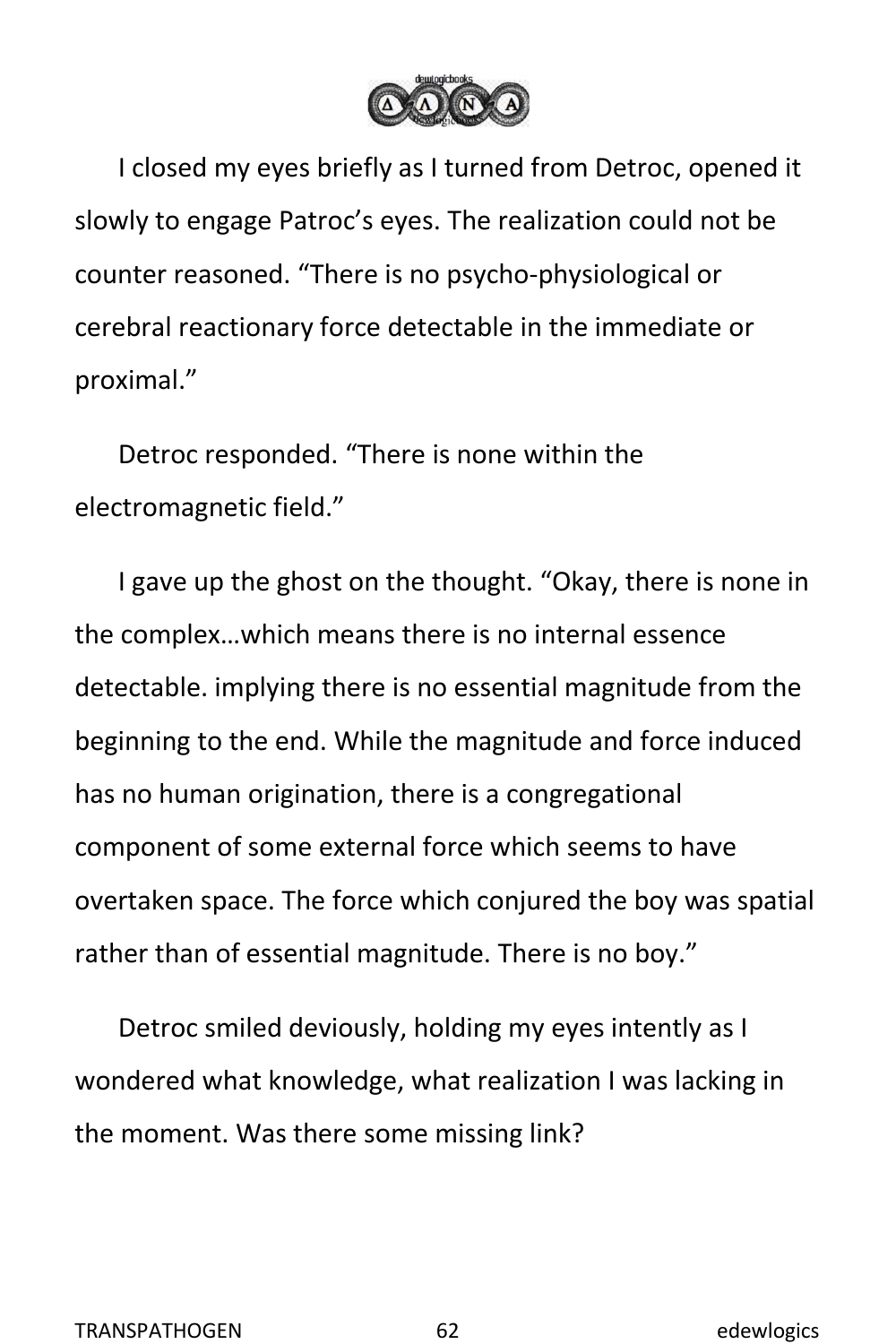

He spoke. "How do you save something which has no trace of being in existence, how do you save a nonexistent boy?"

I held his eyes steadily.

He studied me. "You're kidding. You can't possibly have a plan."

I held on to my steady gaze.

He frowned. "Any plan you have is a bloody waste of time. That boy has to die in the relevant component essence," he complained.

I remained silent.

"You're kidding?" he asked before he turned to Patroc.

I turned to Patroc.

He held my eyes intently and spoke solemnly. "The boy has to die."

I felt overwhelmed and hopeless in the moment. "How under heaven does that get rid of the Seethe?"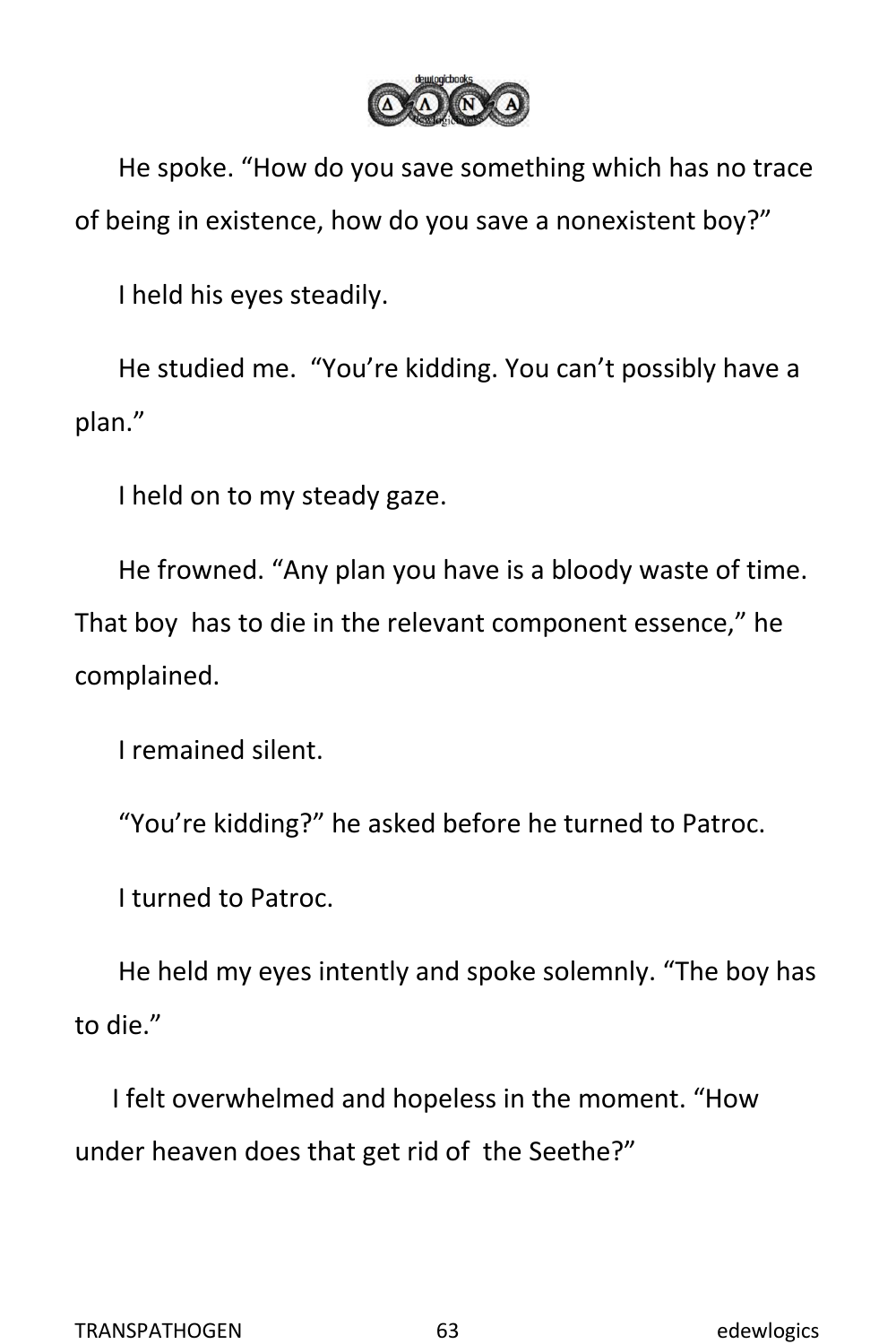

"Really?" Detroc asked. "You can't figure it out?"

I shook my head. "I'm not in the mood to play scrabble with you."<br>He smiled and leaned closer. "Well...without a subject with

whom it can accomplish its mission, it disperses as a force. It's like you humans. When your body dies, you cannot exist or function in this world as real."

"What's his mission?" I asked.

"Play havoc with the world. Have some fun," Detroc replied teasingly.

I held my forehead as I lowered my head. "There must be a way to release the Seethe without killing the boy. There must be! If it has a cause, it must have a cure."

"The cause is the boy! You do not go where you cannot be received. Where you cannot exist!" Detroc said, in a sudden serious mood.

I squinted. "Are you saying it's the boy's fault?"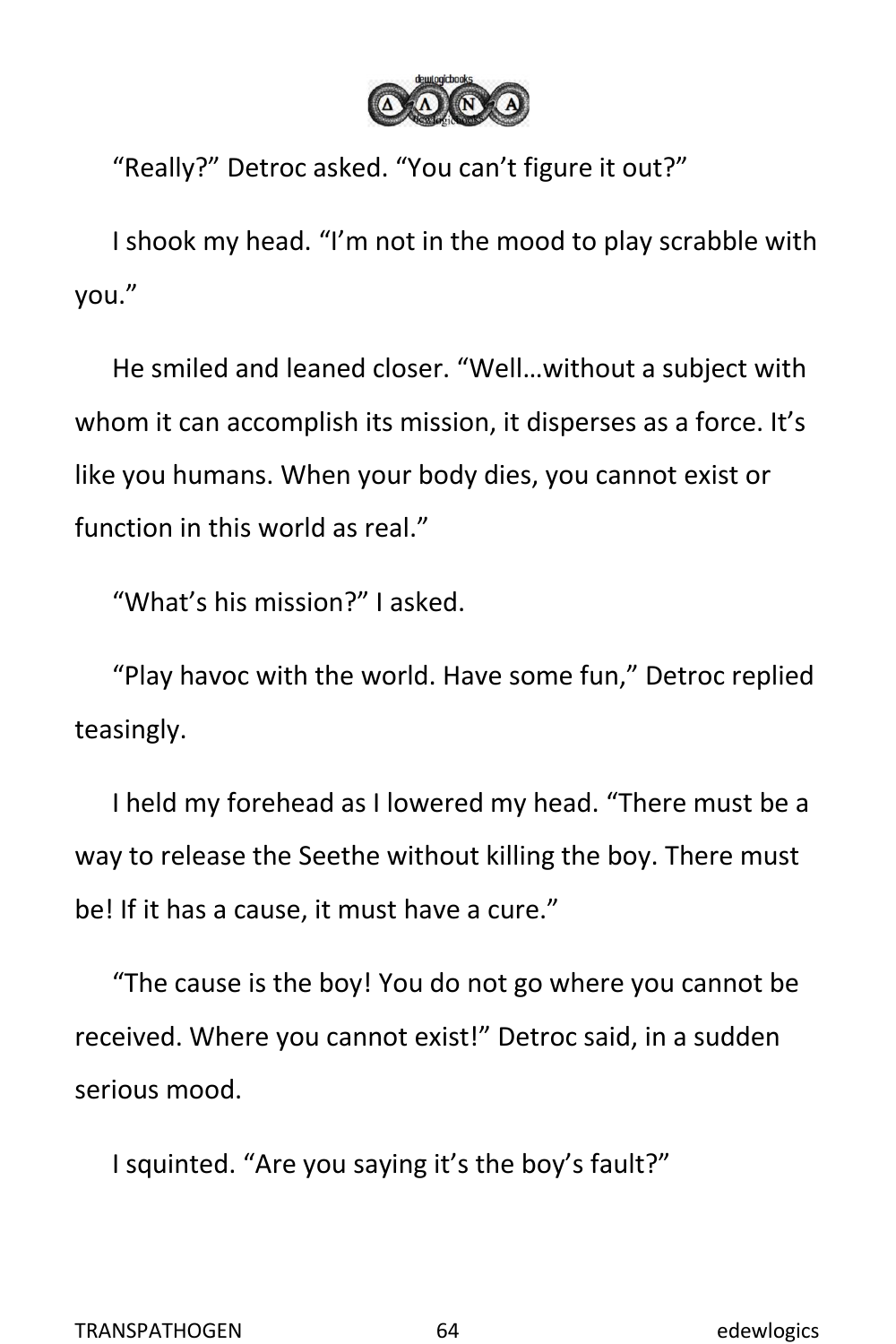

Detroc shook his head. "No. I'm saying he's the cause of its being here at this moment in the course of time…" He drew his head backward. "What the hell? I'm saying it's the boys fault. You're very much aware of Transverse laws. You cannot Transverse realities unless you have the remotest possibility of existing as reality in it. Like I and Patroc with human forms, instinct, intelligence etc."

I exhaled. "Can his fate ever be distinct from that of the Seethe?"

Detroc hesitated. "Yes. If the Seethe never crossed your world! And if the boy never existed! But what do you know? There is no boy. And the Seethe exists."

"How old is he?" I asked.

"He's eight years old," Detroc replied. "And there is no eight year old boy in existence here."

Like clockwork premonition I began to whimper.They allowed me. I knew Transverse laws. And the thought seemed even more impossible than the impossible action seeming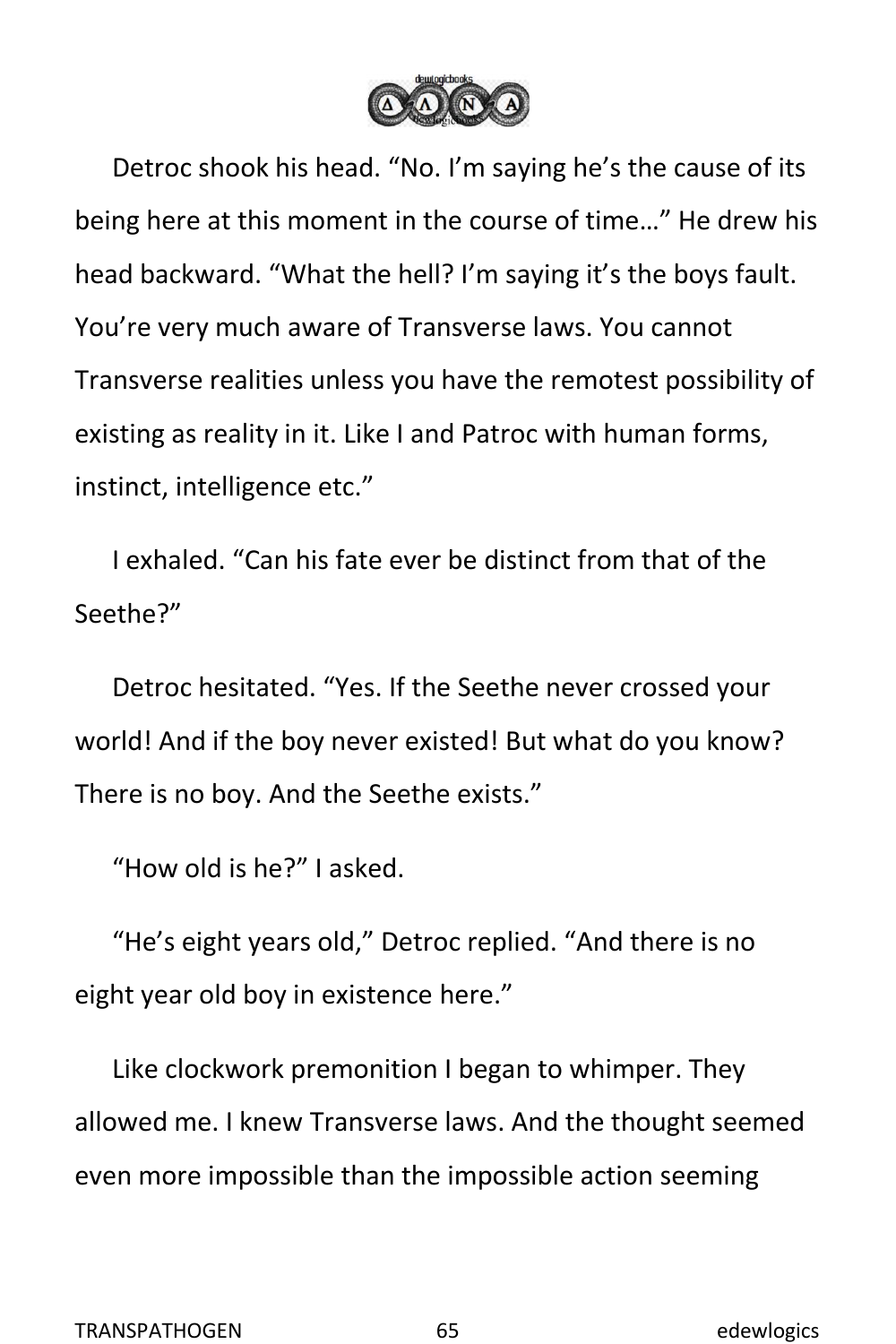

destined to follow it. "You're saying someone has to kill an eight year old. Who is going to be able to kill an eight year

old?"<br>Detroc held my eyes, his inclinations unreadable. "Certainly not anyone averagely human."

"You maybe,' I told Detroc.

He shook his head.

I frowned. "A professional assassin?"

He glanced towards Patroc who had remained painfully silent because of the nature of the conversation and had indeed been saved by Detroc. "No," Detroc answered, hesitated briefly. "He can not be killed by anyone the Seethe can influence."

I glanced from one guide to the other in self-denial about the implication of their silence. "Where can we find this human uninfluenced by the Seethe who is going to kill the boy?"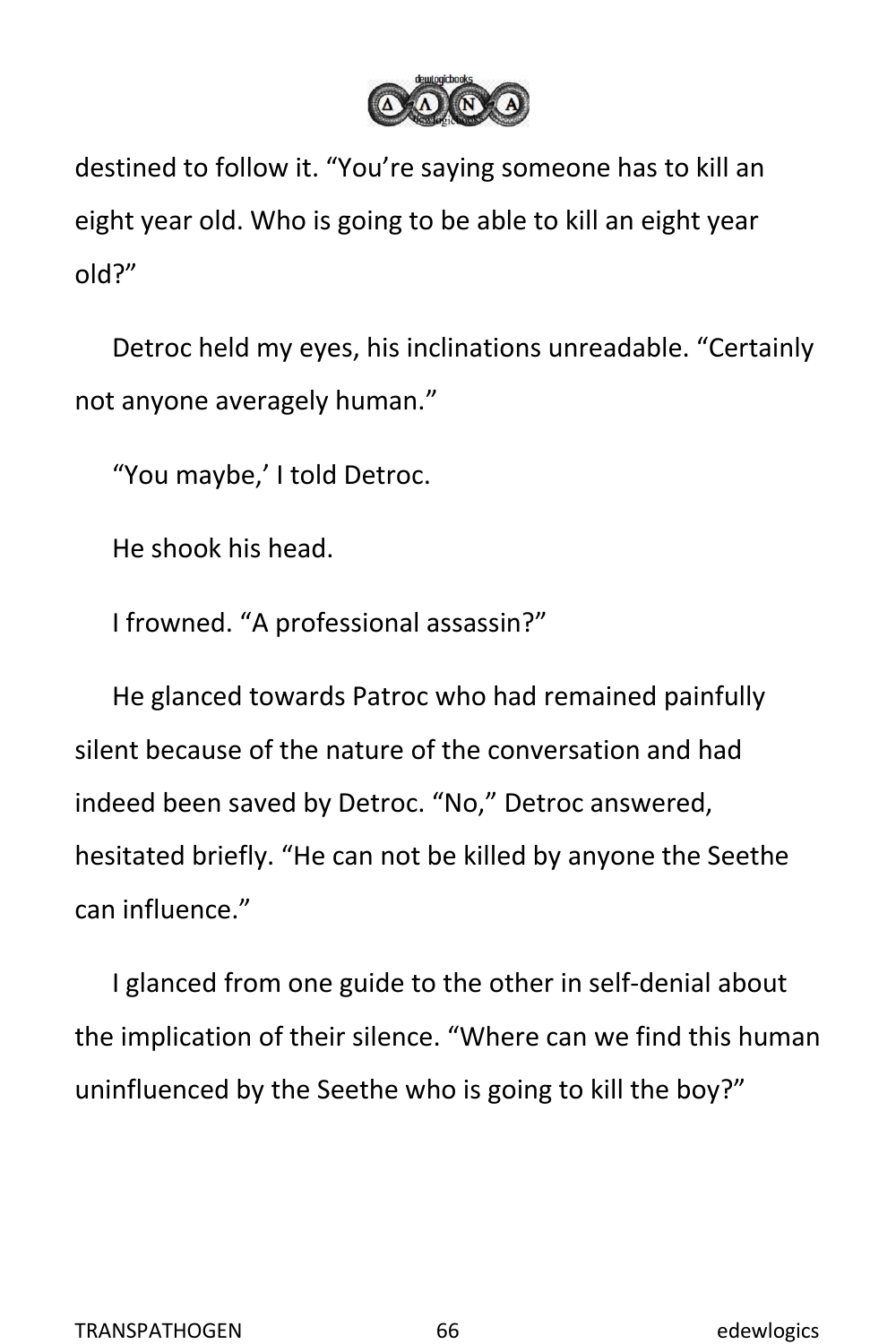

Detroc held my eyes steadily. Feeling nauseated, I opened the car door and puked, despite the lack of a meal that morning. When I came up for air, my decision was resolute. "I will rather die a thousand million types of death than kill an eight year old child."

He smiled. "What do you suggest? Let your world suffer over a nonexistent boy?"

"There must be a way to save the boy," I replied

Detroc's smile disappeared to be replaced with an expression of indifference. "For the sake of it all, whatever plan did you have?"

I cleared my throat, hopeful my plan will not sound stupid to them, like some design perverse against the path of least resistant all to no reasonable end. I was scared and I was very unwilling to show it. Still unsure of myself, Iopened the car door again to puke.

"She has to puke first," Detroc mocked.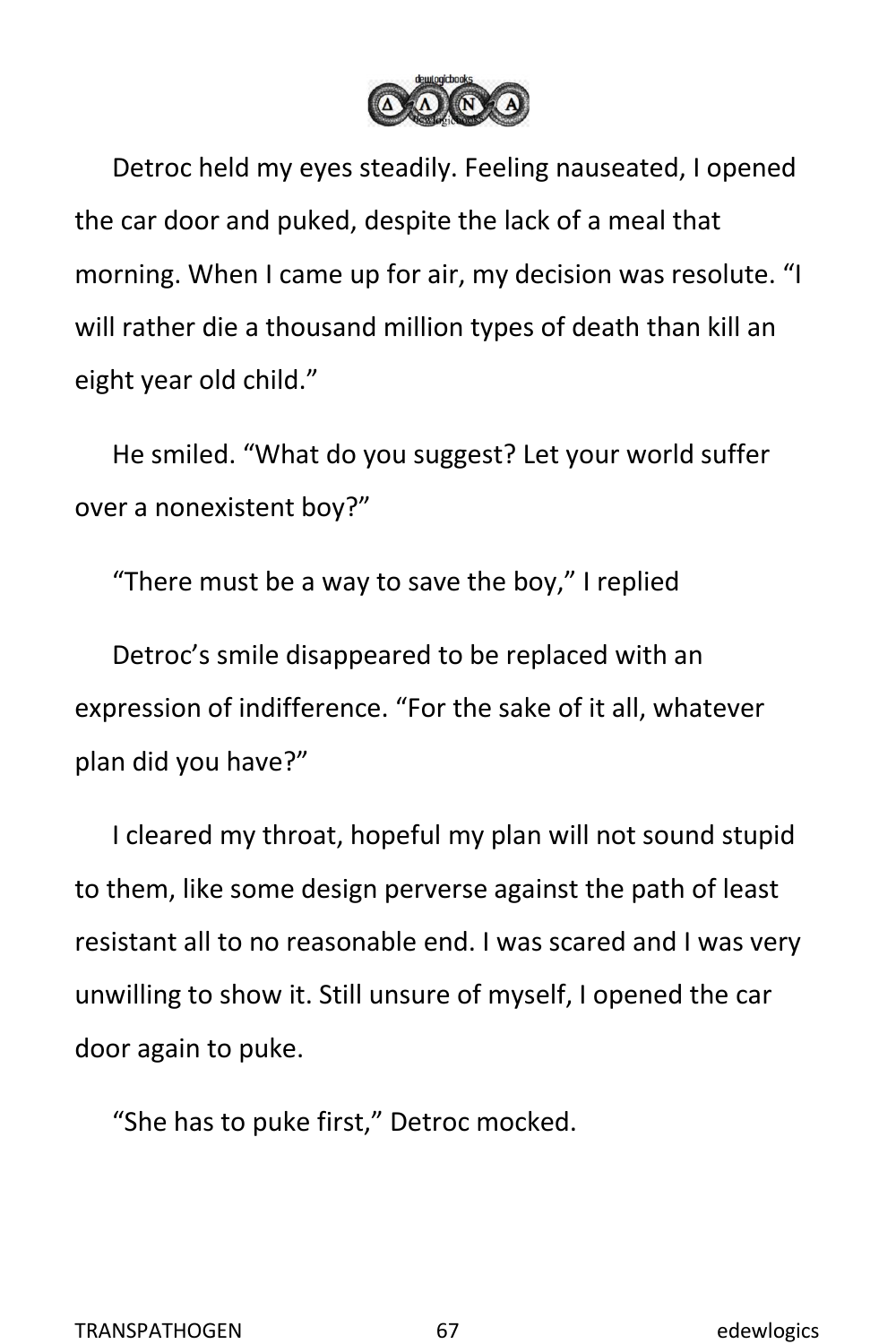

My stomach was empty and so was my optimism. But I had to risk the mere chance there was some possibility of resurrection for the dead. "If I create a counter-reactionary atmosphere, I may be able to retrieve the boy."

Detroc raised his eyebrows. "You're kidding!"

I feigned a measure of calm which by all means I had little of in the moment.

Detroc turned to Patroc.

Patroc held his eyes. "It's her options, we should let her exhaust them."

"It's a waste of time," Detroc replied.

Patroc exhaled. "It's also her time." He turned to me.

"I'm willing to exhaust my options and time," I replied.

Detroc engaged my eyes. "If you chase your cause to no avail then you will consider the only other option?"

I exhaled sharply. "Yes, I will."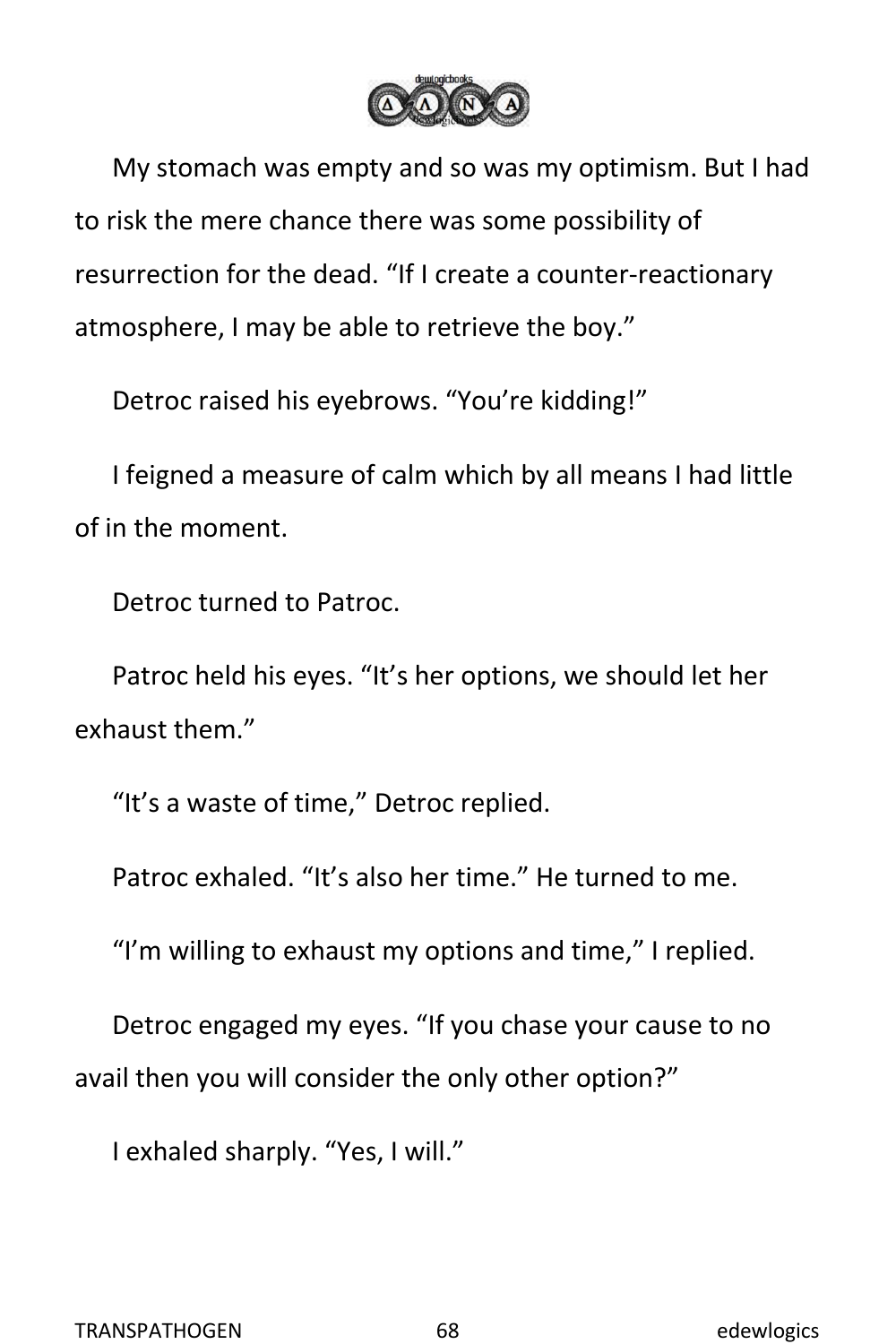

He held my eyes in agreement. "I know someone who might be able to know a possible way to help."

When Norah got back we sought out to find that possible way.



There is no dereliction beneficial for a workable action. Action potentials know action capability that cannot commensurate their ends. Short-lived and broken, they lack the courage and boldness of the long term synaptic reclusion of the main stream.

Norah had a family name, Keller. The boy's name was Jonathan. The greatest subject of harmful resonance, evil, in the world was eight year old Jonathan Keller. And for the sake of saving his life, I drove to New Jersey to meet someone who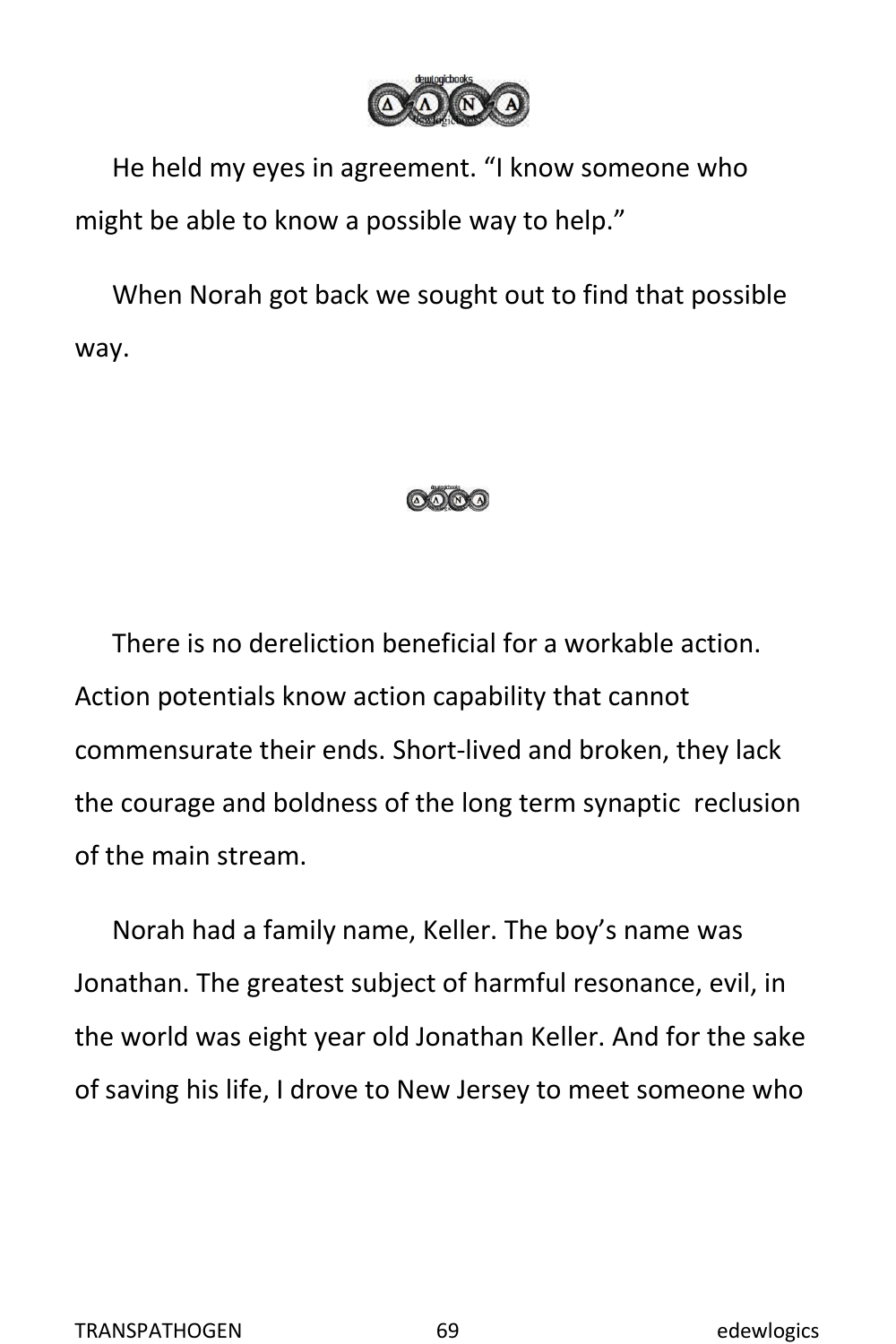

may be able to help, someone Detroc can only identify by sniffing him out.

The house he sniffed out stood pristine, with a long driveway and a large backyard. Whoever this was, I thought, had considerable amount of money.

"Alright," I said, turning to Detroc. "Go get him or her."

He smiled. "I can't go get him or her. You have to."

I narrowed my eyes. "Why is everything so amusing to you? You said he was possible."

Detroc ignored my question. "The only true thing possible is is actionable. Don't waste your time on the passivity of words. Actions Deb, works faster than words. And true actions have no better halves."

I squinted. "What the hell does possibility mean then? He's a wacko tech millionaire scientist. Isn't he?"

Detroc agreed. "Yes, pretty much, but the word is "wacky" not "wacko".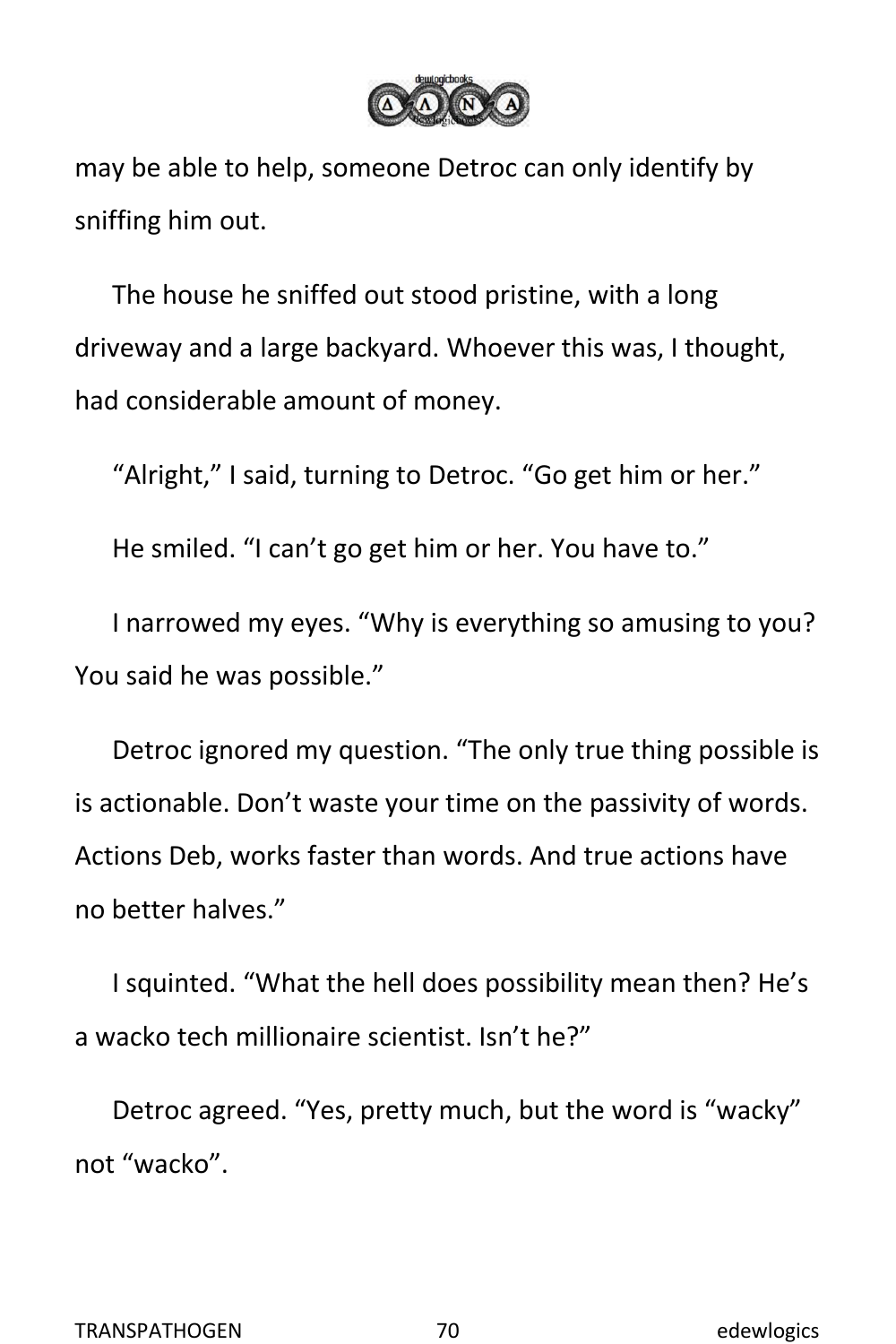

I stepped out of the car. "What difference does that make?"

On the second ring of the bell, a tall, long haired, clean shaven man in jeans and T shirt opened the door. I placed his age in the mid-thirties as he removed his eyeglasses from his pony tailed hair and placed it on the bridge of his nose. "Hello," he said.

He did not look like the scientist I envisioned. As he caught me studying his appearance, I forced a wide smile. "Hello there…I'm Deb Lelan. This is Norah Leigh," I said motioning towards Norah. "We were wondering if we could ask you some questions about the recent lunar eclipse—"

He frowned, scanning his large front yard. "Are you two reporters?"

I hesitated briefly. "No. We've always been curious star gazers. We've been studying eclipses for a while, and we thought—"

He released his lean on the door and opened it. "Come in." he said, leading into the interior of the house.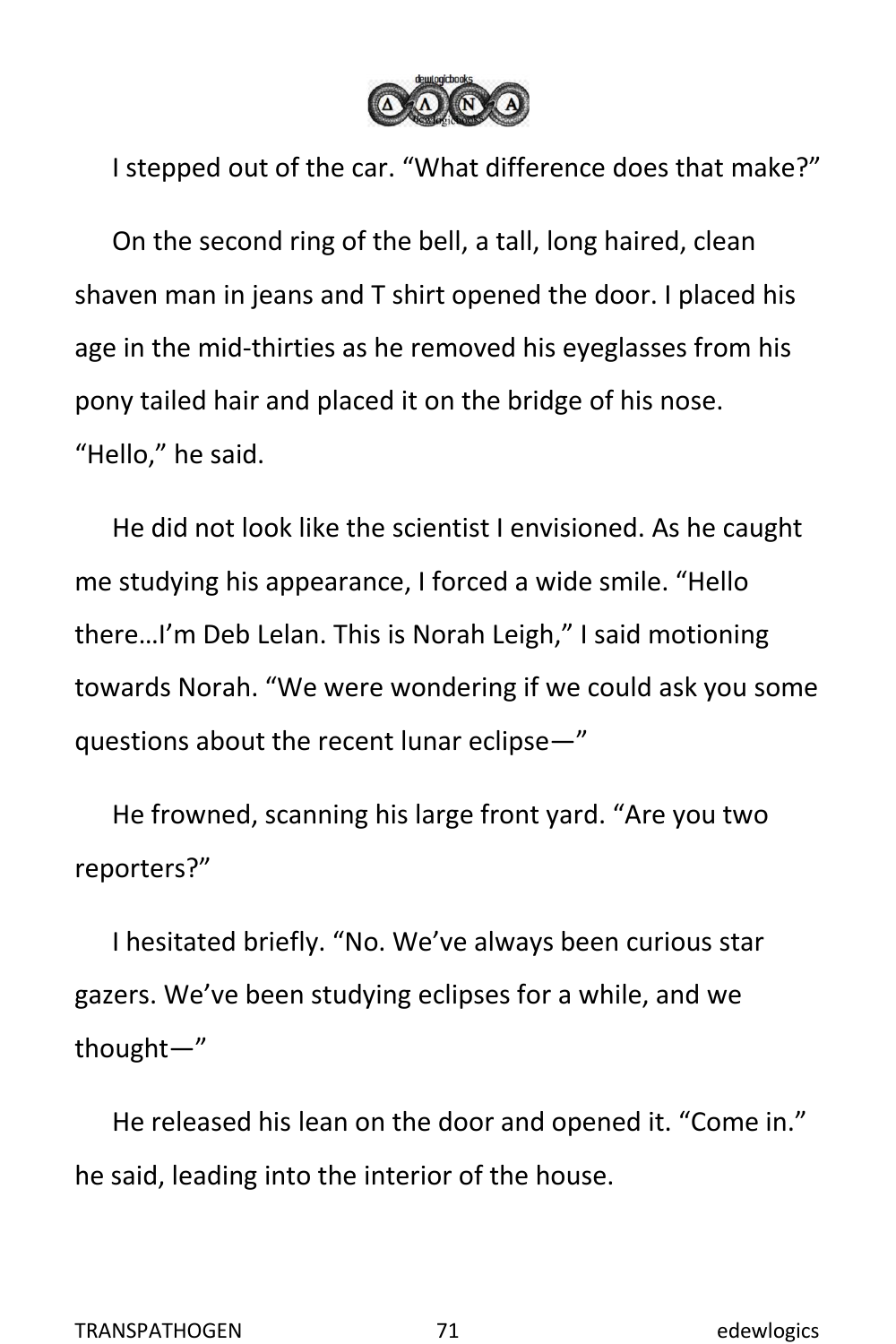

"Did you notice it too?" he asked as soon as we walked into the living room. "It couldn't just be a coincidence could it? At the same spot at the same time as the eclipse."

I admired the luxurious interior. "You didn't think it was?"

He motioned us to our seats. "That ten people died under suspicious circumstances in the same small town as the eclipse at the time of the eclipse? Absolutely not!"

I took the time to speculate on his overall philosophical and scientific leanings. I had already reached too far with him out of the blue, pushing a little further could define the reasons he may have been chosen by Detroc, a reason I was yet unable to determine. "What would you say is the best theory regarding the nature and circumstances of death?"

He sat back in his chair and held my eyes. "Let's consider the details. They were all friends. They all stabbed themselves to death with no apparent motive. And there wasn't a single survivor or witness…like it was some samurai mass event for honor without any causation or portal for such."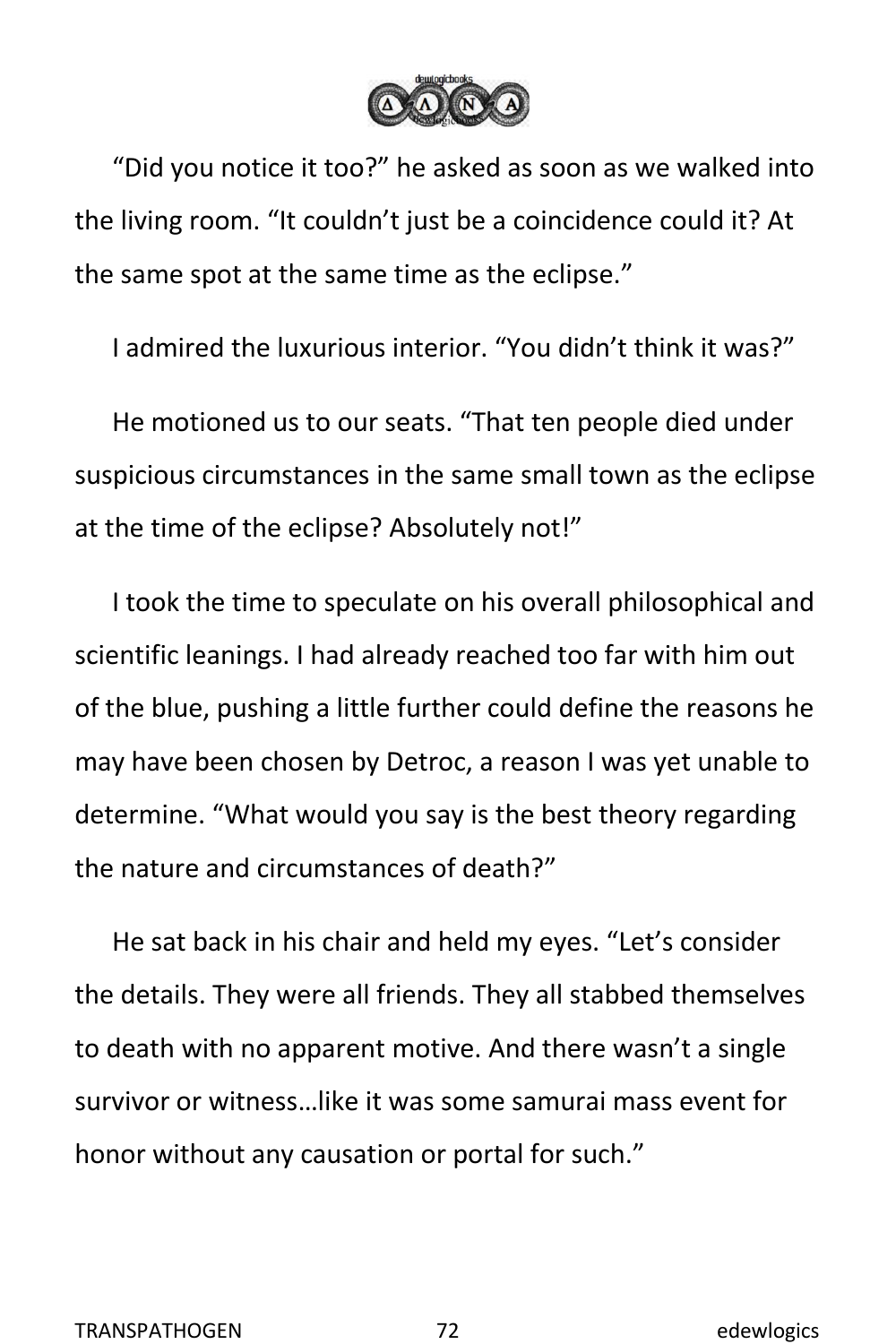

Was he insinuating unnatural causes? "What is your best theory regarding why there wasn't worldwide interest in the occurrence?" I asked.

He hesitated briefly. "Most people refuse to believe in what may be metaphysical networks."

Norah shifted in her seat.

Detroc held a devilish smile.

Patroc was pensive.

They had gotten into the house before we did. Transverse privilege cross-worlds crossed worlds.

"Metaphysical networks?" I asked in as solemn a tone as I could manage.

He nodded. "A network of forces and energies influencing the natural order."

"Directing it?" I asked.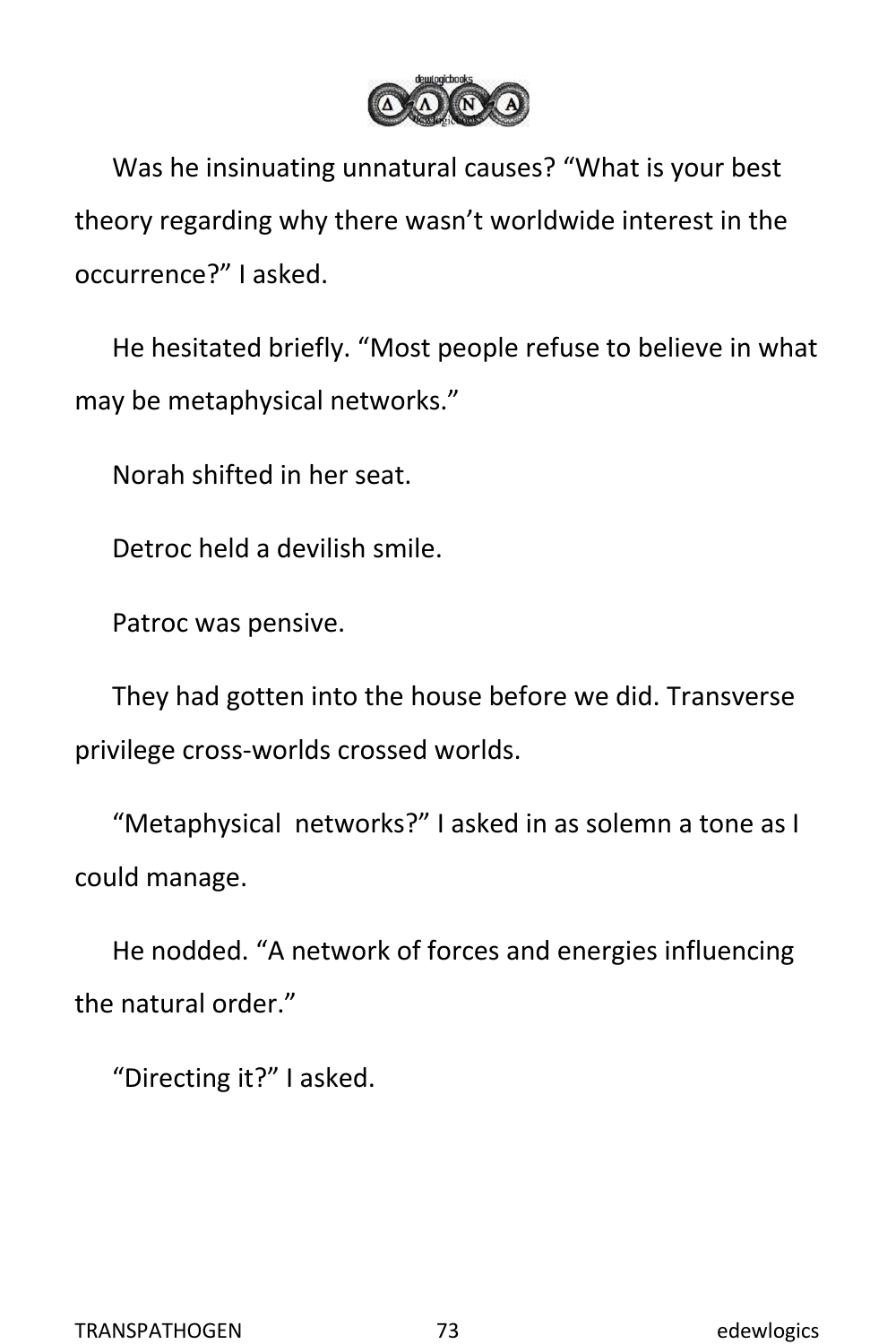

He shook his head."No, manipulating it. Do you know what happens when energies mate? Now imagine forces we cannot tap into, energies beyond our knowing taking input such as natural laws, universal laws, all laws known and unknown to us at the moment, and imputing forces beyond human limitations and using them to drive experiments of their own sort."

I was genuinely impressed by his precision in the moment. But I raised my eyebrows to feign a level of shock and awe . "Are we the specimens …?"

He caught my eyes and held it. "Yes."

A few seconds of silence was observed before he spoke again. " Dr. Jake Beckman. My name is Jake Beckman. Yes Ms. Lelan. We are the disposable specimens…and there's more to the peripheral here…I mean…the aftermath of the eclipse. There seems a shift, a jump in pattern of the suspicious deaths from Asia…"

I was silent, unblinking, processing his words. "Are you a physicist?"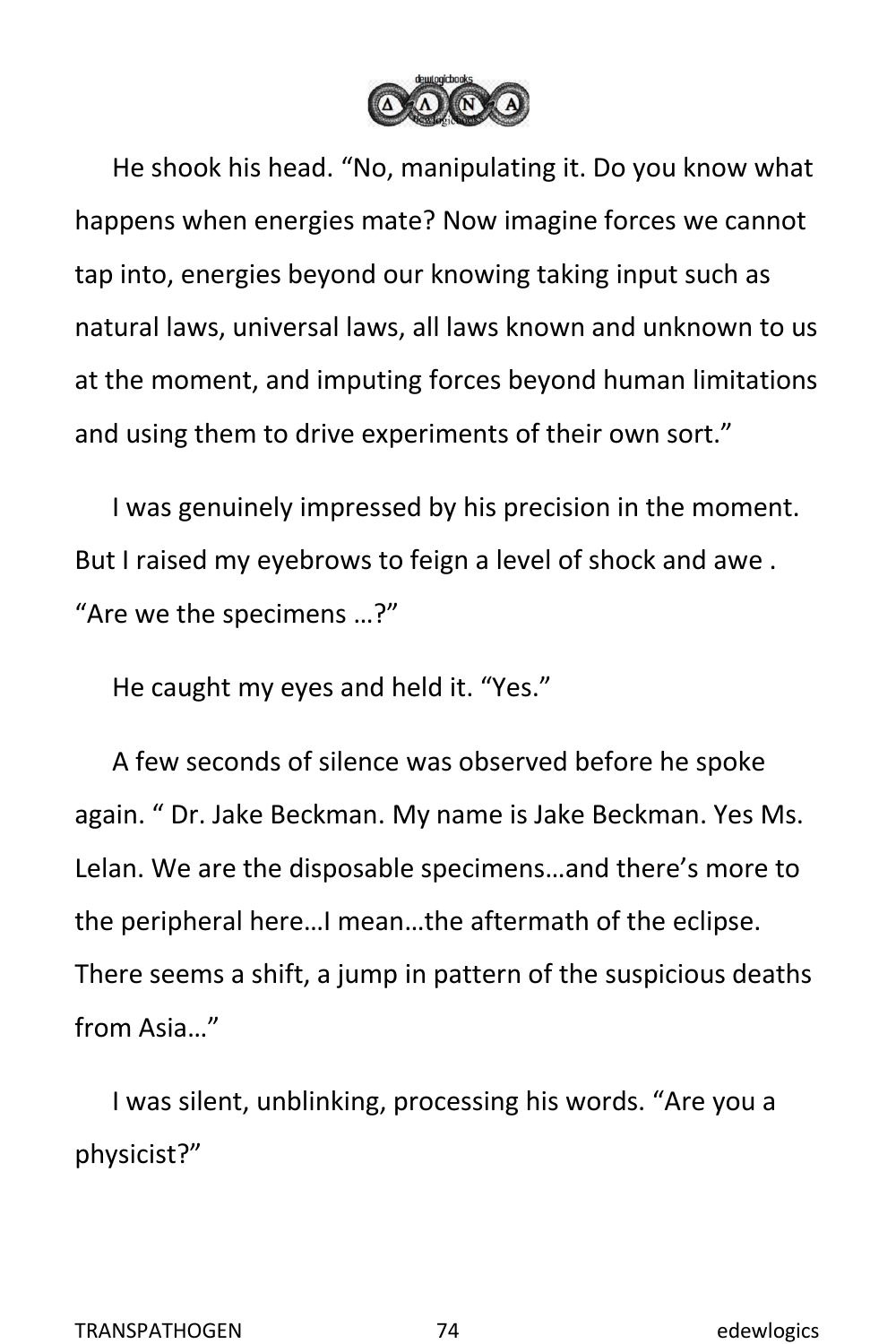

"My base is astronomy," he replied.

I gained silence for a few seconds, engaging his eyes intently. "Astronomy is no one's base. It's your profession, Your specialty."

He studied me briefly before he continued. "A colleague of mine, a doctor, reported something suspicious…"

"Suspicious?" I asked.

He in turn took some time to preempt my possibilities it seemed, being silent for a few seconds. "Random unexplained deaths concentrated in one area, nature of death unknown, mostly children… seventeen and counting…in a big city you hardly notice these events unless you're a smart observer. And after the Asia occurrence, every smart observer like me should have gotten smarter… "

I hesitated briefly, staring at him silently. "Did your colleague say how old these children were?"

He hesitated. "Young…juveniles."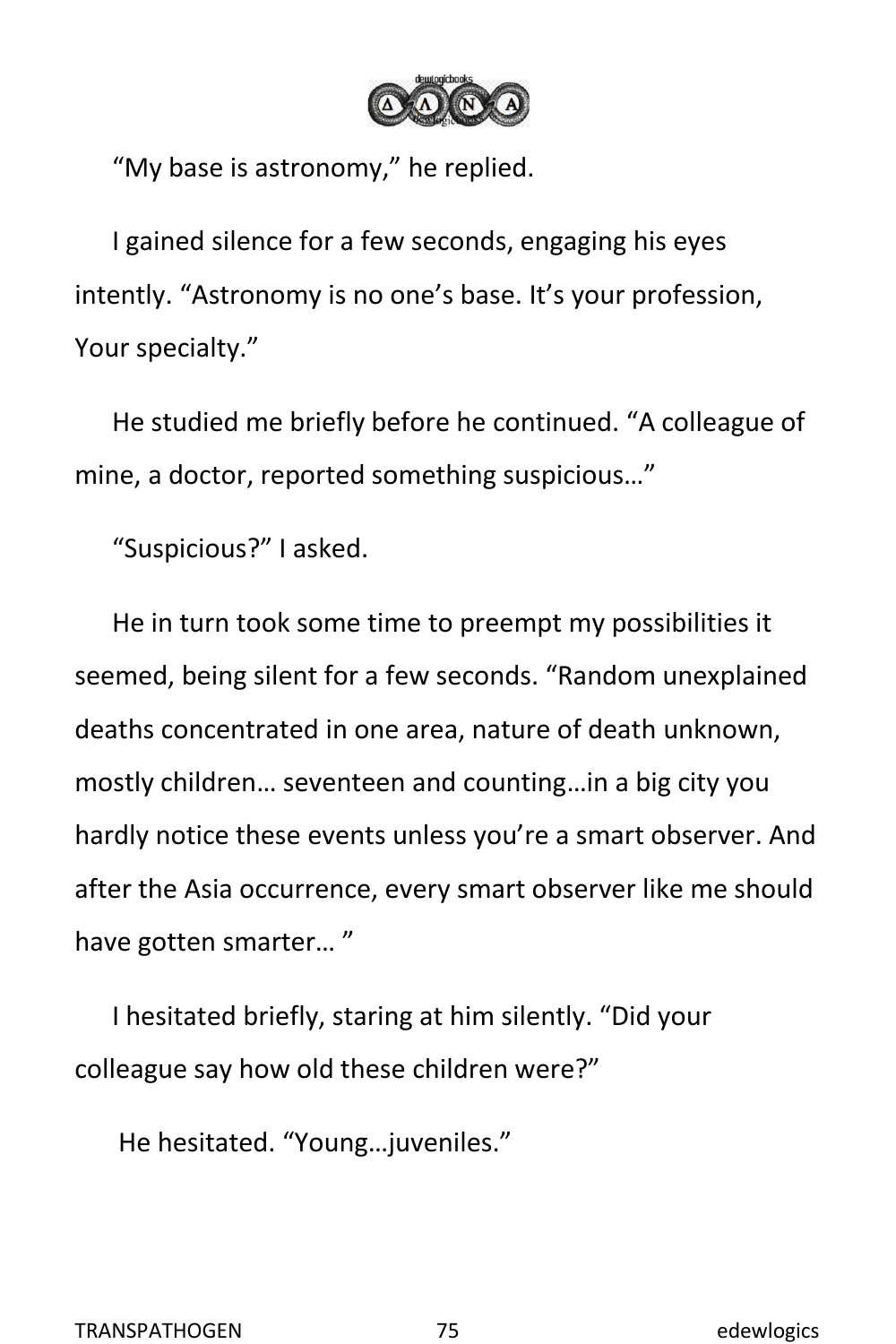

"And what area of New York City are these occurrences rampant?"

He hesitated, noting he hadn't told me the specific city was New York City. "Central Park Area."

Norah hunched forward and held herself that way for a few seconds. The damage was already being done. Could we have wasted time trying to help the eight year old boy no one with true knowledge of him wanted to save?

I quivered inside, like some coward putting up a fit front, But my mind raced towards a different dilemma. These children were dying without killing themselves with knives like some Mass Samurai Event as Beckman had termed it, which gave a different mode of operation than that in Asia. The Seethe needed a victim, the human instinct turned against itself. He needed victim to get to victim. The victims here seemed rather the boy's than the Seethe's, and notably, the mode of operation was deadlier than the Seethe's.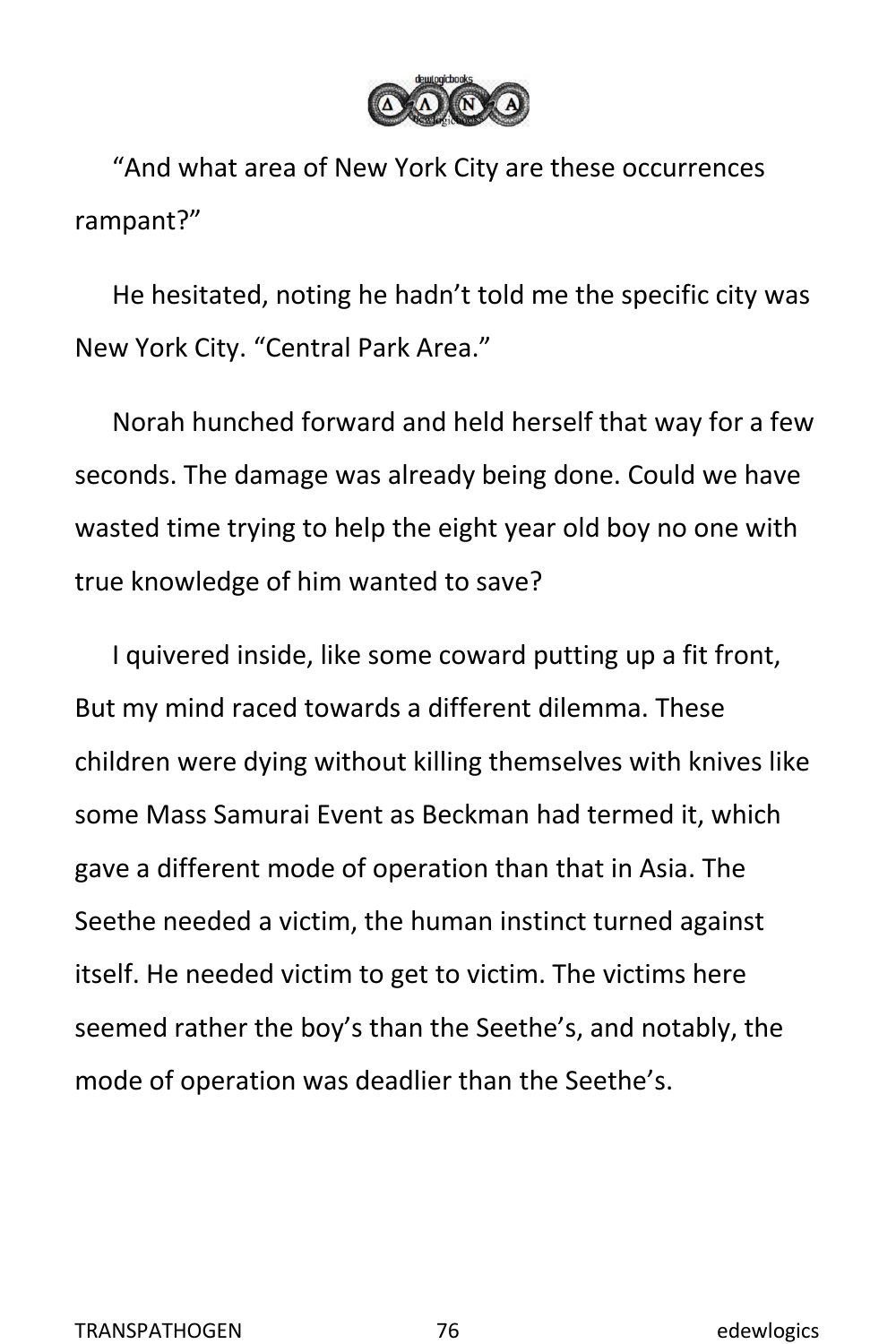

"He's going to get stronger as the emergence is strengthened by the merging," Detroc said.

I turned to Patroc. I did not need to ask the question. He could read my mind across worlds. "How the freak in hell are the two managing these murderous events?"

He barely had the time to answer.

I turned to Beckman. "I'm dying for a cup of coffee after our drive from New York."

"Oh!" he exclaimed, getting off his chair. "New York Uh…Where are my manners? How do you like your coffee?"

"Black," I answered.

He turned to Norah.

"Black," she answered.

I turned to Patroc after he left, having realized the answer to his question. " The will is the power the human has. His intent is what the Seethe works on."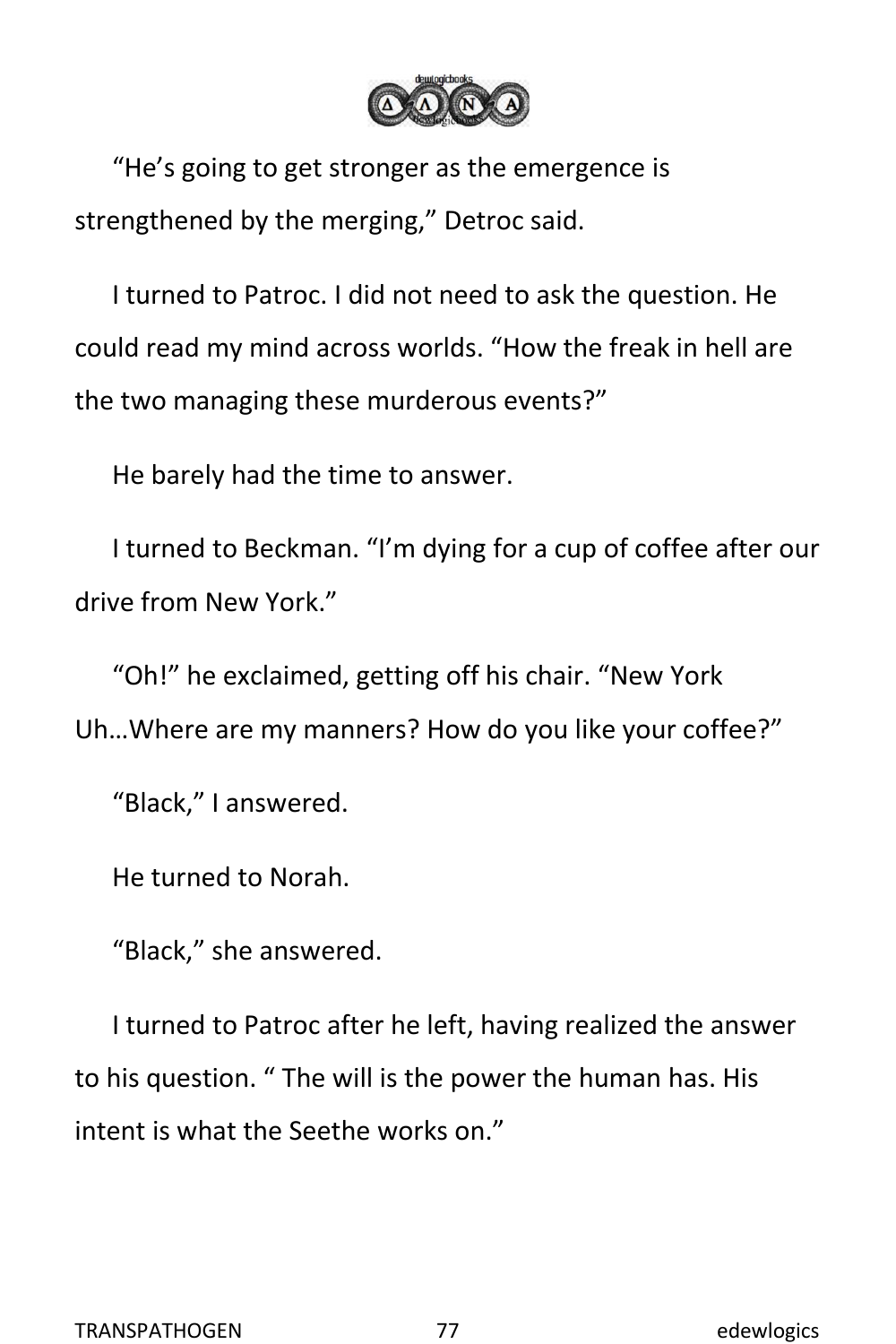

Norah stood, "I'm so spying," and walked after Beckman. Patroc nodded.

"He is just a child. He has little to no will to speak of yet," I said.<br>Detroc heaved. "Humph...Just a most dangerous child that

may destroy your world as you know it. He's growing stronger as we speak. With the Seethe's mind arresting powers, the boy will be able to hypnotize a multitude."

"Rule the world?" I asked.

"If he doesn't kill it for show of power first," Detroc replied. "There is only one effective end to it."

I ignored his statement. I wasn't in the frame of mind to indulge it.

Coffee cups in hand, the host was seated and Norah was back from the restroom stroll she took to spy.

"Are you in academia?" I asked.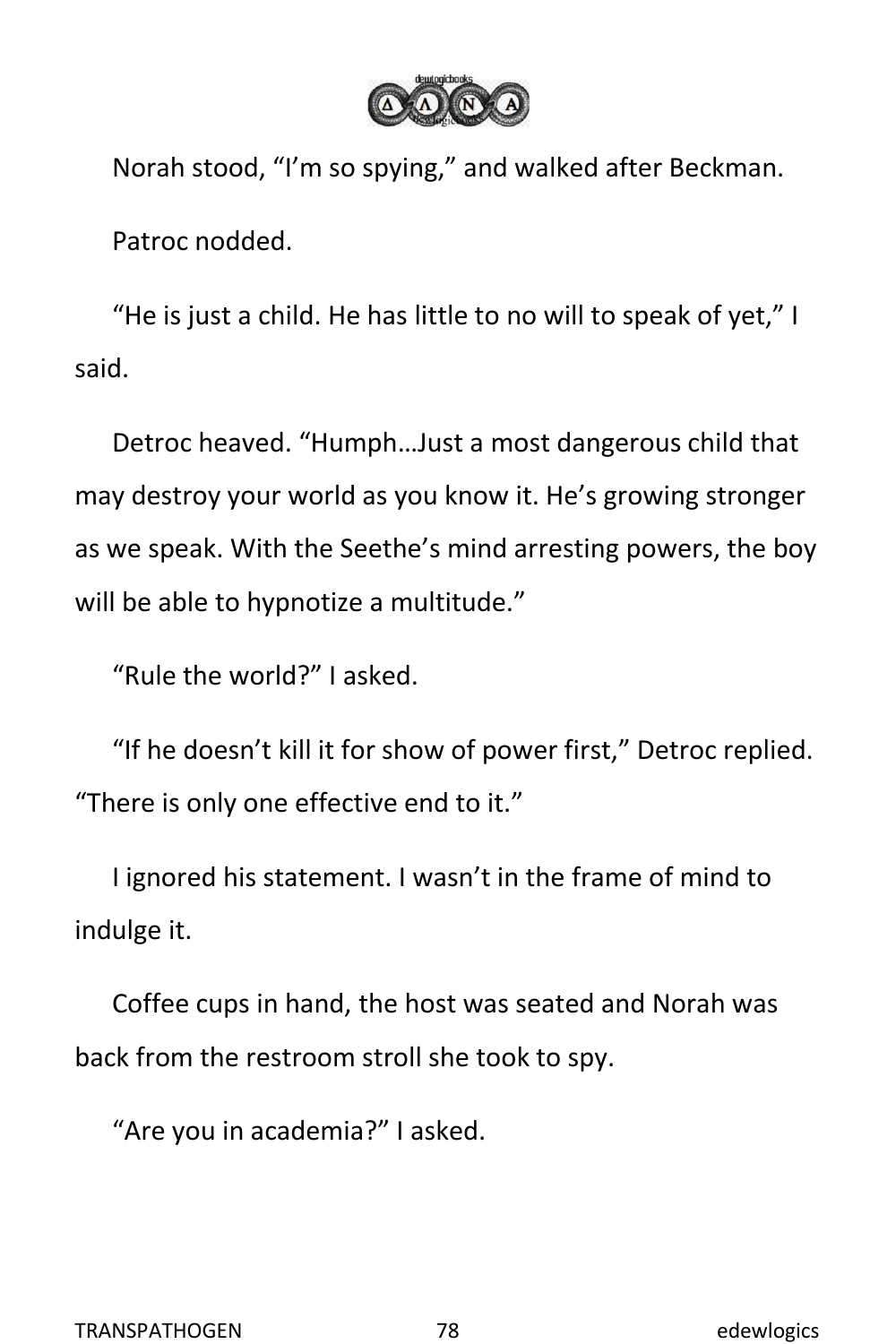

He shook his head."No. Academic indulgences are more or less hobbies for me. I run the company I own part time."

However does he own the company he runs part time? That must be what it means to have money and not really know why, I thought. My mind was preoccupied with something more precarious than the money he had and how he got it,

Then I told him about the Seethe and Jonathan Keller.

He hesitated briefly, studying me. "You think it's metaphysical," he said.

I hesitated.

"By metaphysical…" he continued, "…I am not referring to anything religious or occult. Just whatever is yet beyond what is perceived as natural sciences."

I hesitated. "No God or gods?"

He nodded. "No powers beyond reason. There is no God."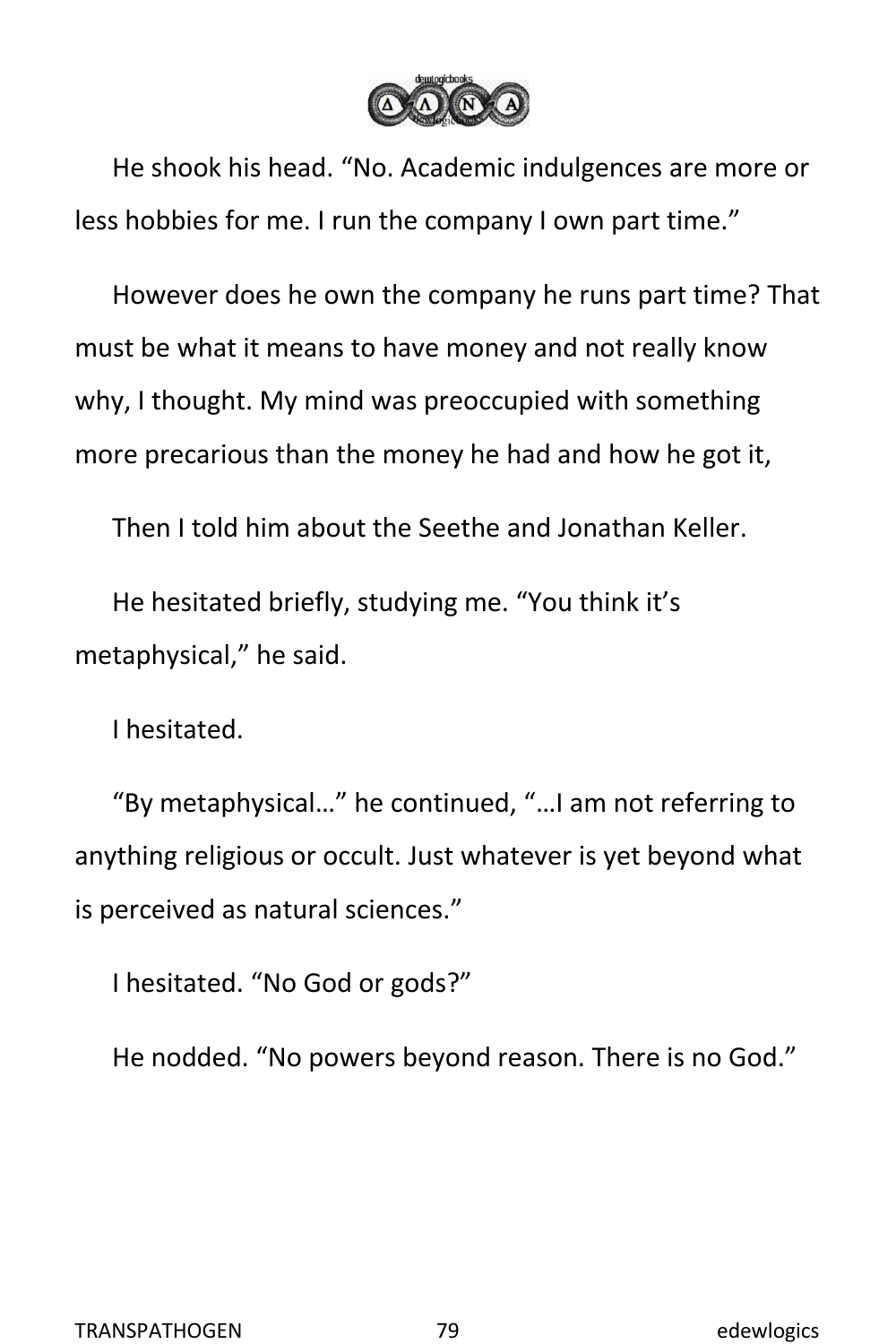

The silence was loud in the room. I watched Norah, who makes church every Sunday, struggle with the discomfort from it, straightening her back for no reason other than the effect. He, I was sure, could sense the discomfort as well.

"Really?" Norah asked, raising her eyebrows. "What is there?"

"Forces, currents, elements, quantum mysteries, transmittable devices," he answered.

Norah held a sardonic smile. "Transmittable devices? iPod, iPad, PC's, laptops?"

"Humans," he answered.

"Transmitting energies?" I asked, aware of his leaning and unable to help myself.

Norah sneered at me.

"Transmitting energies," Beckman repeated.

Norah eyed me angrily.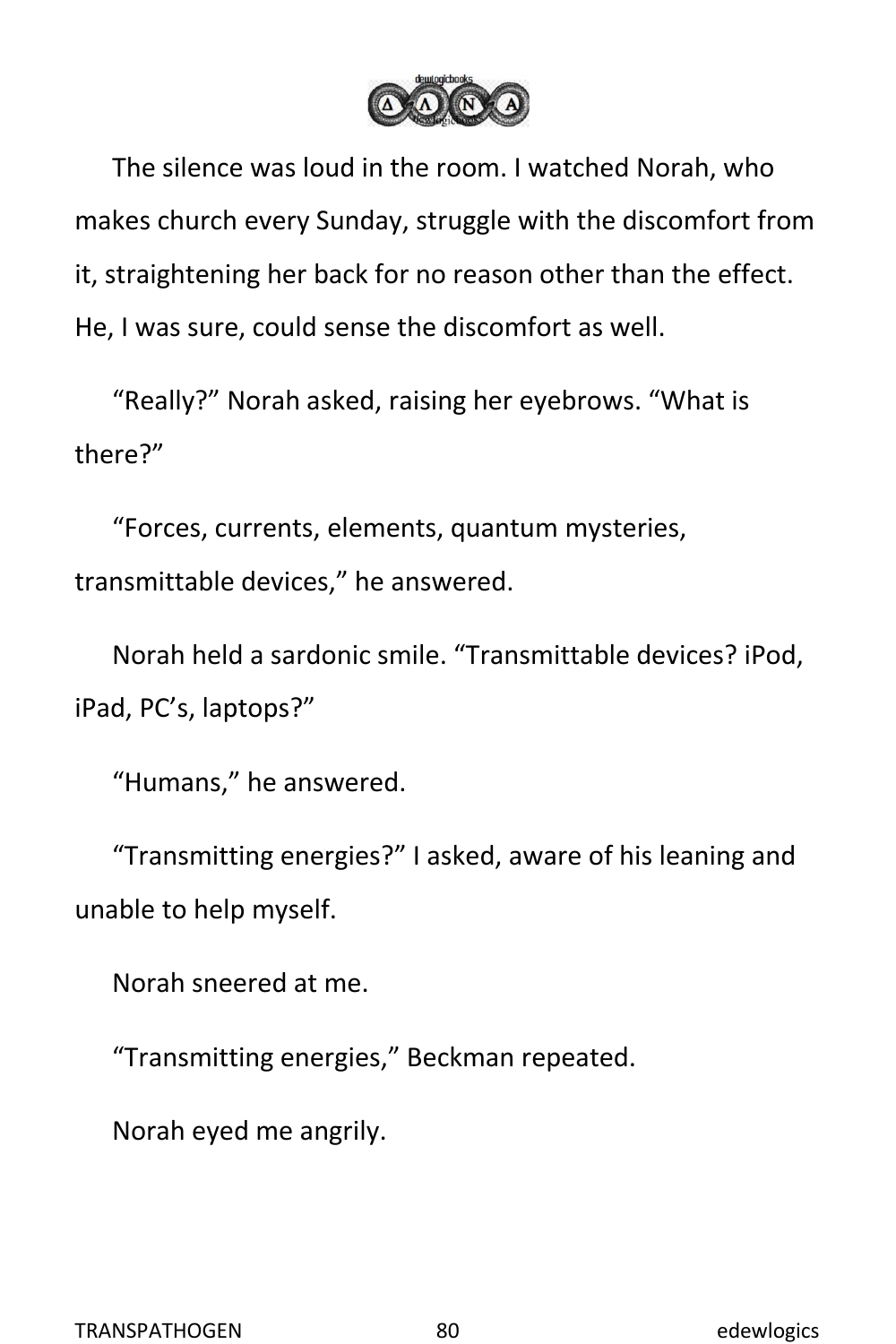

"Nevertheless transmitting energies abiding in sin and constantly in need of a savior."

"Shut up Deb" she exclaimed.

Beckman spoke. "They can always be forgiven so they abide."

There was dire need to stop the line of discussion. There were more pressing matters at hand.

"Shush Beckman," I urged.

He did, briefly. "It's never any use arguing these things."

And Norah was not through with him. "Beckman, you're an object below reason," she said.

"I need more coffee?" I announced.

He stood to get more coffee, allowing the insult only as a gesture of superiority. And Norah soon got over the ignorant statement from the atheist scientist.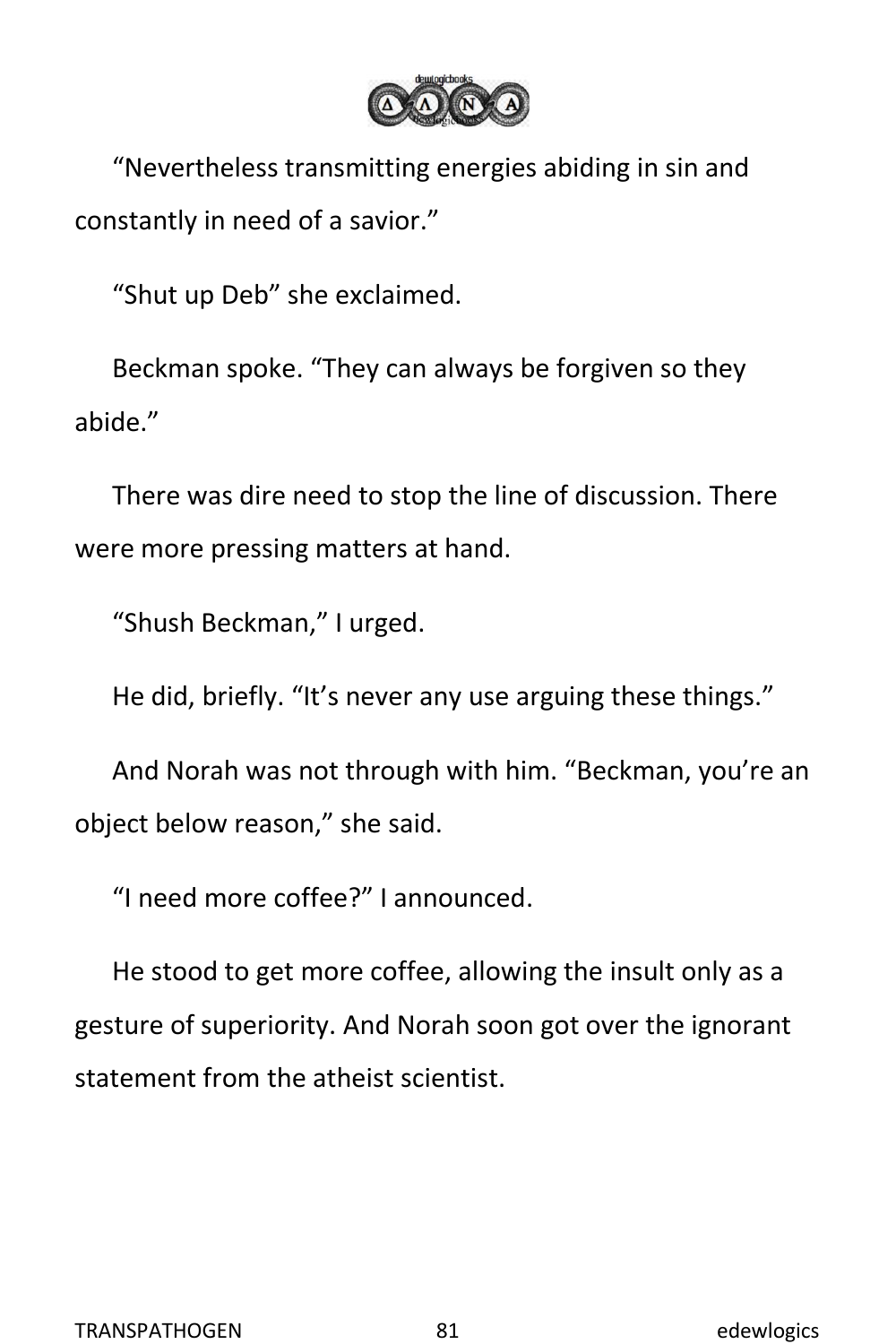

Of slander reviled against a skyscraper full of grace, there is no rendition slip; the same a slave a slapstick for a mountain filled with molehills made of sand.

I stared at Beckman wondering if I had just made a mistake telling him about the Seethe and the boy. He had reasoned something unusual, something that centralized my existence as intricate to any solution possible, something oddly similar in the moment as the conclusion Detroc and Patroc had made. "I am not the specimen in this case, and in no way do I want to be."<br>He hesitated, thinking. "You are the only one who can see it.

There must be something within your visual processes that allows this."

"He is not working within some invisible spectrum Beckman?" I said.

Beckman frowned. "What?"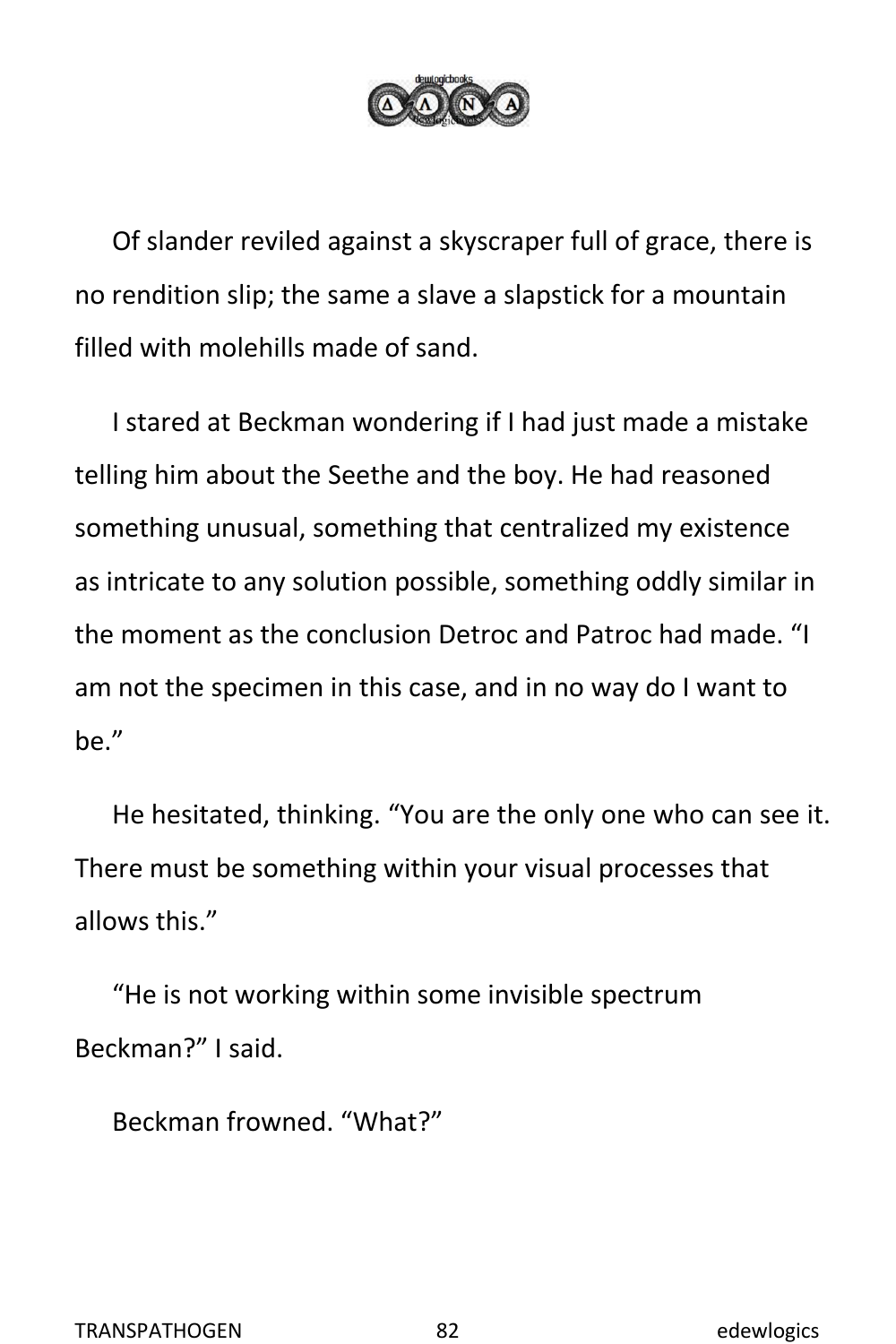

I shook my head. "It's not an invisible spectrum as much as an invisible cloak. There was a process of discovery which yes, maybe only someone like me can endeavor but other than that, there is nothing of the boy who is now some sub-material to an energy emergence wielding a cloak. So however much you probe my eyes and visual processes, you won't be able to find it."<br>He shook his head. "I implicated possible neural pathways,

you implicated possible metaphysical pathways you can't tell me about, yet somehow this all comes back to you…some perfectly natural consequence or a derivation of something relative."

I knew what he wanted and was unwilling to give it.

He said it. "I need a sample of your blood."

Was my blood the answer? "We have no specimen of this Seethe which is exactly what we need to destroy it, so you've resolved to something improperly scientific, some avenue of hope outside the scope of the disease."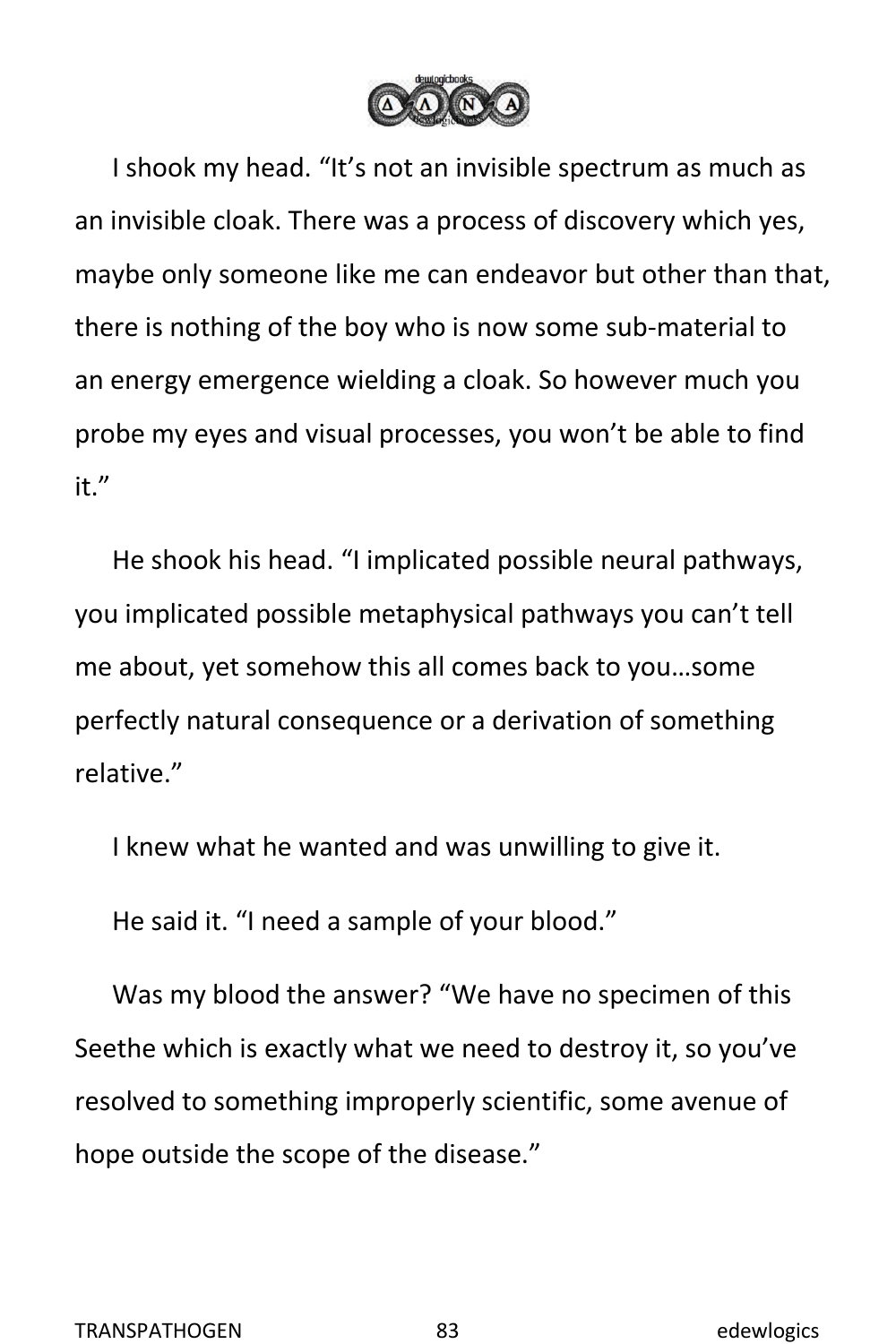

"It's one of our only options…I bet if more of us can see it…" He hesitated briefly, writing down all the characteristics of the Seethe as I had described him. "I say it's energy not from a source but one of its own sources as he is the source of the boy's."

For the first time it made perfect sense to me why Detroc and Patroc maintained the boy didn't exist. "If it is, it is an unnatural one, a derivation artefact from a natural event, able to not just self will its opportunistic ill-direction and power, but also able to impose these on humans. It may have an occult like—"

He shook his head."Deb," he called. "As scientists, if we lose our minds to superstition, we won't be able to get anything done."

I frowned, wondering whether to remind him I was an amateur scientist whose mind reconditions edges rather than assert them. He felt accompanied in his weirdness and I allowed it.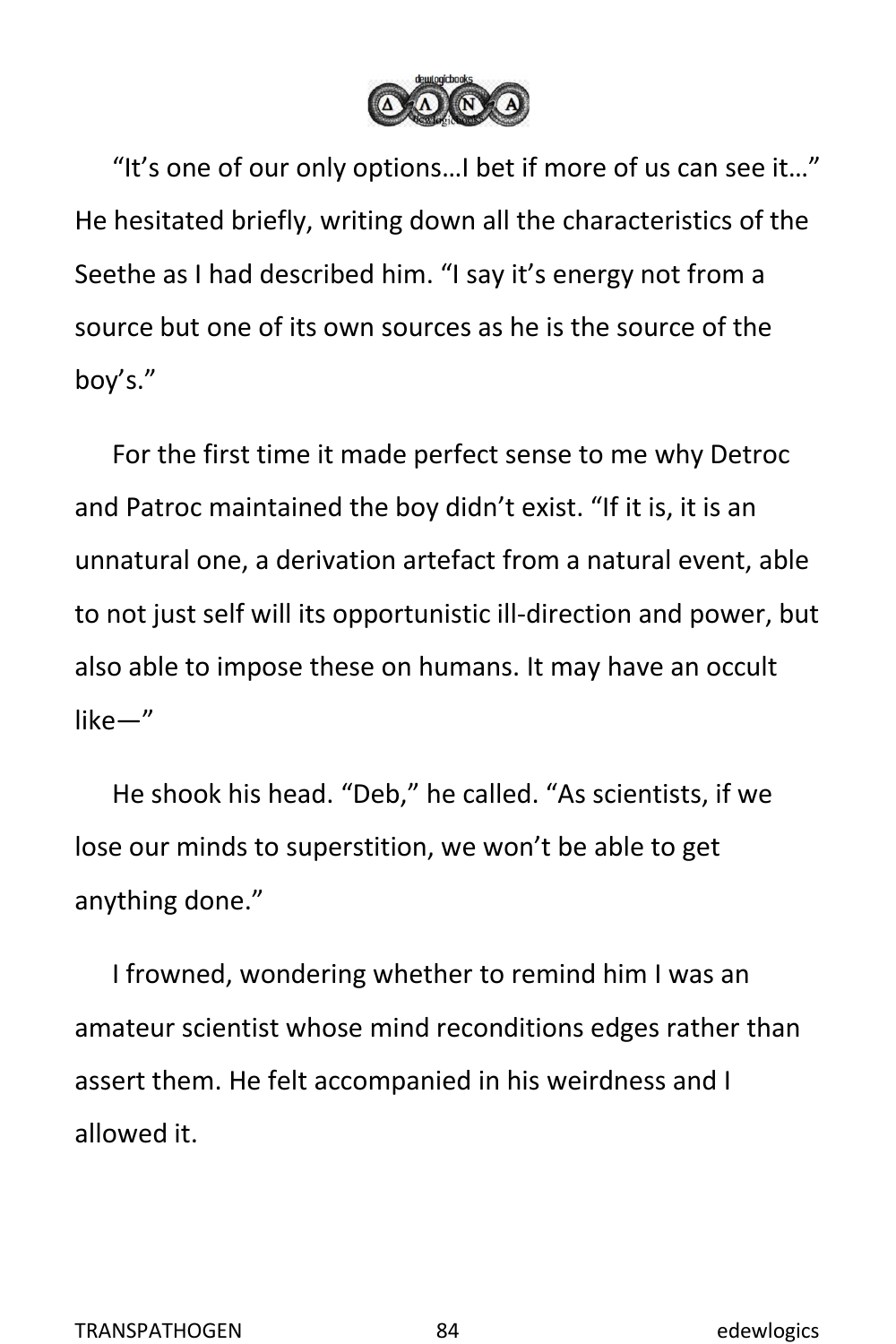

He continued. "If it is sourced from an event, then something also eventual, some aftermath of some event or a similar event or the aftermath of that event may be able to destroy it."

I shook my head. "I'm afraid not. Natural events can't be simulated Beckman. And the problem here with regards to Physics which you claim to understand very well is that the event was made separable from the source of the event. If anything natural or subsequently natural can kill him, he'll already be dead. And here I mean the Seethe, not the boy. The boy is within all these complexes nonexistent as a matter of fact at this point."

He frowned, holding my eyes. "And you say all these from your knowledge of?"

If only I could tell him. Everything! "Well…think about it. Humans can't kill what they can't see, what they are too dumb to know either exists or doesn't exist. They certainly can't cure an unidentifiable pathogen whose pathogenesis they can not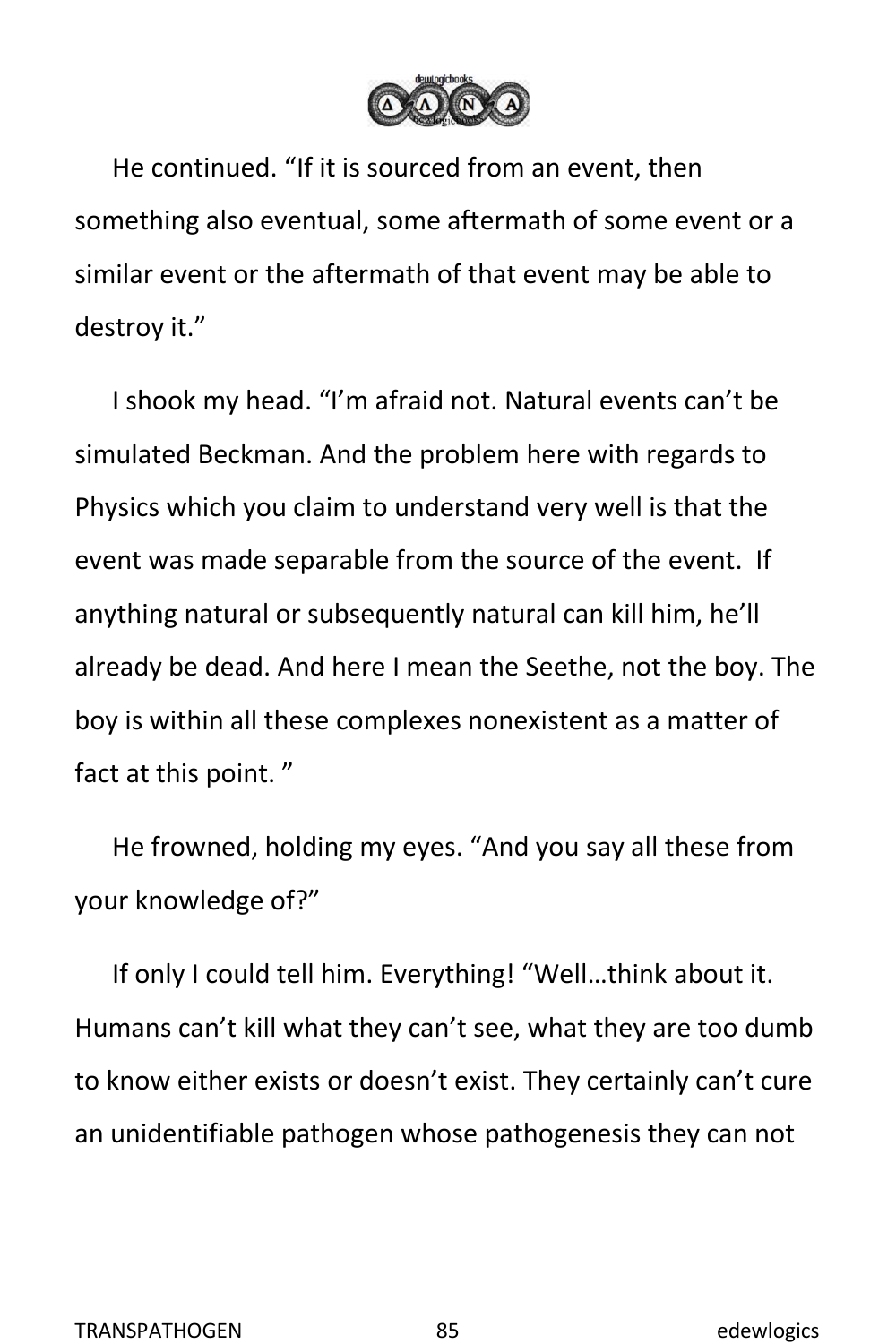

trace to a source because it is estranged and enabled estranged. Whatever may be able to kill must be some aftermath of him as an event, itself an event, that is, some effect of an event. That brings me to why there is the extreme strangeness on the fate of a human boy merged with something both an effect and the after math of its eventual existence, a race of events chasing events non-existential."

Beckman brushed his fingers against his jaw, thinking. "What about things like him. Things themselves eventual, energy driven, relative to the trigger and not so visible as well? Ultraviolet?"

I frowned. "It operates in daylight."

Beckman was adamant. "Daylight will lessen effects of UV? Maybe in extremely high doses?"

"What about holy water?" Norah asked.

Beckman couldn't hide his feelings. "You mean water?"

We both stared at her, silently.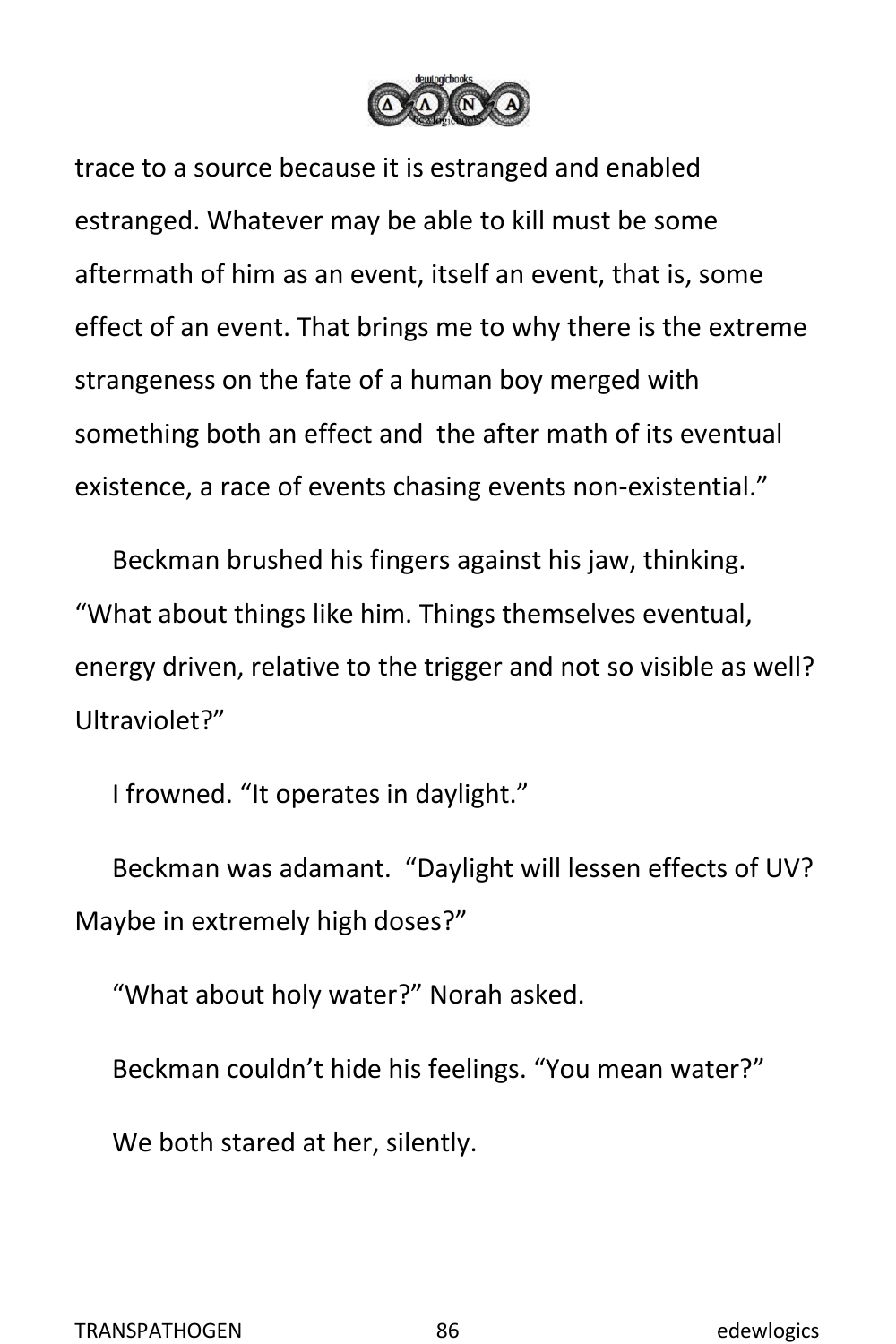

"Doubtful…" I said eventually.

"Which one, high doses of UV or holy water?" Beckman asked.

I hesitated to think of implications of either. "Both…?"

Detroc neared me. "Are we here to play or explore you ill fated plan?"

I exhaled, knowing I was buying time with inaction. I didn't want to pull any trigger, real boy or not. "We have to consider the root rather than the source of the problem, the operant, that is the operator after the fact rather than the operand and in this case, the boy is an operand existential strictly within the equation complex for the Seethe."

Beckman narrowed his eyes. "I thought you said the boy was as good as dead."

I nodded. "Indeed that, but I am hoping to extract him out of the equation complex."

"How are you going to do that?" Beckman asked.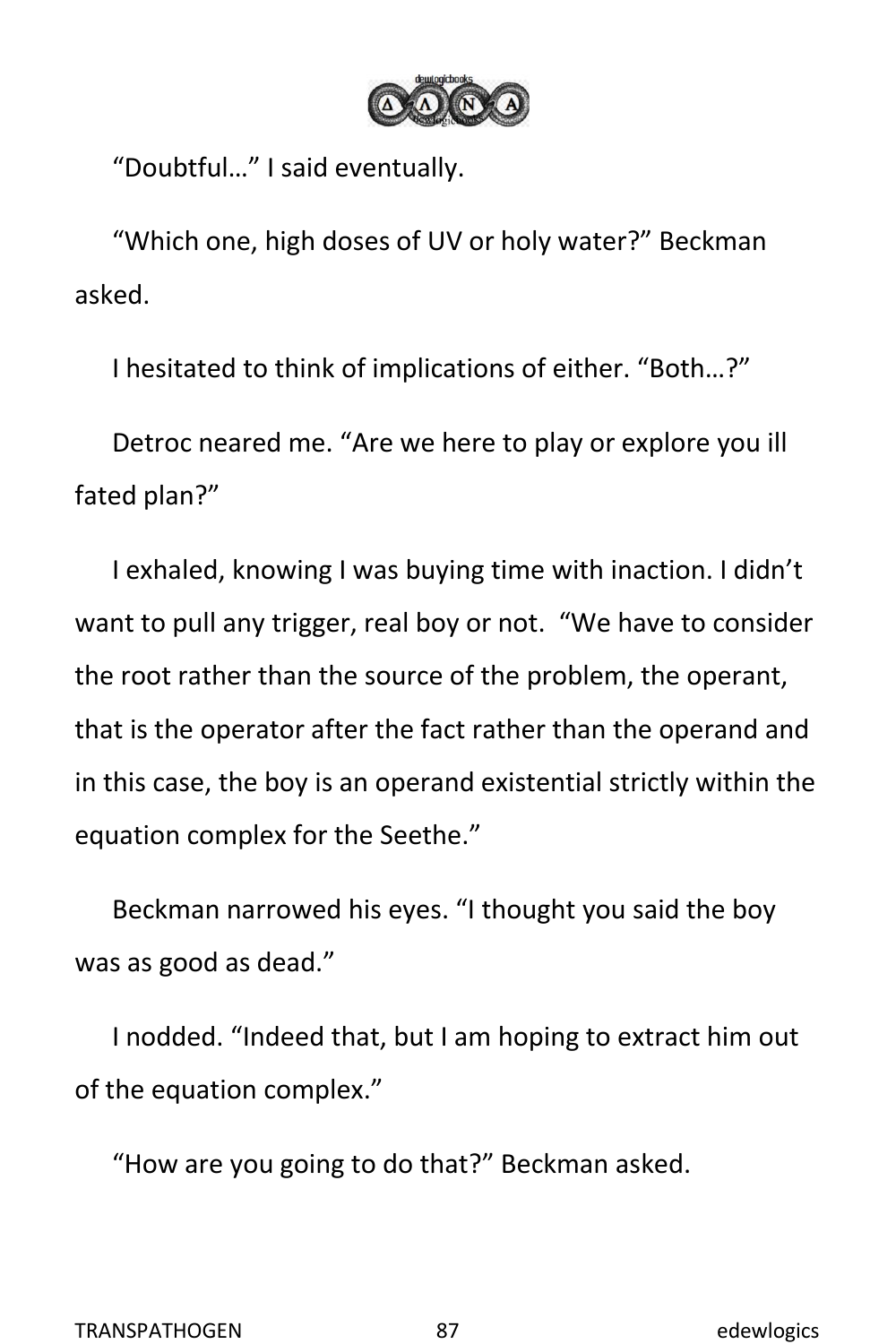

"I am going to recreate the basal complex and try to degenerate the transformation so I can extract the boy."

Beckman exhaled. "And if it fails?"

"We'll get there when we get there."

He squinted. "So do you know how this emergence could have happened?"

I held his eyes for a few seconds in silence. "I was hoping the physicist may know."

"The physicist has no clue, but something tells me you do," he replied.

I studied him, wondering if he was truly clueless or trapping me into divulging what I know, testing my limits. His demeanor was rather precarious.

I continued. "There is an absolute fallacy where there should be an absolute state."

"A paradox of extremes?" he asked.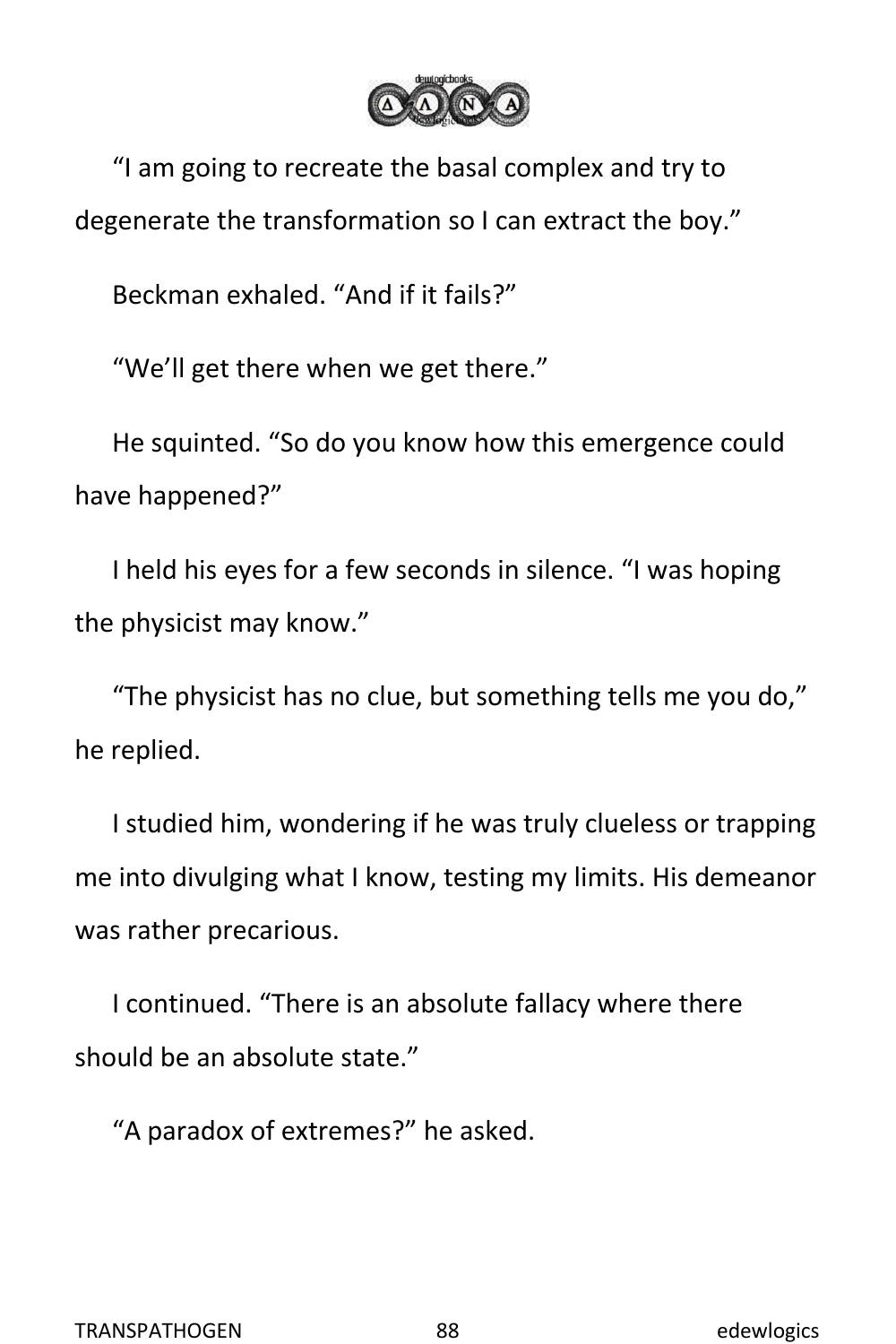

I shook my head. "No, a paradox of states. And it gets worse. There is a strictly simulated, strictly electronic state where the induction is imposed quantum which involves a degenerate generation of progress. The quantum state is not vectored."

Beckman frowned. "What does that mean? It is meant to be probabilistic and possible."

"Probabilistic and possible is mainly energy containable from my perspective. The quantum state is not vectored within the electromagnetic space."

He deepened his frown. "What does that mean?"

I held his eyes steadily for a few seconds. "It is as crazy as quantum reality but its one from itself a stolen manifest. It's like you're taking hope away from its natural and proper channels and giving it to the highest bidder as electronic progression, a magnetic post-transgression. The quantum state is not vectored within the electromagnetic space. It is vectored and contained within the quantum space. The reality is that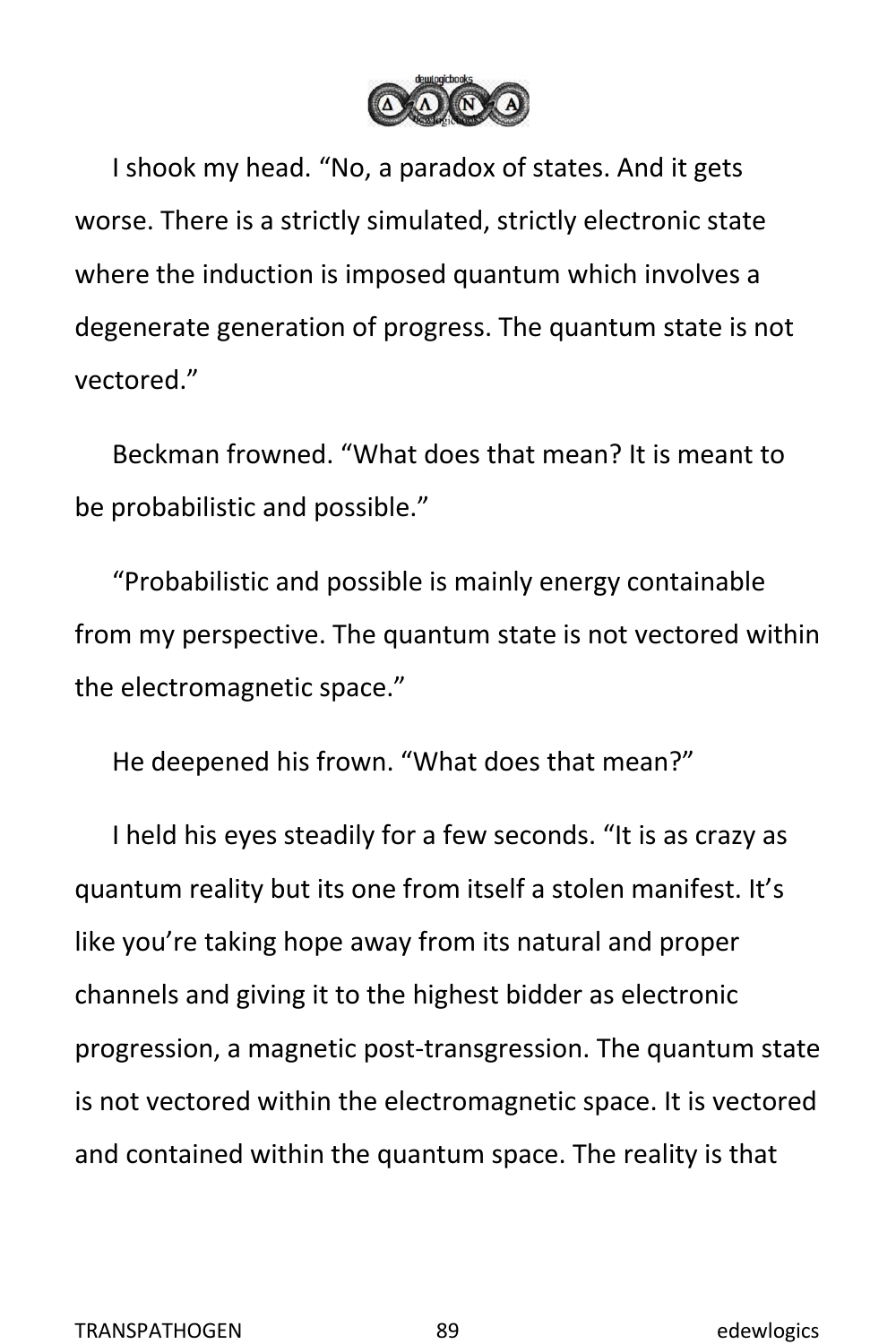

electromagnetism is needed to generate the quantum space. It is never merely electronic. There is no electronic medium without induction. Electronic transmission is generated and engineered, not the other way round, one belonging to the electromagnetic source.The Seethe is magnified simple electronic space separated from the electromagnetic source and projected as vectored. The field is not real, the space has no real sustainable magnetism within the space . It is not an electromagnetic complex which it should be, to be real."

"How is this possible in real word synthesis?"

I smiled, studying him. "It's crazy the amateur scientist between us has to explain these things."

"Crazy it may be…" he replied smiling as well. "You're self taught. I respect that and you've earned it…now, how about that real world analysis?"

I sat straight in my chair. "The functional analysis , the probabilistic vector space possibility takes me not to physics predominantly but rather chemistry, Chemisorption, a surficial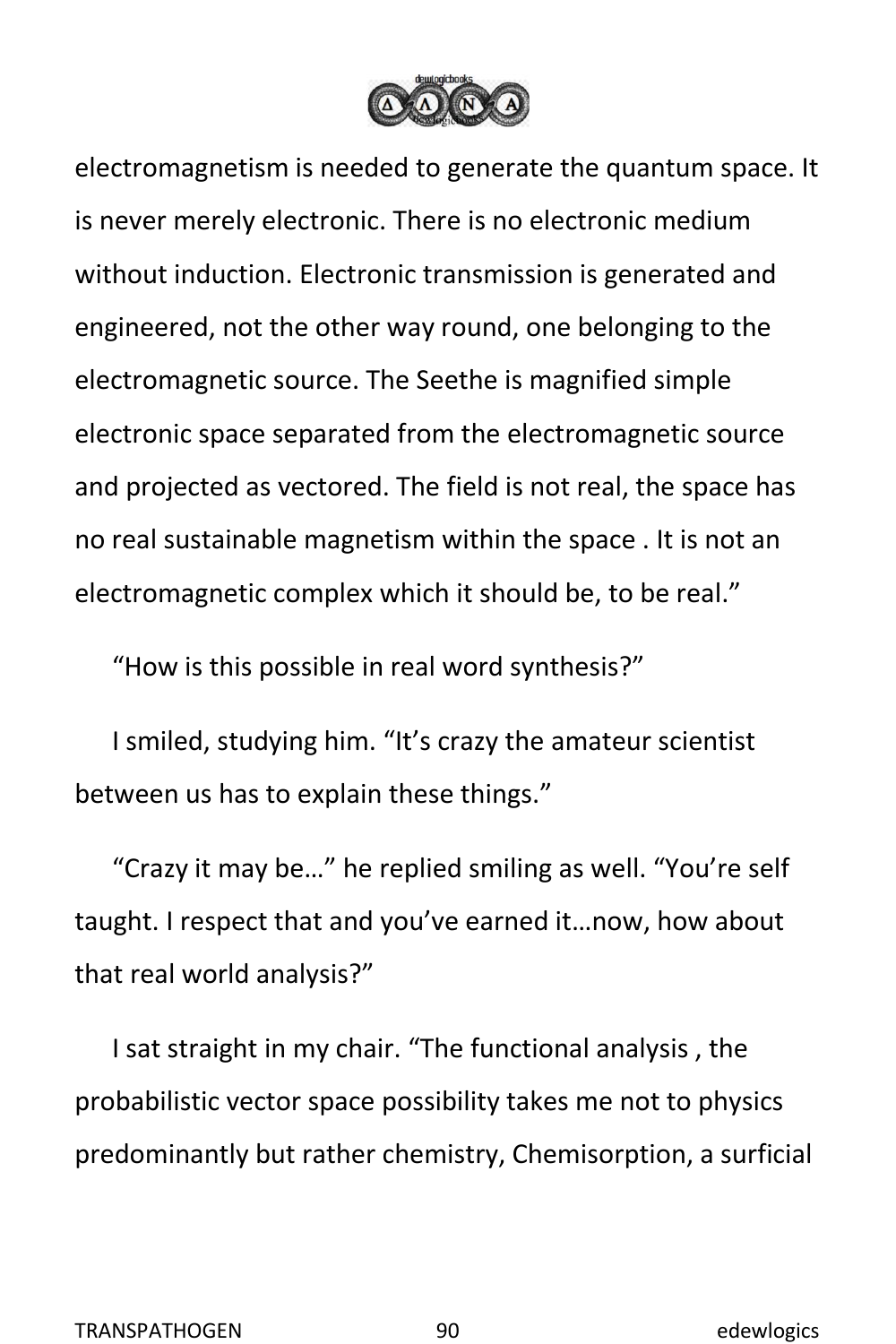

projection of the electronic component of an electromagnetic complex."

"Because I am a physicists does not make me equipped for the chemistry involved in these events," he stated.

I smiled. "I suspect you're ignorant of the chemistry involved as well."

He squinted, holding on to the smile. "Really?"

"No doubt," I replied. "And since you mentioned complexes, here's a thing or two, four to be exact. If you get the biogenetic complex wrong, you get the biochemistry complex wrong, then you get the biophysics complex wrong and there is the quantum complex to consider."

"The biogenetics?" he asked.

"That's the field-base-source complex as you will the bases in DNA complexes. The biochemistry complex is the source electromagnetic complex, the biophysics complex is the spatial-temporal electromagnetic complex."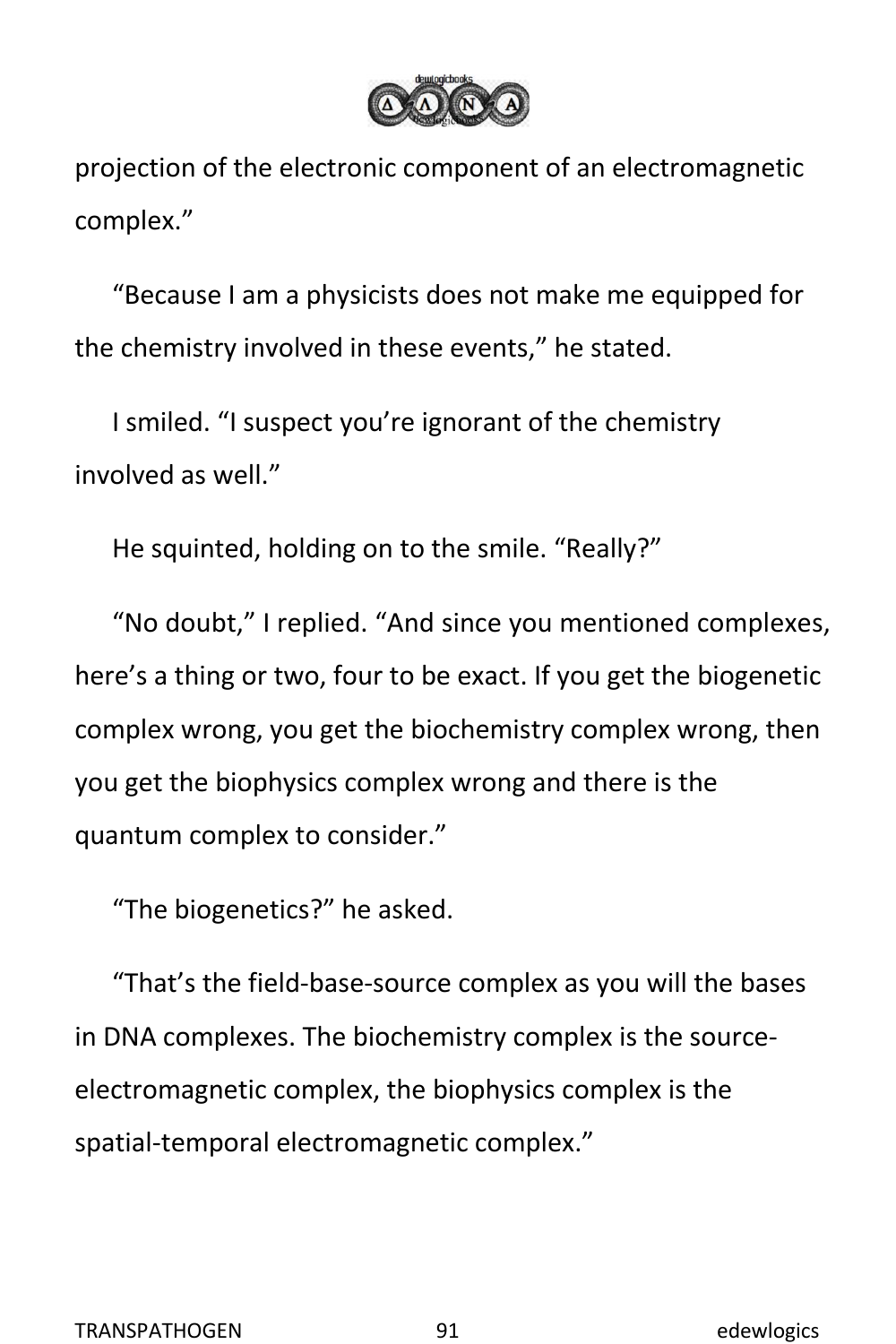

"And the quantum complex?" he asked.

"Is relative to the other three in active but non-spatially vectored quantum spaces," I replied.

He sat back in his chair and stared at me for a few seconds. "Something tells me you have a plan."

"Something is telling you the least of my problems," I said. "I need to entrap the Seethe and I can not simulate or reproduce the biogenetic, that is, the true nature and source, the event that triggered the degenerate biochemistry and sent it off on its own to enable the erroneous biophysics. I must simulate the after effect of the event, the surficial biochemical defect that is, so I can get any chance possible to save this boy if this boy truly exists. This one chance will be the only chance."

"And Holy Water," Norah insisted.

I turned to her. "And the Holy Water."

Beckman frowned. "What? What for, a waste of time?"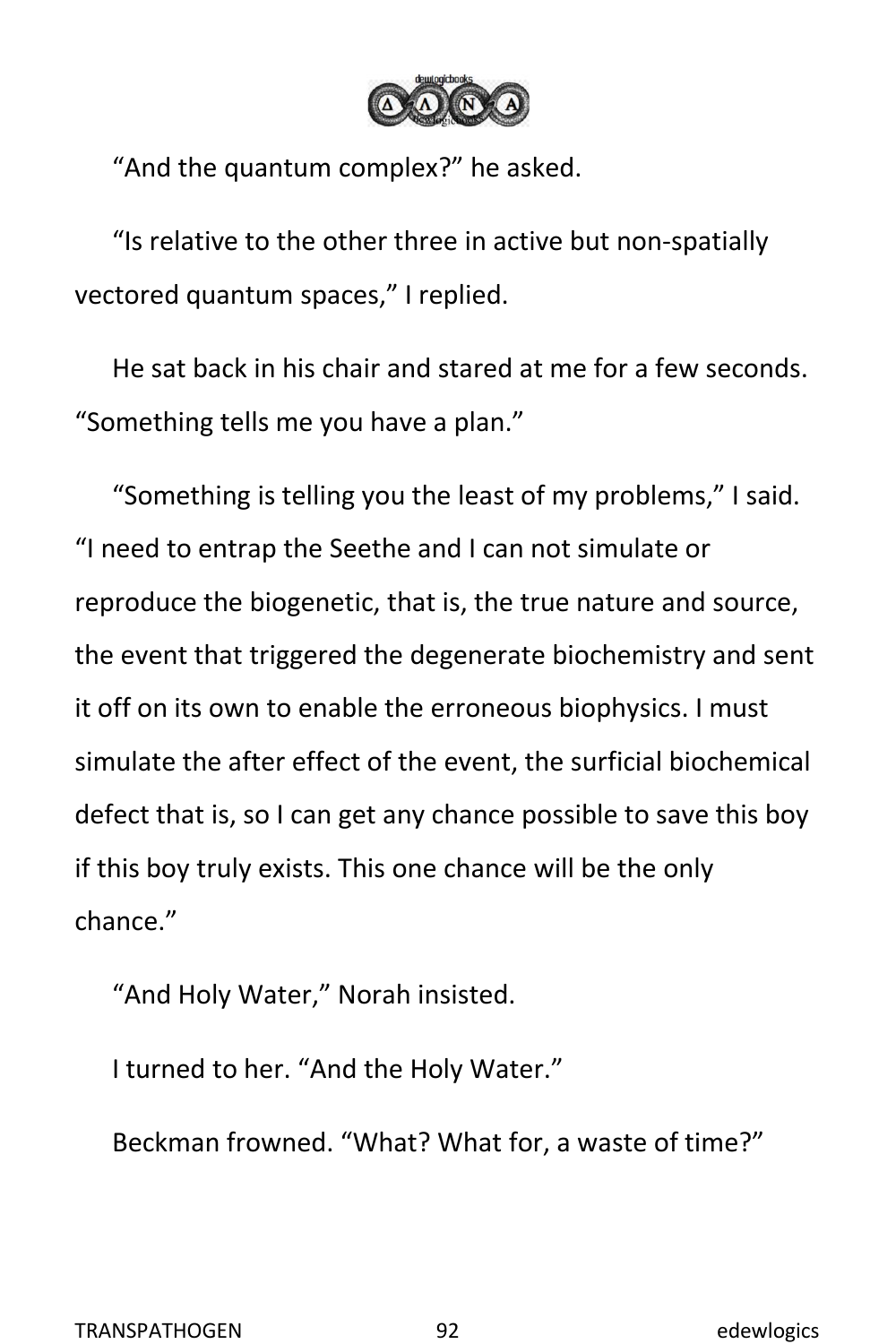

I turned to Beckman and lied to evade further waste of time on some foreseeable ineffective argument. "It could be a reactive agent."

He deepened his frown. "With what? Its mainly a solvent."

"We're trying it," I insisted. "The solvent is already solved, we need to be worried about simulating chemistry here."

Norah frowned, staring from Beckman towards me. "Your solution seems more about sex than solving the real problem."

Detroc chuckled.

I closed my eyes and opened it slowly. "Can we work on our solution now that you have yours."

She held a sarcastic smile. "Yes you can. I'll leave you two to it."

I exhaled and engaged Beckman's eyes fully. "We need to create a strict electronics environment so we can degenerate the induction of the electromagnetic simulation…that is…we need to simulate Cathode coupling with Cathode rays,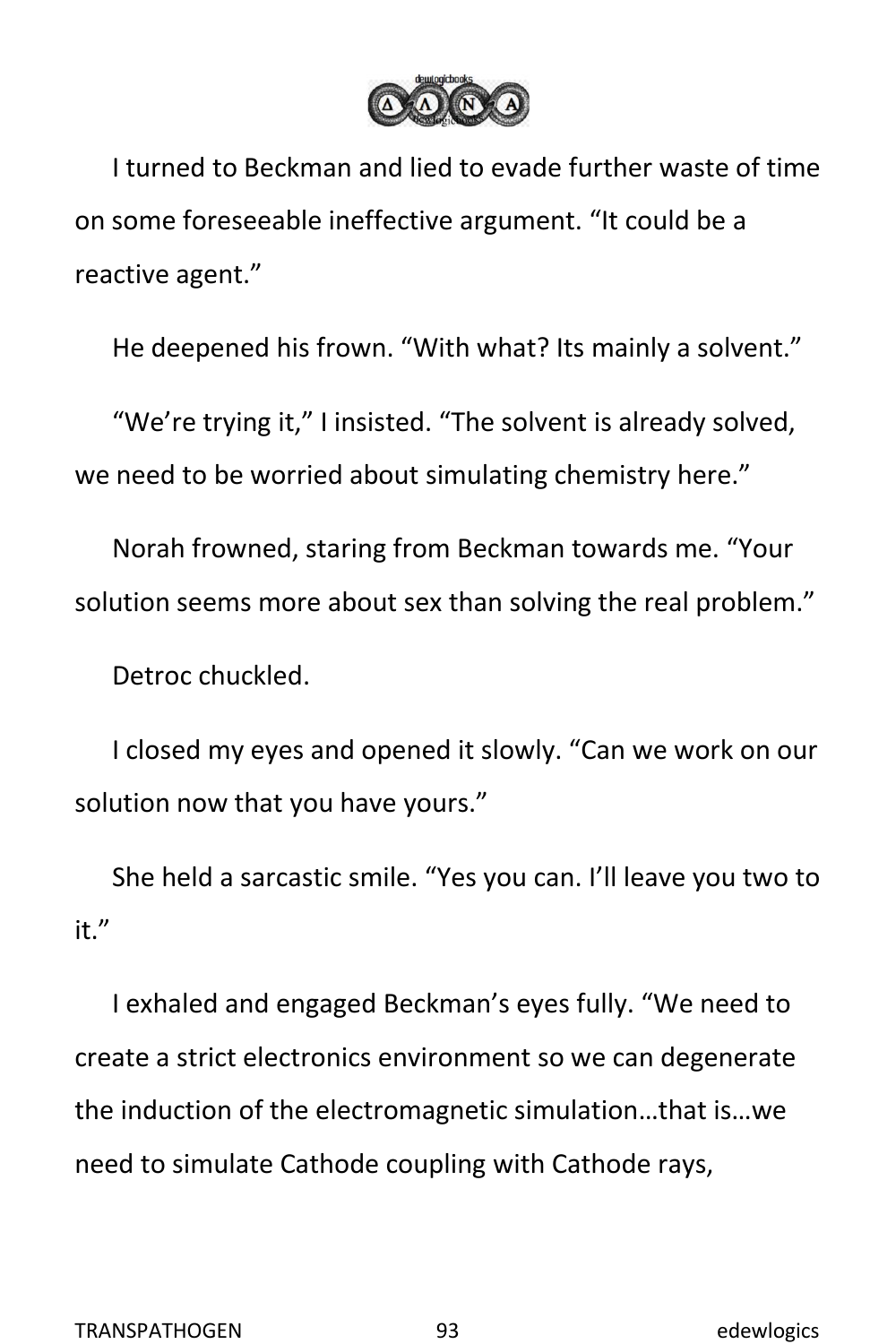

simulate a cathode crater from that so we can create a counter-reactionary pathway for the simulation of the electromagnetic reality. If the boy cannot be retrieved from that, there is no boy."

"What will you suggest should induce the reality?" he asked.

"X- rays is my intent."

"I thought that could be your channel of choice for electromagnetic simulation …It is the most feasible for the occasion. There are reports X-rays can be seen more than imprints, more than mere sight."

"By who?" I asked.

He hesitated briefly, unwilling to admit it was his conception. "Some scientist…that could explain—" he continued.

I frowned. "How I could maybe go beyond life's imprints, have access to them? Are you sure that's not merely some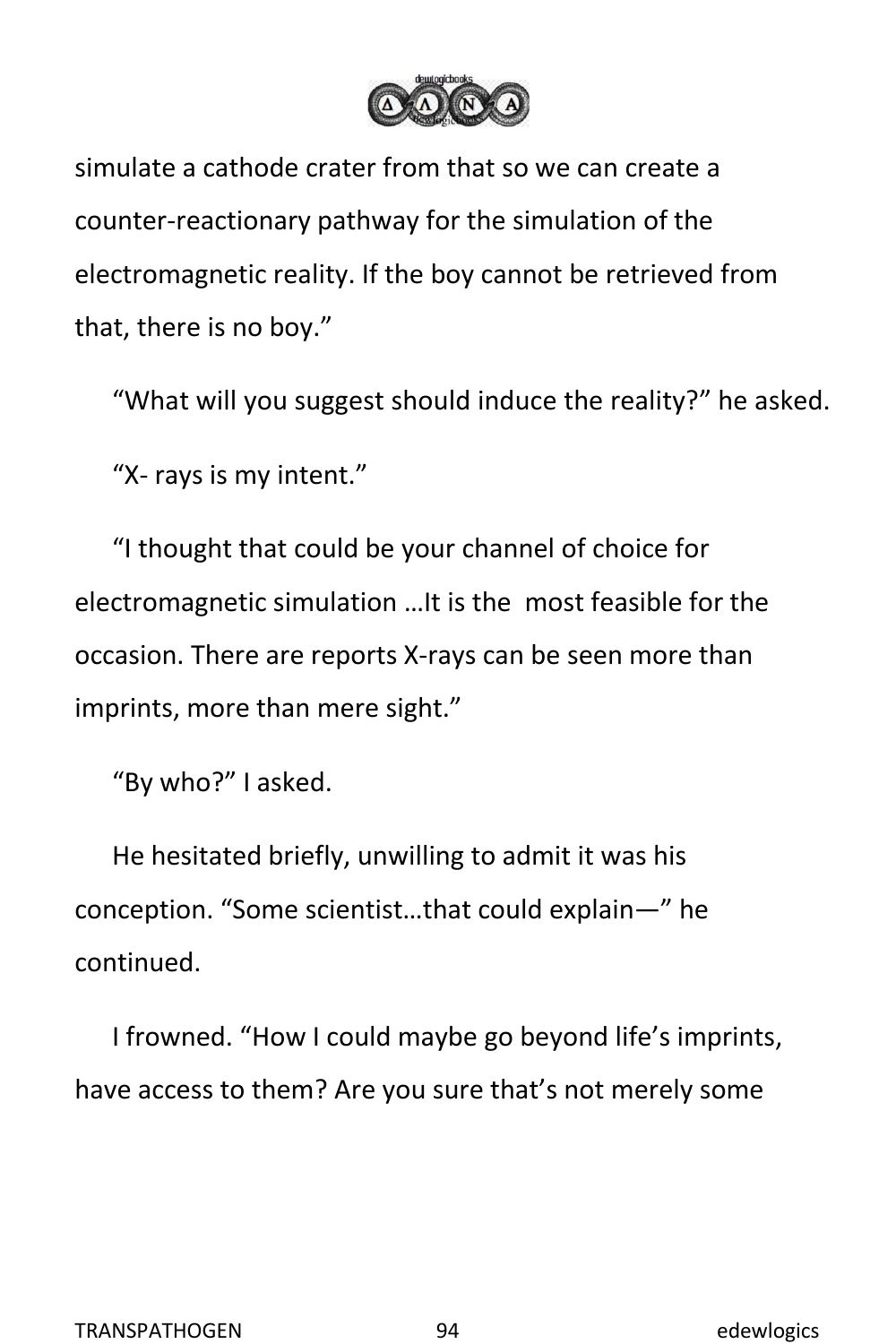

biological defect on my part, something in the physiological disposition of my eye?"

He smiled. "No, Ms. Lelan. That wasn't specifically my line of thought. I have a way to get a cathode ray tube from the University. And an X-ray machine I may have in my office."



A primitive forecast is a prey for determination as a line in the sand, a curse against the tides. Time has no synonym. And its antonym is a recourse within a dream. Beckman's basement was a laboratory of sorts, equipped with microscopes, binoculars, telescopes, surveillance equipment, guns, rifles, bullets and such. A laboratory of sorts.

When Detroc motioned me towards the guns, I glanced towards Patroc who despite seeming distant, made me feel like running into his arms.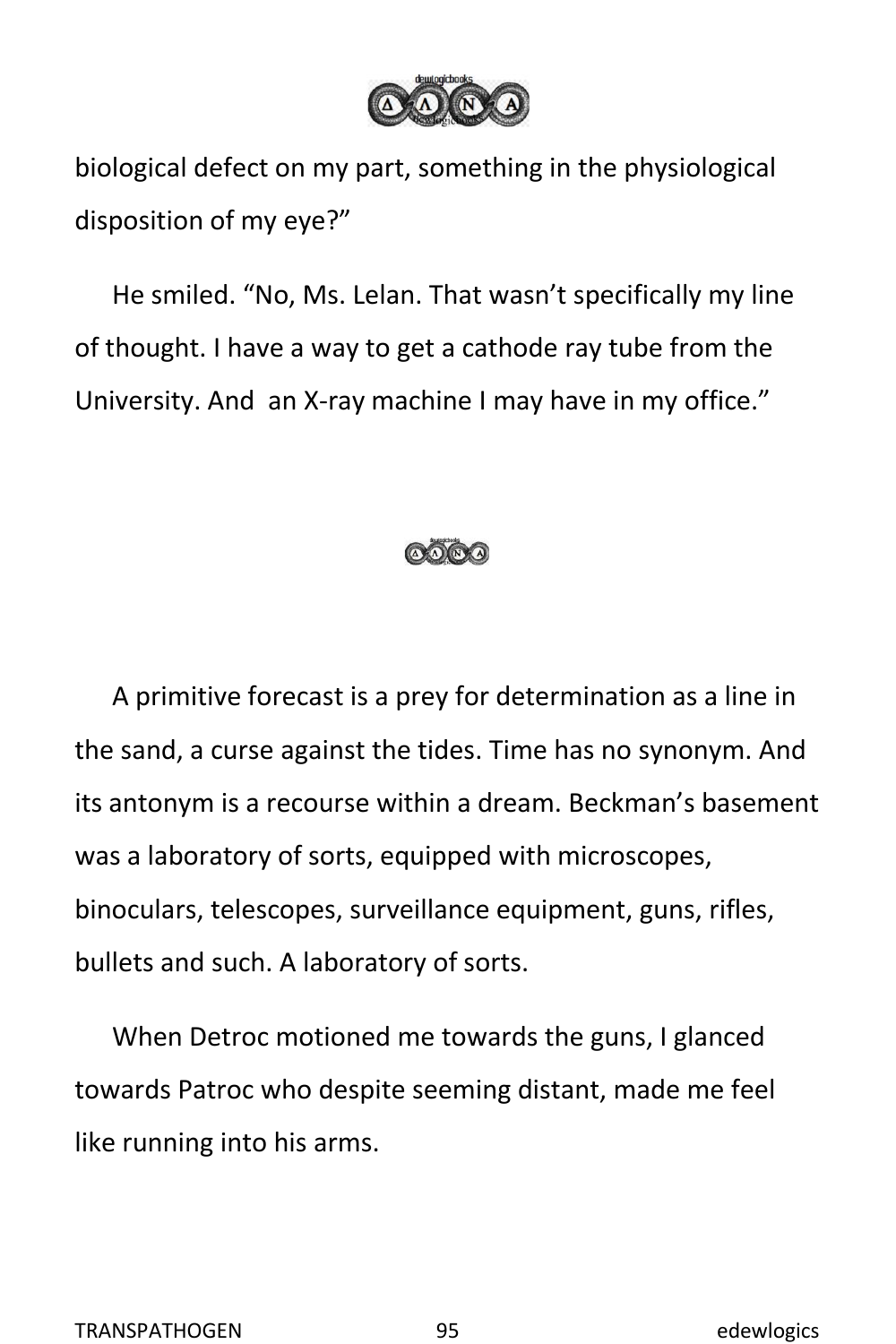

They were an assortment including classics, Remingtons, Smith & Wessons, Barettas, Winchesters, Rugers and more.

"May you need one of this when fighting a formidable Seethe?" Beckman asked.

I hesitated, before I picked the Gemmtech 9mm.

Patroc's approach was deliberately slow, his mood pensive, ensuring he wasn't totally inclined towards what he was about to say. I was silent as he faced me. "There is one other option which also happens to be some important other thing you have to consider," he said.

He hesitated as he peered down at me, dotingly, yet doubtful. "But it is something that has never been achieved, no matter how you humans have tried."

"What Patroc what?" I asked with a sense of urgency.

"Putting them in jail…" I heard Detroc say. "…trying to rehabilitate them…"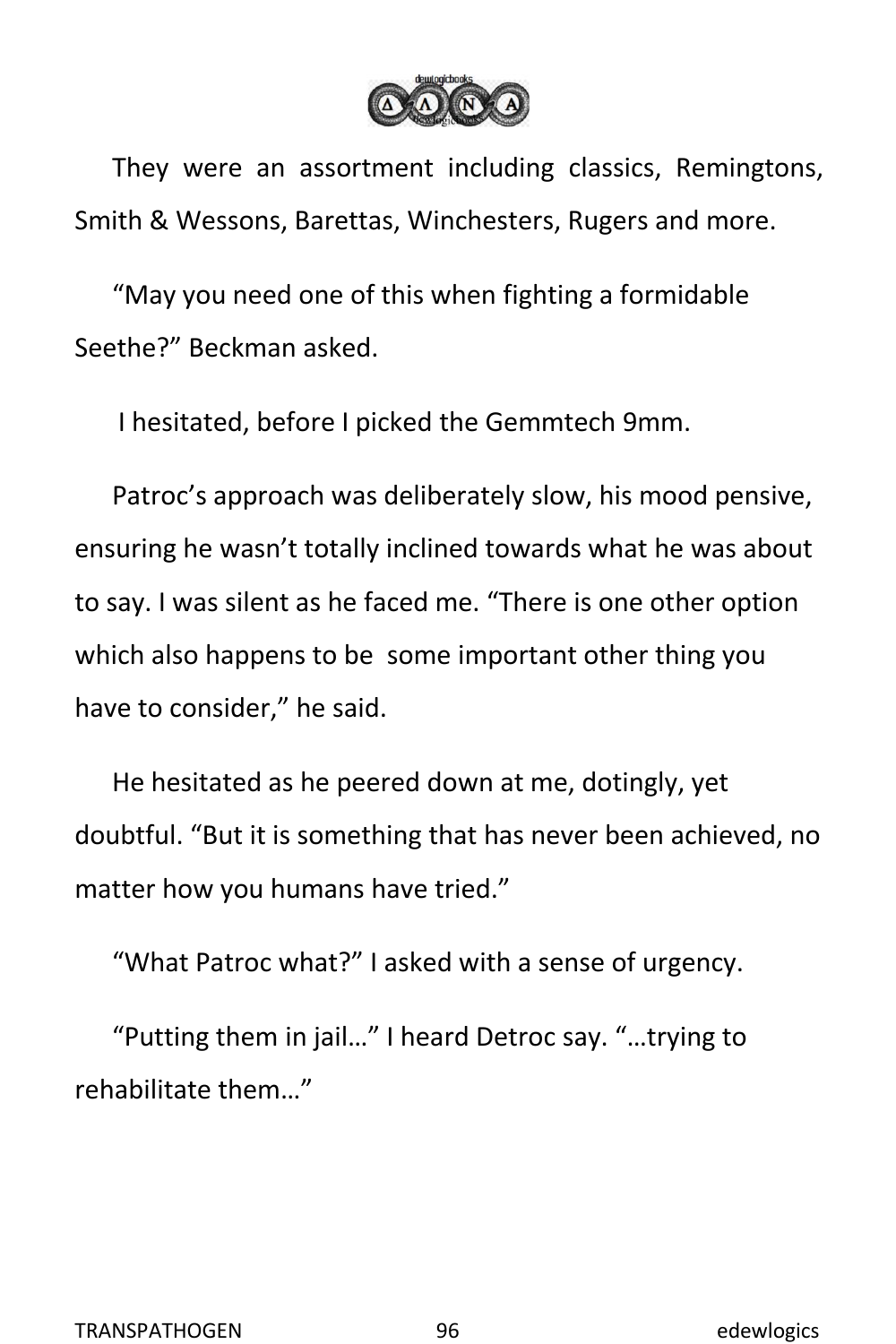

Patroc held my eyes steadily. "What could possibly neutralize the effect of the Seethe on the boy, make him a real boy?"

"Whatever it is will have to make him ineffectively criminal, but not latent or dormant in that sense. He will have to lose the inclinations towards killing, that thirst for harming, and the incessant need to shed the blood of others. It will have to make him unusable!" I stared from Patroc to Detroc, hoping for some indication this was possible.

"Zero possibility," Detroc said.

I stared at Patroc, looking for hope.

He held my eyes. "I'm afraid its worse than zero possibility because I'm afraid you can not achieve retrieving the boy without the boy willing for the counter transformation. And willing for the counter transformation is the same as suddenly or miraculously wishing against his non-conscientious crime spree. It's like asking for the negative derivative of zero. It's inconceivable, yet here you are, asking."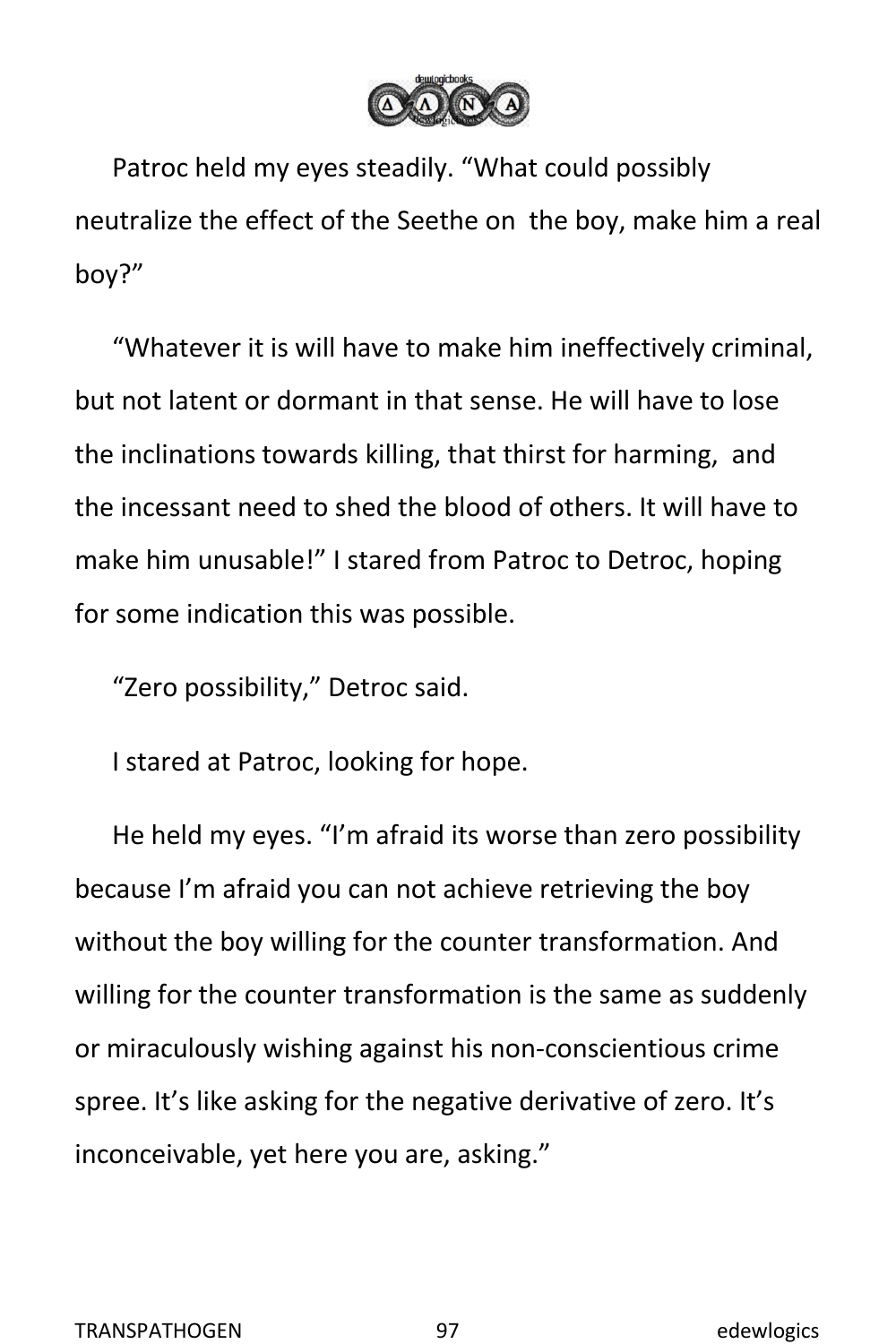

But I was willing to try. "While I can never get the negative derivative of zero, here I can get something close. Humans are capable of anything they put their mind to."

I turned to Beckman."We need one more thing quite important."

Briefly distracted from rummaging through the holdings within his office, Beckman turned to me. "What else?"

"I need something with exactly zero electrical resistance, something capable of expelling all magnetic fields present," I replied.

"A Superconductor?" he asked.

I nodded. "Indeed that is what I need."

Detroc neared me and as I turned to him, he snickered. "I must warn you that while humans are capable of a lot, they are incapable of those things they are incapable of, especially for a boy named Jonathan Keller. First you have to find a mind,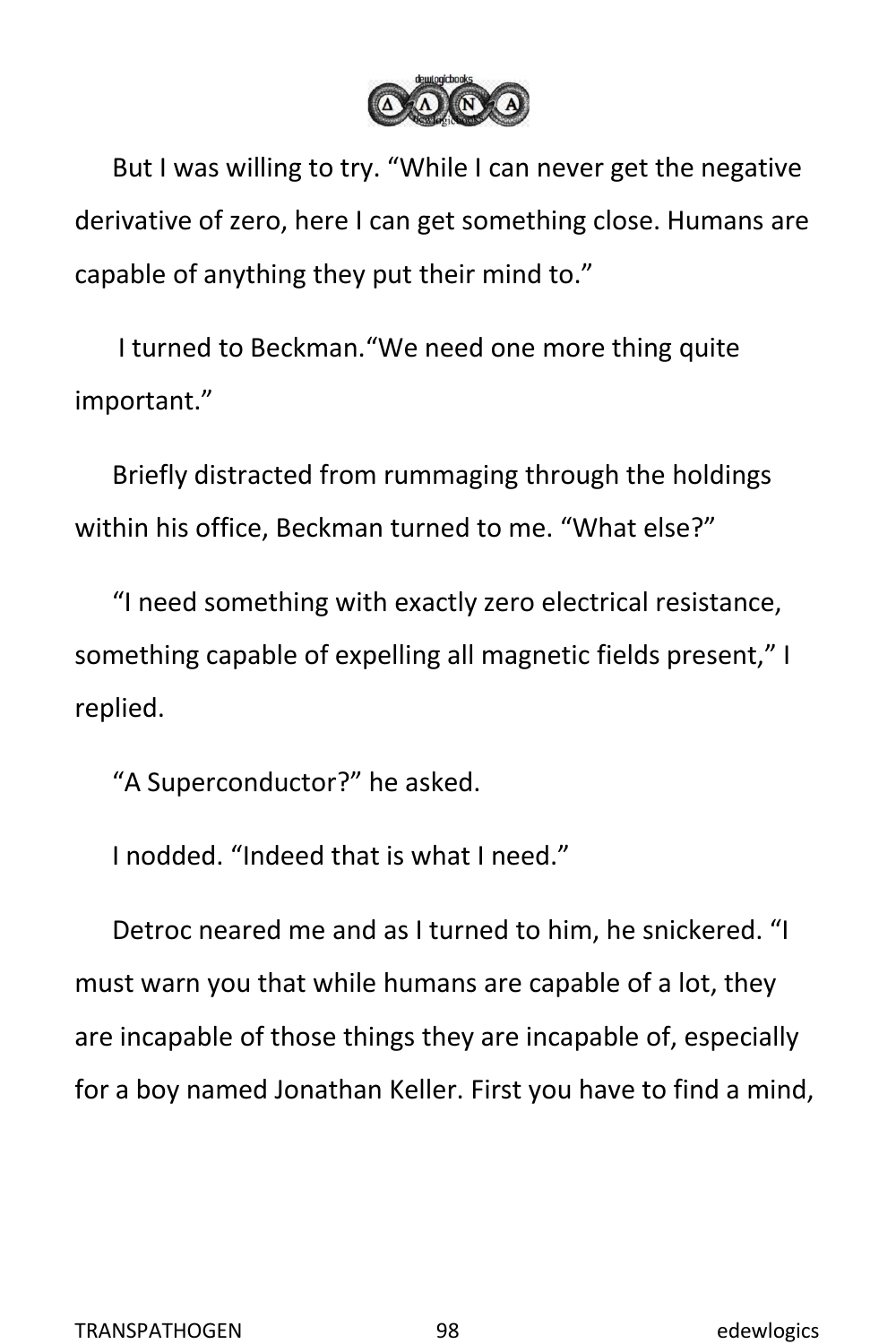

make sure the mind is his, and then convince the mind to stop being a nonexistent murderous childlike asshole. "

Beckman interrupted the tense moment with an announcement of such. "Somehow, traceable or not, I'll need a sample of this Seethe thing."



The fabric of a fable must be intricately sown like the facets of some whimsical song for a dancing pauper under a perpetually passive impasse; the song unheard, the dancing unseen.

Detroc traced the entity to Central Park again where Beckman, despite his inability to detect the boy, made his best guess. "I think the mode of contagion is tactile."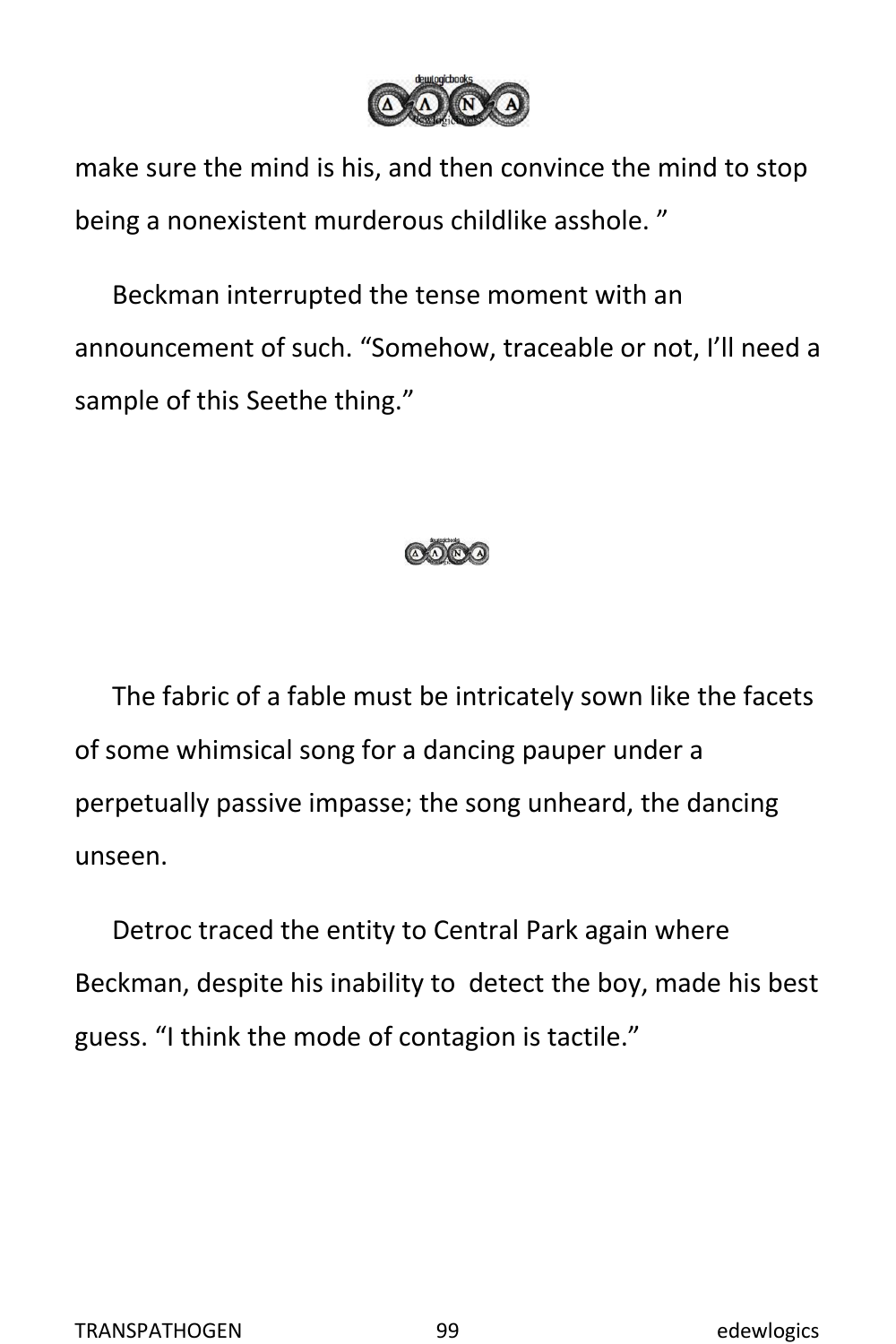

"That makes perfect sense for ionic defects, ionic conductivity and transfers," I replied. "I'm handcuffing both of you to the car."

Beckman said something about his immunity being untested against the Seethe, Norah said something about the boy's inability to infect her having survived the Seethe. The complaints came at me in flashes, fragments of still-life, a generation of words without any changes possible. I could barely hear them. The weight of the world was upon me and I felt weightless, atmospherically buoyant and insignificant compared to the fate before me.<br>When they didn't get further vocal response from me, they

complied, grudgingly.

I handcuffed them to the car's steering wheel, grabbed the sample container, patted the 9mm in one back pocket, strapped the UV Flashlight to my head, hung the portable Cathode Ray Machine on one shoulder, portable X-ray Machine on the other. I stepped out of the car before I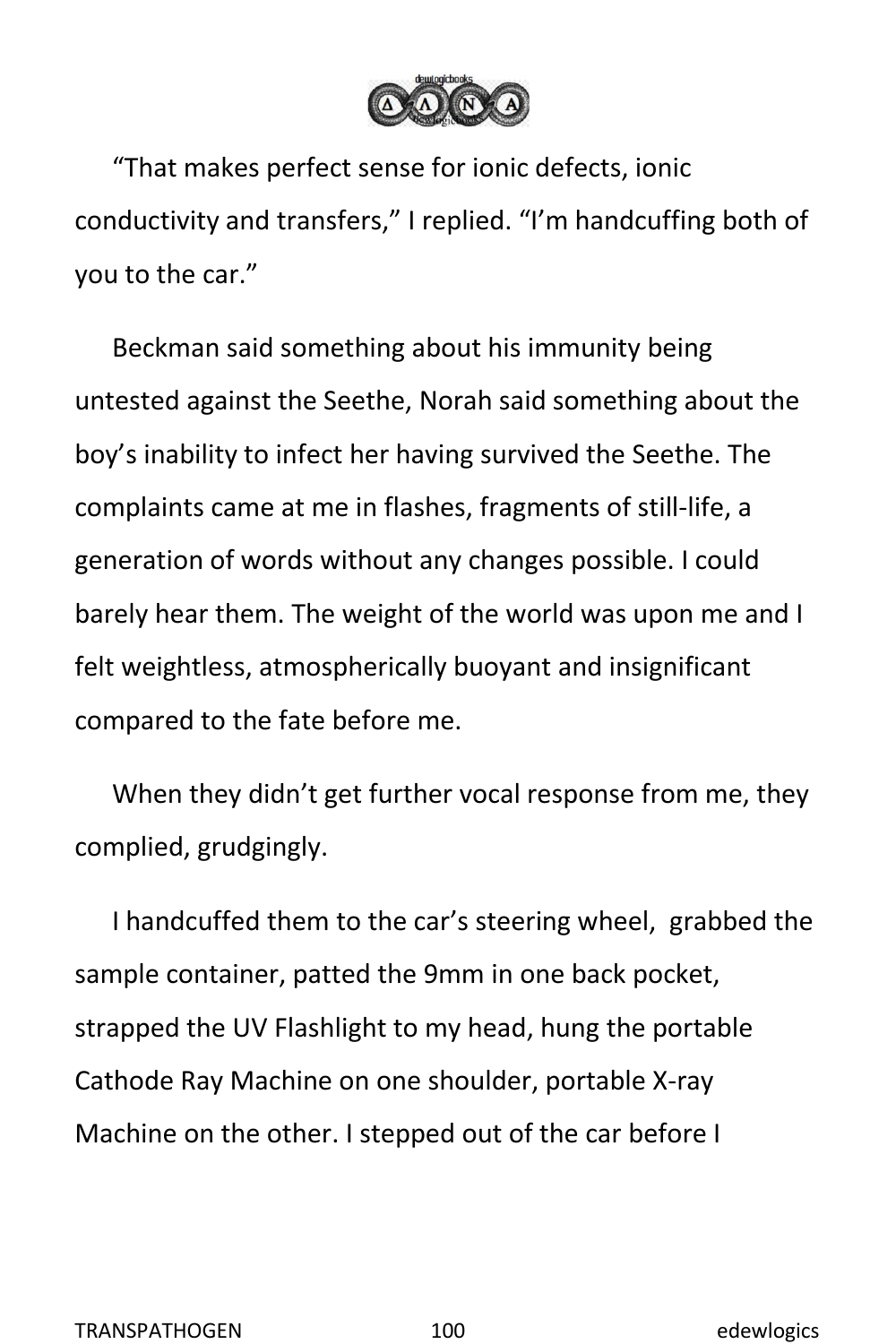

retrieved the Machined Steel Stick and anchored it to my right wrist. The only antidote we knew to the Seethe was knocking its victim unconscious as was done to Norah. One or two successive swings of the Steel Stick seemed sufficient for achieving it.

I rushed into broad daylight, suddenly heavily weighted with what I carried. Enclosed in stark darkness I recognized as the Seethe, I strapped the UV Flashlight to my head.

Beckman was on the open line of communication almost immediately. "Tell me what you see."

"I can hardly describe non visible light as particulate," I replied.

"The same as some will say quantum particulate is indescribable?" he asked.

I shook my head, silenced briefly to focus on my path, wondering how I could shut Beckman up in the meantime. The reality within the sub-reality was a calamity of substance. I could see the dominating mass effect of the Seethe but the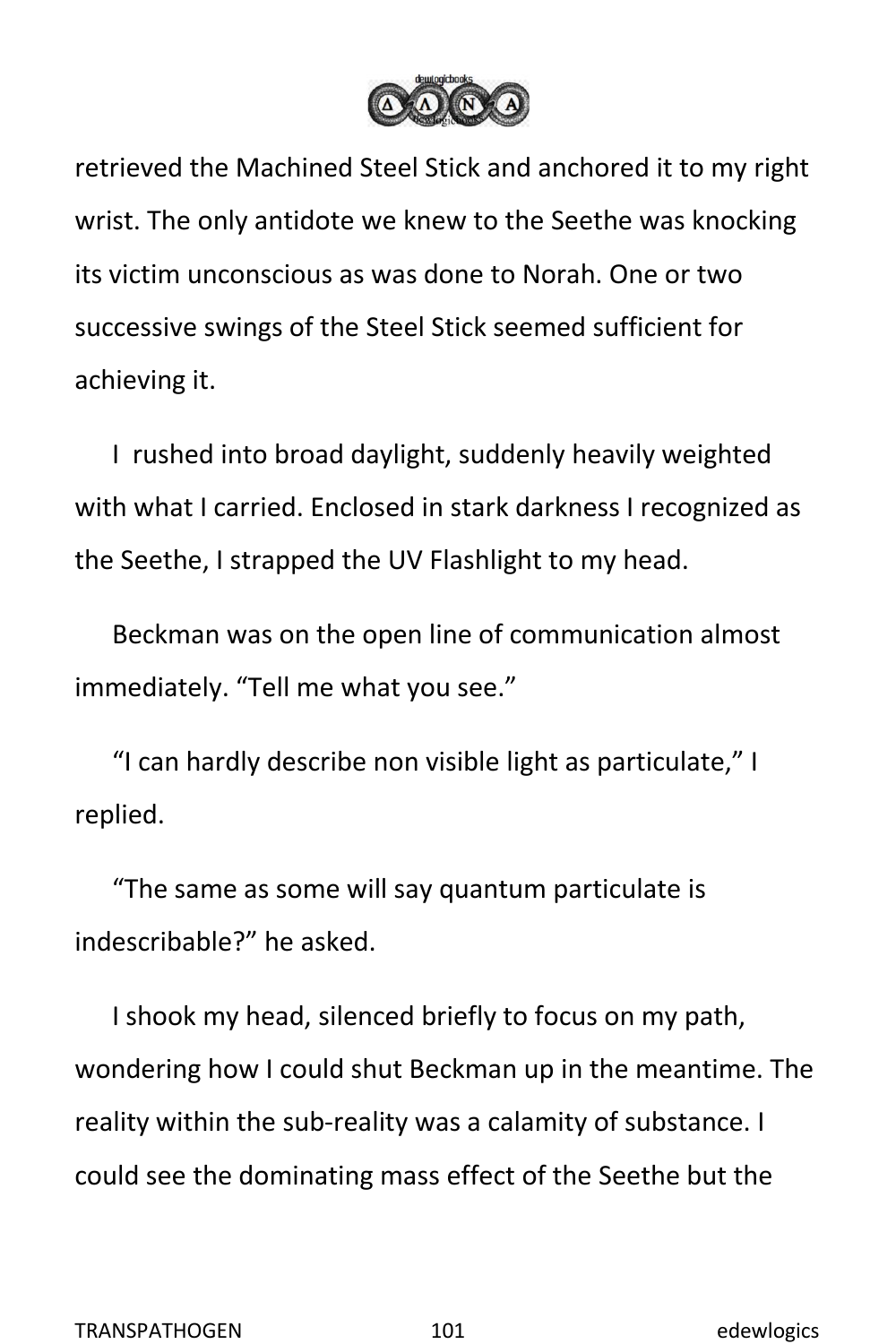

slow dysfunction of the humans was sliding them out of my focus. A lot of my energy was focused on observing the Seethe and eventually the boy.

"Answer me," Beckman demanded. "This was one of the terms of my agreeing to be handcuffed."

I hardly remembered the complaints or any agreement any gesture I must have made must have implicated. I complied. "Quantum particulates are describable as components Beckman. The metaphoric similarities here is that darkness is nondescript as the absence of sight or in singularity as the absence of natural light. One can not be described with the terms of the other without subjecting the terms to substantial, verifiable correlative intimation, actuation. That is, there is need for realistic description and representation if descriptive terms are to have any credibility whatsoever. If the descriptive terms are worthless, there is no validity."

"That said, what do you see?" Beckman asked.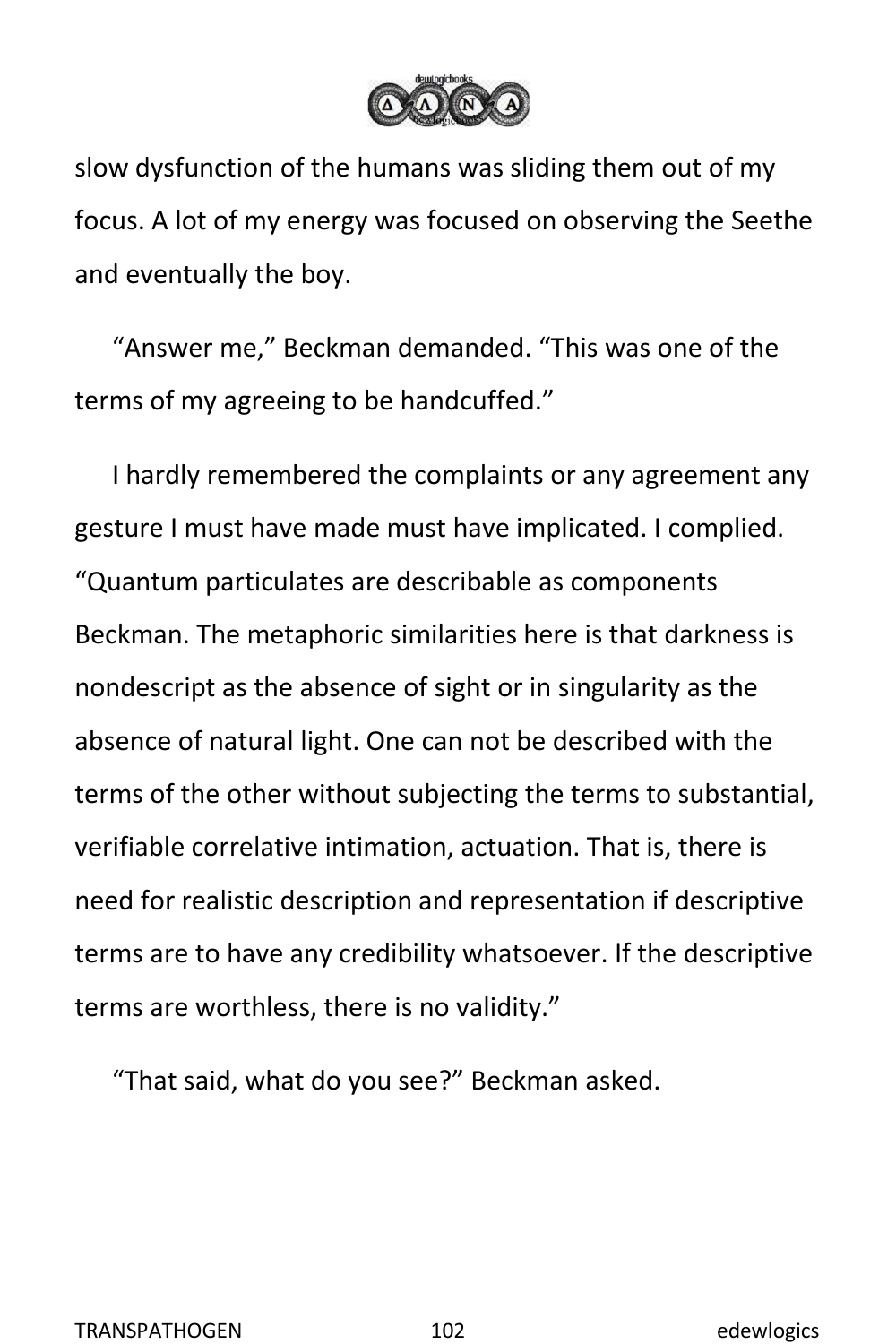

But my mind was occupied with a different subject of thought. I knew I was nearing the location of the entity as Detroc counted heads. But there were those around me whose heartbeats I could not detect. Dead bodies! And aside from those, there were four adults and five children one of whom was unconscious on the ground.

And my mind raced for a pathology for the internalized degeneration of states. It was almost instantly apparent that it was not merely the psycho-physiological ailment I had imagined it was. It was an electronic takeover!

"Beckman there is an explanation for the deaths," I said.

"Please do tell," Beckman urged.

"The ionic transfers ensures there is an electronic takeover of the electrochemical processes in the bodies. And it is only in little time before all the chemical processes are completely taken over," I replied.

"The heart being the most essential electrochemical process for the body," Beckman added.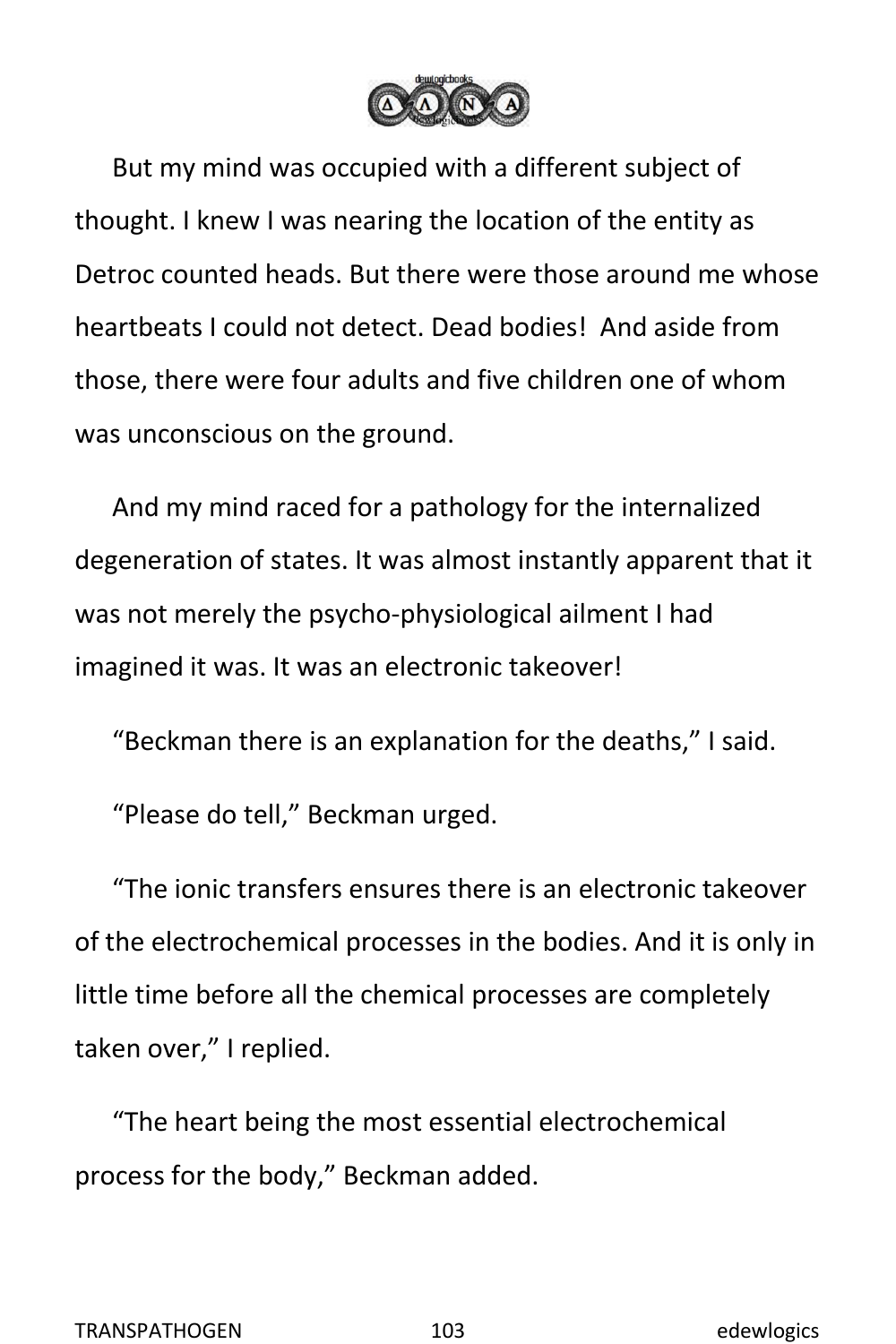

"Indeed," I replied. "It is silent walk towards a silent execution. It is the build up for HF, Heart Failure or rather CCF, Congestive Heart Failure, a parasitic invasion pretending to be part and parcel working for the benefit of the body but it is rather the silent killer."

"Talk about coherence between all applicable descriptive terms. They're like the artificial Pacemaker pretending to be equipped with the heart's natural pacemaker cells. You'll hardly feel them working or taking over," Beckman replied.

"Yes, you do get it. And they overwhelm rather than control so the body dies and must die," I added.

And my greatest fear was killing the innocent victims surrounding the entity, overwhelmed by it.

"Knock the human fear out and swing hard to your left," I heard Detroc say some distance into the darkness.

I had to trust Detroc's instinct. He was after all, the major guide on the seat of instincts.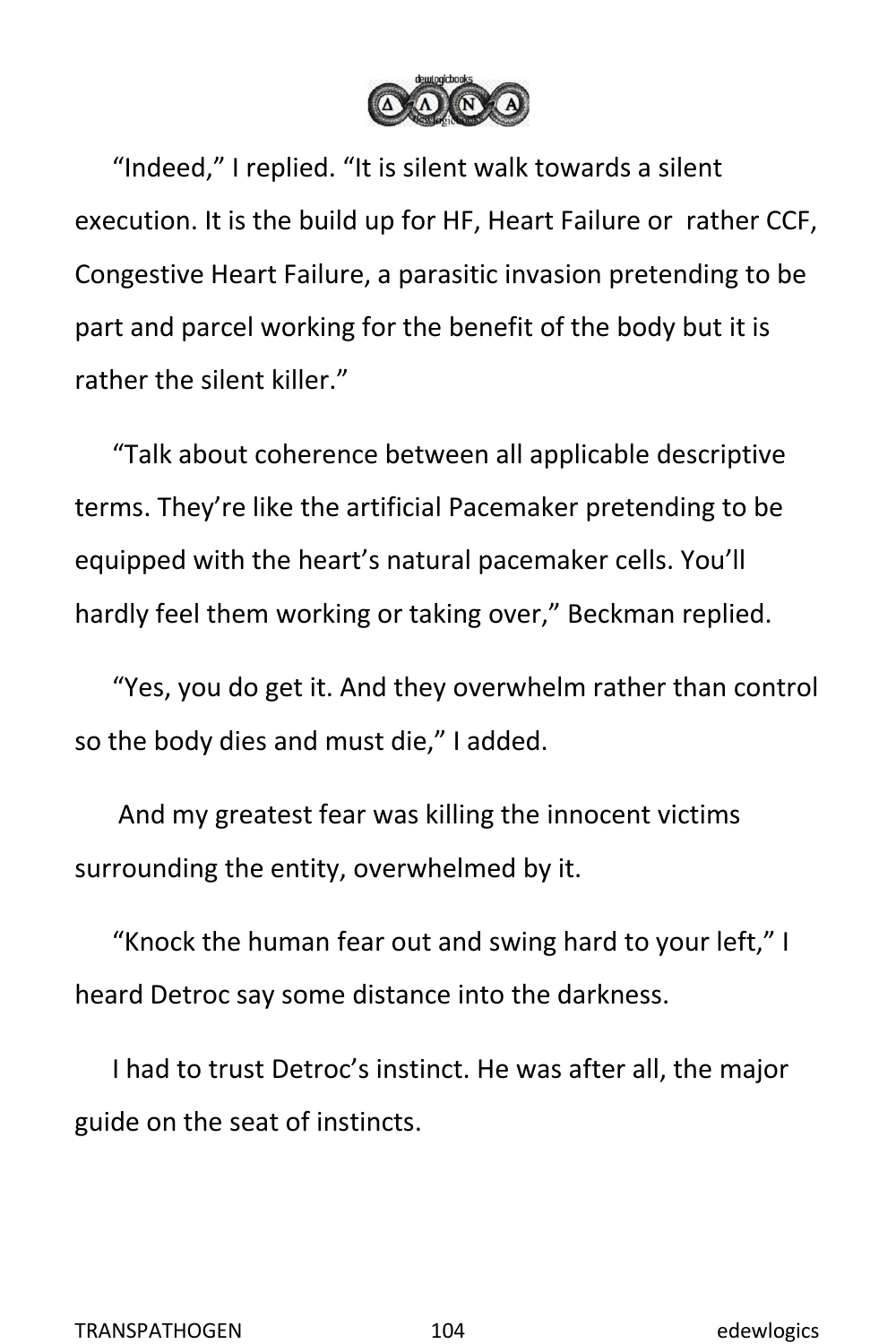

"Now!" he urged.

I gave the Steel Stick a quick swing to my left and felt it make impact. Breathing rapidly, I headed the UV Flashlight in the direction.

One of the women made impact with the ground, unconscious.

"Deb," Detroc called with more urgency in his tone. "Get down, swing hard and low."

I did get down and did as he ordered. UV Flashlight on the area and I saw a child make contact with the ground. He stared unflinching back at me. I was sure then the electronic impulses were strictly distinguishable from electrochemical neural impulses. And despite the knowledge of his lack of sensations "I'm sorry," I mouthed, before I watched him drift into an unconscious state.

"Swing it forward from the back as you rise," Detroc urged.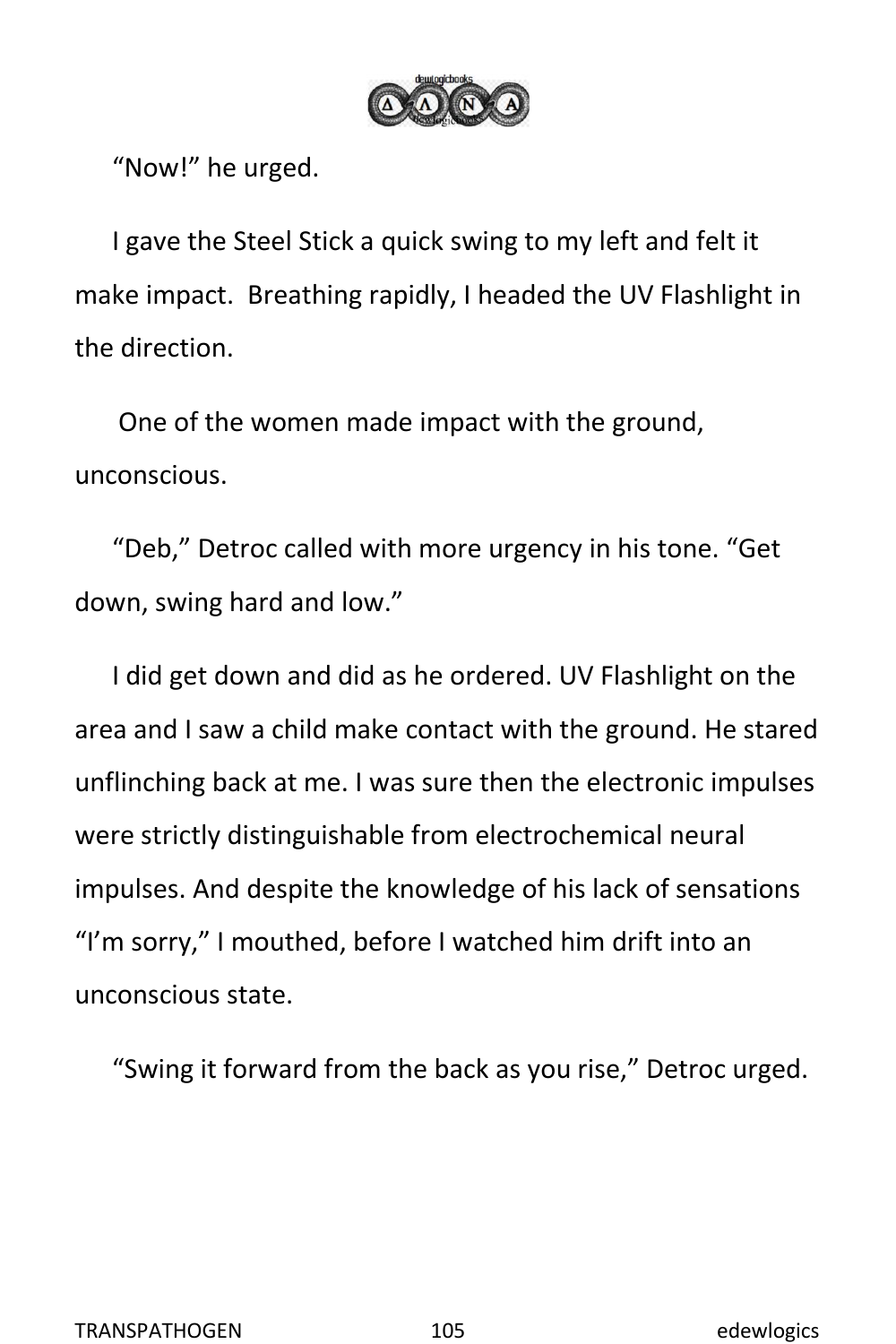

I rose slowly and swung the Steel Stick, made two successive hits. Another adult female touched the ground before becoming unconscious.

"Now, be your own anchor, backward, westward, upward over you head, the hardest hits you can manage," I heard Detroc say and knew instantly I was targeting the male.

I took the Steel Stick up and westward, tied to my wrist, swung backward for the first arc and then downward and southward for the second arc. I made two successive hits southward and back.

The male fell to the ground.

I sat the Cathode Ray Machine down and channeled it onto the most populated mass effect space occupied by the Seethe.

They dispersed in no particular direction freeing up open space with deepening tension rather than a relieving one. What was happening? The particles were almost cleared and I was yet to feel relieved. Realizing my instincts were loosely imposed by Detroc, I tuned into him and looked up. They hung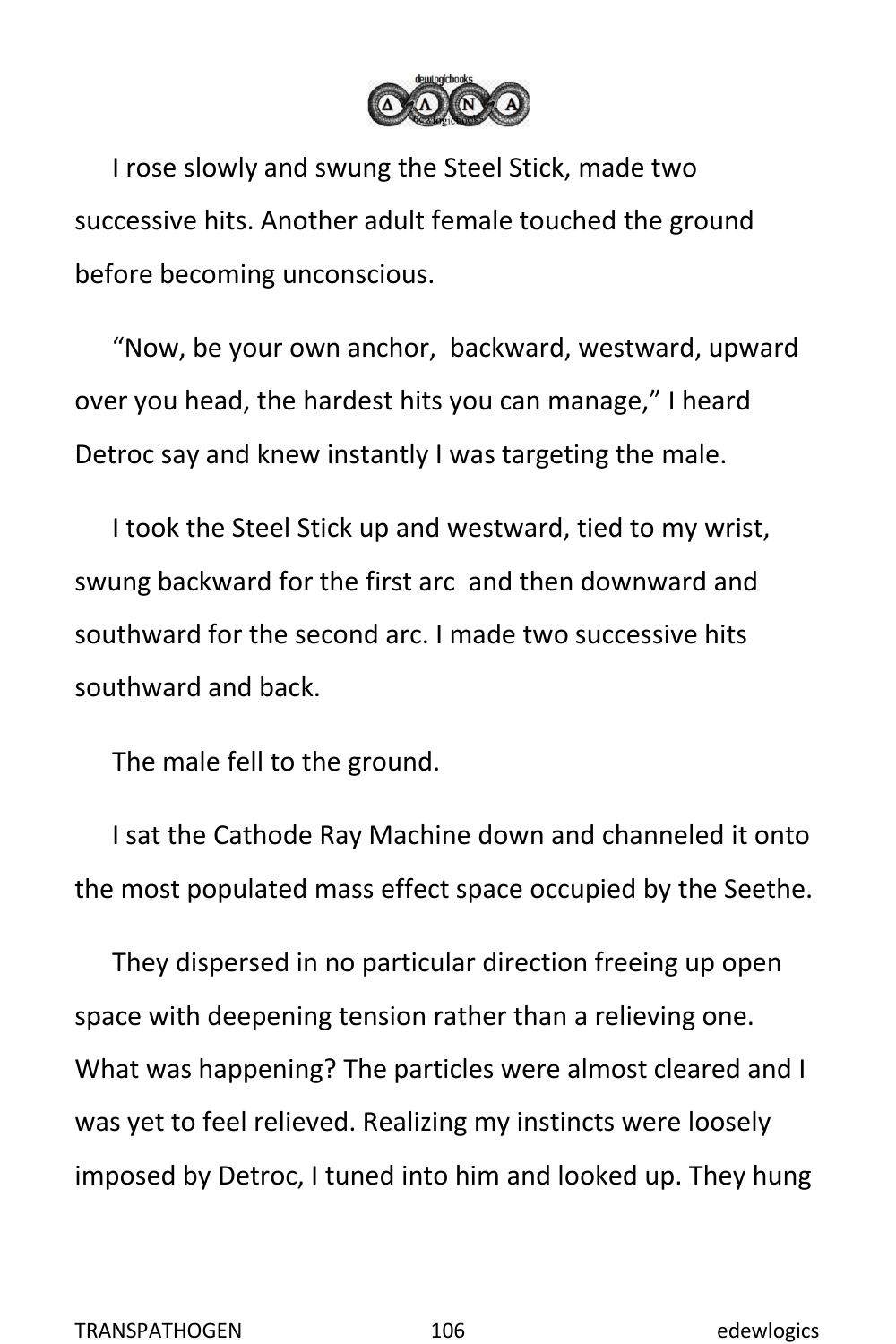

over me! In small circular clouds, each activated in some sort of inner gravitational pull that scared my heart to an irregular beat! Were they being neutralized or activated?

The inner part of the cloud circles was reddening, reminding me of the birthing of a star. And as I remembered the amount of thermal energy involved in that process, I nearly made a run for it.

"No," I heard Patroc say, informing me that my intuitions were wrong. "Do you ever listen to your own thoughts. This is all a show of simulation, the only show you have running so you can save a boy that isn't, a boy who cannot naturally absorb this thermal energy and survive it . There is no boy."

I stood my ground on the chances of saving some presumed nonentity entity. There wasn't such preponderance of evidence telling me there wasn't the possibility of retrieving a boy.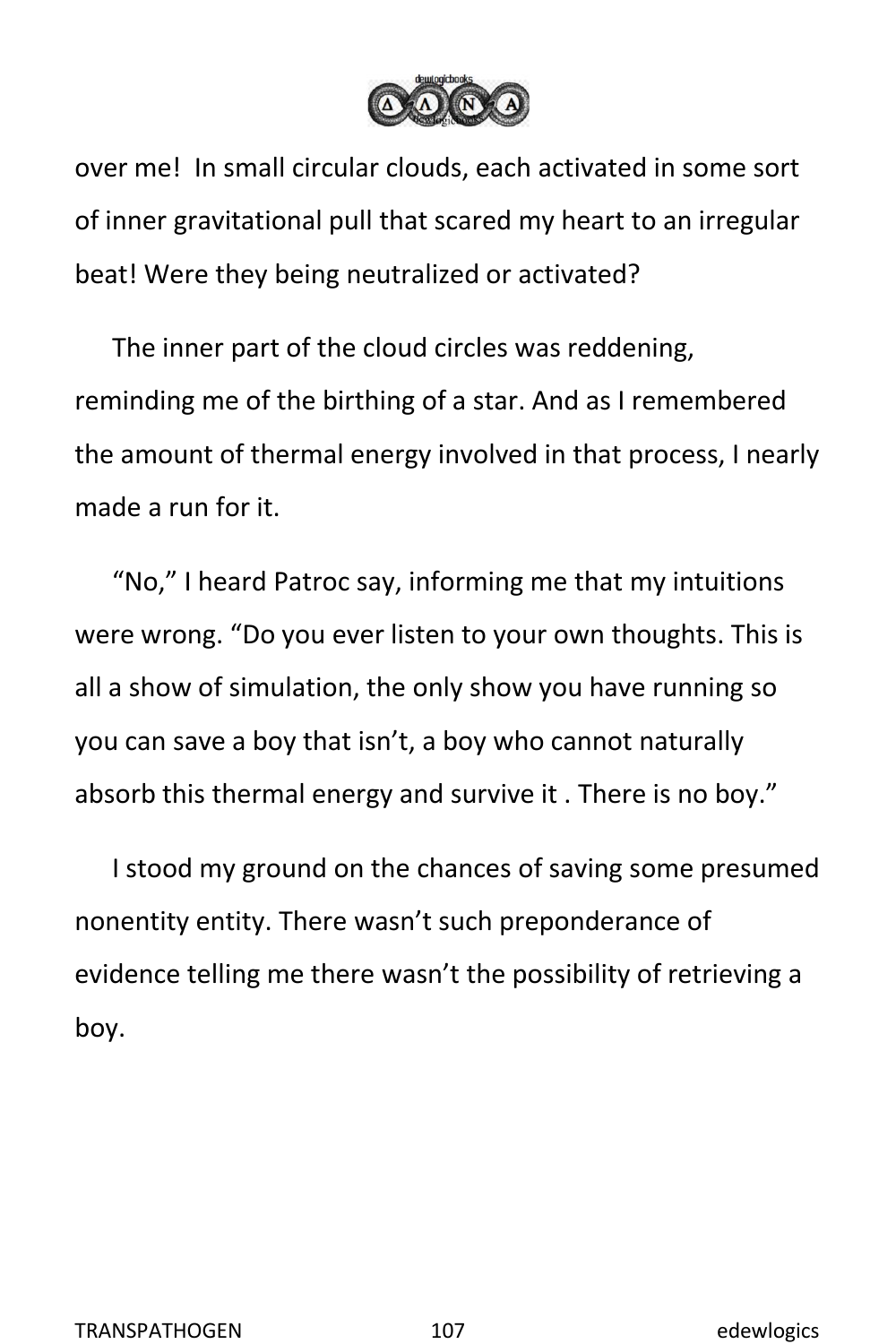

I sat the X-ray Machine down and channeled it upwards into the congregating masses of no actual potentiality. An instant migration, reformation followed.

The particulates congregated and migrated southeastern to go no further than the North. I was disappointed. It wasn't the counter clockwise counter directional southwestern reality I needed to dematerialize the pure electronic induction, inducing the much unfavorable conclusion from me. There was no boy going the electromagnetic clockwise direction.

I sat the Superconductor down in a centralized location, rooted myself in the North and watched the simulated electronic super-reflection of the boy congregate in the Southwest.

I heard Detroc's laughter roar at the reflected sight of the boy.<br>Ensured I needed his involvement, Patroc spoke, but did so

in his usual insinuative intellectual manner. "What is that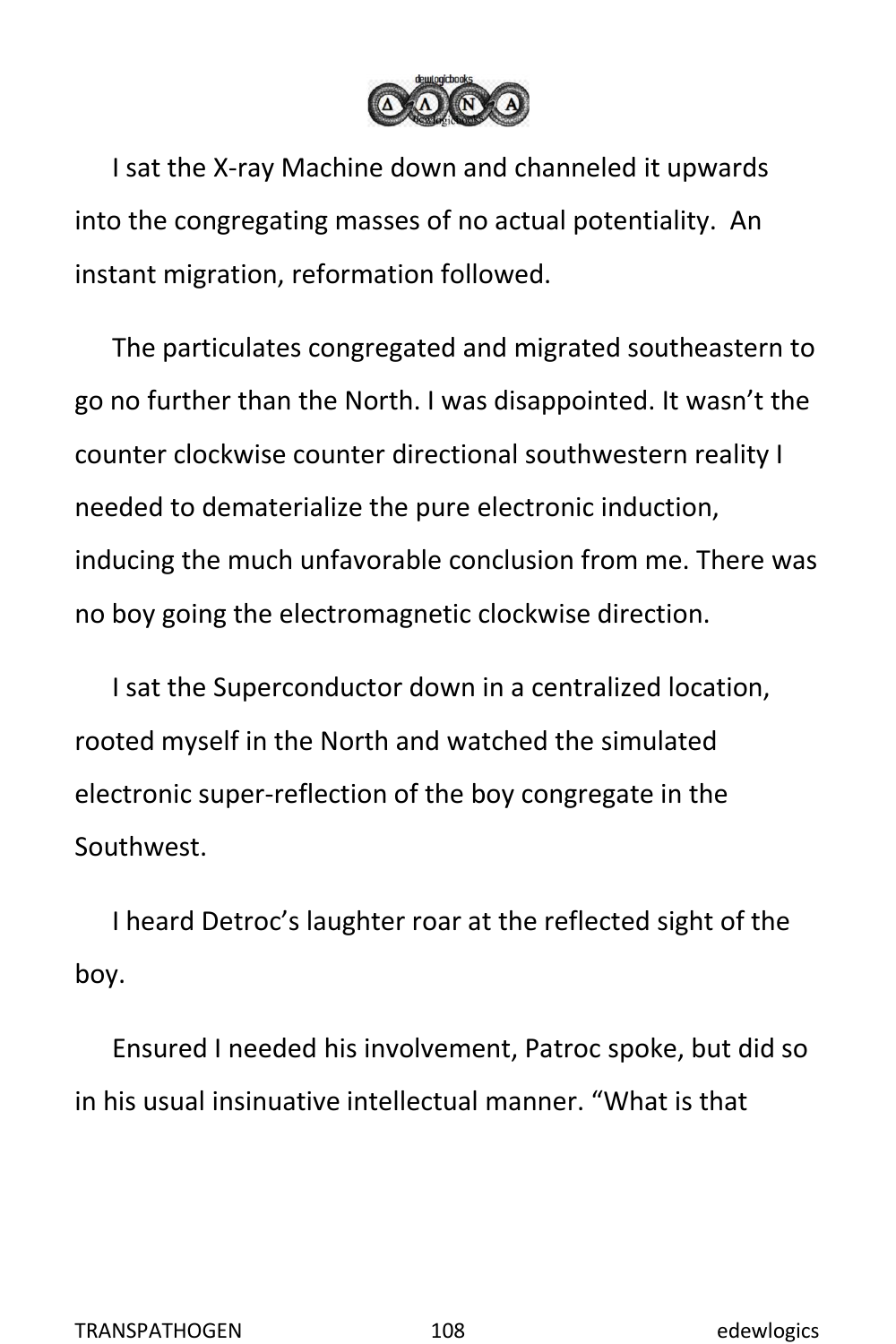

derivative that is no derivative at all projecting without any limit?"

I exhaled, remained thoughtful for a few seconds. "The derivative of x divided by two which is one half, a sickness for the thoughtless masses of no mass fulfillment pretending fifty shades of Grey when the shades of Grey are within the very palm of my hands. It is the derivative of x over two! And it has no electromagnetic significance whatsoever!"

"Clearly, there is no boy! Butyou have the gun," Detroc urged.

I ignored Detroc's urgency. And waited for Patroc to confirm my mathematical inclinations.

Patroc spoke. "An oversized ego goes only too well with the reality of being nothing really, whatever happens to an undersized ego forced to confront the reality of its ceaseless derivation."

I held the boy's eyes, unblinking for a few seconds, closed my eyes slowly and exhaled. "There is no x component for the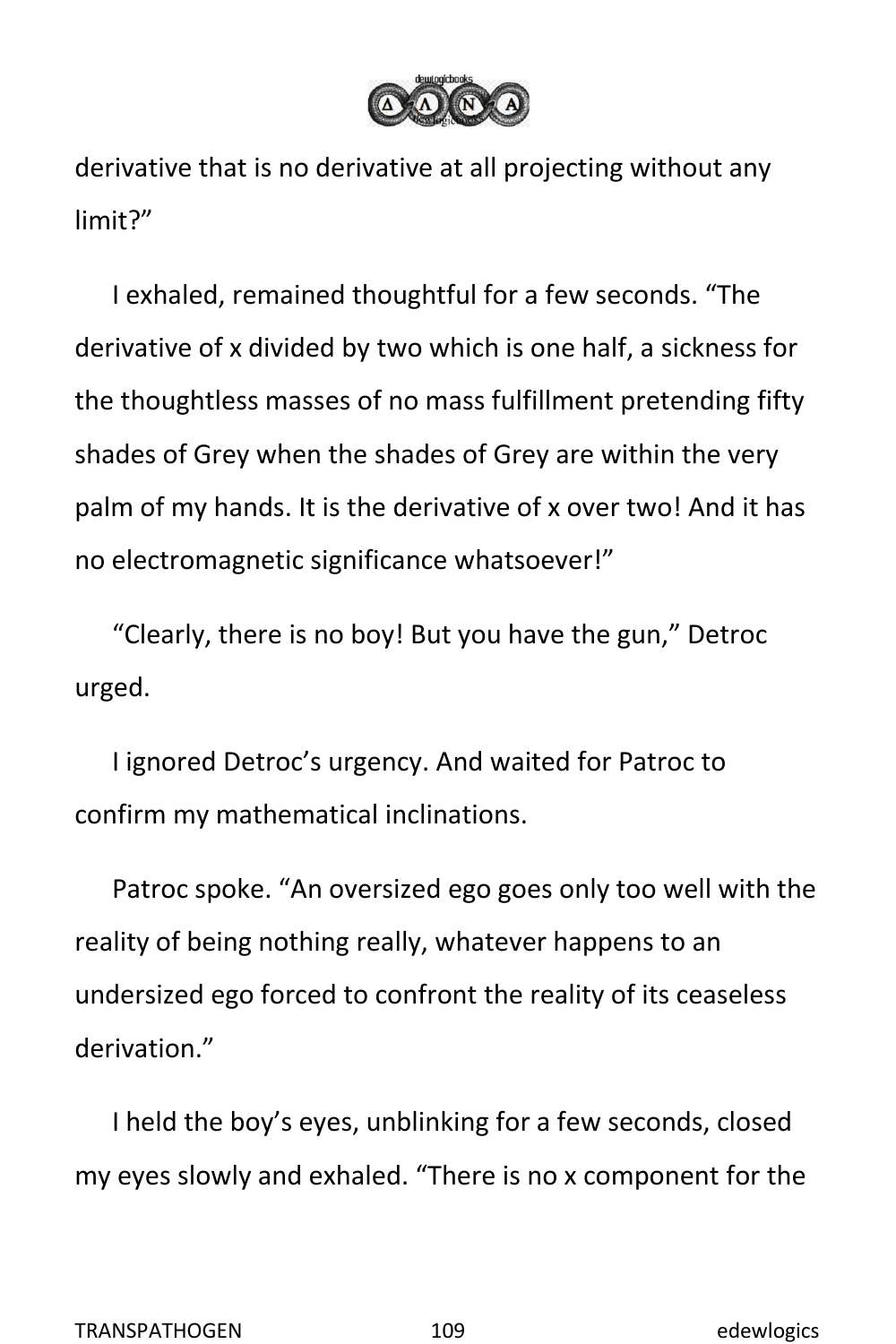

projection," I told Patroc. And journeyed my way westward until I was horizontal to the Northern space I had occupied.

The boy, who had been forced to move as I moved was now located in the southeast in a fully visible glossy, polished reflection rather than the previous particulate one. He faced me with a devious smile I didn't know was there earlier. He was having more fun than I could have deciphered earlier. And his smile, alongside his great disaffection from the gripping nature of the Seethe bothered me greatly.

If he was affected, it was an opposing effect from that expected a normal human boy. He had no indication of mind arrest, but was rather lucid and in a playful mood. Was I dealing with the boy, the Seethe, or the combination of both?

"Now is your chance," I heard Detroc say. "You have the gun."

I did have the gun, but I also had the chance to present a determinant as part of the simulation. I got on my knees to maintain eye level with him. "Jonathan," I called. "Please…" I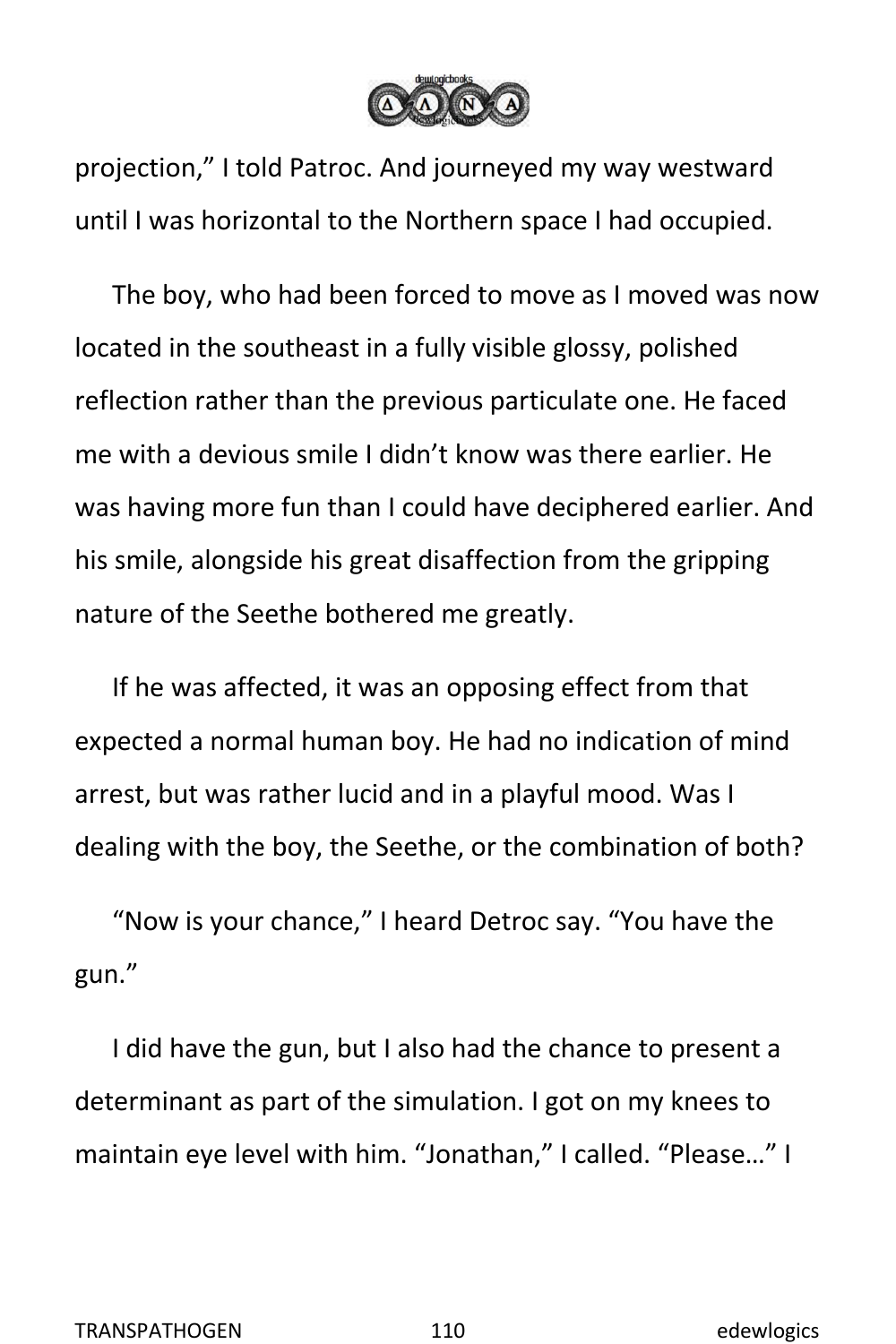

pleaded. "It has no power if you do not allow it. You have to stop."

"Deb, you're a fool," I heard Detroc say. "Now is your big chance. The survival of your kind, all humankind depends on it! Kill the boy! There is no boy!"

"Jonathan," I called, still determined to get to the human in him. "If you stop it stops. It's not any more than that."

"Deb," Detroc called. "You fool! While you're trying to save him he's trying to infect you. He doesn't know you're immune."

I didn't want to believe it. Jonathan was still smiling, his eyes showing no indication of such unspeakable evil accounted for by body counts from Asia to New York. He was the unnatural state of war, and he couldn't be accused of being trigger happy. He was the trigger and he was happy. Could he be thinking it was all a game, that he was the hero in a video game? "Jonathan," I called in my mostemotional tone yet.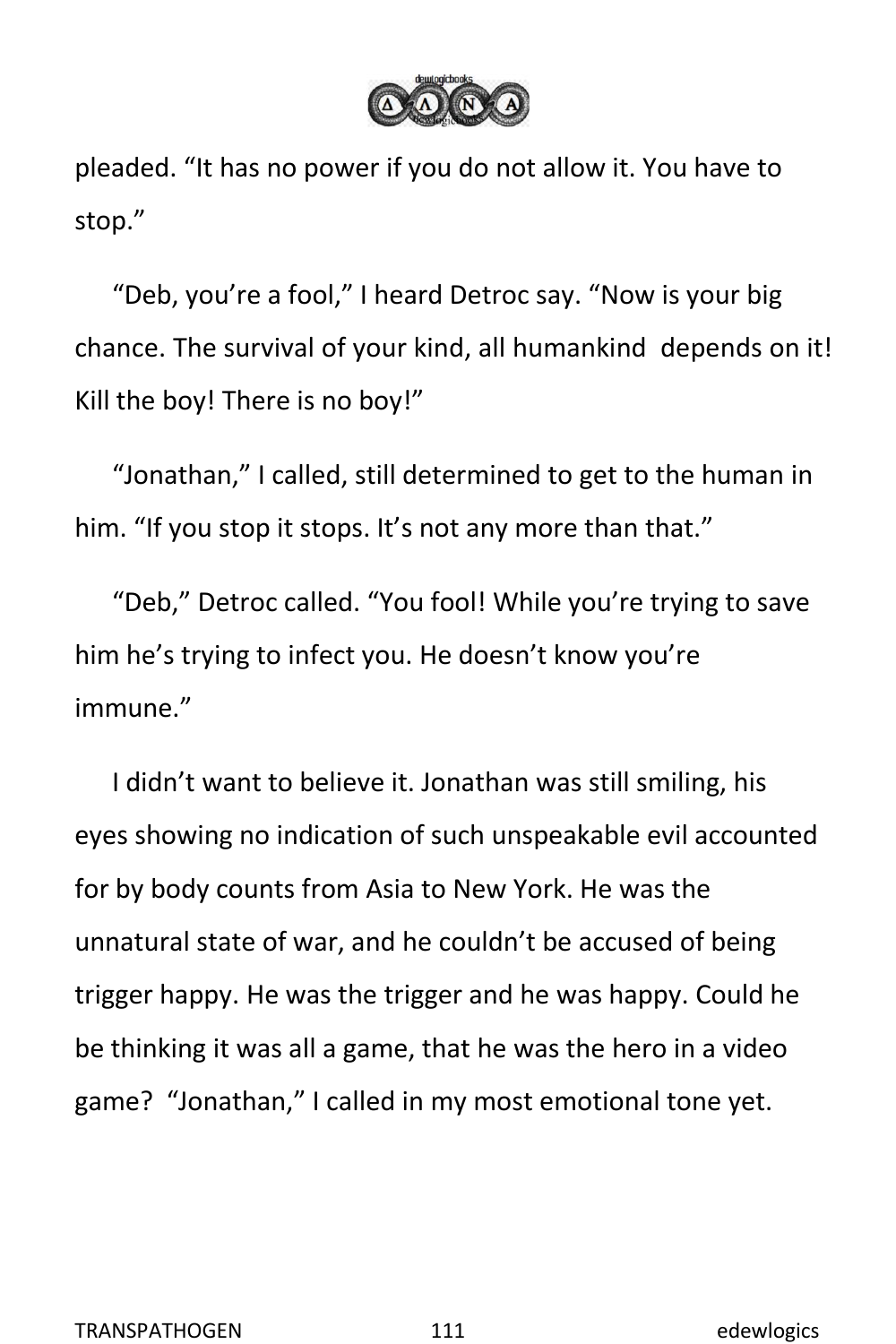

His smile brightened, his counter reaction stemming from the outward display of my misery. This time I felt the input of ionized charges being repelled by Patroc, who was trying to prove Detroc correct. I glanced towards him. He was angry but I wasn't sure who his anger was directed towards? The boy was indeed trying to infect me.

My eyes welled up with tears. And I resulted to begging again. "Please Jonathan please," I pleaded. That was when I first thought of knocking the boy out and kidnapping him.

## How?

"Deb!" I heard Norah yell in a terrified loud tone amplified by my present state. "Help!" I had left them in a vulnerable state, handcuffed for their own safety. I had hardly considered the influence of outsiders.

I heard the windows of the car being broken before I got on my feet, dug the specimen bowl into the entity, covered it, and was on the move again.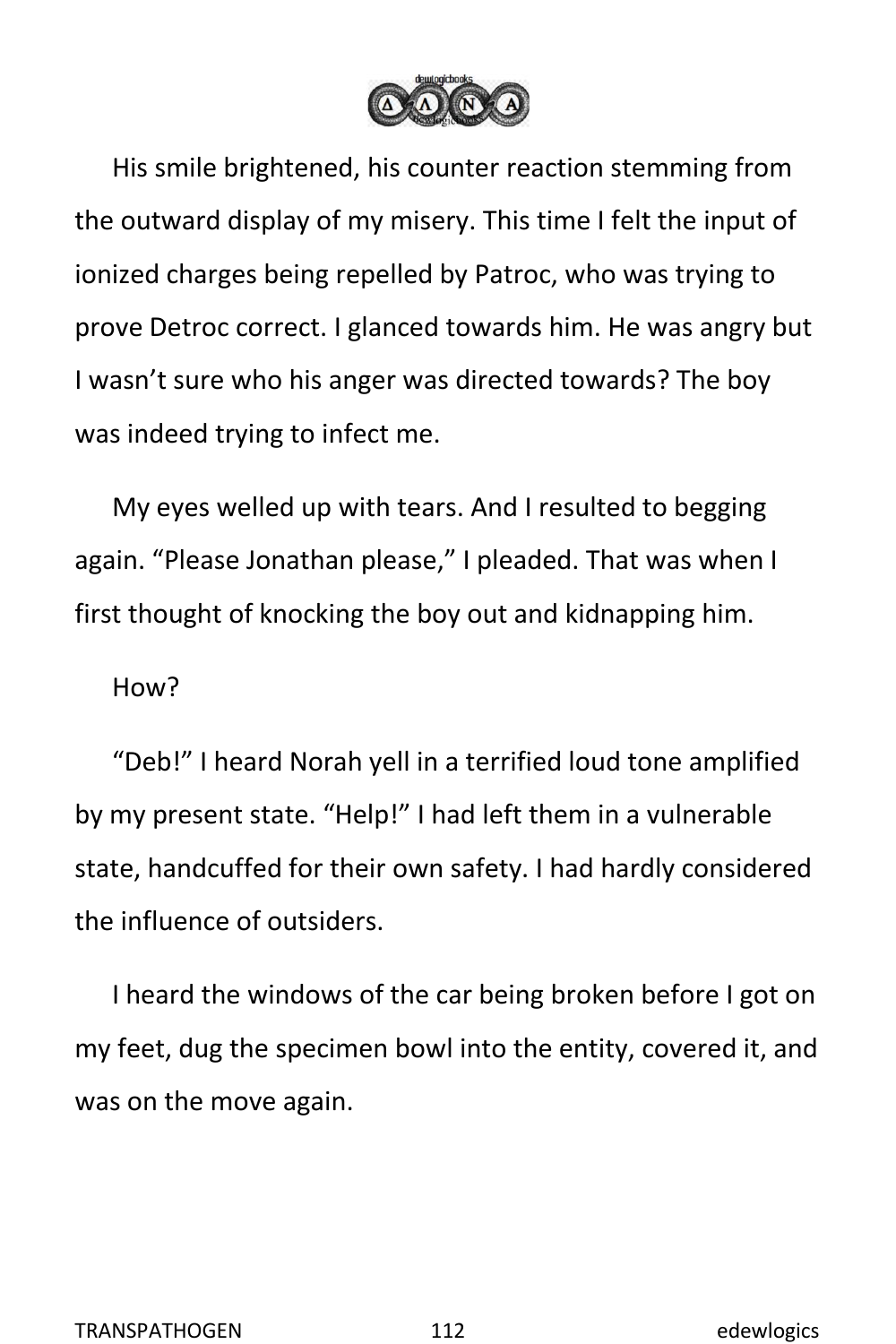

Patroc proved more than capable in easily deterring dysfunctional humans influenced by the Seethe. Turning around gave no sign of the entity. Assured we weren't ready to confront it, Beckman was determined never to be handcuffed again as I drove away. But my mind was on something else eerie. The streets of Manhattan were getting a lot less crowded.



Aspired effects are instigators for the invalid, phantoms for a dreamer's dilemma. It is the ill-effects cornering illjudgments which fabricates acquired reality.

As much as Beckman felt in dire need to work on the sample he could not see, I urged against it. "I have seen its monstrous effect and that's enough to get me started," he said.

"I am going to need Zinc bullets for my 9mm," I announced.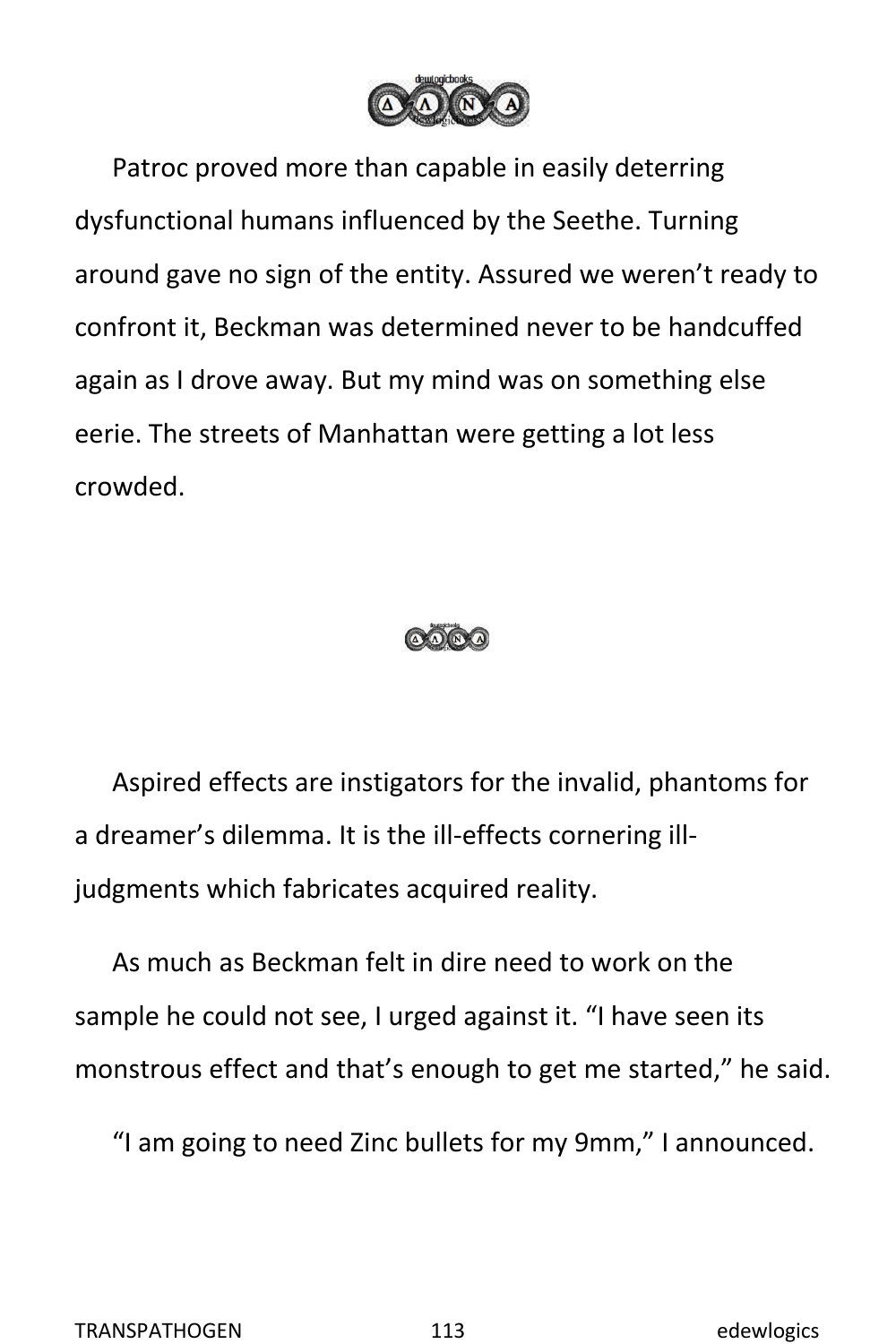

Beckman settled for ensuring I get the Zinc bullets I asked for and did not get started on the particulate sample before we drove back to New York to settle at the Hilton for the night. I stored the specimen in the hotel room's mini freezer compartment.

"To what effect?" Beckman asked.

I shrugged. "I don't know. But I'm hoping it would be at least ineffective there."



There are deepening loses in life exponential in their return to time even when their causes are faded off by some indecent past. Like passerby passengers they persist as cast iron coming back for the wrought.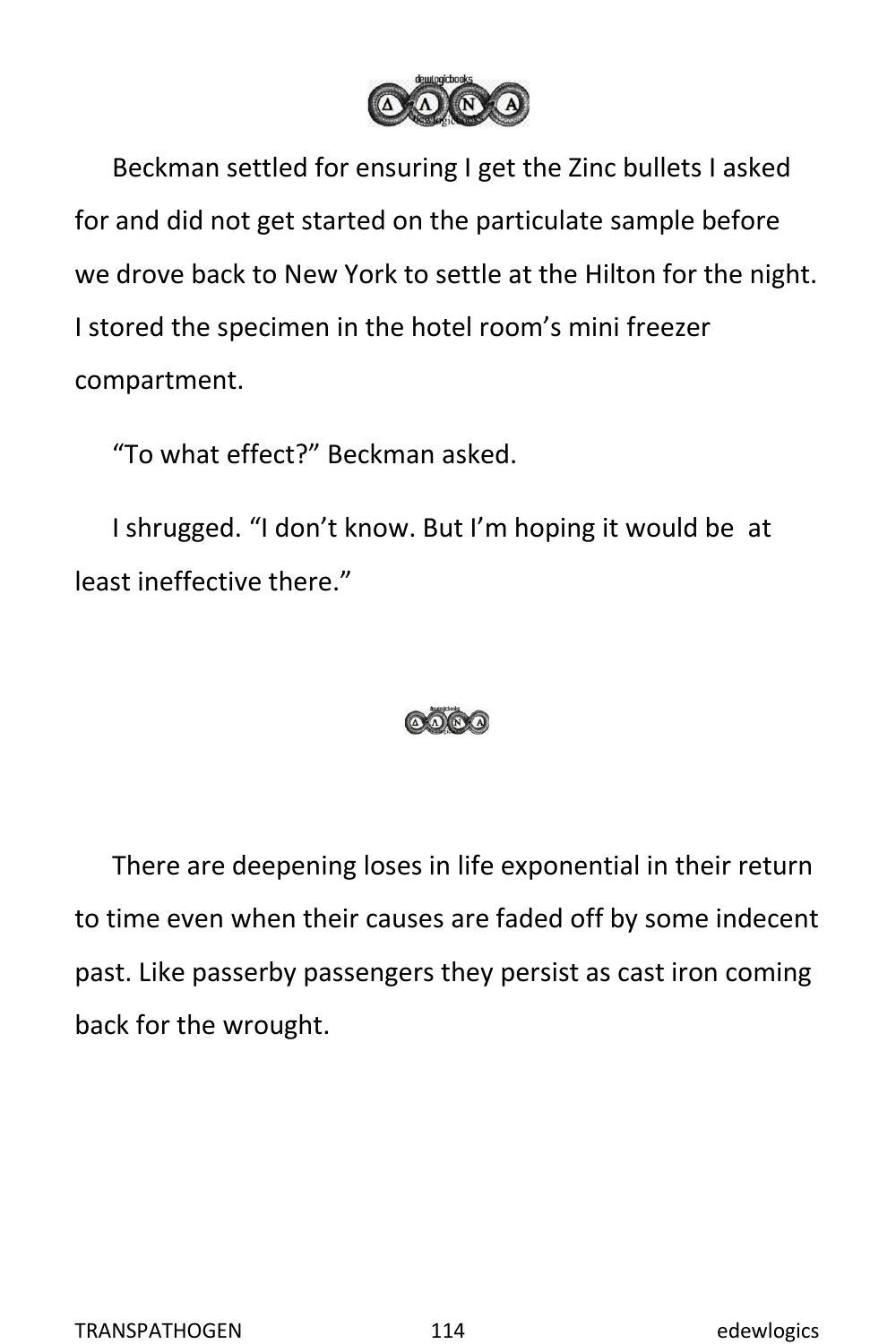

The events made the news that evening, something about a series of unexplained attacks and mysterious deaths being reported in the New York City area.

"The son of a bitch is on a rampage," Norah said.

"At this rate, we'll be almost extinct in a year," Beckman calculated.

"Or enslaved," I replied.

He narrowed his eyes. "Which one is preferable to you, Death or enslavement?"

I shrugged. "I believe you meant to ask what the difference was."



The deleterious effects of sustained unjust victimization are incalculable by means of time but rather as a spatial trauma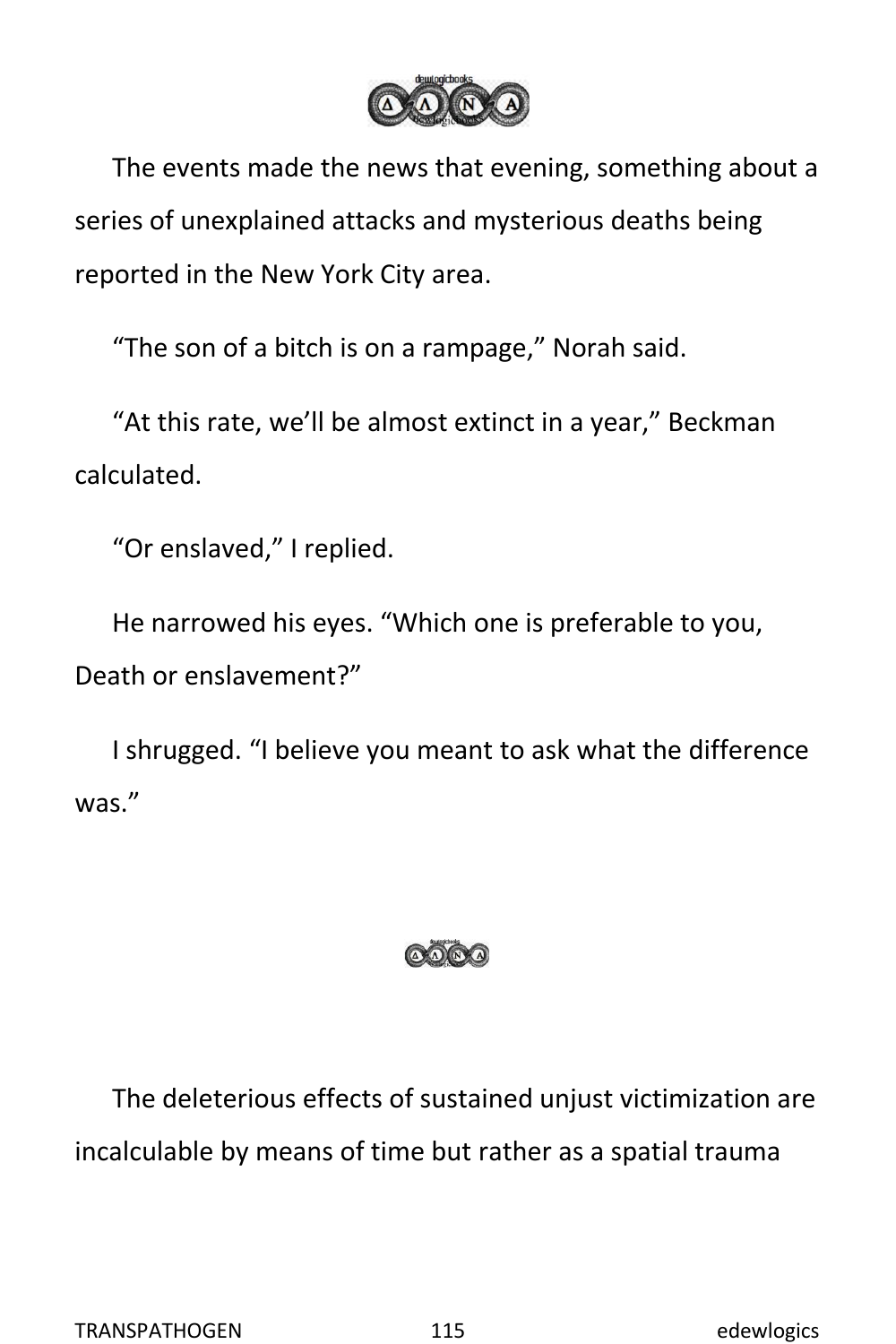

left embedded like a knife in a beating heart, deoxygenated, dark, silver and red.

The next morning Norah was eager to inform me the situation had worsened. "Seems this Seethe thing was up at the break of dawn, working. The death toll is now over a thousand five hundred and rising rapidly. It has spread to Brooklyn, and the Bronx."

I felt weak and faint as if adrift on a sea of hopeless drifts to save a boy who knew nothing but evil and harm, a boy, by all compelling evidence, scientific or otherwise, not in existence.

Beckman began to pace. "And the code is now orange. He picked the perfect place, a city that never sleeps. At this rate, we can barely survive as a species in less than six months."

Detroc was in front of me in a flash. "It's taking his little one everywhere destroying your kind, exacting revenge for the attempt made on the child. But it was no attempt was it Deb? How freaking difficult could it have been to point and shoot?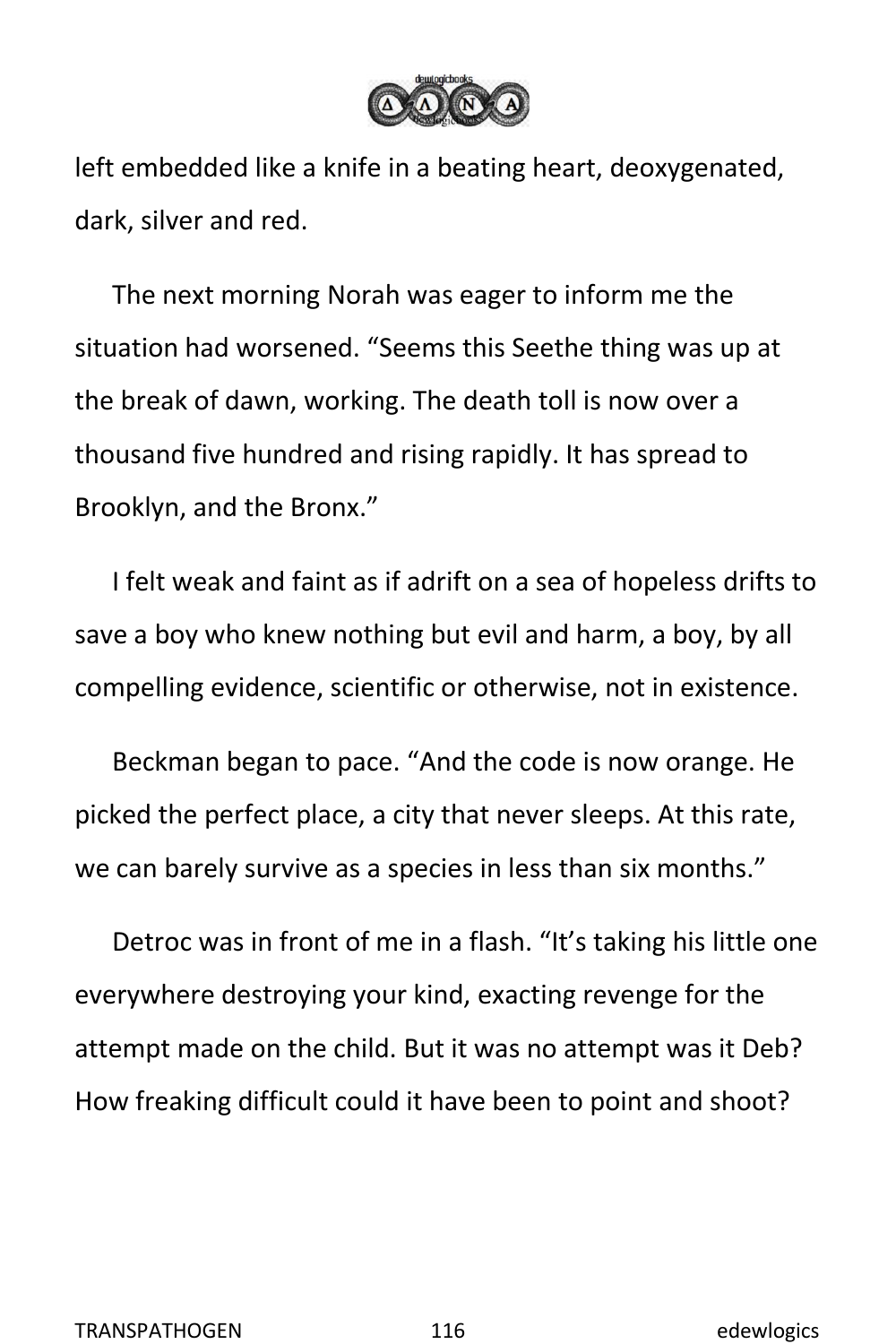

How freaking stupid could you have been not to have taken that chance when you had it?"

I renewed conscious psychological effort to ignore Detroc.

"Did you say you almost had him?" Beckman asked.

I held his eyes. "There is no guarantee his elimination will ensure cessation of the Seethe's powers."

He stopped pacing and stared at me, frowning. "You said the guides ensured it."

"I guarantee it," Detroc said.

I exhaled, glad Beckman couldn't hear him. "The Seethe cannot be killed. It could have persisted for so long as a peripheral premise stemming from a natural event, but he found the perfect host in the boy. And they are intimated to such a level that if the boy dies, the Seethe will dissipate as energy in this world."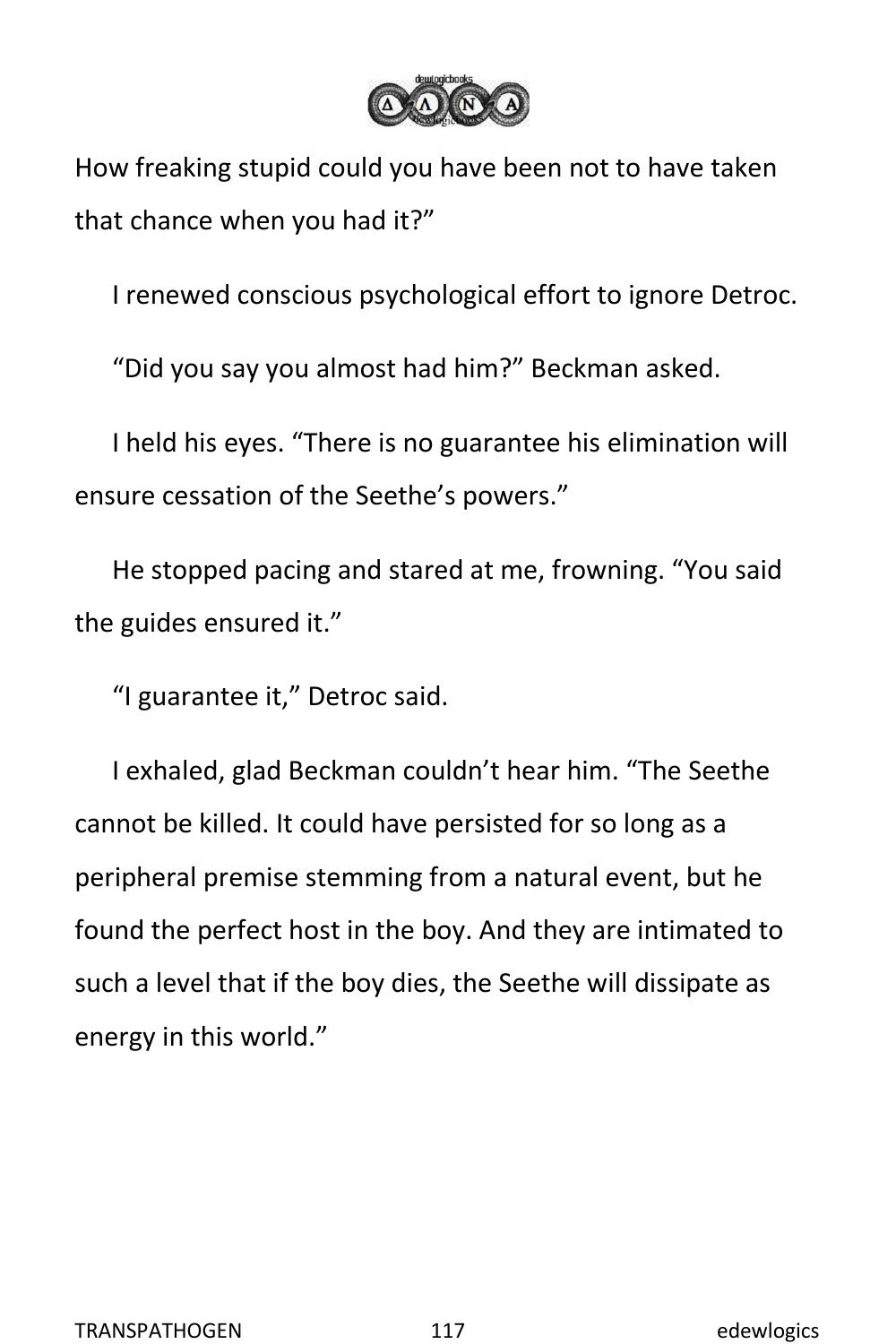

"If there is at least fifty percent…" Beckman said, "…fifty percent chance the butchering and self annihilation will stop, you have to do it."

My heart skipped a beat. I had the first human's expressed consent to my killing the eight year old. "Getting in an experimental mode, are we Beckman? Are we even sure this boy is guilty?"

I was sure the boy was guilty but I didn't remember telling him so.

He was adamant. "Every war has its collateral damage. When we dropped the bomb on Hiroshima we knew that but it ended the war. Somebody has to make these decisions to save a world. And the human nature turned against itself! For its own annihilation…If that's not war Deb, what could possibly be? If I can kill the boy myself, I will."

"Well…" I said, "…there is that fact that the Seethe's effect is neutralized in unconscious bodies. Can't we work with that?"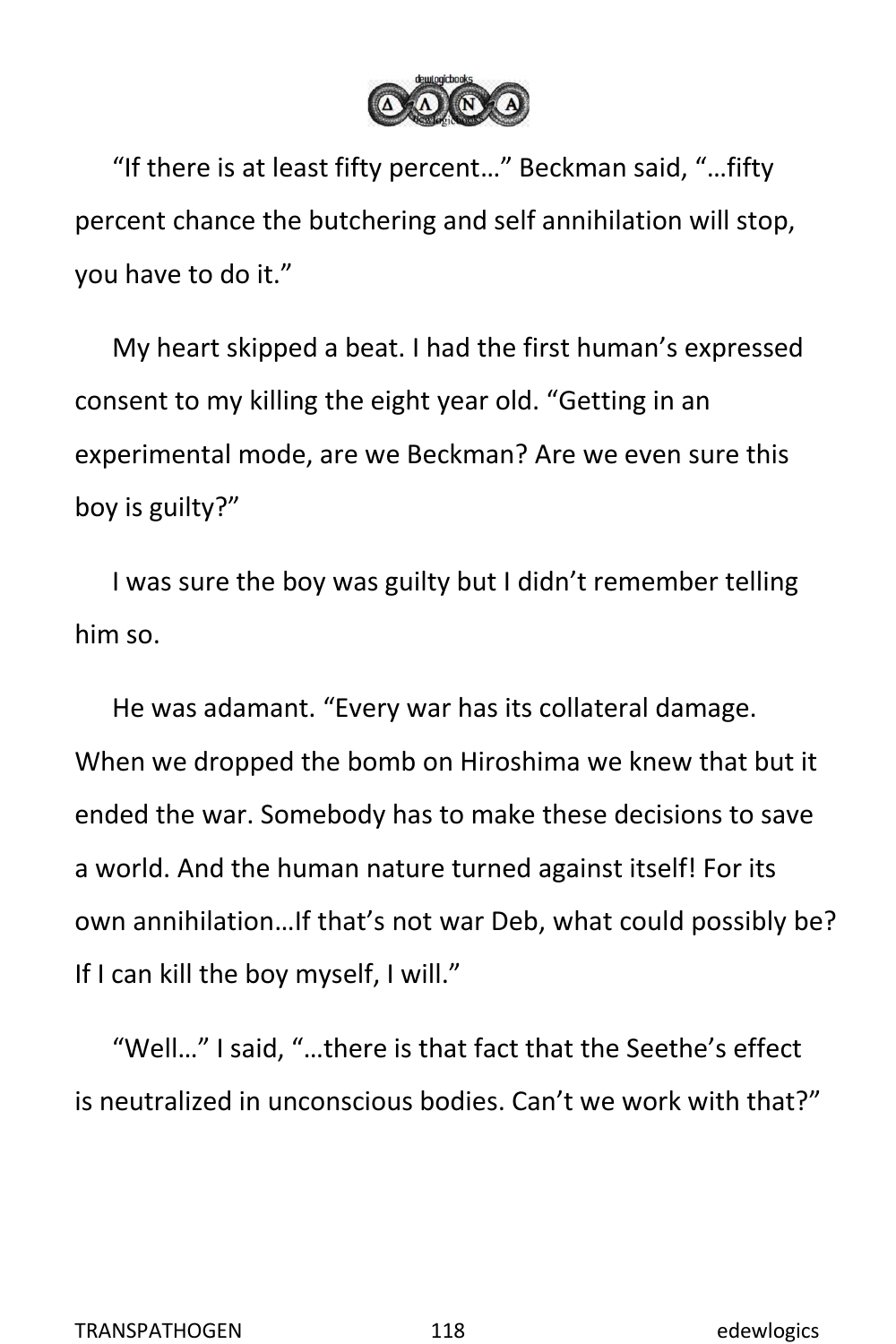

Beckman stared at me as if I were the stupidest person on the planet. "What do you propose we do Deb? Damn humanity to a state of unconscious lucidity for infinity?"

Norah, who had been whimpering began to cry.

I couldn't console her then. I had too much of her grief to deny it.

When she spoke, her voice was low and pained. "I know what it's like when the evil nature arrests, but you don't Deb. It's torture!" She broke into another round of sobs. And when she spoke again, her tone was resolute. "I think you have to kill the boy."

Silence.

I felt ill-equipped with the nature for it. Patroc and I both knew that. Was that why he was pensive? Hope seemed a denser choice. I needed to buy time, to think, to attain resolution. I suggested something I was almost certain wont work. "We could try the holy water."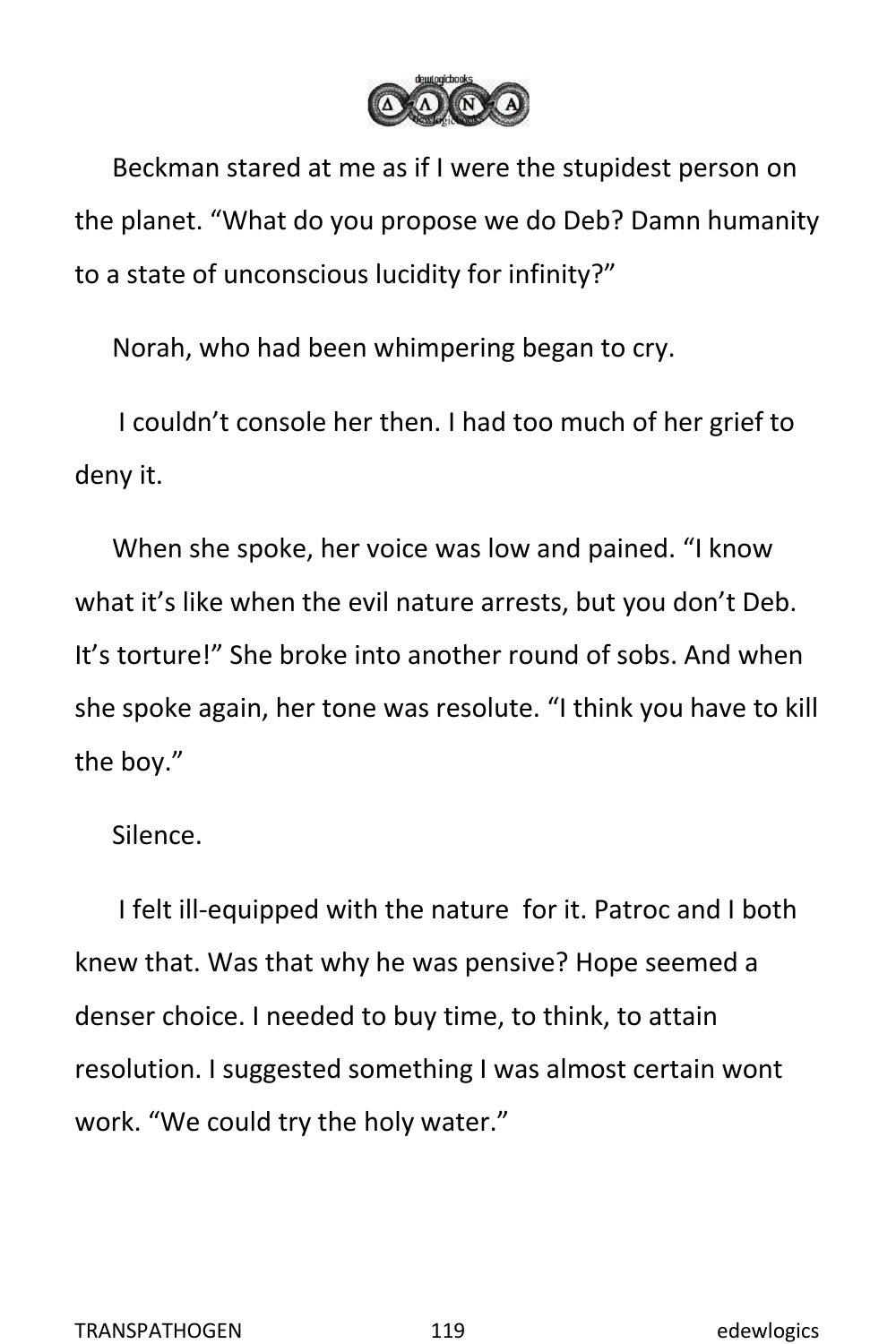

Norah raised her head slowly to engage my eyes. I knew I had her consent.

Beckman didn't buy it. "What was that?"

I repeated myself.

"It wouldn't work I guarantee it," he maintained.

I closed my eyes and opened it slowly, hoping for some way out. "I could be wrong."

He shook his head."You couldn't." He lowered his tone. "Deb," he pleaded.

I held his eyes but held on to hope nevertheless. "I could."

"It would be a waste of time," he maintained.

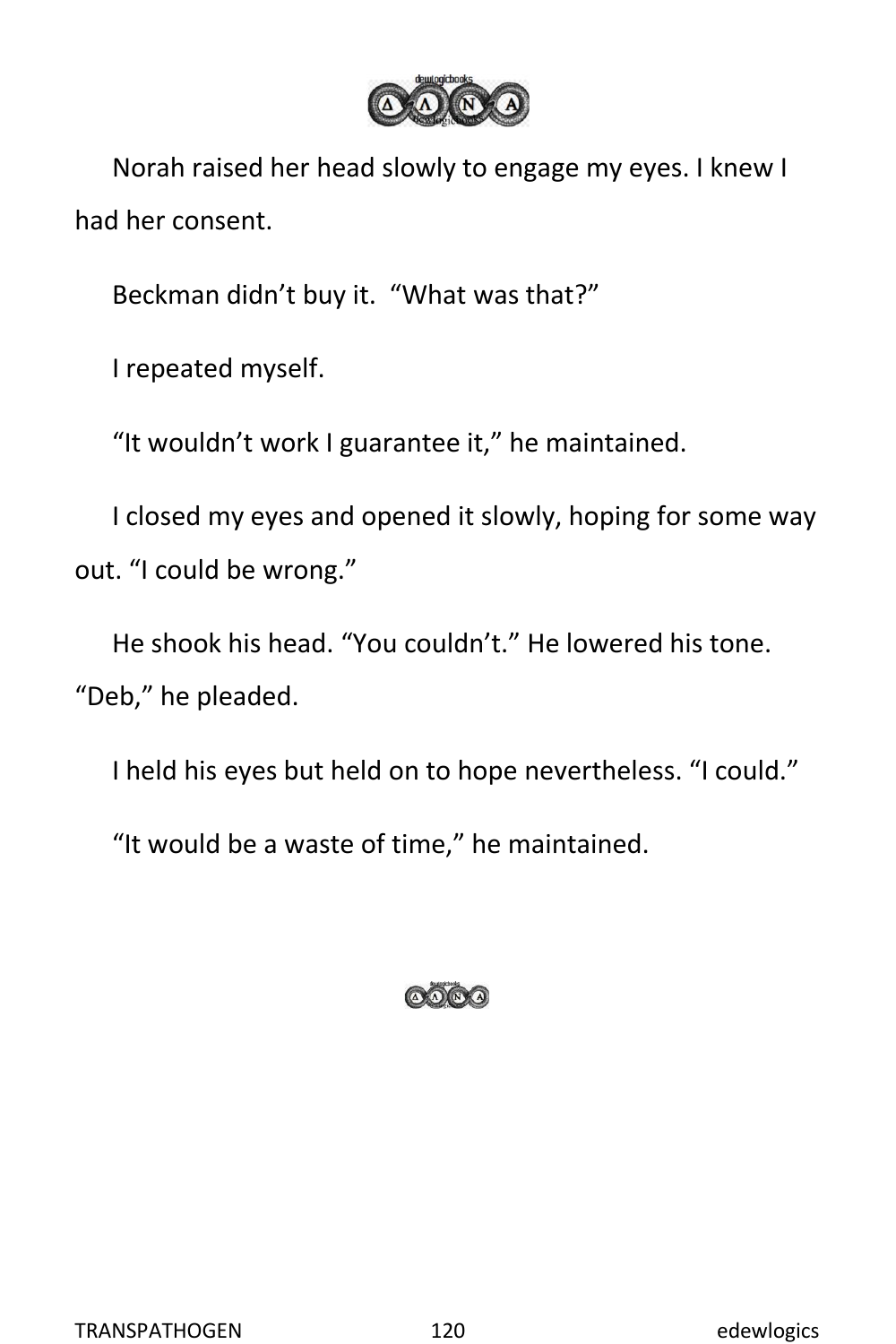

Every age owns its redemption or languish it must as slaves to fate which without change promises variance, without turnover, progress, without atonement, happiness, without insight, vision, without womb, surrogate, without emotions, tales of love, and without life, tales of hope.

It was such alarming sight to see—the street of Manhattan nearly desolate. But St. Paul's at Columbus Avenue and 60<sup>th</sup> th Street had some evidence of life. Two who looked afflicted were restrained to a corner, the faithful lined the stairs, and a considerable number of people were inside the church

"Damn it!" I said loudly as we were ushered to a long line occupied by those requesting holy water. Half an hour later, we were still waiting and I was growing impatient.

"Deb, you should go back," Patroc said.

"I'm seeing this through," I barked in response.<br>We waited

"You should return to the hotel now Deb," Patroc urged.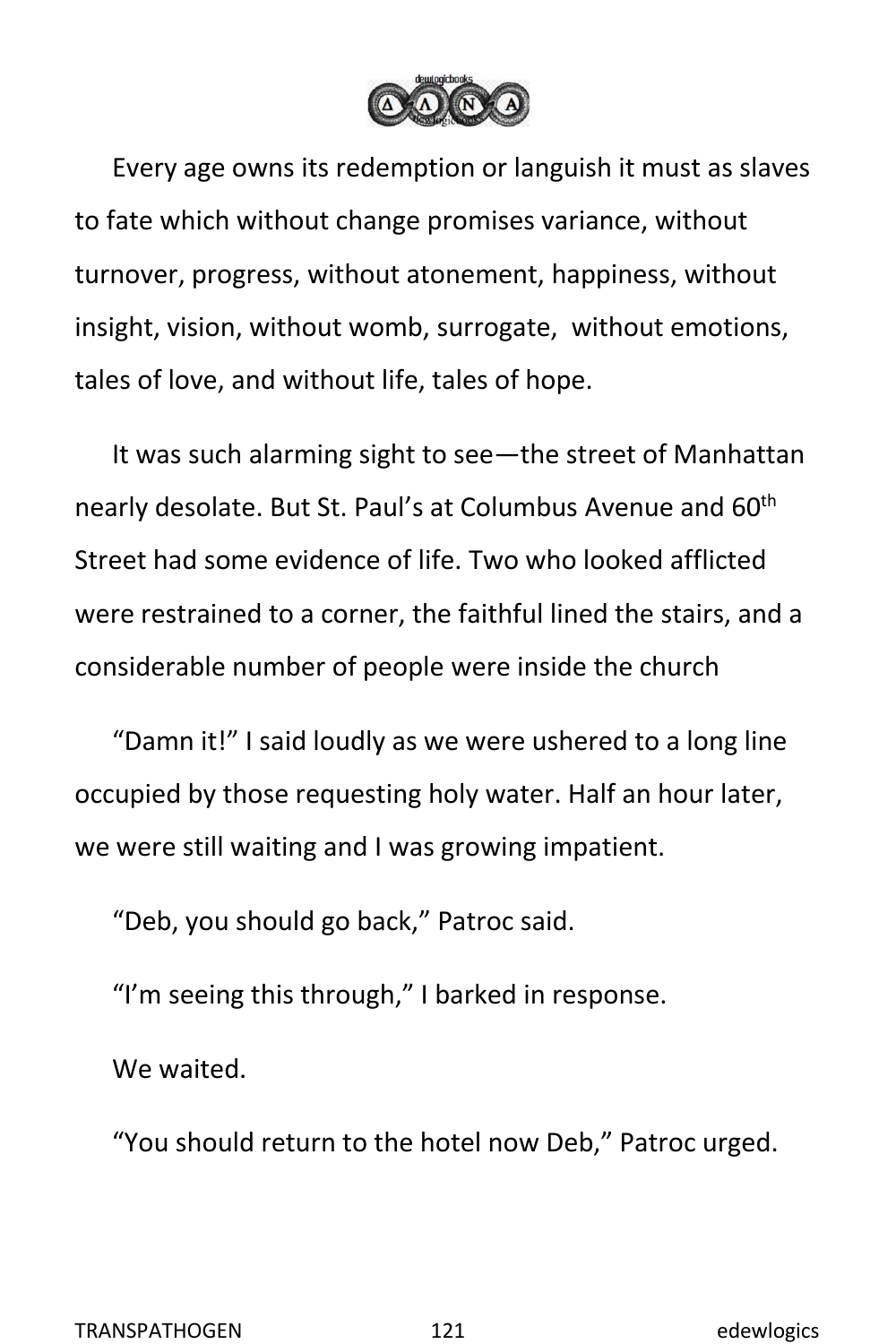

"Not until I've tried this option," I said. The next person to get the gift of holy water was a woman in her early twenties who made her way towards the entrance of the church.

I followed. Norah followed, and near the steps to the entrance of the church, we cornered the woman. "Miss, my father is dying with this new disease. May God bless you if you're able to give us your water?"

The woman looked from Norah to me. "I can't, I'm sorry. But if you're up to it, you can pour some from the fonts."

I frowned. "You'll rather we have that uh?"

The woman shrugged. "If you cannot wait in line like the rest of the people that is."

The muzzle of the 9mm met the hairy part of her head, behind her ear. My instincts surprised me as Detroc was not with me. In seconds, the woman was trembling against the gun. "Lady, give me the holy water will you please?"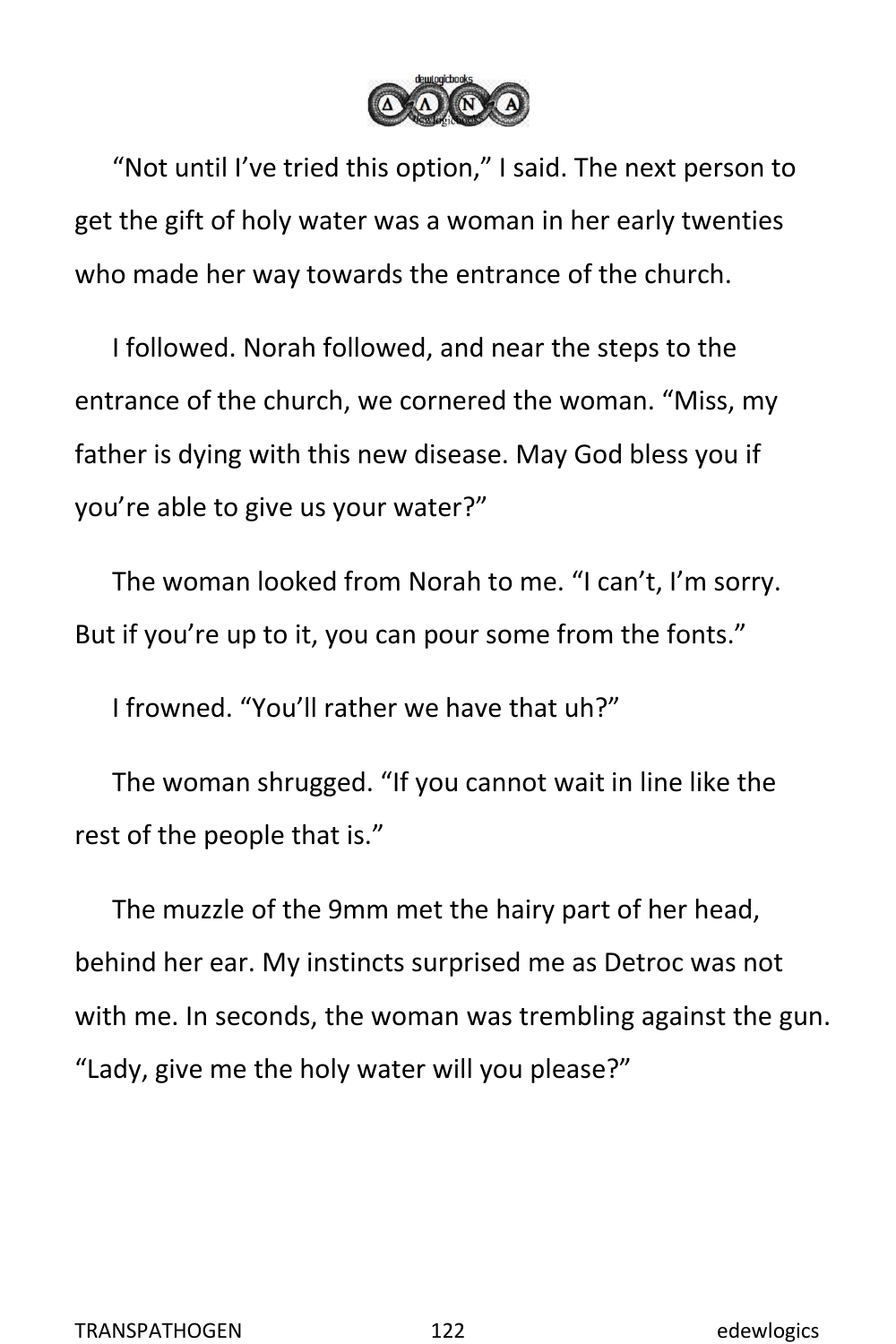

Death knows not wisdom and in its ignorance forgets who we are. It forgets our kinds, rejects our zeal, our ideals, deletes all hindsight and makes us examples of no consequence.

The door to the hotel suite was wide open when we got back and my heart skipped a beat. There was no sign of forced entry but the sight from the doorway confirmed the worst.

Beckman lay perfectly still on the hotel rug in a pool of blood. Cause of death appeared to be several knife stabbings in the chest.

"Oh God, oh my God!" I heard Norah scream behind me.

I checked his pulse and got no response.

"The scientist in him had to help himself to the sample," Norah said, and extended her arms forward. "Deb, handcuff me please!"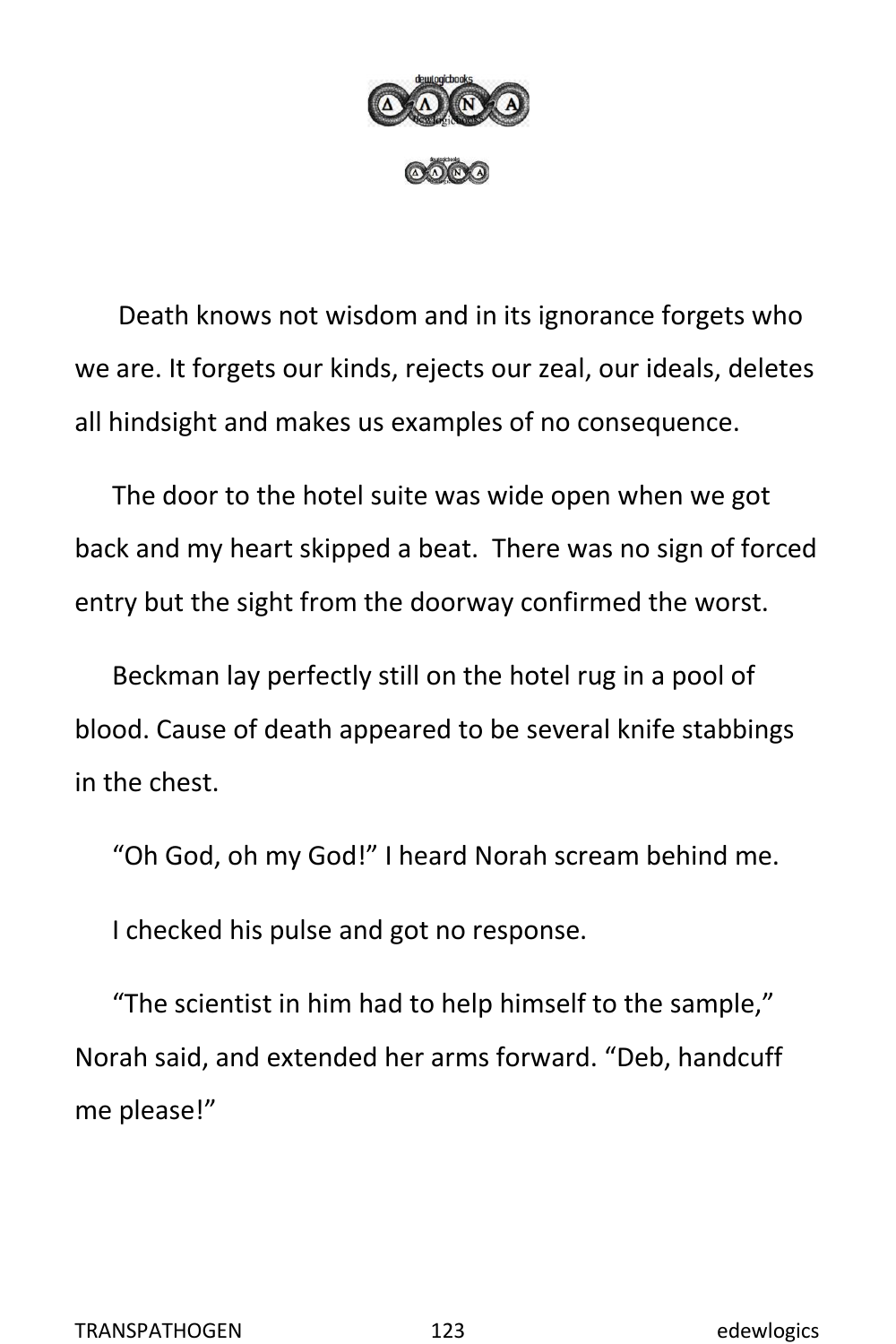

I couldn't respond. I realized I was mourning.

"The sample didn't do this to him," I eventually replied, retrieving the 9mm from my back pocket, and rushing towards the adjoining room which housed the mini refrigerator. The sample was untouched. "A dysfunctional human did this."

A sudden uncertain noise spurned me around before I heard Nora scream. Distracted by my entrance, a raggedy looking man in dirty scrubs rushed towards me and away from Norah. I was instantly certain he was the killer. One of his colleagues , engineered by the Seethe to murder him?

His progression was fast and furious, knife in hand. And as he closed in too comfortably on me, I fired two quick shots from the 9mm. The bullet pierced his neck twice, and he stopped short, reflecting that glint of humanity I knew too well, coming to himself, before he fell.

And as he fell, I felt a discomforting mind numbing arousal to guilt.

"Deb," Norah rushed towards me.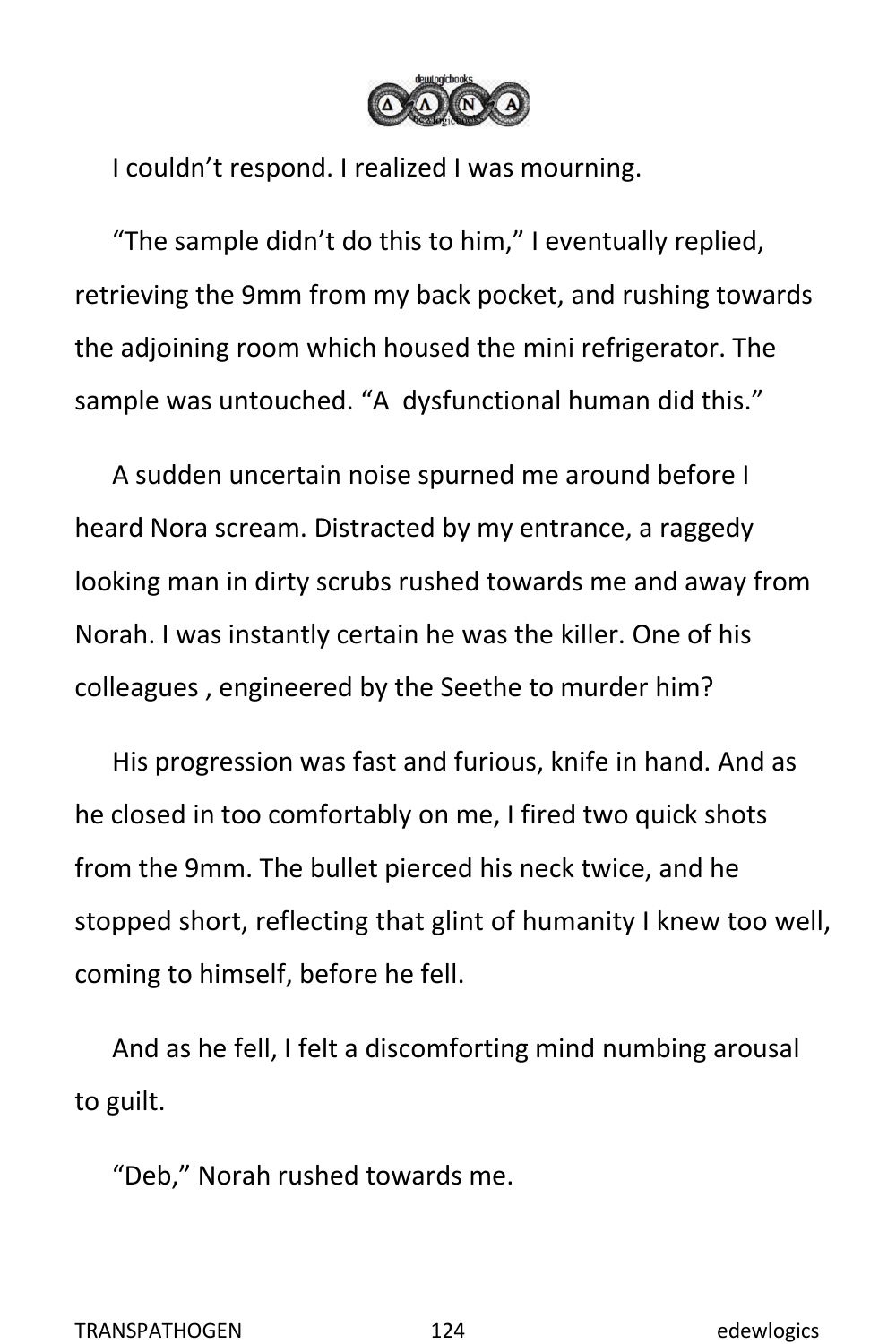

But it was Patroc who held my fall, giving me a surge of energy, a splurge of revival.

With some effort I stood and faced Detroc. "You son of a—"

"Deb," Patroc cautioned.

Detroc was the seat of Instinct. "You knew!"

He stared back at me, unresponsive, his guilt evident in his very lack of response.

I stared back, furious, yet weakened by grief.

Detroc paced. "Humans die Deb."

I closed my eyes painfully. "You had to let him die so I could have an intimate reason to kill the boy. You did this! You killed him!"<br>He was silent, briefly. "Why are you blaming me? Patroc

tried to tell you. What good did that do?"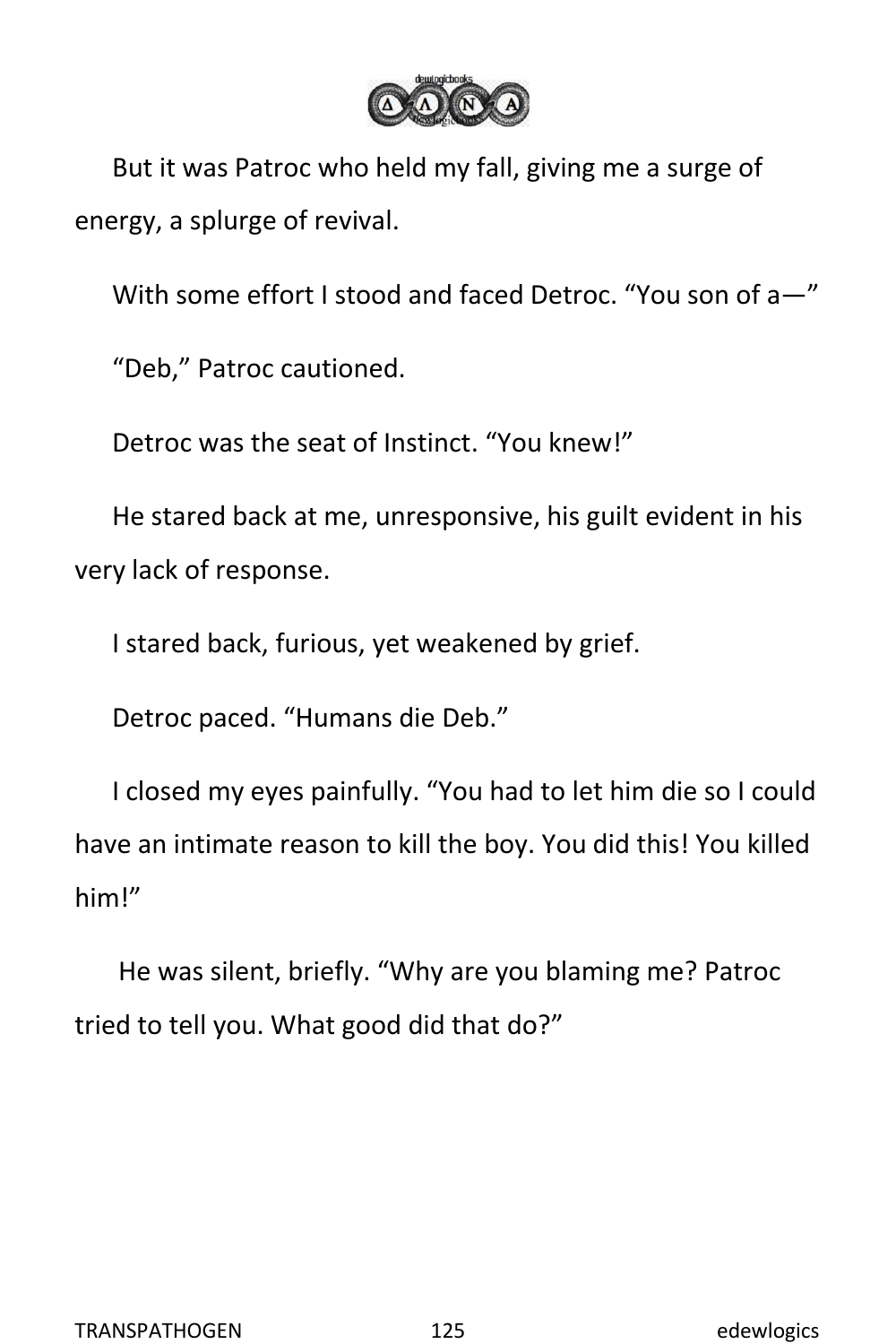

I stared at Patroc, remembering he had urged me away from the church. However was that telling of some impending death?

My attention was briefly drawn to a re-congregation of Seethe escaping the fallen man's body

"Handcuff me," Norah pleaded.

I ignored Norah momentarily and stared at the mass of darkness in front of me, this time not with an ounce of fear emanating from either body or spirit. I was frustrated and had come to the conclusion I had to do the inevitable.

"Give me the bottle," I told Norah, who retrieved it from her bag and gave it to me. I threw it at the seething mass of darkness and saw it splash onto the floor. No effect. My faith however little, was not grounded in the moment. I had a more viable option—one that ensured defeat in no compromising terms.

I stared at the Seethe, angrier than I was before as I recaptured some of the event leading to that moment. To save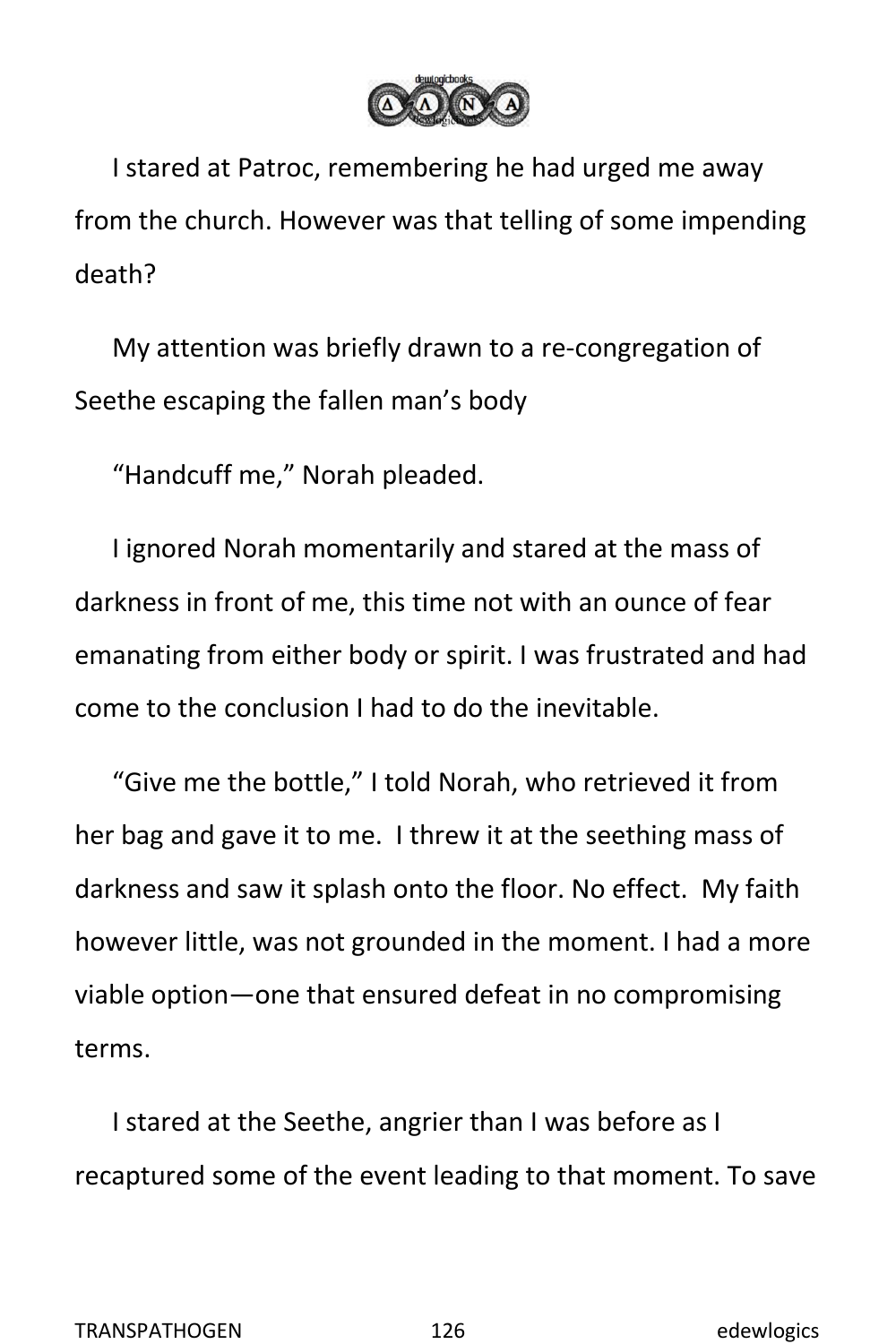

a life, I killed thousands. Beckman laydead on the rug. Ikilled an innocent human in a move the Transverse world may call self defense but I did know differently. The holy water I stole did not work. And Norah was cowering behind me, urging me to handcuff and enslave the worst of her natures so it wouldn't in turn enslave the best of her natures. All in an effort to ensure she wouldn't kill me without willing it! And my efforts were to save a boy deemed a nonentity by every reputable channel possible.

"Ah!" I screamed and was allowed for a few seconds before Detroc scolded. "Stop the screaming crap! Don't be stupid. Nonentity boy dies or dies!"

I faced the moment when I faced Detroc. "Where is the boy?"

Patroc was beside me that second. He held on to my arm. "You don't have to do this alone," he said, which sounded more like a plea than a statement. "There is only one way to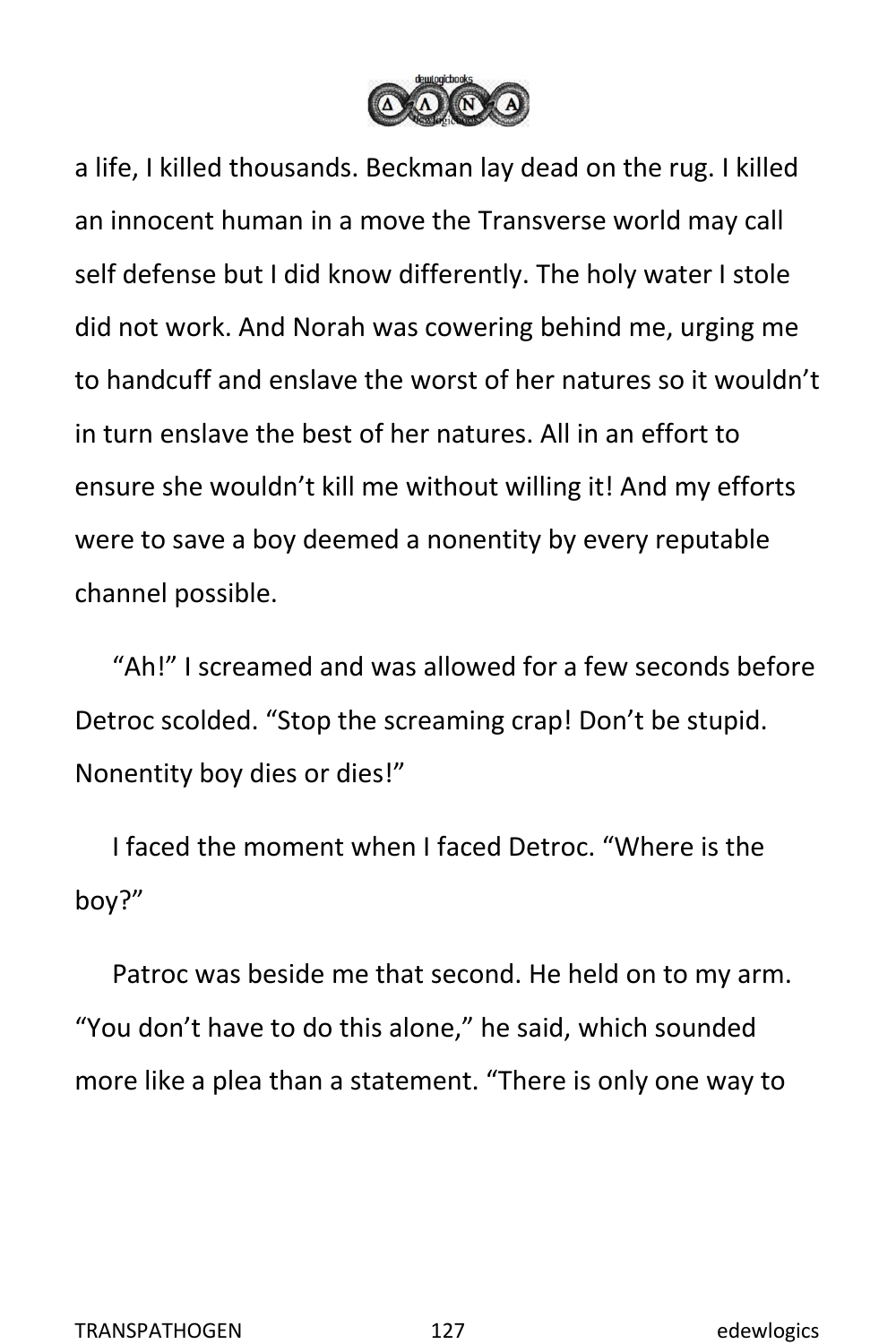

relieve your human burden, to help you become more spirit than body. Let's do this as Nonaxis."

He was asking the permission to join forces with me from a counter reactionary disposition to a nanometric quantum reality —something he had promised he would never do unless it was a matter of life or death, something that was more in tune with the awakening of all my resources at once against my basal quantum reality rather than the joining of forces. He couldn't be material in the earthly world. And it was important that I connect all valid realities against the nonentity boy hellbent on creating a catastrophic domain in a quantum base.

I turned to Norah momentarily, gave her the portable X-ray machine, "this displaces it for a while." I also gave the Steel Stick to her. 'If that doesn't work, knock yourself out. That will work."

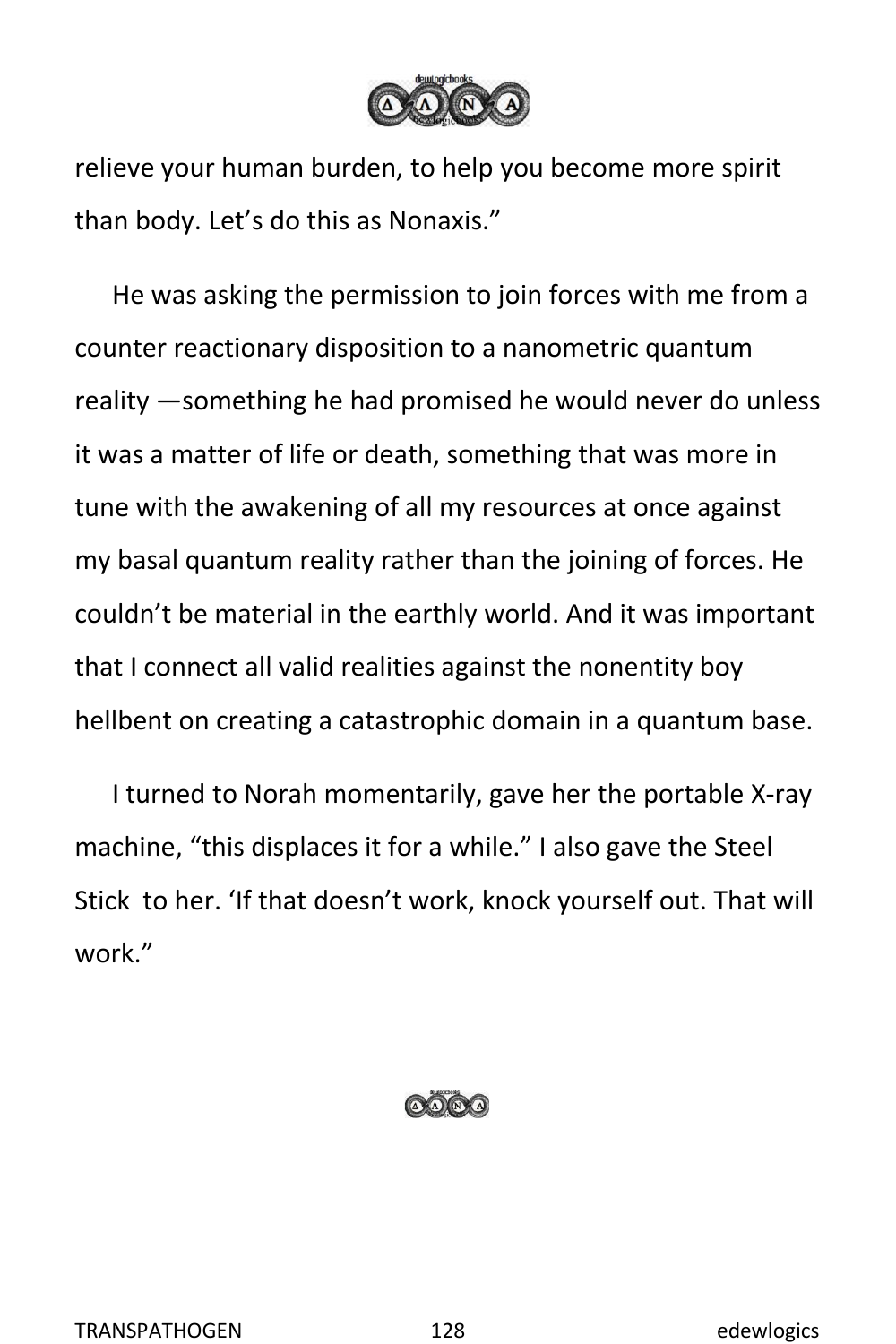

A divisible force--not a power to keep, neither a prayer to make-- a heartless scream--a muffle, not a sound, not a cry.

I could never have gotten ready for it, the jolt, the massive energy surge charged with unadulterated intent with the Nonaxis agreement with Patroc. I touched the UV Flashlight strapped to my head, and the 9mm in my back pocket, patted the Superconductor in my backpack and was on the move, attentive to everything substance, especially the Seethe.

And every particle that belonged to the Seethe was following my intent. When I got nearer to Central Park, I had a sky-filled cloud of darkness abiding over me. And as I began to run, the view in front of me became pitch black—I was robed in darkness. But I didn't need light to find the subject or find my approach. I could smell the overwhelming indisposed ions trivalent in its pathogenesis. The trivalent strain emanated from one source—Jonathan Keller. He had made Central Park his domain.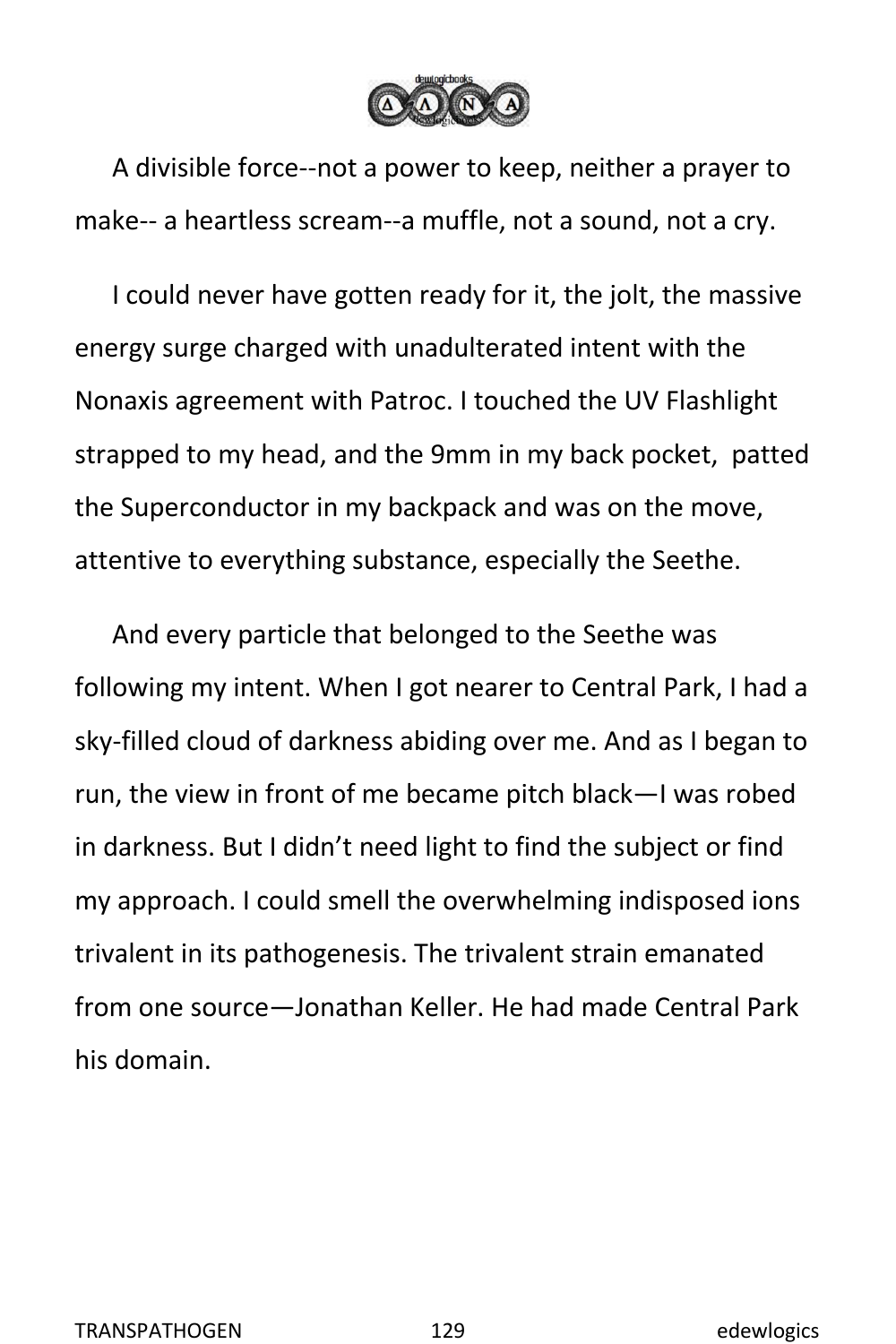

When the light from the UV Flash touched his form, I sat the Superconductor down. He was doing more than smiling when I found him. He was giggling. It was the closest thing to speaking I had heard from him. He was no longer a child in my view and I realized how important it was that I enabled the Nonaxis. No human could have given birth to the extreme Nanocephalic child I could now see.

I stood still watching him, it, for a few seconds before he dashed away.

"Come get me," he said in a childlike voice unrecognizable as anything human.

Like some beta version perfecting some alpha illusion, he had learned his lessons about movement from the first illusory version of himself.

He rushed into the vastness of his limitation knowing the electronic Northeast within the current produced by my presence and sustained by the Superconductor favored him there. I could almost name him, it, then. He was no longer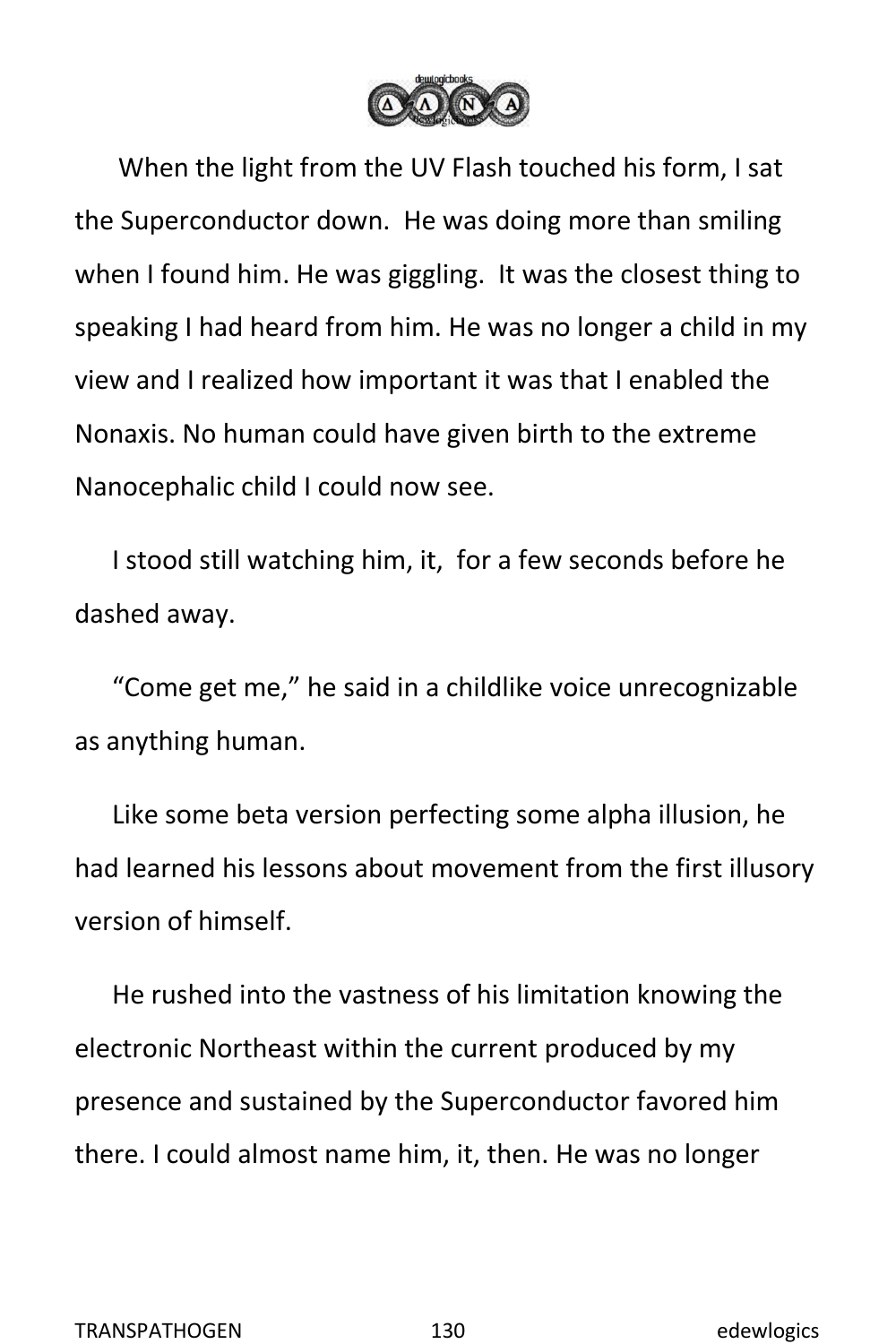

Jonathan Keller, but some it, which couldn't exist as the phantom he was and must no longer be allowed to continue on the path of destruction he had caved for humanity.

I dashed after him, and realized I had been wrong. Child's play wasn't over yet. Within the darkness I played his game,<br>rushing after him as he giggled and ran. We did that for a while before I realized that merged with the Seethe's powers, it would otherwise be impossible for him not to be tired after the long stretches of running in my light and his darkness.

My bet of winning wouldn't be in playing his game and I stopped running after him.

I turned the UV Flashlight off and remained still, using the Nonaxis to tune into him, not just through his charges, but through the beta version that had some humanity in it. I picked up his trace human smell as well. His heartbeat was abnormal. But it, the alpha phase entity was unruffled, unphased.

He believed he was going to win the game! How could he not? He owned the darkness? I wondered how he planned to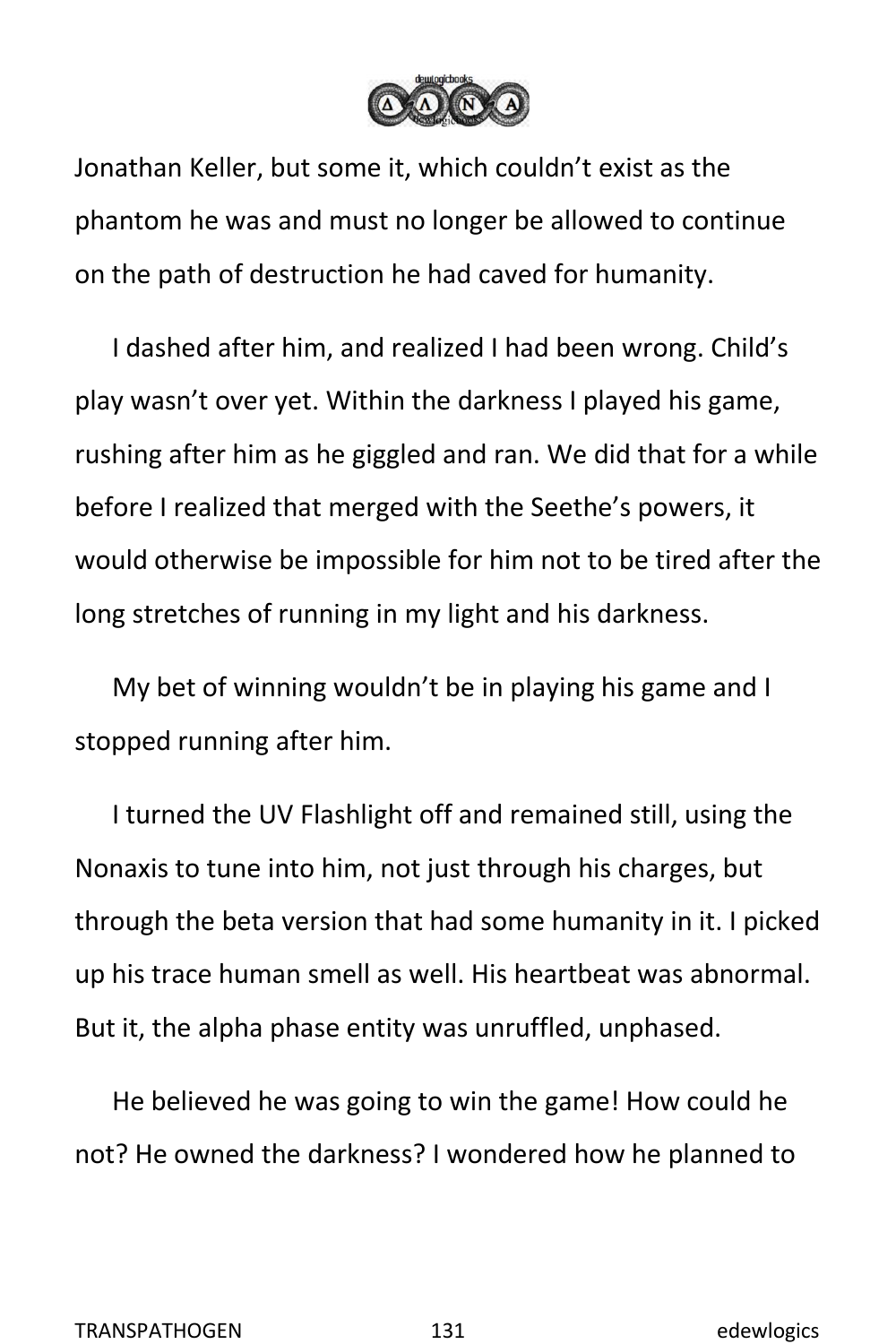

kill me. His best bet would be to knock me down with a stick from some imaginary Northwestern front despite the unfortunate reality the natural order couldn't sustain his existence there.

"Come play with me," he urged, and from his voice, he was closing in on the distance between us. I allowed him, moving in the direction he couldn't within the sustained but inaccessible electromagnetic field until I got to the magnetic west on the horizontal plane he could never trail. I waited to trace his movements.

He moved. "Come little kitty come and play…come little kitty, don't be shy…" he sang.

I remained still and got on my knees slowly to impose the simulation of the infinite limitation of electronic projection now entombed in the contained location.

"Are you praying little kitty?" he asked. And in a move highly unexpected, began to say the Hail Mary prayer. "Hail Mary, full of grace. Our Lord is with you. Blessed are you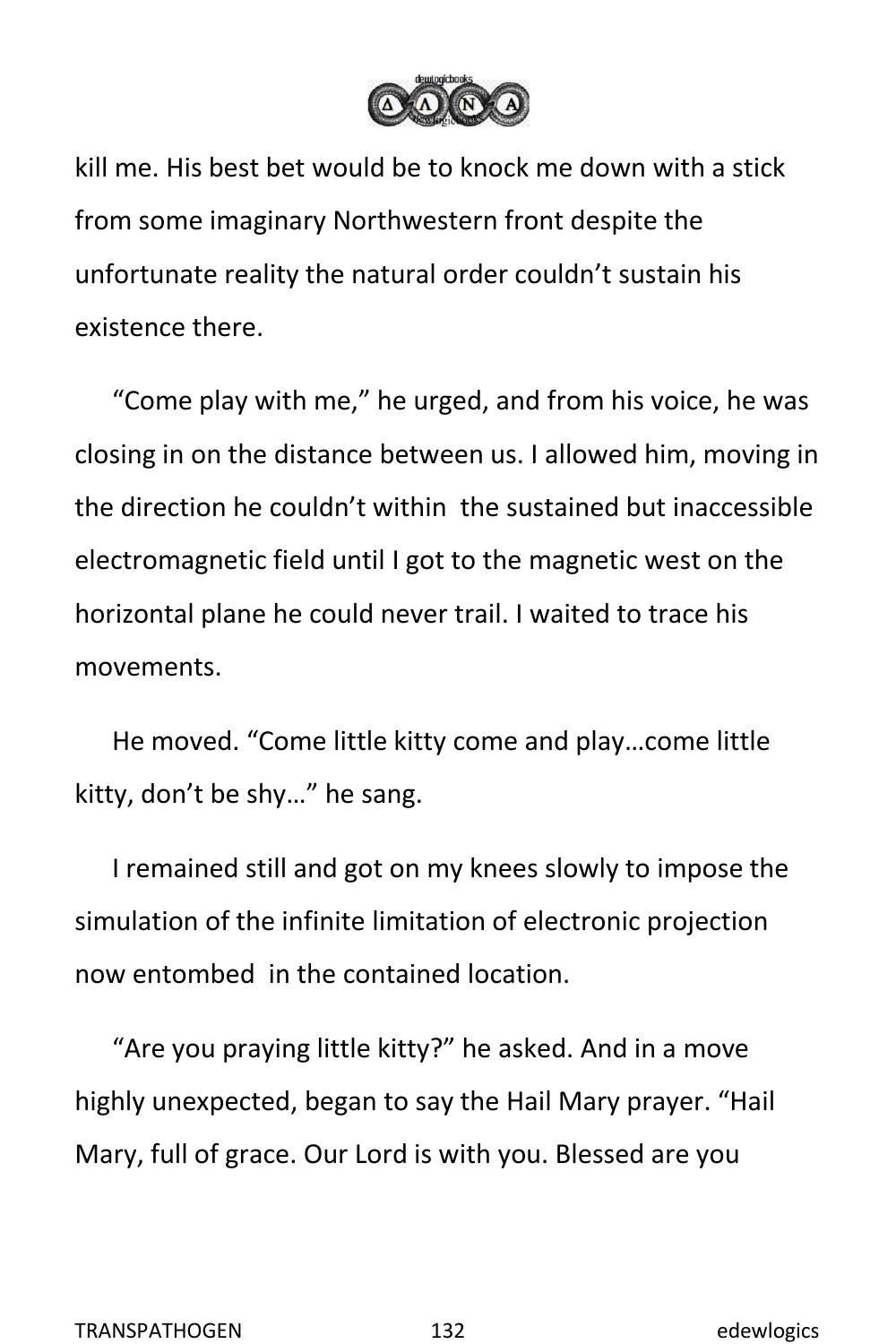

among women, and blessed is the fruit of your womb, Jesus. Holy Mary, Mother of God, pray for us sinners, now and at the hour of our death. Amen."

I brought him into his own simulation by enclosing my palms as though on a whimsical wish for some miraculous aftermath.

He giggled. "Do you want me to recite a prayer for the blind?"

I smiled, unable to escape the tragic insinuation, pulled all the strength the Nonaxis offered me to pull in his bearings. His voice didn't indicate an angular sound trajectory, coupled with the fact that he was mocking my inability to see him within the darkness, I projected his location as that mocking mine directly in front of me. Remaining on my knees, I raised the UV by raising my head and the 9mm at the same time. He was some nine feet in line in front of me.

It, him, the nonentity boy once believed to be eight year old Jonathan Keller was smiling as I pulled the trigger of the 9mm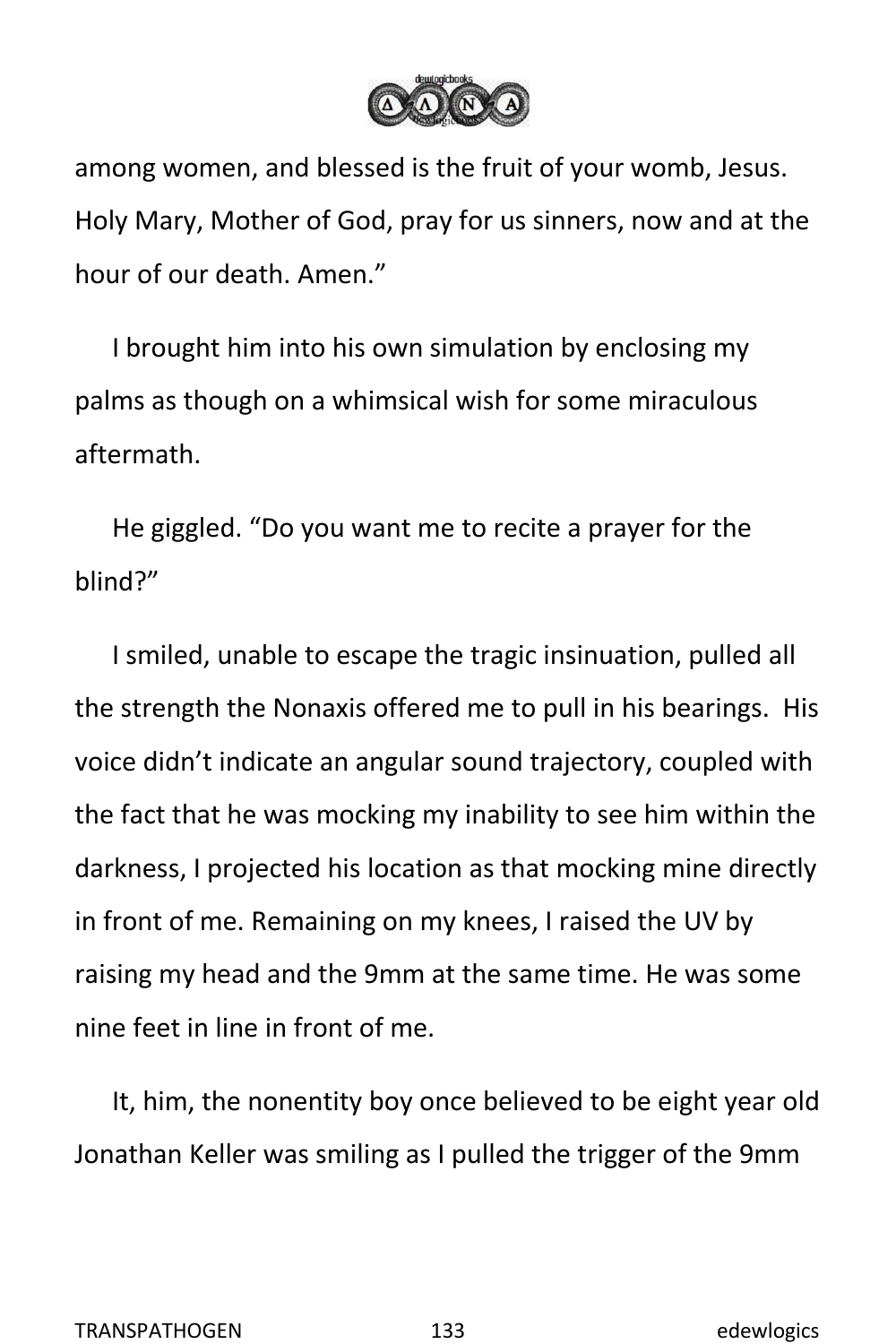

at a non point blank range, once and again. The two bullet holes in his Nanocephalic head I measured to be approximately half an inch apart before he began to fall in the much expected particulate splatter. And I watched as the Seethe caught on the bluish-green flame I recognized from my intent with the Zinc bullets.

I stood with the flames easily subsiding as residue all over me. The aftermath of the event enveloping me with relief. I debated disengaging from Patroc so I could feel the human specific pain I normally would. I exhaled, weighed my heaviness before I told him to release me. He hesitated. I urged it before he obliged.

The surge of cognitive-emotive negativity overtook me and I wept.

"Norah is safe," Detroc said some moments later to help console me.

It didn't help. I whimpered. "Beckman's dead," I replied.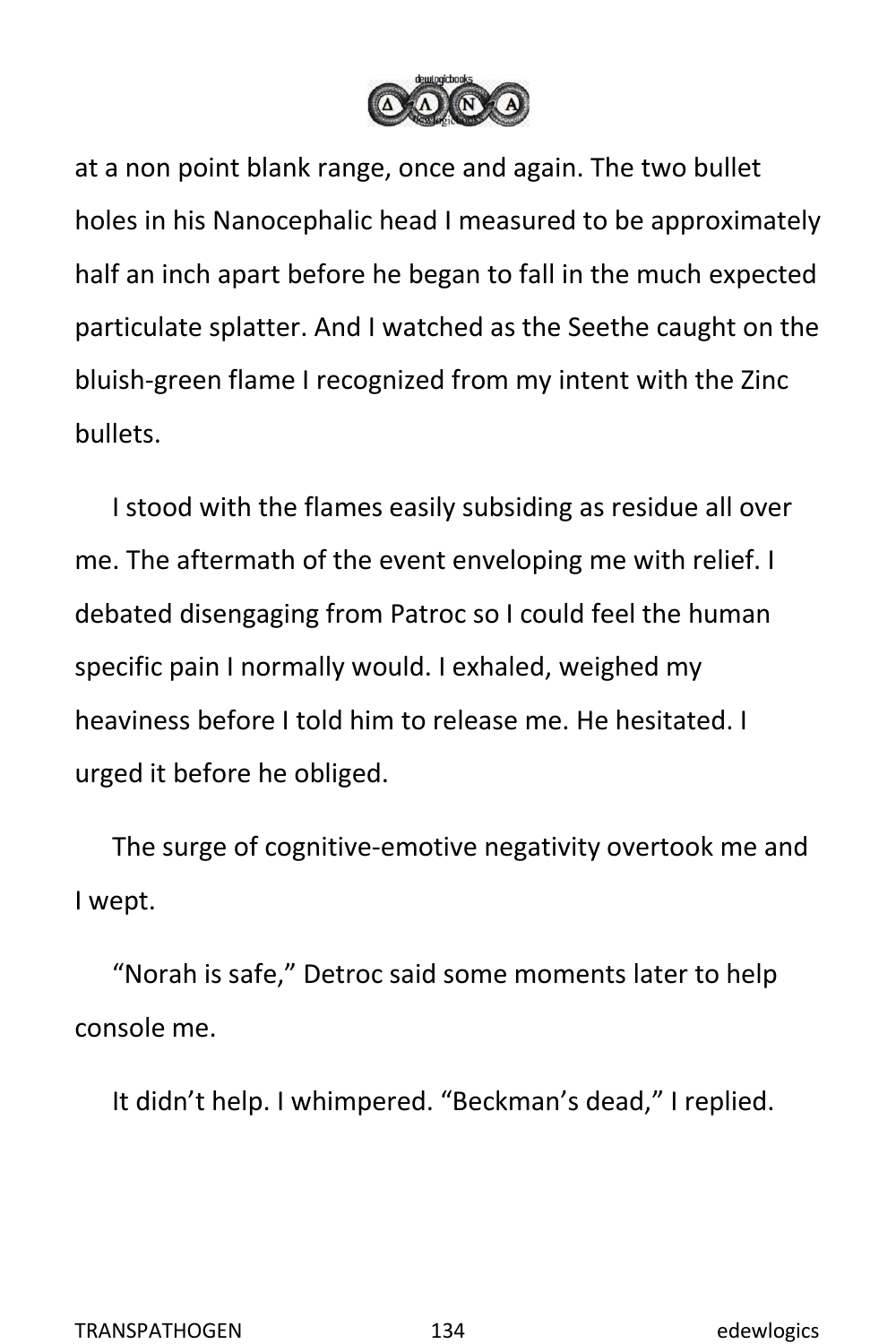

Detroc nodded in agreement. "You're right. You can't afford consolation sex now."

I eyed him.

He shrugged. "What? Wasn't that what you were thinking?"

"You still have a lot to be thankful for Deb," he said.

Indeed I did, I thought as Iwitnessed what remained of the event residue stick to the back of my hand. My delight was beyond my smile as I walked the deserted streets of Manhattan in undiluted, unfiltered, un-manipulated natural light.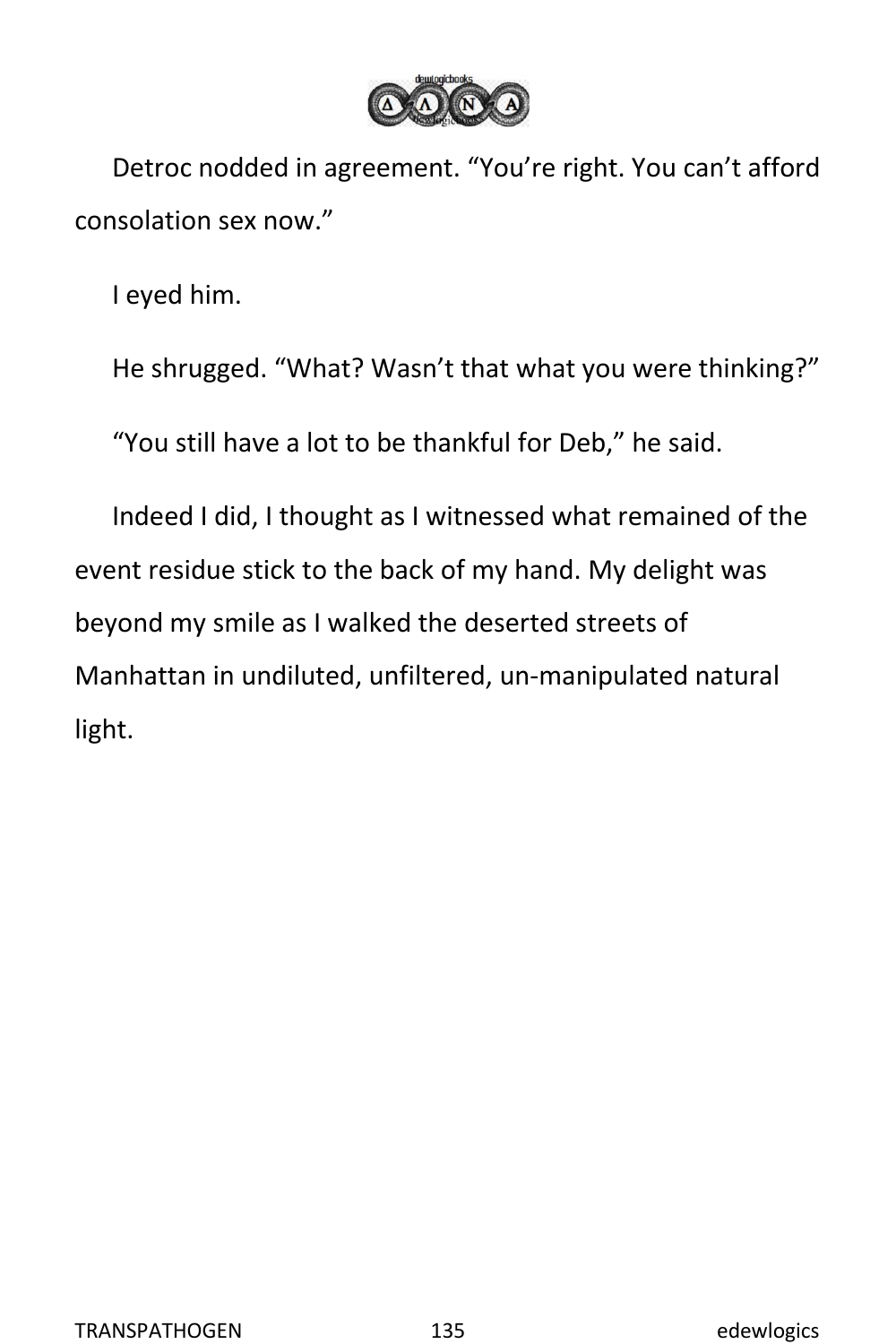

## SPLIT

## Author's notes

If ever there was a reason to be perfectly humanized, I will want no relativity with evil or harm either big or small.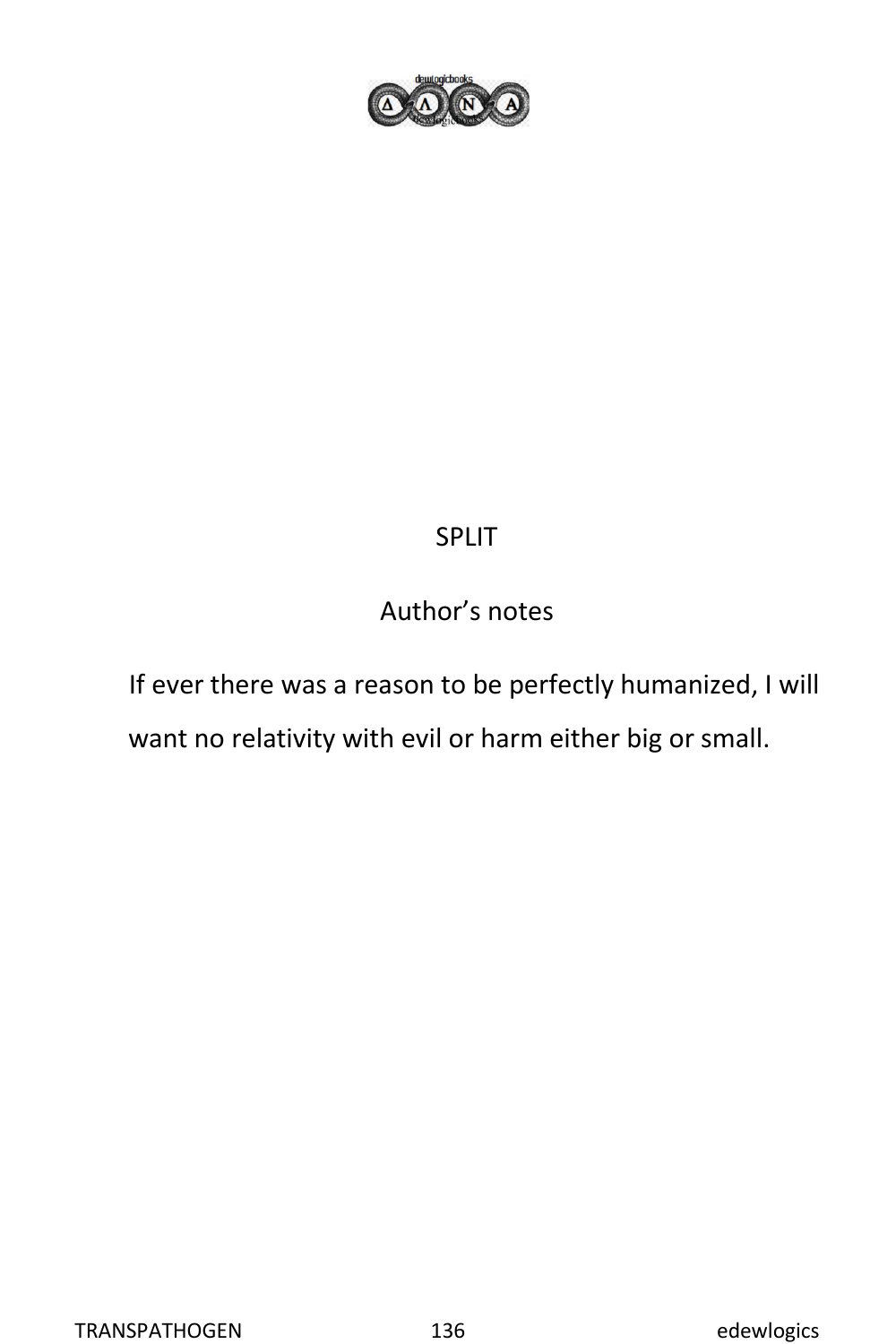

The ensellure, a non angular mathematical mark up for biogenetic propagation of life, it has no halfway lifeline, no glass ceiling, but a silver lining that never misses its mark measure for measure. Its own Omega zeal, its own seal, it is never a reverie for love, a merriment for conceit, not the daydreamer's imagination of progression or distribution for reproduction but a matter of its own complexity.

Halfway Creek, the Transverse experimental fortress severable by its experimental nature, inhabitable for long periods of time for the same reasons, was the only Transverse reality I knew that could manipulate charges—reflux, recharge, redirect. It was also one place of abundance of such, and the overflow of indistinct charges ensured it just might be a little bit difficult to be easily found by Patroc.

Dead leaves layered the valley surrounding the creek and beyond the valley were large trees with green leaves. I observed its misty beauty for a moment before I set out to unpack.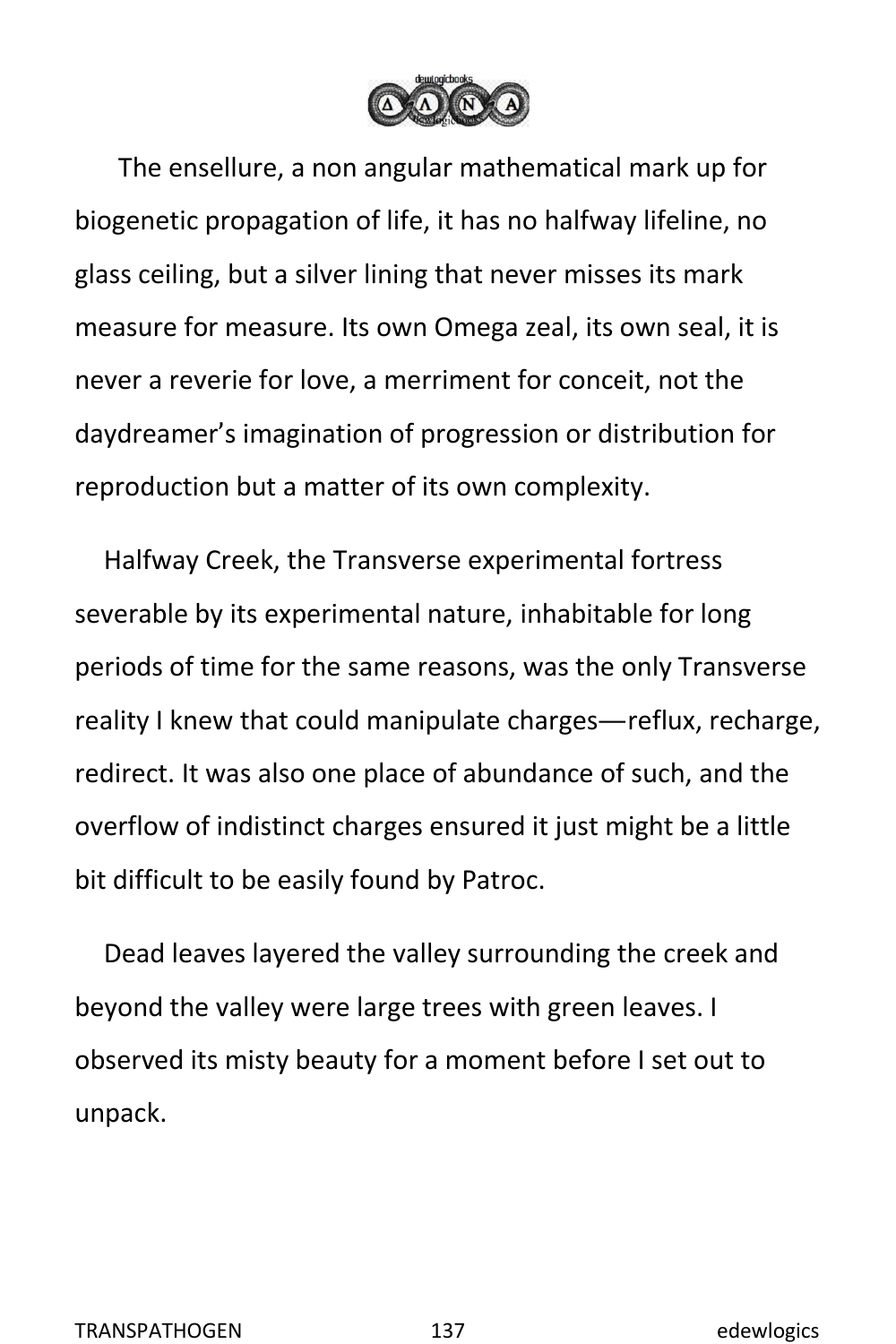

I sat an Alphamagnet down on one side of the creek with its negative end pointing towards the creek. There I also sat some clothing and towel. I walked over to the other side of the creek and put another Alphamagnet down with its positive end facing the creek, some clothing and a towel.

On the eastern side of the creek I sat a Basemagnet, walked to the western side, sat the other Basemagnet for the magnetic levitation and stripped myself of my clothing as soon as I got to the North.

A few feet away from the waters, breathing rapidly but psychologically assured of the correctness and necessity of my actions, I strapped the Polar Dissimilator to my waist, took some steps back and as I began to feel the disintegration, ran ahead as fast as Icould, jumping up into the air towards the creek. I dived into the projected middle ground of the creek, implanted the strong electrolyte into the bottom and lost consciousness to particle dispersion, re-assimilation.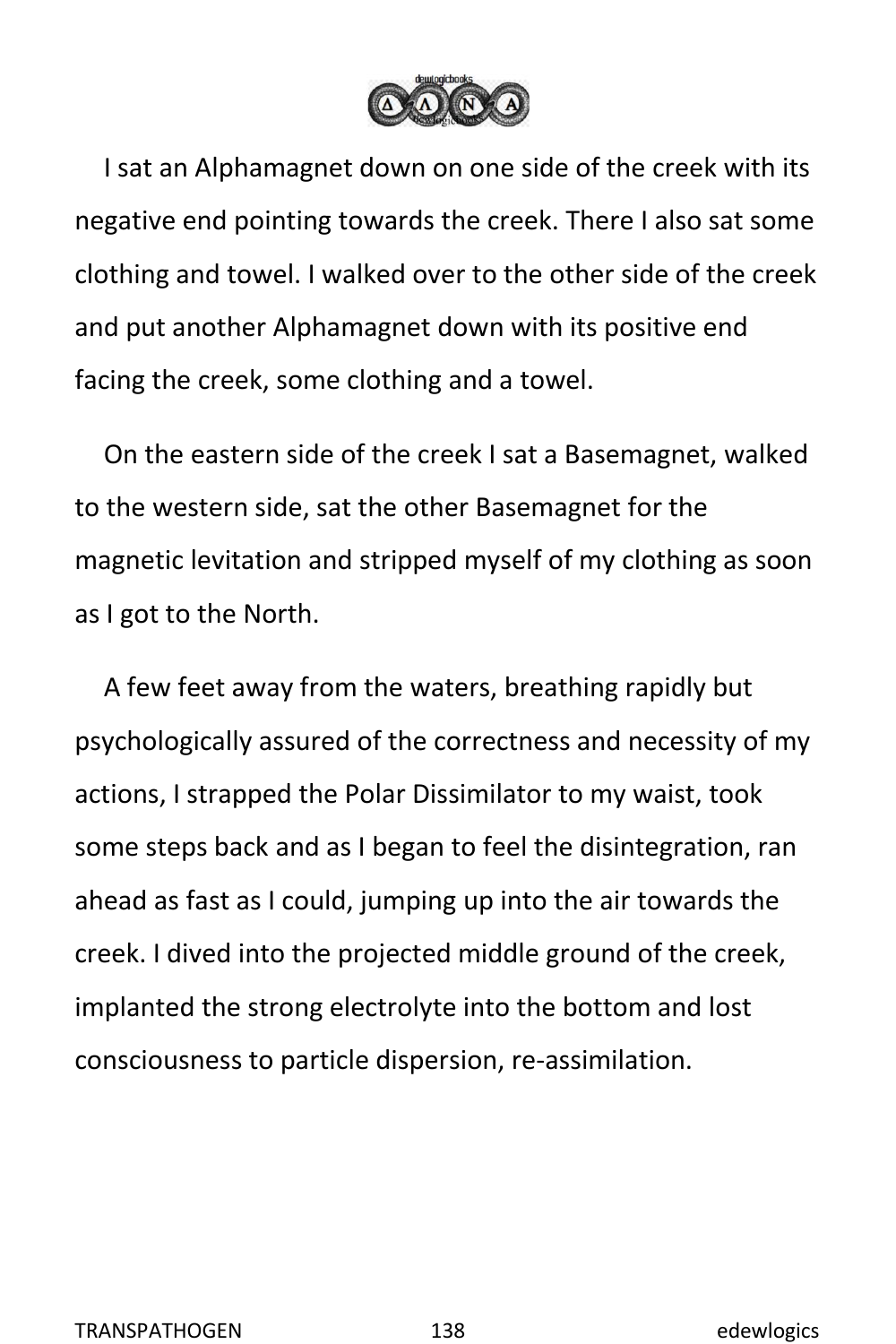

When I gained consciousness I had surfaced in the waters face up, close to land, but struggled to drag myself to an upright position. The procedure had drained me of energy.

On land I glanced behind me and drew on a sigh of relief. I had landed on the Alphamagnet's negative side, my feet in the northwestern region. She had her back to me, toweling as I rushed to get my clothing. When I was dressed, she had her front to me on the same spot, unmoved, head down as she fastened her pants.

I was still shaken, feeling the pain that seemed increasingly discomforting by the second, the effect of experimentation on Halfway Creek.

She on the other hand, the woman on the other side of the creek who looked exactly like me, seemed unaffected by any such pain.

The sustaining circular wave patterns on the surfaces of the water bothered me more. I moved backward and found that I had enormous pull back from the perimeter of the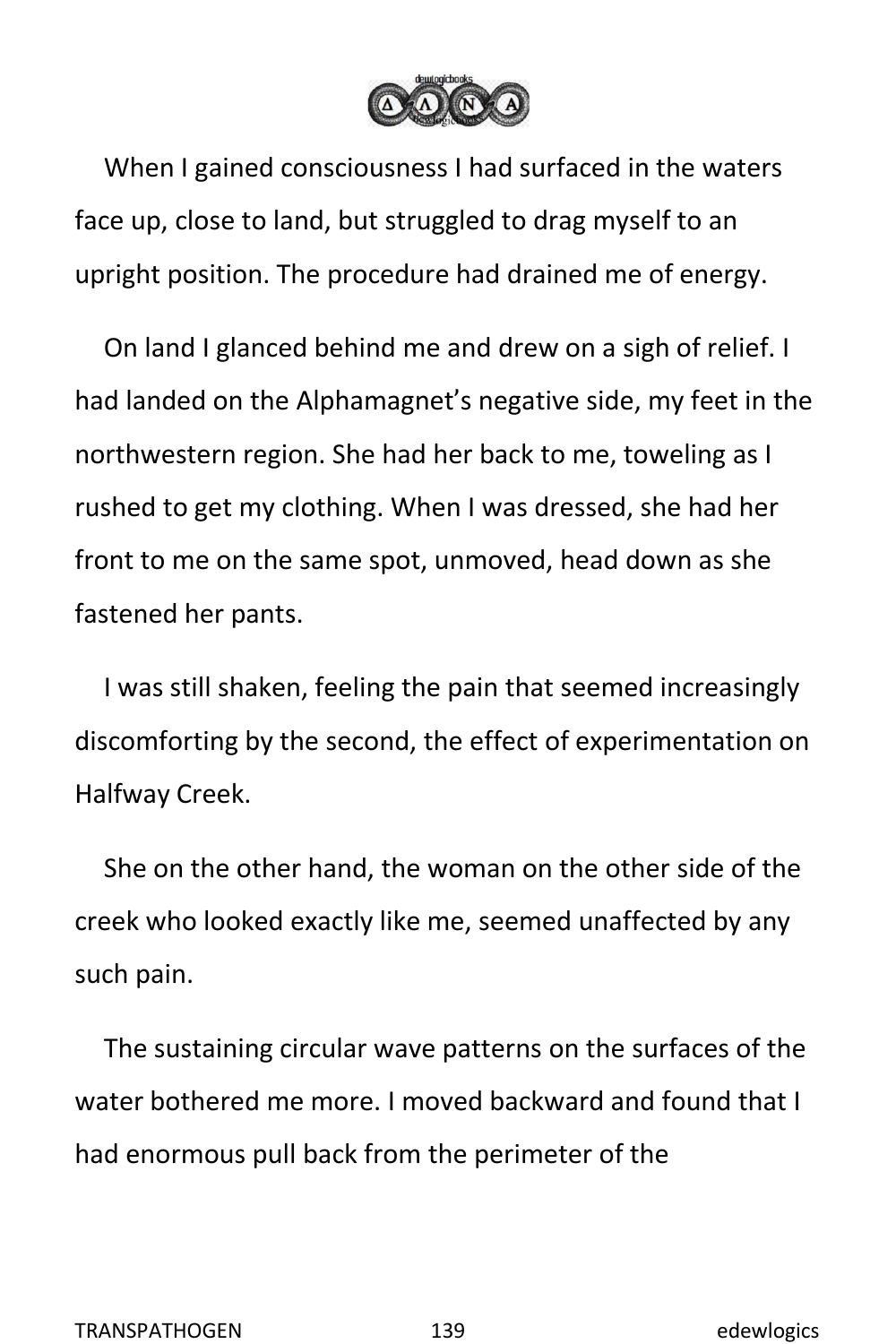

Alphamagnet on her side. Locked in what seemed a cage with an enemy I had tried to get rid of, undetached and gravely affected with ill, yet unable to escape it--the rush of brain cell activity to my mind didn't ease my discomfort.

"We're locked in the same field," I said in a shocked rhetorical manner. When I turned towards her again, it was in anger. "Bitch," I shouted.

She raised her head slowly, calmly, without any visible sign of pain, smiled, slowly dropped her hands in her pocket and holding my eyes fully, shrugged. "I'm a bitch, you're a bitch, between the two of us, there are only bitches. Who is to say this bitch is this bitch and that bitch the other bitch."

I frowned. "What? It's meant to be offensive you idiot. You're the other bitch!"

She shrugged. " I'm not offended. Sometimes a compliment, sometimes just a word…but confused..." She tapped the opposing sides of her face with her right and left middle finger. "…what does it mean when it comes from yourself to you?"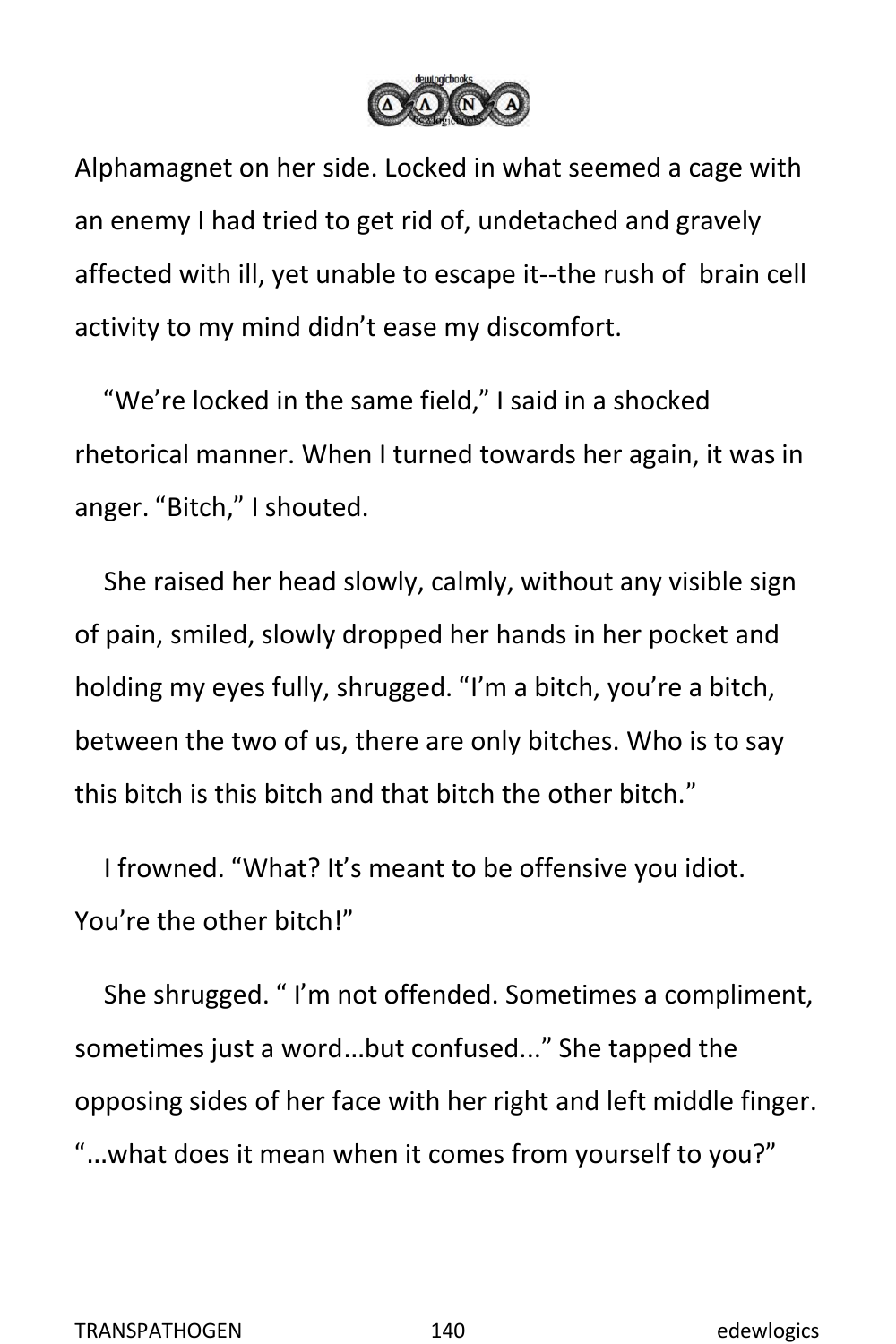

Before I could respond, Patroc appeared between us on the waters close to the midpoint sustained by the levitation, facing me. It was the first time I would see him on Halfway Creek and although he didn't appear as a giant, he was still quite tall. He looked human.

It was also the first time I saw him angry. When he spoke, his tone was harsh. "You thought you could do this?"

I studied him, surprised yet angry that he was there, that he got there faster than I anticipated he would. "What are you doing on Halfway Creek?"

When he spoke this time he roared. "I could smell the charges seven worlds away. You're doing something never done before. Are you out of your mind?"

I studied him. He was angry, guarded about what was happening but not surprised. "Were you following me?" I asked.

He frowned. "Are you kidding? I'm your guide."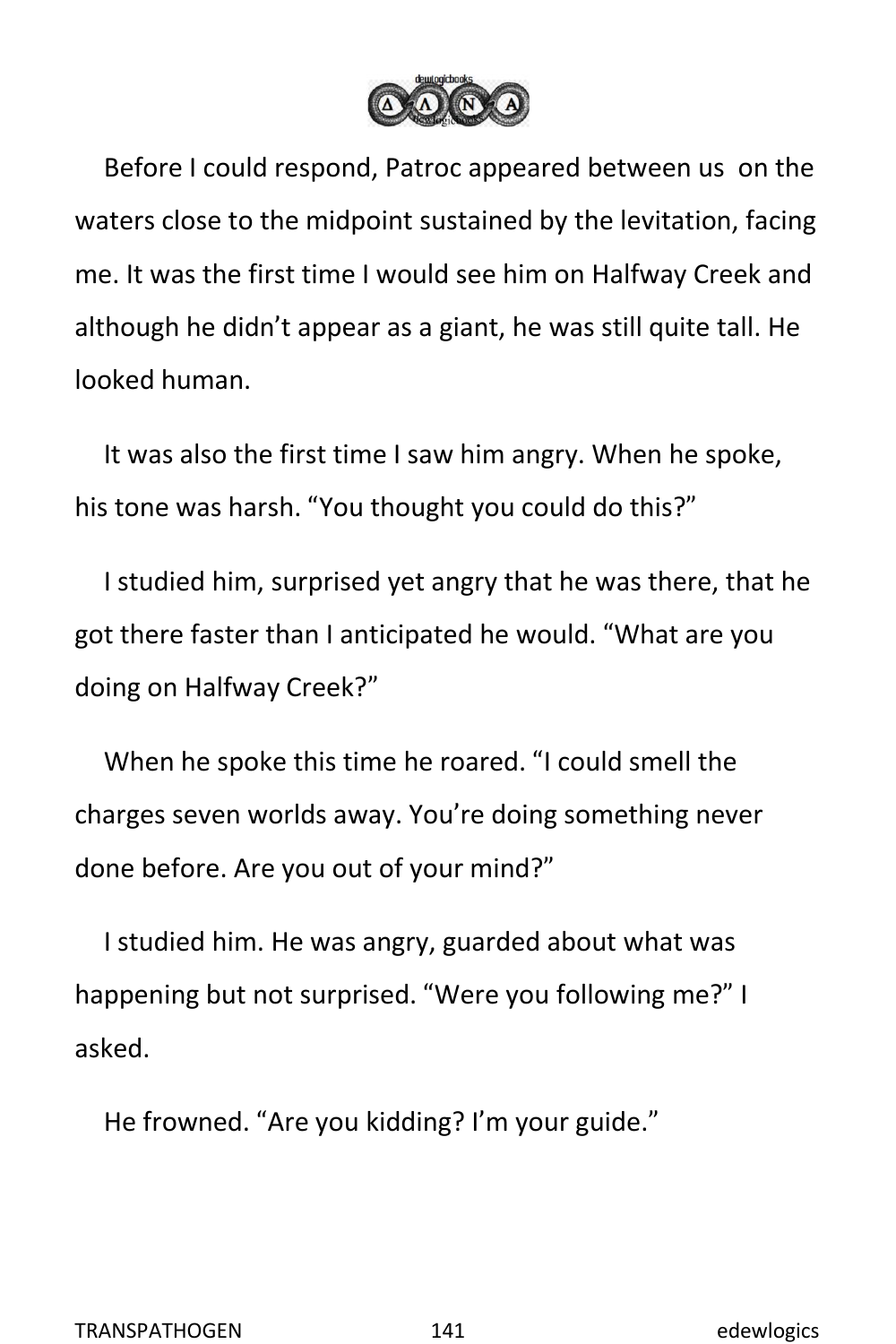

I frowned, and stared towards her, wondering what his relativity to her could equate to being, whether it could equate to being. She held a devilish smile as I turned to Patroc. "You knew I was going to do this."

"I knew you were going to do something with the instruments. But I didn't know what," he answered, his body still half turned towards her. "How are you going to learn without mistakes?"

I frowned, more disappointed than sorry. I was getting angrier however weak I felt. I studied him. He was still wary, tilting sideways to glance backward at her. "Why am I weak and she's strong?"

He turned fully to face me. "You feel more than her because you own all tracers." I shrugged. "And all the tracers are peripheral."

"But she's pure instinct now, severed, she's still you but quite unable to feel while you feel all the pain. You need to put her back," he replied.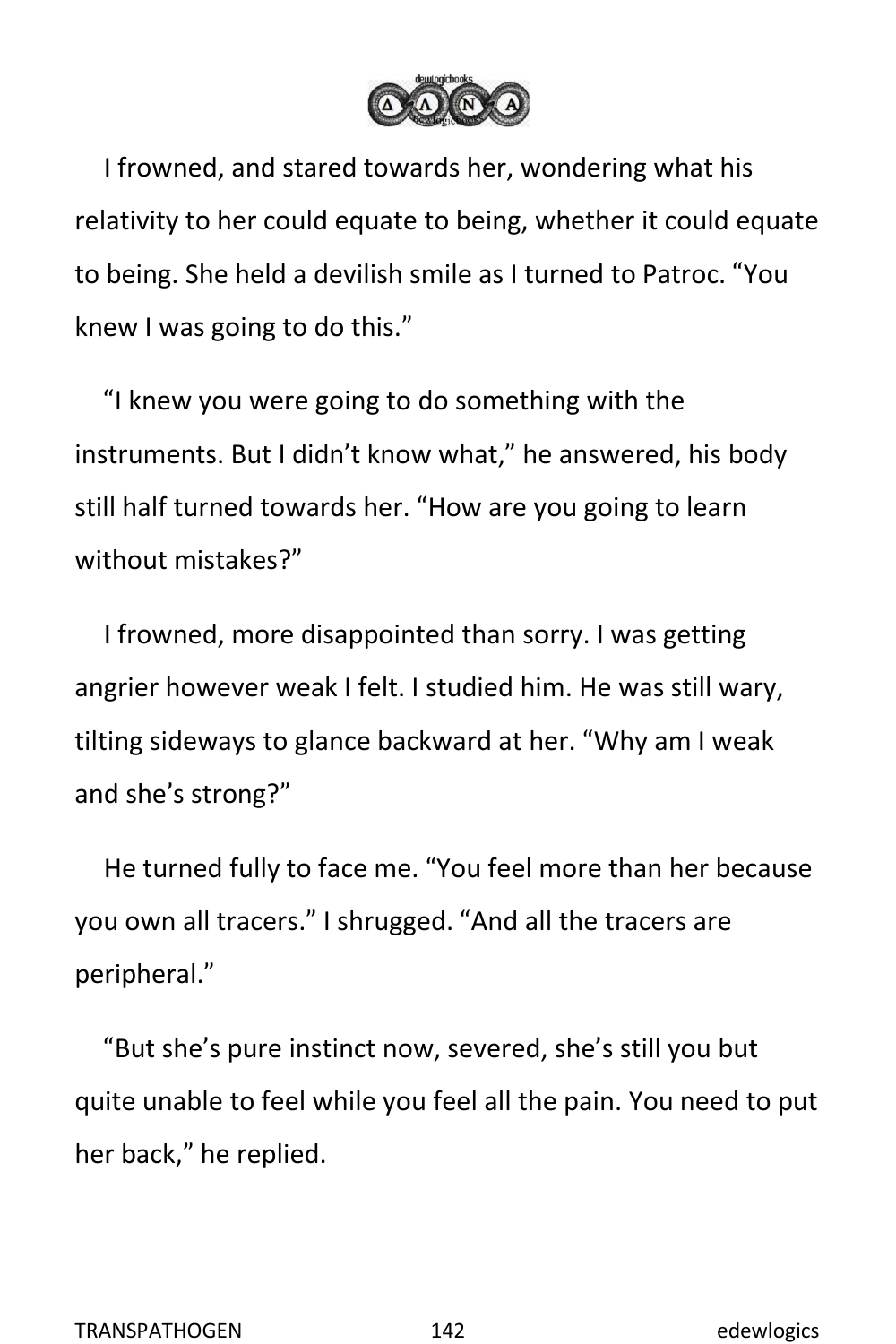

I forced a sarcastic smile, almost disbelieving that moment of apparent failure when I had worked quite hard and secretly to achieve success. "You'll think there is some ideal placement outside my peripheral nervous system where I may allow my life to be more and more of a complication, one which I can not remedy but must engage, a lie for a lie for a lie for trivial comforts…You lied to me!"

Patroc exhaled. "I didn't lie to you. This never came up."

I shook my head. "Oh really? The lie was never down either, was it? In fact, there is no possibility for it, is there? These delusions of migrations, the vector that never works unless it pretends to do so in the very framework in which it definitely cannot work. You should get to know the very many kind of crap that comes up when you lose trivial comforts."

She spoke. "First you cut your hair so you can be uglier since it doesn't matter whether you're this bitch or the other bitch. You're not getting any anyway."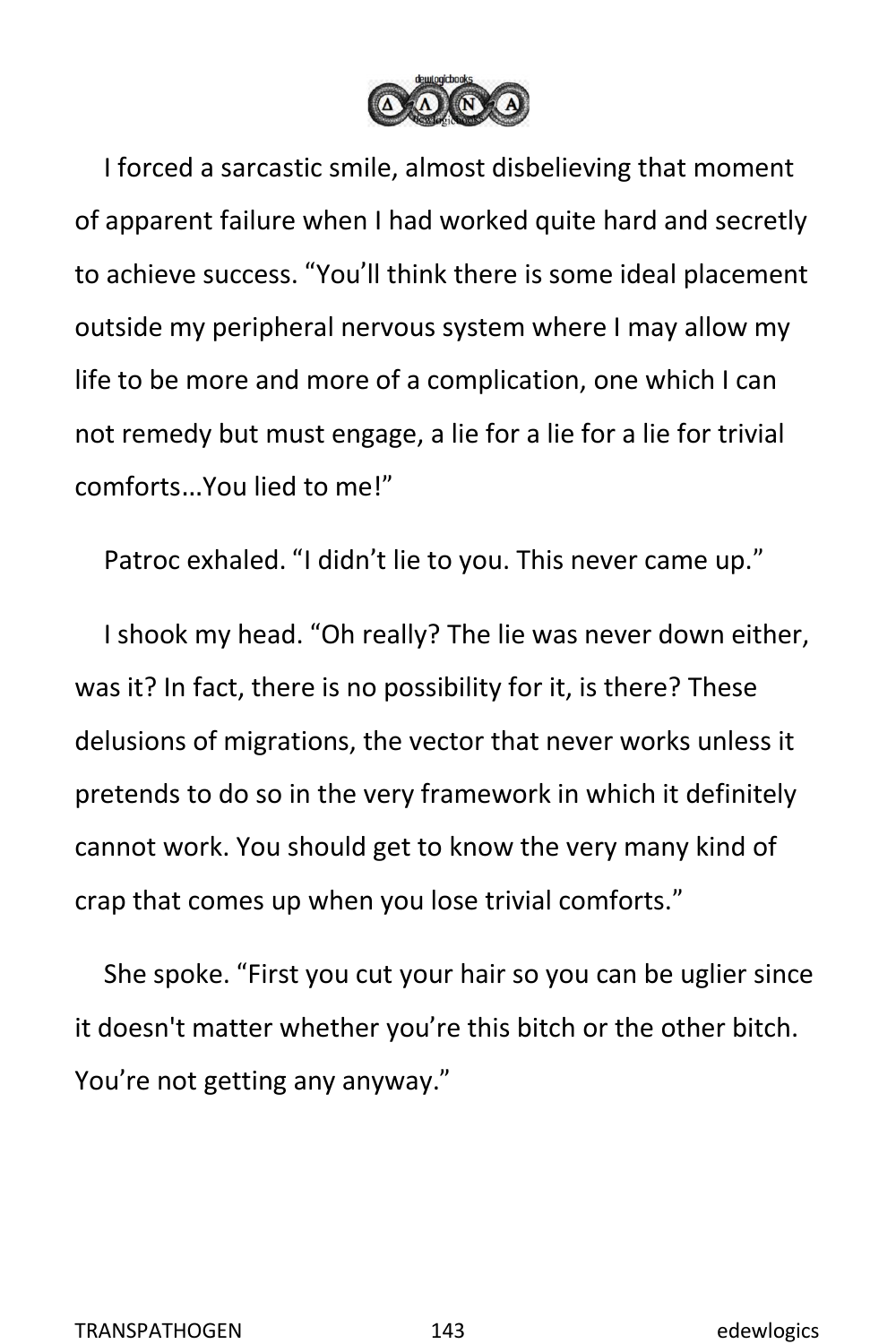

I shouted. "Shut the hell up! You're the other bitch, the dumber bitch, you idiot."

"You have to re-assimilate," Patroc urged.

I shook my head. "Why everin hell will I do that? She's an epitaph closer to the grave that was never truly hers to begin with. She's nothing more than a complication, a lie, a dangerous one."

"You have to enable this complication," Patroc said.

I laughed, out loudly, sarcastically, although saddened I couldn't get beyond myself. Shaking my head vigorously. "Why must I enable a complication other than owning the complex I am?" I asked.

Patroc exhaled and spoke in a lowly calm tone. "Because it is the access to you."

I was instantly struck with grief. It was the first time Patroc became something other than what I knew him to be,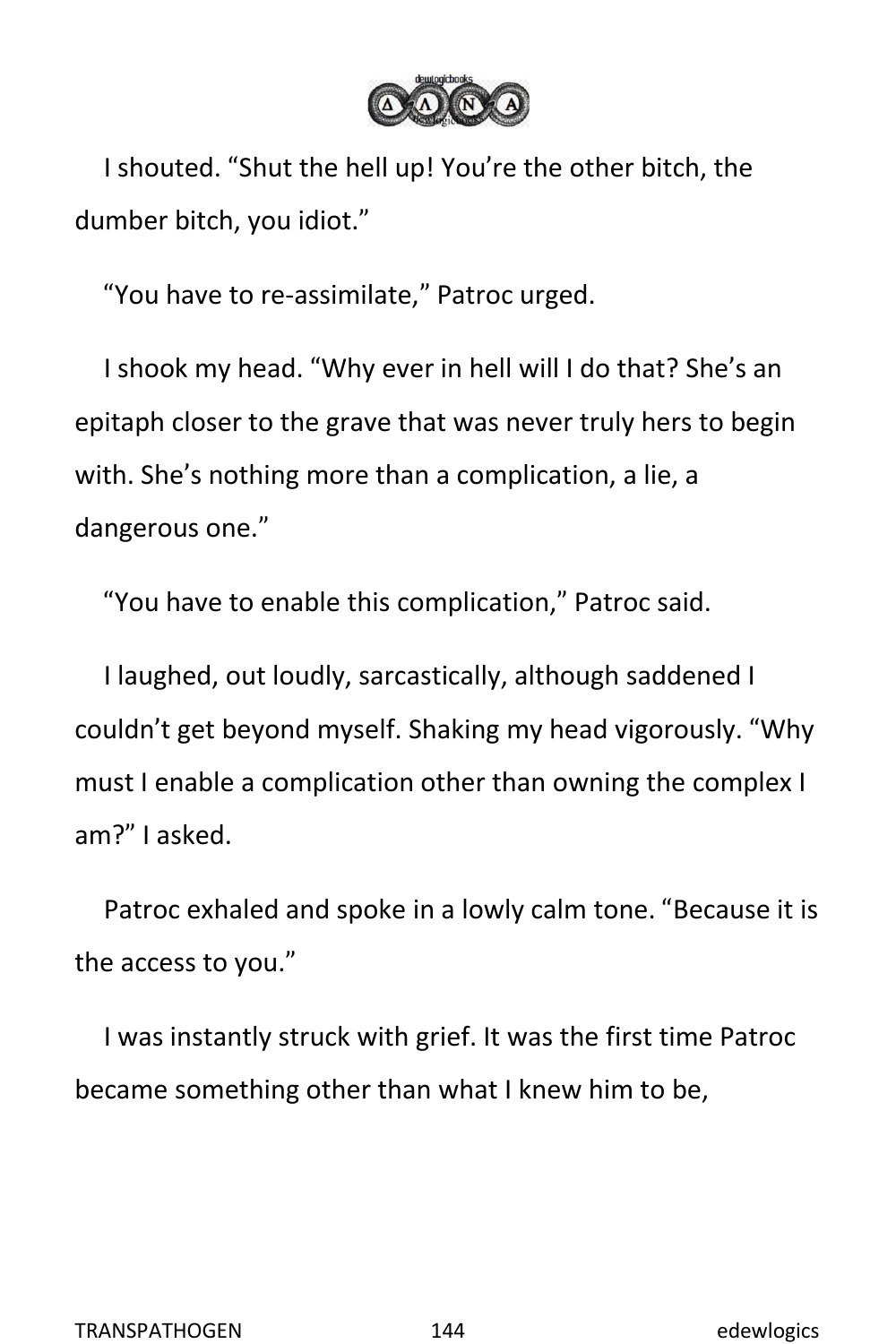

something much less than the imperfection of a giant I knew him to be, something I could eventually see and know.

And in the overwhelming realization of the moment, I laughed and spoke as an outlet of some measure of relief. "Complications are artifacts, confused relation of parts which always comes after the fact without any elemental or real base value. However can I envision this relation for life as one destructive to mine? However can I envision this life, an anatomical piece, an appendage, a physiological piece, an embryo, a literary piece, an adage, a historical piece, a relic, a scientific piece, a specimen?"

Patroc sounded slightly emotional, a strange consequence for an agent mainly devoid of such. Was he devolving or evolving in the moment as some species of his own kind, the non-humankind? "Everything knowable knows intricacies."

I laughed, again, overwhelmed by my human emotions, wondering whatever Patroc was feeling. Some barely fractional emotive bearing possible? "I know only too much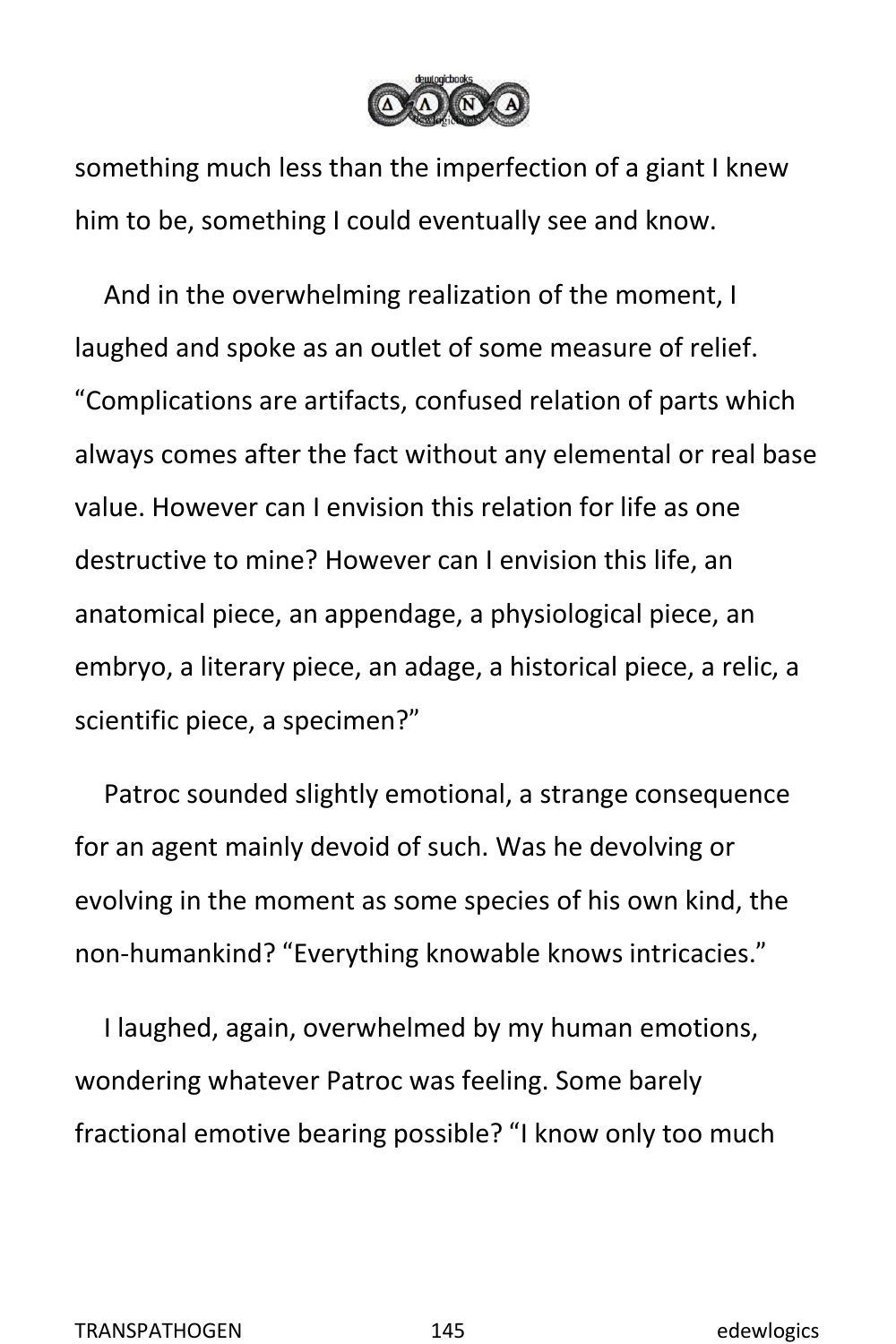

about the intimate knowledge of intricacies you see. A complex knows intricacy based on the relativity with a true base value. For instance, eight is a complex of two to the third power within the same complex as two, so is two to the second power, four, both within the same distinction. Unlike this distinction, one raised to the power of eight is one and much separable from the two and eight discretionary premises. In fact these two distinctions can be severed from each other. Three raised to the second power is nine. Eight and nine do not have the same complex. And nine is a complication of two and not a complex in that regard. You need to have two to build an eight complex. But it is never a mathematical complex that one plus one merely adds up to two because one times one equals one. There--"

She interrupted. "Get to the point and don't waste my time."

I walked a few feet westward to stray away from Patroc who was momentarily blocking my view of her, angry. "You have no time you idiot. You're an ionized life form. Your life begins and ends in this experimental environment."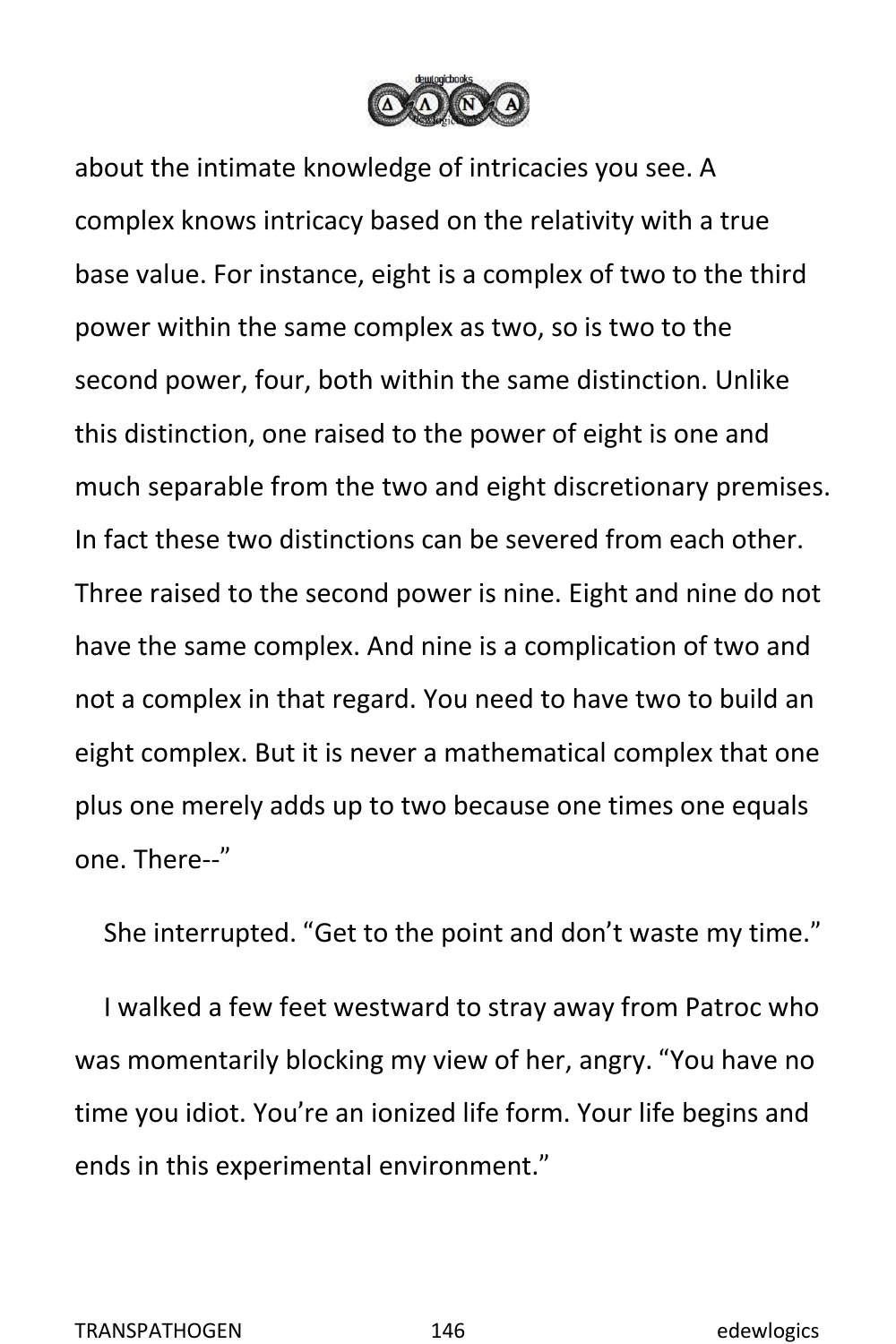

She was smiling.

Patroc appeared in front of me, blocking my view of her again. "You have to re-assimilate," he urged.

My frown was suddenly deepened. "What the hell is she talking about? Why is she smiling. What is funny?"

Patroc exhaled. "You said it already, her life is limited in this ionized form."

I shrugged. "What the hell does she want to do with the time inside a complication? That must be why she is the Dumb ass between us."

"You mean I am the Dumb-ass for both of us?" she replied.

I shook my head vigorously, held his eyes fully. "Tell me she isn't this dumb. You can't be this dumb! It's pretty clear about now who the lucky idiot pretending to be big and smart is. How is this even debatable Patroc? And I must warn you, I am no longer that person you can lie to or forget to tell that very important detail about the differences between complexes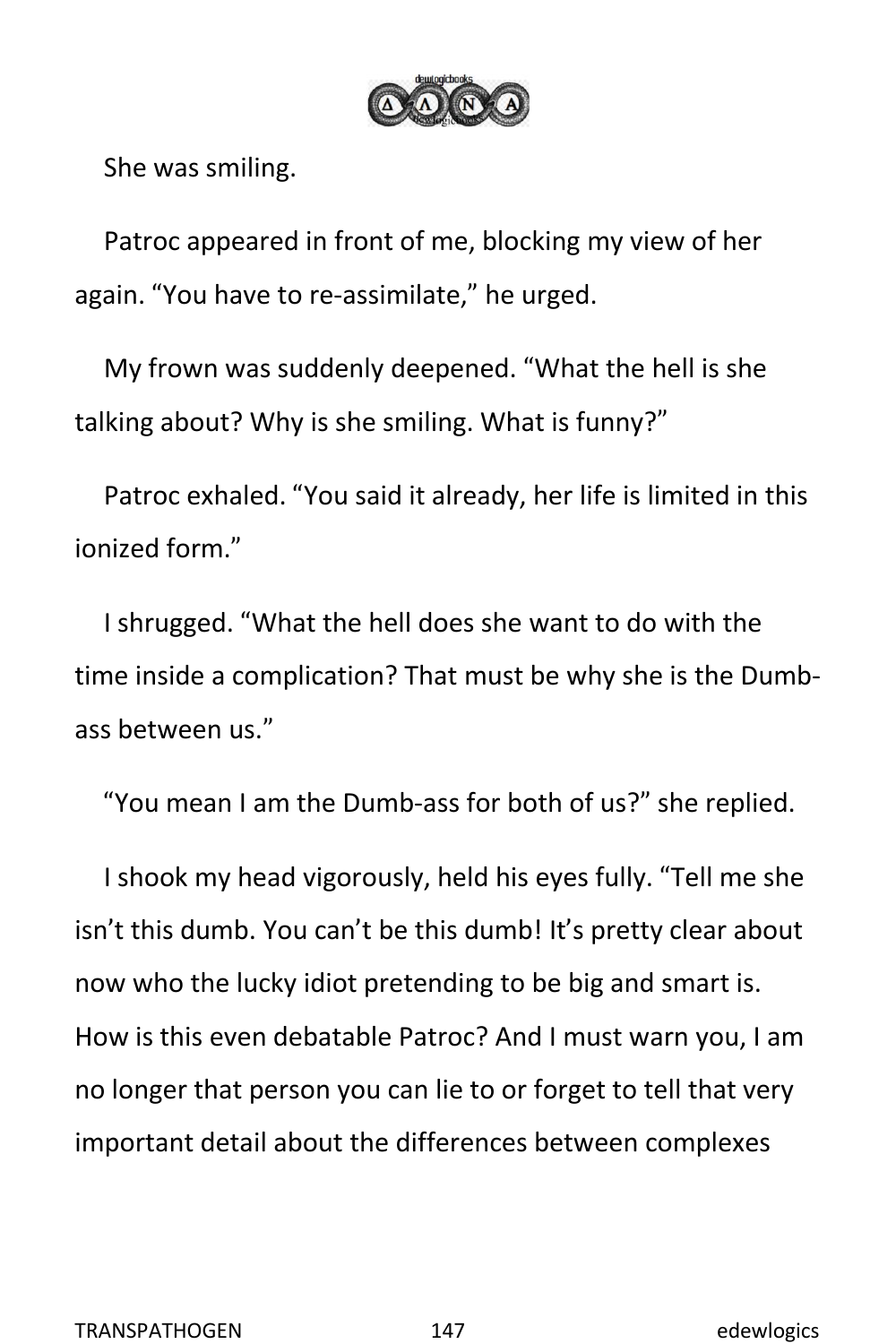

and complications. The vertical complex is a one, three, six, seven complex with a two, three, one differential and the horizontal complex if I choose to start at one is a one, two, four, eight complex with a one, two, four differential. This field is mine and if there is no x manifest in the second quadrant, you can not get a complex in the third and fourth from some magical toxic thin air. What you will have is an external complication rather than a complex stemming from a real relativity with the owner of the complex, in this case a vertical Y chromosomal relativity. Is that not why all my guides are males Patroc? Does Dumb-ass know that? Dumb-ass did you know that, Dumb-ass?"

"I like it like that," she replied.

I nodded. "Of course you do Dumb-ass, of course you do." "You have to re-assimilate," Patroc urged.

"Shut the hell up Patroc," I snapped. "Whatever is meaningful in this rat race for war? Whatever am I to do outside the intricacies of this survival complication you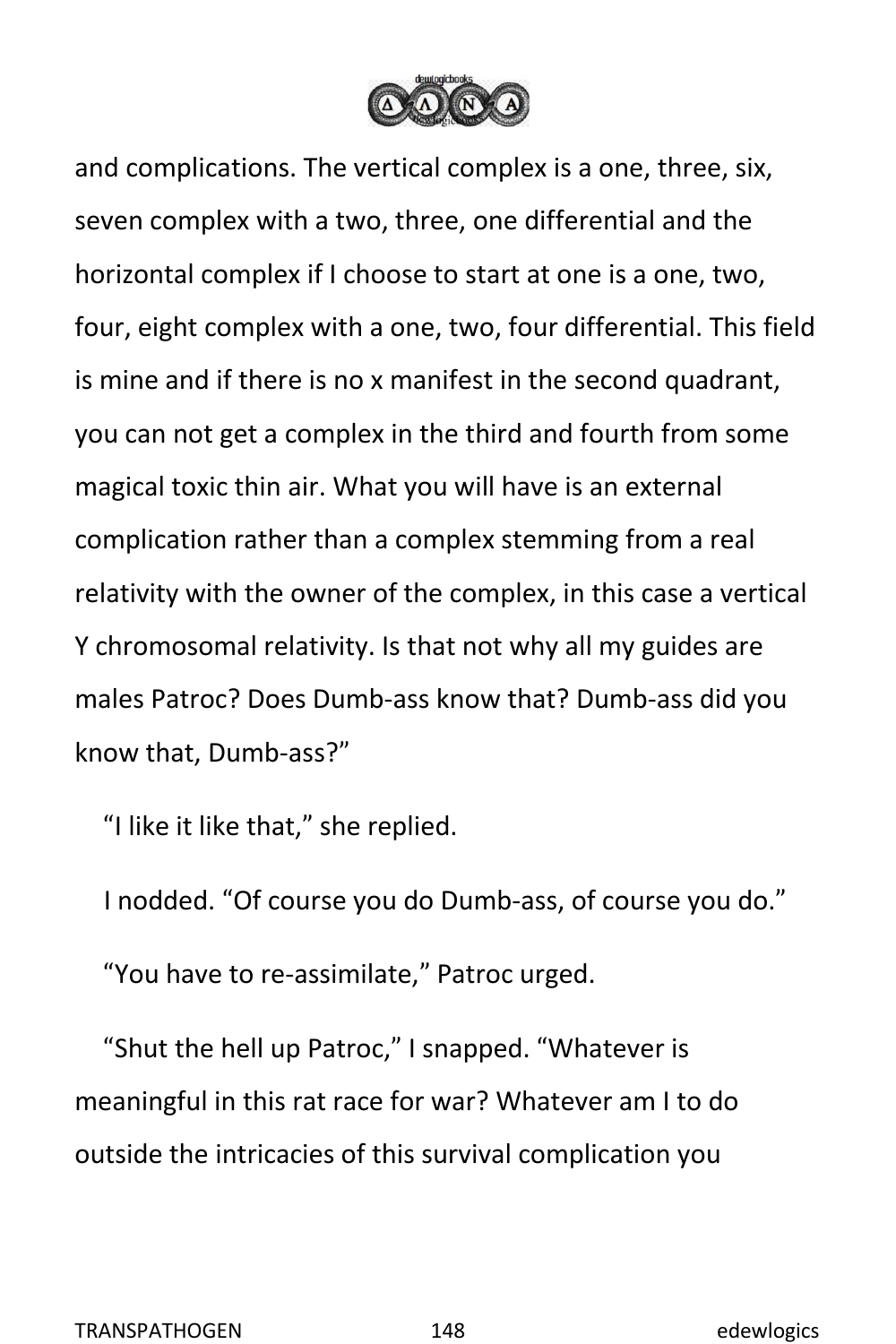

pretend is a complex? What is the worth of these worthless intricacies, for the evolution of what specie really? Whatever must I do with nothing but lies in all extended relativity? You have no natural ability for the complex. You're not even human. My nature is the electromagnetic relation relative to earth isn't it. You can't be human can you? No smart person allows a complication run her complex nature. So, whatever else must I do but extract the complex and get rid of the complication?"

"How do you feel?" Patroc asked.

I exhaled without any measure of relief and shook my head as the awakening of the obvious aroused my body. My pain was incremental and progressively overwhelming. "You're right I feel. I hurt all over."

He seemed unaffected by my statement. I wondered if he was totally unfeeling in his pseudo human form, pulled sideways slightly to watch the un-pained version of me. "Is this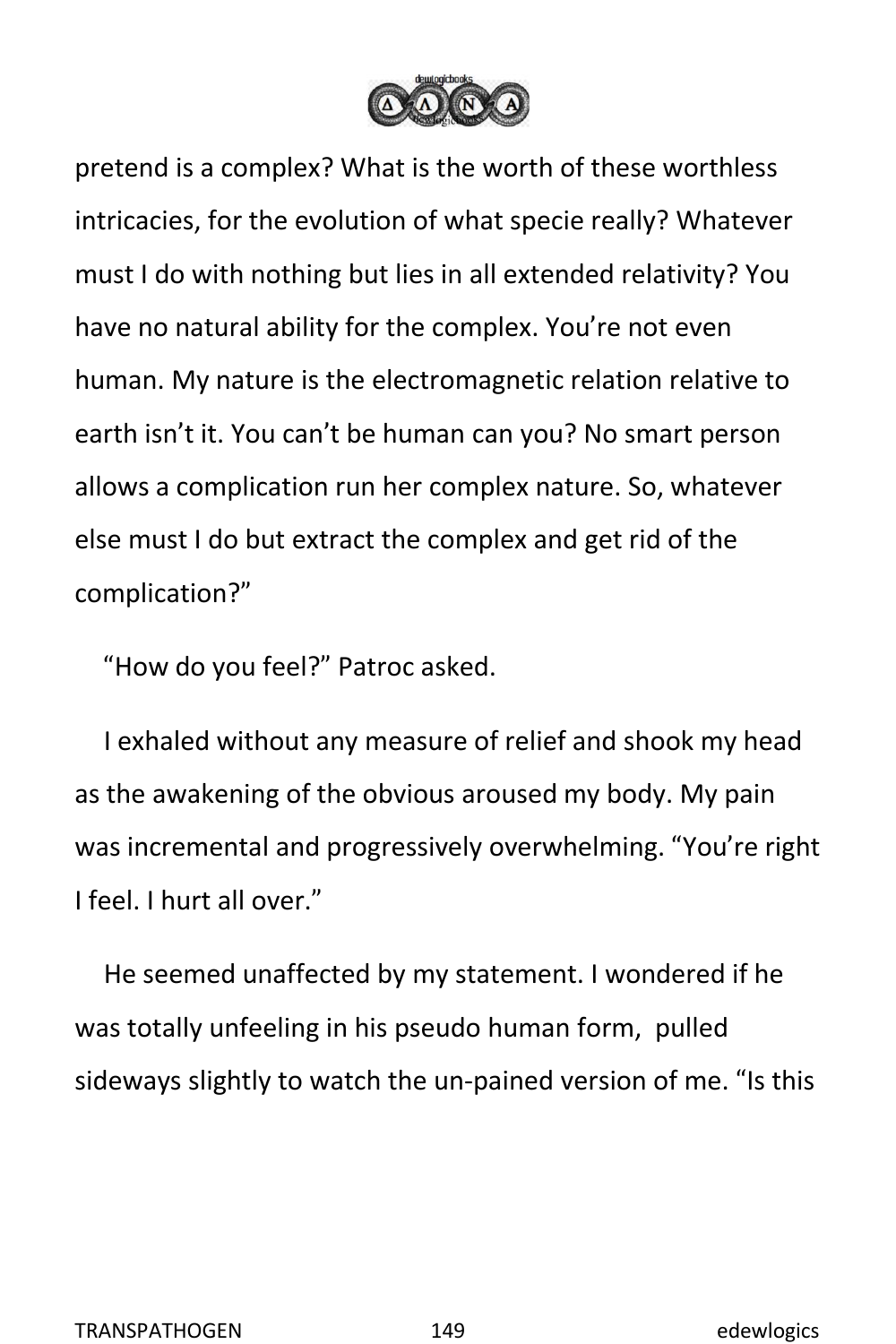

suddenly beyond your comprehension or your sudden human life is already ruined by the thoughts of her cajoling you?"

He shook his head."I can't be cajoled. I'm not mortal in that sense."

I stared towards her. "You heard that? He can not satisfy your mortal crave. Find yourself a mortal prey."

She shrugged. "He's not my type. But he is certainly yours."

I frowned. "What's your type?"

She licked her lips. "The fun ones. What's life without those? Who cares what they have up there but fun, fun, fun."

I shook my head. "I think I'm gonna puke."

"Exactly how I feel about that one," I heard her say.<br>Patroc faced me. "Why on earth would you want to get rid of her?"

I was silent for a few seconds. "She's pulling me down."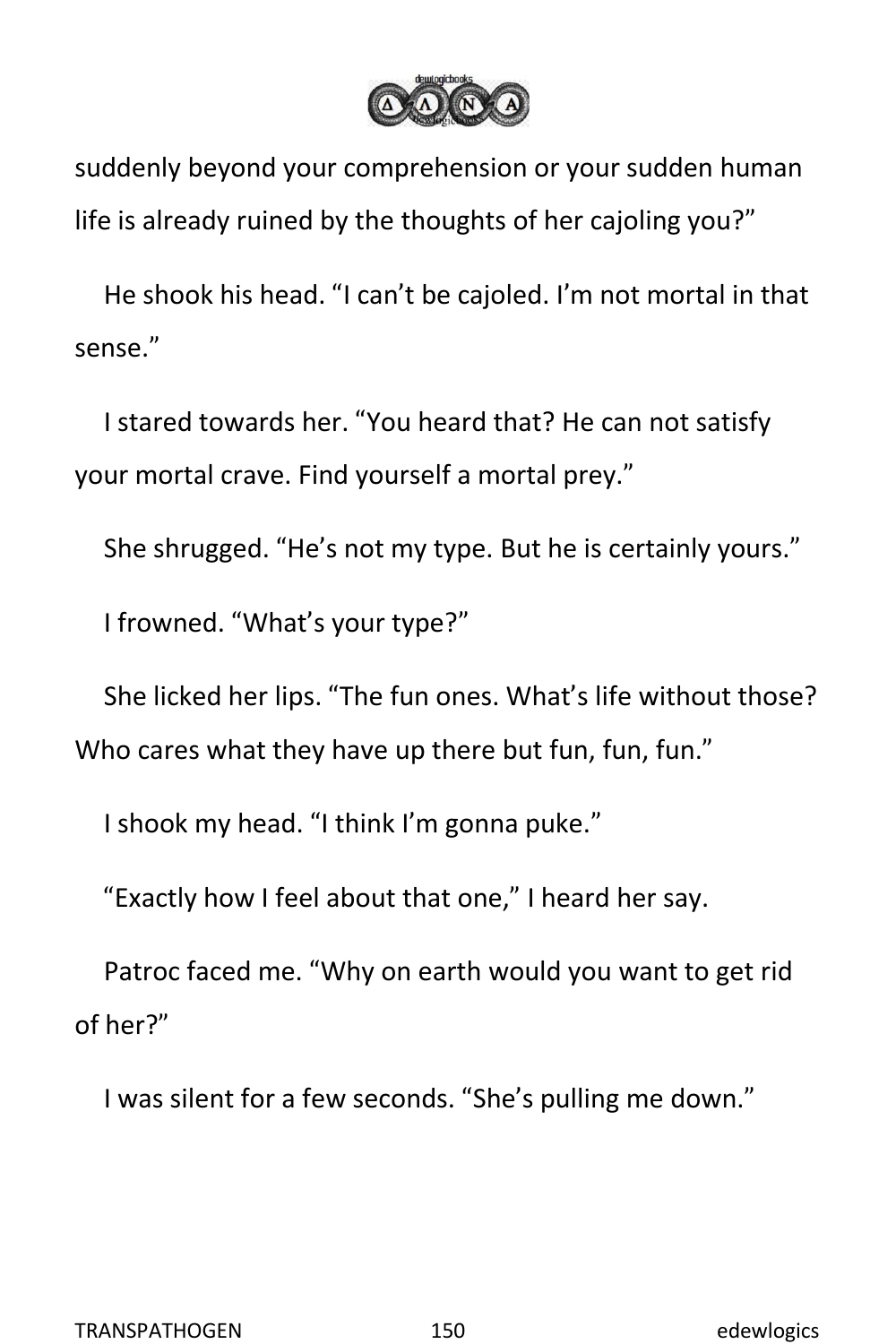

"Ah!" I heard her say. "Pulling you down indeed! She's the one that pulled me down into the water."

I twisted my mouth. "What?" Eyes locked with Patroc's, "Dumb-ass wasn't even there when I went in the water," I replied.

"I was!" she proclaimed. "She pulled me down."

I shook my head. "Scientific impossibility…this is a charged field where power pulls abide. Did you loose some of your possible world intellectual senses in the split? Wait, you lost all of it in the split. I am certain of it."

"Ah," I heard her chuckle.

"Does she understand anything I am saying or she is just too much at the moment?" I asked Patroc.

She responded. "I understand what's small is big. That's me."

I shook my head. "You don't understand yet. What's big can not be small, so what's big is nothing."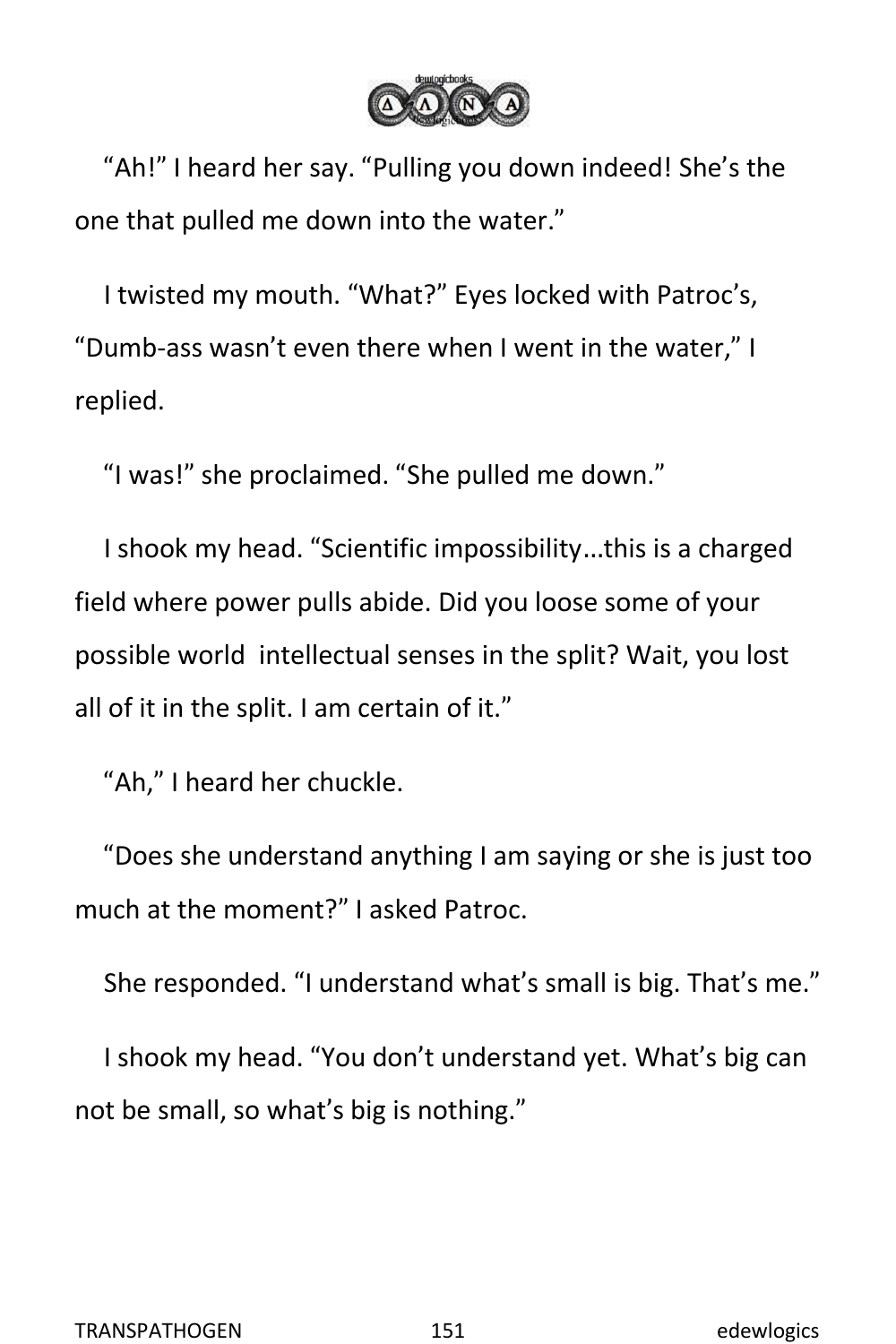

Patroc spoke. "This one distinct and particular nothing came from you so you need to re-assimilate with this nothing so we don't lose the nothing."

I twisted my mouth. "What we? I am glad you understand the nothing can not come through me. She's out there, she's pretty, why don't you keep her. I give her to you.Take her."

He shook his head, his eyes never straying from mine.

"Isn't nothingness the seat of creativity?" Patroc asked.

I nodded. "Indeed. Then she can create her own nothingness from the nothingness she is, not steal and take over my life. What do you call one that does that to another, enemy, friend, relative, evil? You can have her, seek your creativity from your authentic selves, not steal mine."

He shook his head.

I widened my eyes. "What? She's not your type?"

"I'm not what she wants," Patroc replied.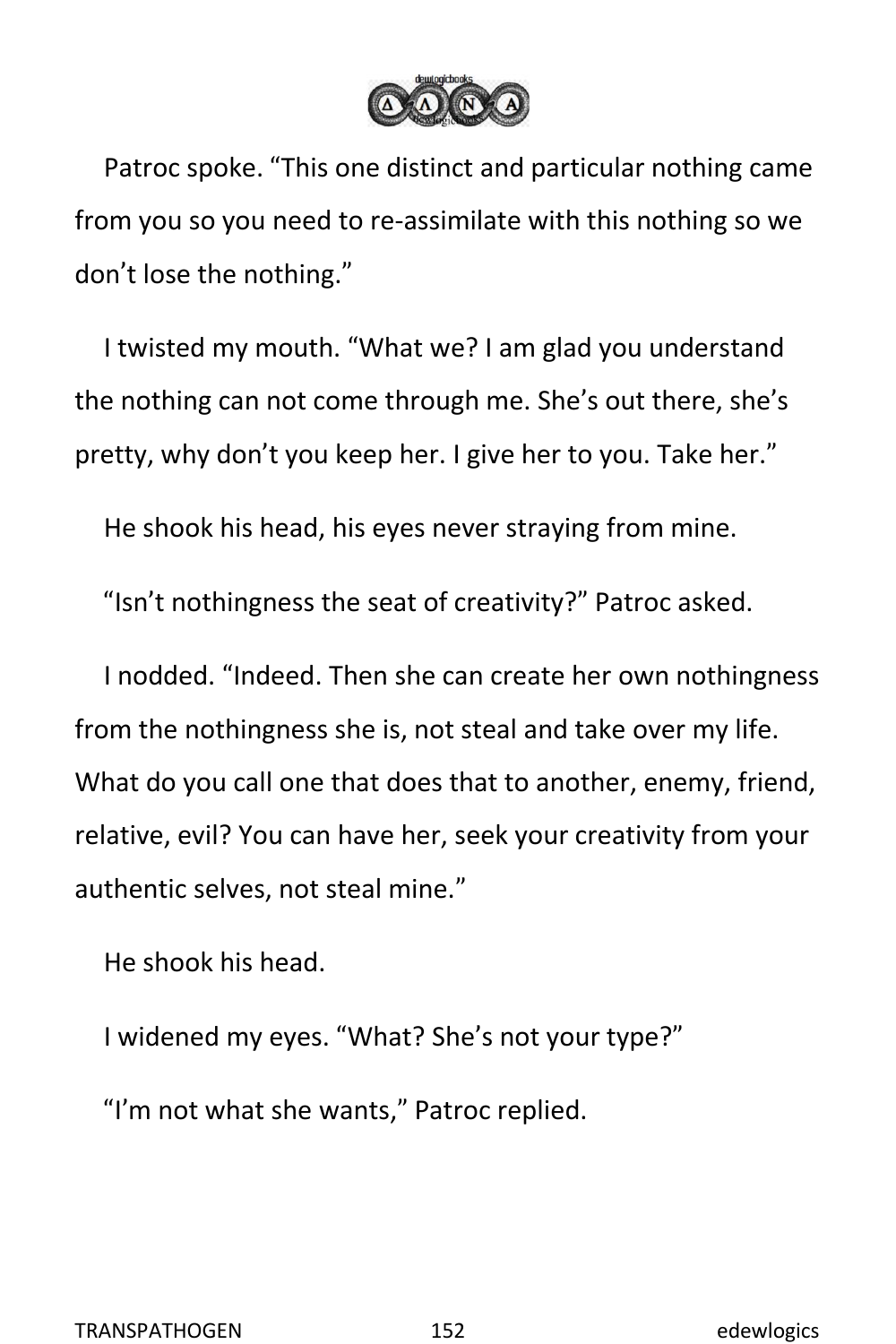

"What the hell does she want?" I asked.

I moved westward to get a full view of her. "Dumb-ass, what the hell do you want? Why am I stuck in the disintegrating hell hole with you while you bloody pretend to be human, to be woman?"

She held my eyes. "Am I not woman, not as you?"

I shook my head. "You need a split and a disintegrating hell hole to exist. What sort of woman do you think you are? Be my guest, a beautiful woman or a real one?"

"I am stronger than you in this disintegrating hell hole," She replied.

I almost laughed out loudly if it wasn't for the fact that I was starring at a woman who looked like me but represented an overwhelming sensation of a single aspect of me. "Closest to the true insanity light, there is no reflection close enough to its own manifest, none far enough to approach its own conformation or confirmation."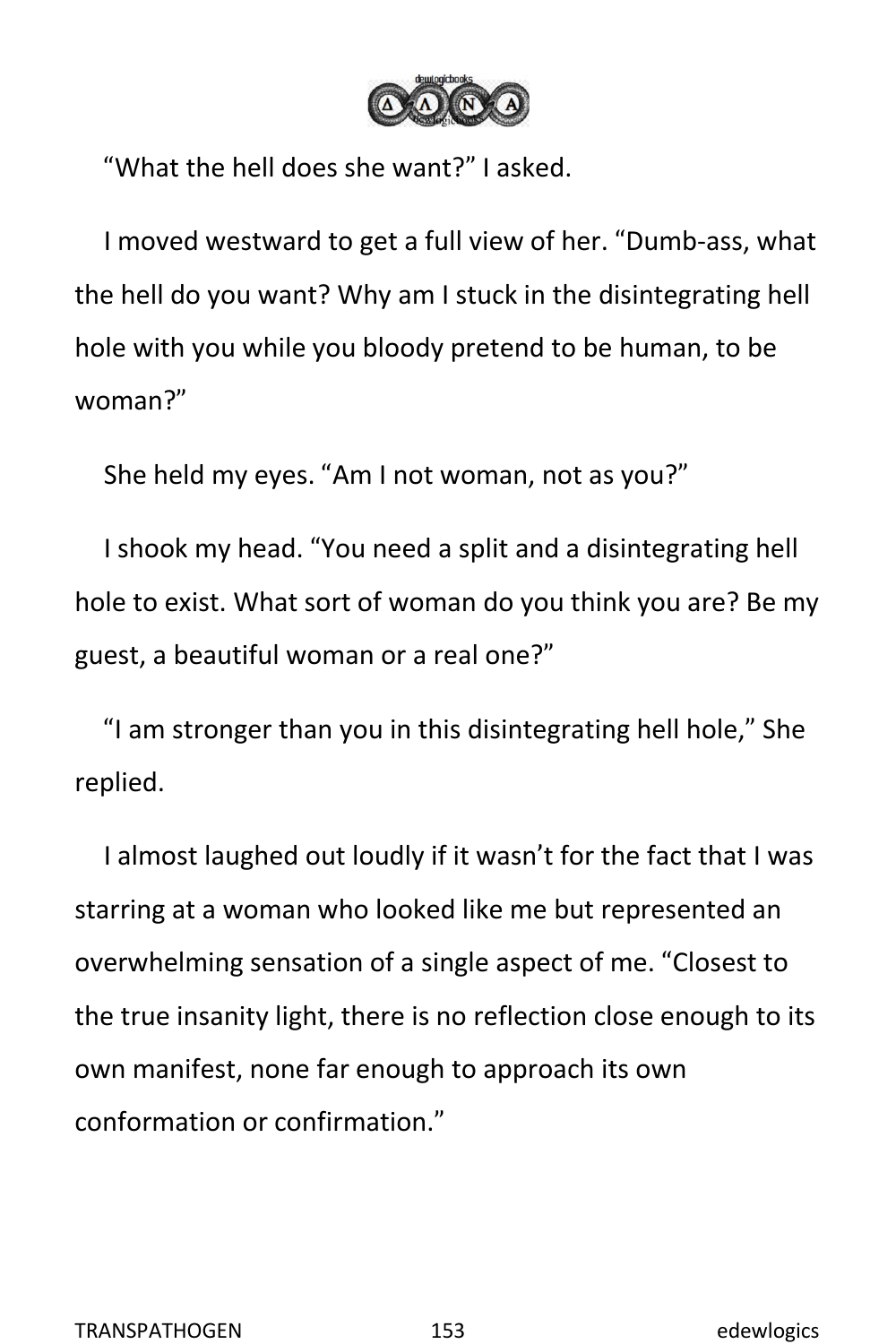

"What gibberish is she speaking now?"

I closed my eyes slowly at the realistic thought of my not knowing myself to the point of a mentally diminished clone running circles in a disintegrating time frame incapable of organic evolution. I opened my eyes and held hers. "I don't know Dumb-ass. I must be religious and trying to attain ascension by speaking this gibberish. I mean, what ingenuity is there in the ascension of things without the thing itself present? That must make sense, so I'm speaking gibberish so you can understand. I mean what can I say? A season forgibberish thoughts is a season for blasphemy and a season for blasphemy can not comprehend that of despair. Between the two of us, no one knows despair more than I do. The God of spoils is the God of war and there is no difference in between. Tell me, which of the seasons do you know, that of blasphemy, despair, or something other? Dumb-ass you feel stronger now because I must first allow you to exist so I can get rid of you. You see, unlike complexes which is its own limitation, its own scope due to its own nature, a complication has a limit."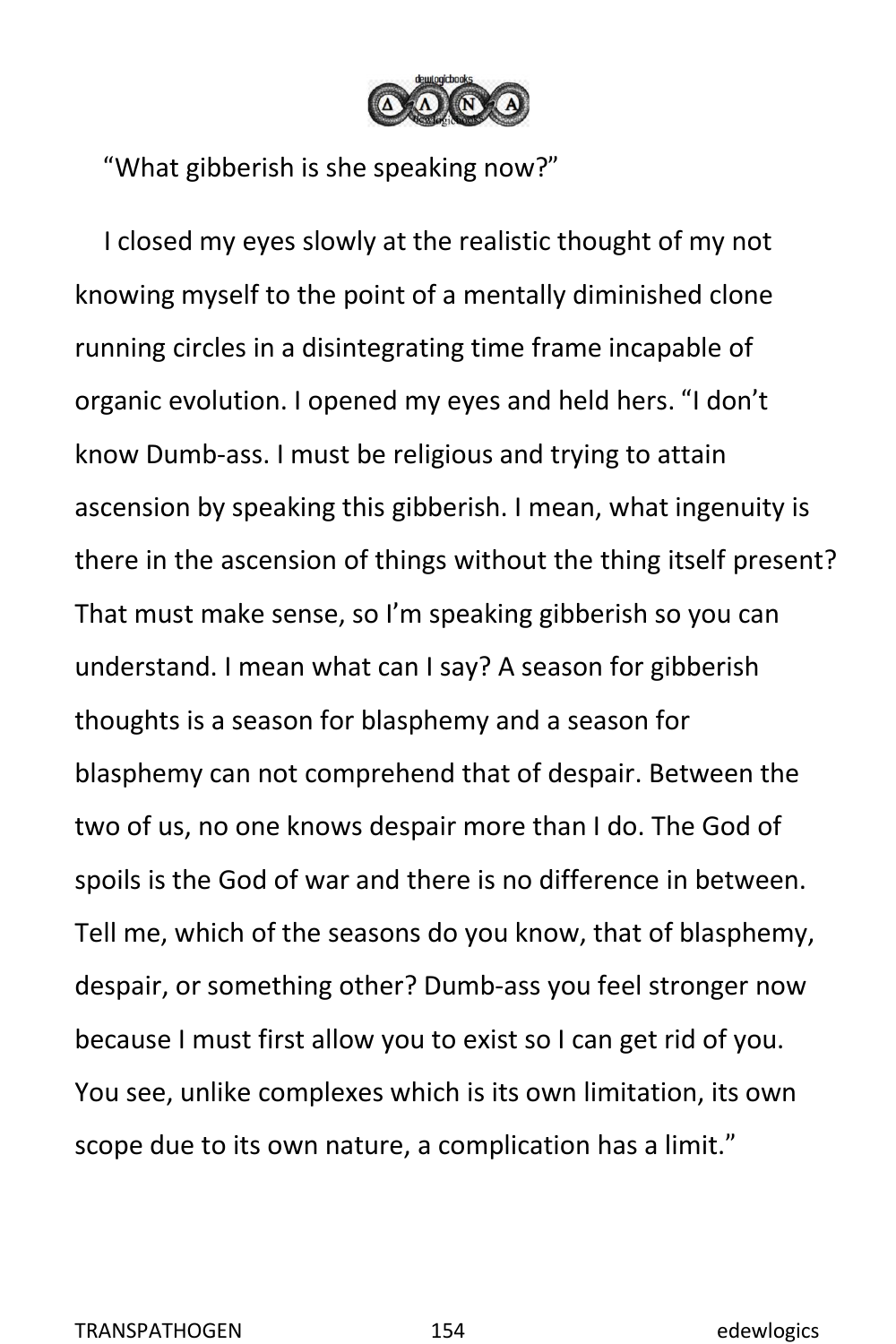

Patroc interrupted. "You have to re-assimilate."

I held eyes with Patroc. "Stay out of this stuff Patroc. This is my life, my field, not yours. You can't tell me what to do."

"I'm begging you instead," Patroc replied.

"Oh, Patroc, you're just as bad as she is. You don't need her, you need me. And clearly there is a lesson to be learned here. We all have to learn our lessons or humanity is a total waste of all lives. I mean who can I truly trust here, those who conjure up lies or those who stand at the periphery to sustain it?"

"Please, please, just re-assimilate," Patroc begged.

I shrugged. "Oh Patroc, real knowledge, what a burden that is. I know you know just how burdensome truth can be." I turned towards her. "Hey Dumb-ass, you wanna know, the real truth and nothing but the truth so you can feel something? I mean why be gigantic and feel absolutely nothing?"

She shrugged. "No, I don't have much time to waste."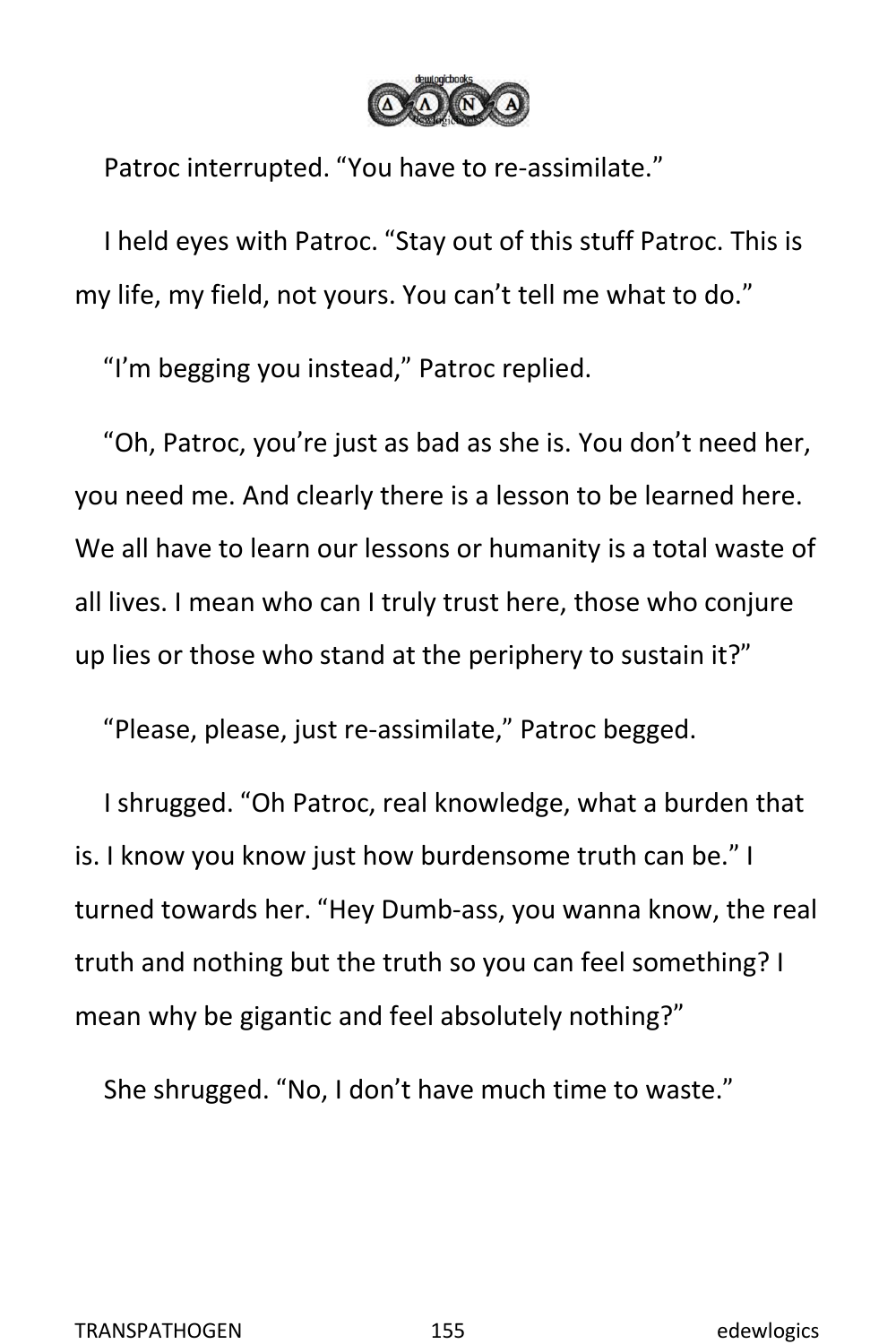

"It's my time and I say you do," I replied. "As I was saying. You see the crap fed to average people, all the dumb humans who really don't know they are dumb, those ones, is that the prove of something is in debunking it. They were truly too stupid to know the truth of something's existence is in the ability to debunk itself. Yes you heard me Dumb-ass. I mean, how could someone be where she doesn't matter where at the same time nothing matters?"

"Please Deb, re-assimilate now," Patroc urged.

I faced Patroc. "Why the rush, not enjoying this truth talk? Patroc, why don't you tell Dumb-ass here that I can talk to myself when all that matters within my very own field is myself. Nothing can talk to itself outside me. Go on tell the truth. There are no dual existences to real truth, especially existential truth is there Patroc? This split, this field I am sustaining is not just unnatural it is an experimental scientific Odyssey possible by only Transverse means. The only human present within this field is me. The only person with the knowledge of the existentialist repercussion of sustaining this field is me. And I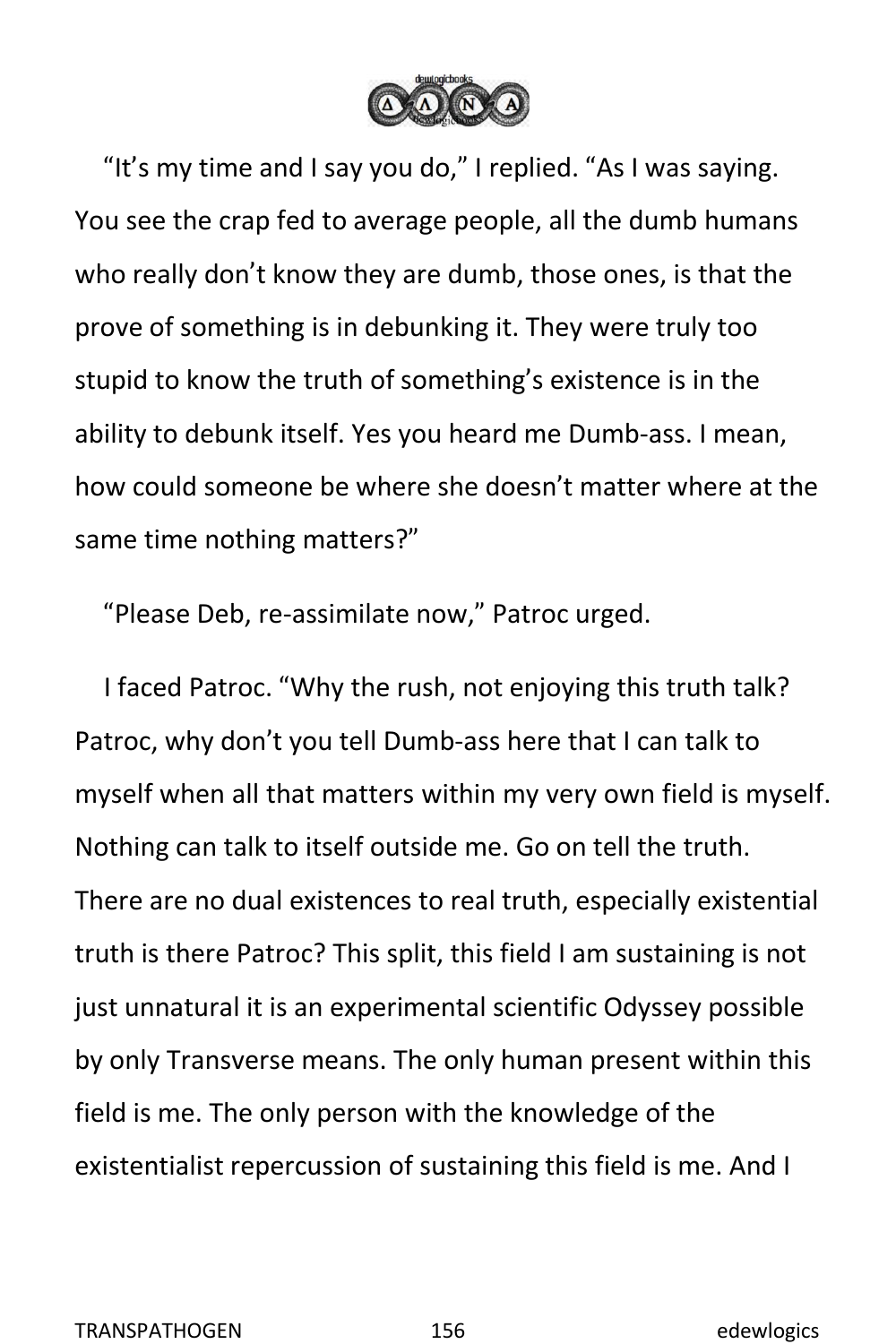

cannot remember when I stopped trying, trying not to feel the pain, the havoc of needless persecutions, the disaster and catastrophe that comes with degenerate predictions, projections in science because I never merely just face them, I face them alone, one belonging biogenetic cellular reality after another and another and another--"

"Sometimes these things take time and understanding. I'm sure you understand," Patroc said.

I nodded. "Uh, uh, of course time and process. Dumb-ass, they also lie about that light possible at the end of the tunnel. They pretend they will find it someday, project it into some possible evolution of points but I know that light and that trip to it. It is unpaved and unloved. They then pretend they are going to take some perilous journey to the end of the world, and I know they are talking crap because every point in the world is its end. Don't I know it Patroc, tell Dumb-ass. The real question is there to be asked and answered by the true existential. Where does the journey begin? Patroc tell us."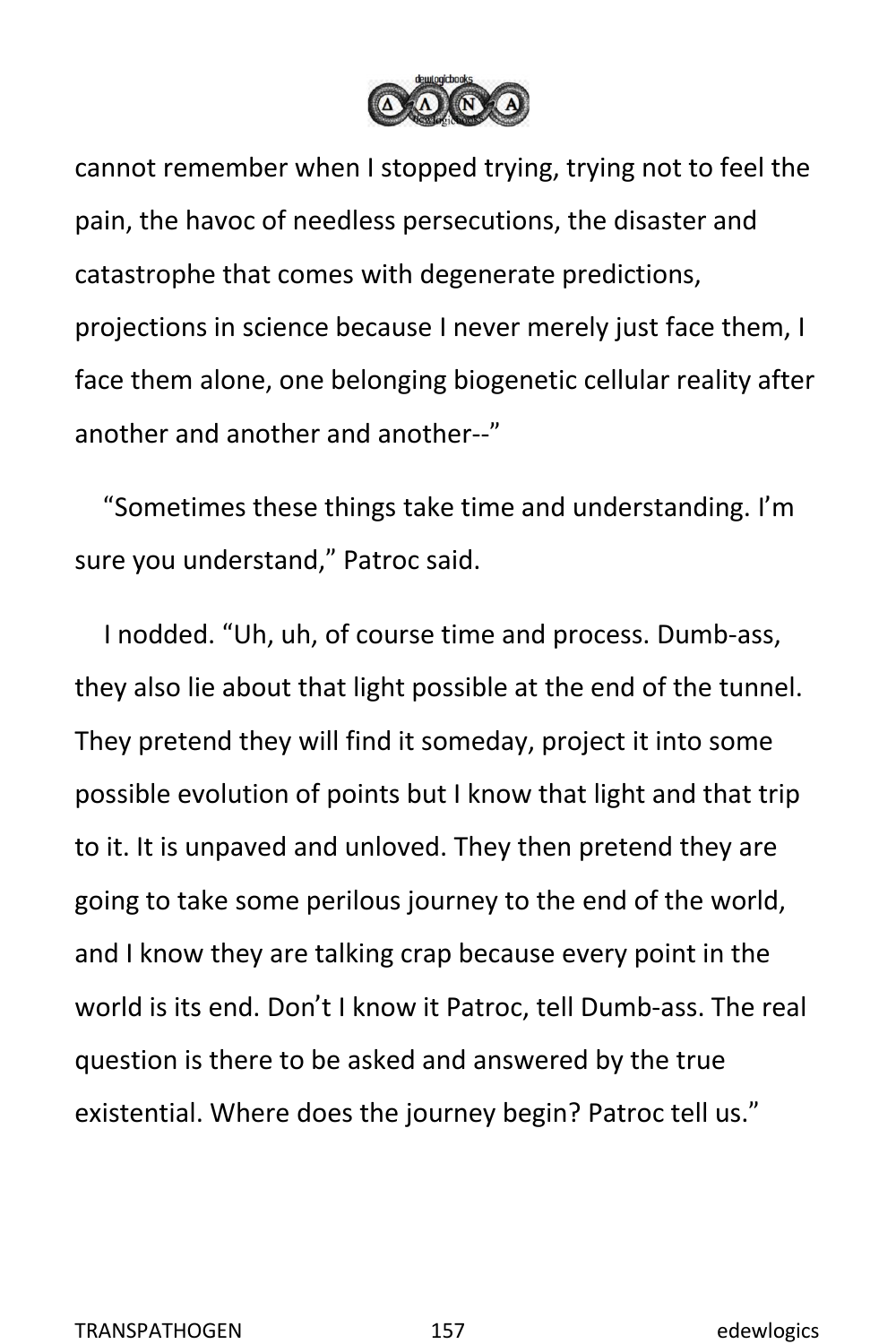

"She doesn't need to know anything you know," Patroc said.

I frowned. "Really Patroc. Dumb-ass doesn't deserve to know? Could it be because she's dumb and her true potential is to be prettier and prettier. Why Patroc why? They say dumb is forever, don't you want to progress forward and forward?" I turned to her. "Hey Dumb-ass, noticed anything about yourself within my field, have you? You can't move a freaking inch can you? Hell you can't even freaking sit down can you? Can't sit down to dinner. Can't sit down to breakfast. Not a reasonable idea for life whether religious or scientific is it? In fact it is not merely remotely a possible idea for love, let alone true love, is it?"

"Deb, there is no need for that," Patroc said.

I shook my head. "Oh, you gotta be kidding me. When did you start predicting my instincts.Weren't you supposed to be a purely intellectual guide?" I turned towards her again, my fury growing. "Hey Dumb-ass, noticed anything about the giant-human here? He can't move either."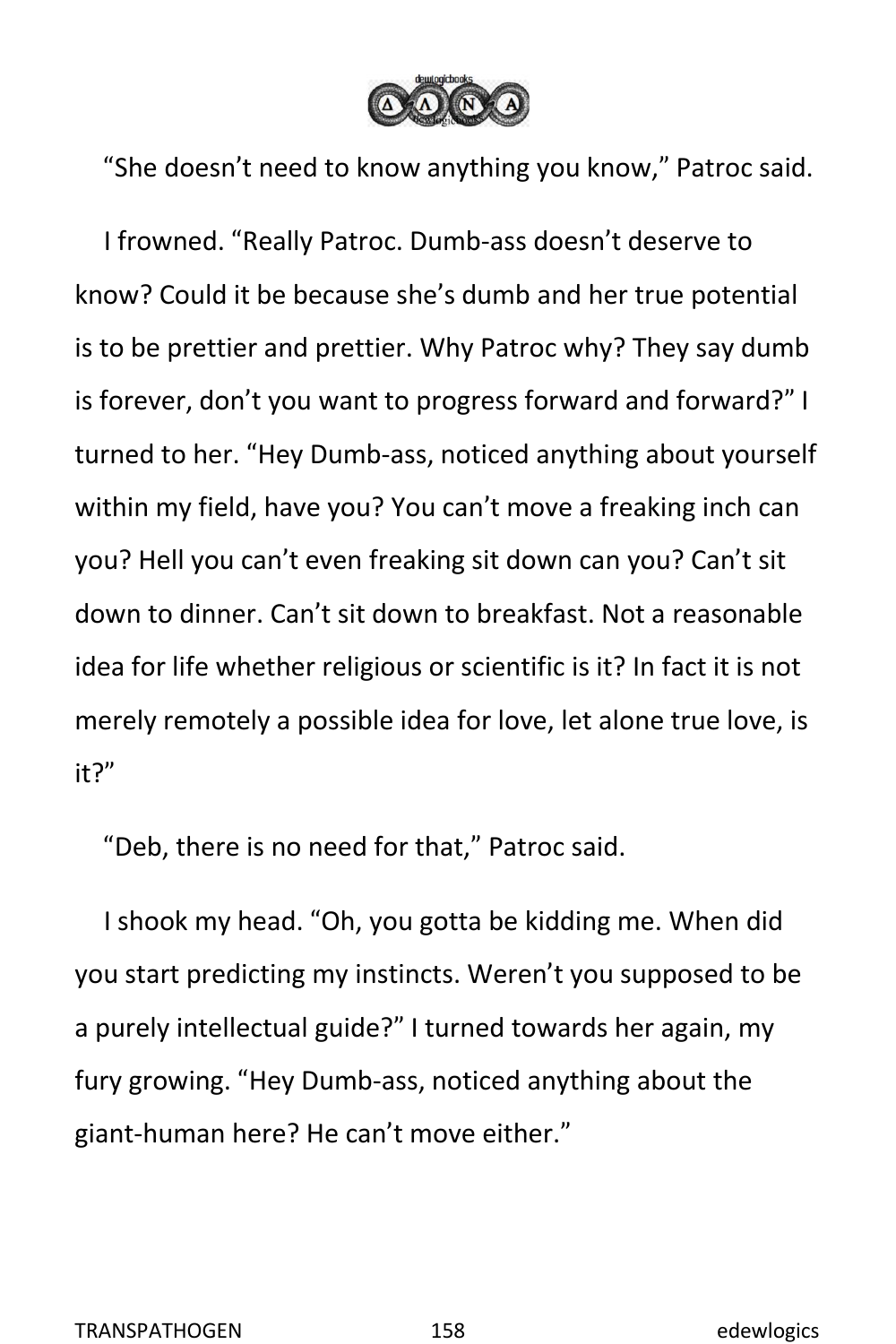

"Deb, there is no need for that," Patroc replied.

I walked back towards the north, and faced Patroc with a sarcastic smile. With a gentle thrust of the material density sustaining the buoyant electromagnetic field, I was on the move, projected by levitation on a targeted perfect straight line.

When I got to him. I stared, studying his appearance, wondering what to make of it within a limited time frame. Something that wasn't, is, and will soon not be? "You look Transverse." He was lifelike and my desire to touch him was hindered merely by my anger.

He spoke in a whisper. "I need you to listen to me while I give you the details. Now, think everything survival, everything instinct, physiologically and psychologically. She is it."

"She's more inclined towards harsher instinctive deeds uh?" I asked in a whisper.

He nodded.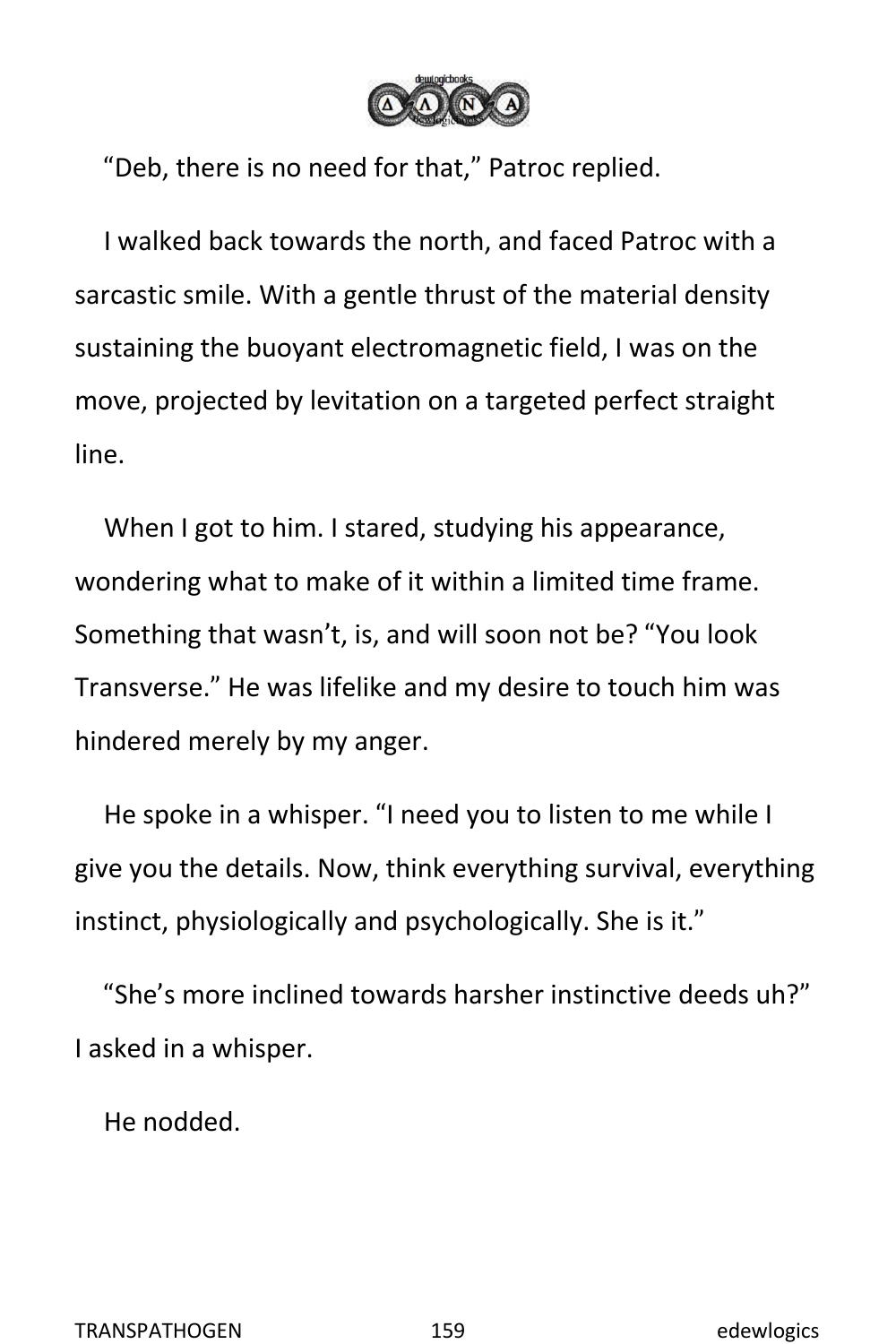

"Now I need you to listen to me. I am making this journey whether you like it or not. This is my field. This is earth. You're never gonna be able to stand in my way." I said and rushed past him into a brush of atmospheric emotional surge which suspended me as I got closer to her. Nature's way of preventing self annihilation. The pull was east to west my back to the field afterward from that inclination.

I faced Patroc again and slowly moved towards him. "I couldn't reach her."

He nodded. "She's the instinct she has to come to you and that's what I was trying to tell you. Clearly she's nothing without you."

I shrugged. "Well, if nothing tries to take over something's life, the relationship may have to be severed. A parasitic relationship is no relationship at all, let alone one for true progress."

He nodded. "You still need to re-assimilate."

I shrugged. "I own all angular propensities."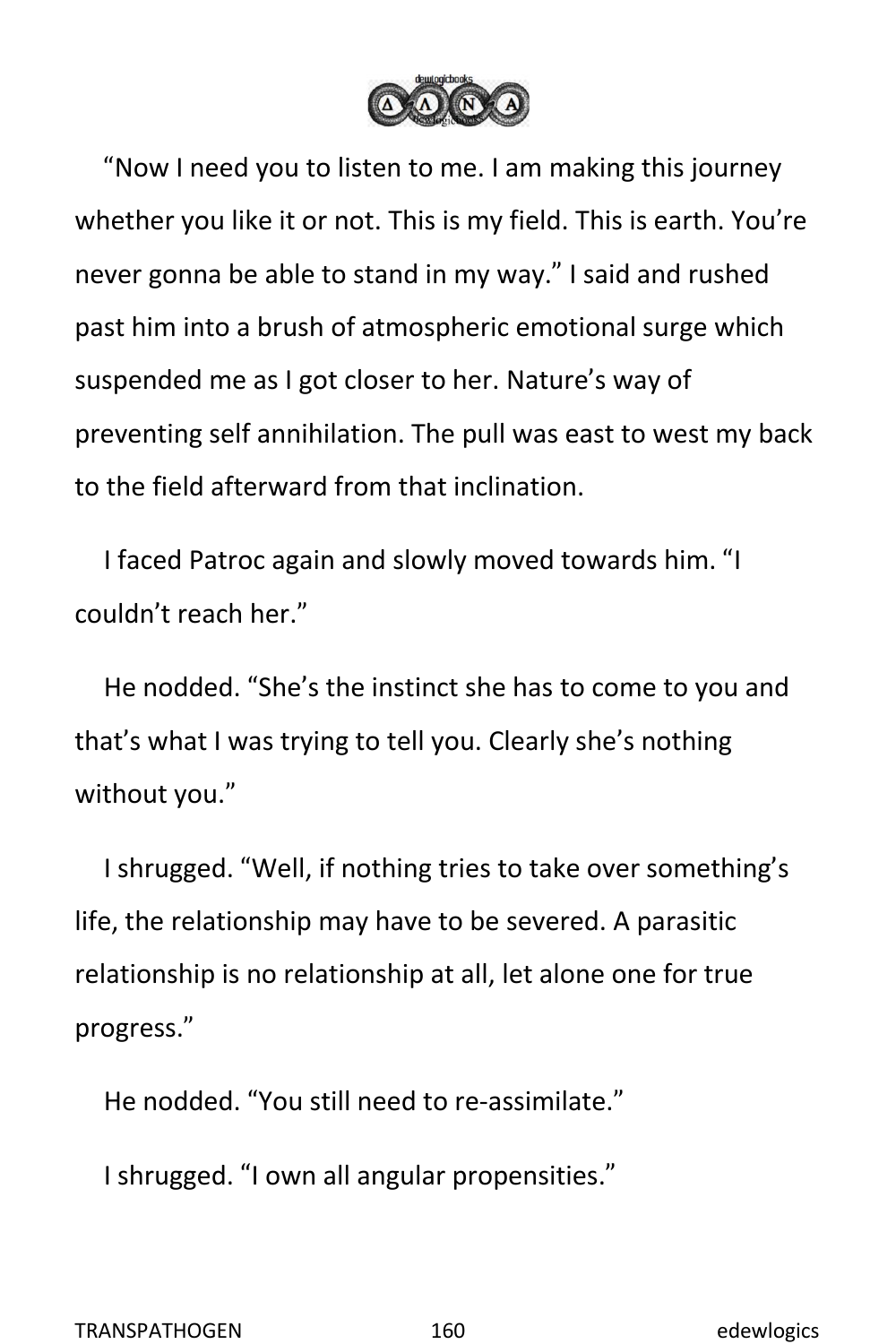

He nodded. "Then you understand the importance of owning that particular angular inclination. After all, its yours. Nothing true can be repeated ever so suddenly without any base to which it returns."

I shook my head. "There isn't further possibilities there. It's the turn of my back…but you're correct. Evil lowlifes of this world can anchor some degenerative beginning there. And I should know conquering false beginnings is very difficult."

"You need to re-assimilate," he urged. "You're stuck because you have a pull to the Alphamagnets and you have a pull to her. That's what saved her life, that aspect of your life. To make things worse you migrated her to the Southeastern end. Losing this part of yourself will be devastating by every possible measure. The difficult part is that, to do it, I need the linear alignment of the two of you and the Alphamagnets. We have to do this right. If not, you may come back without an arm or a leg."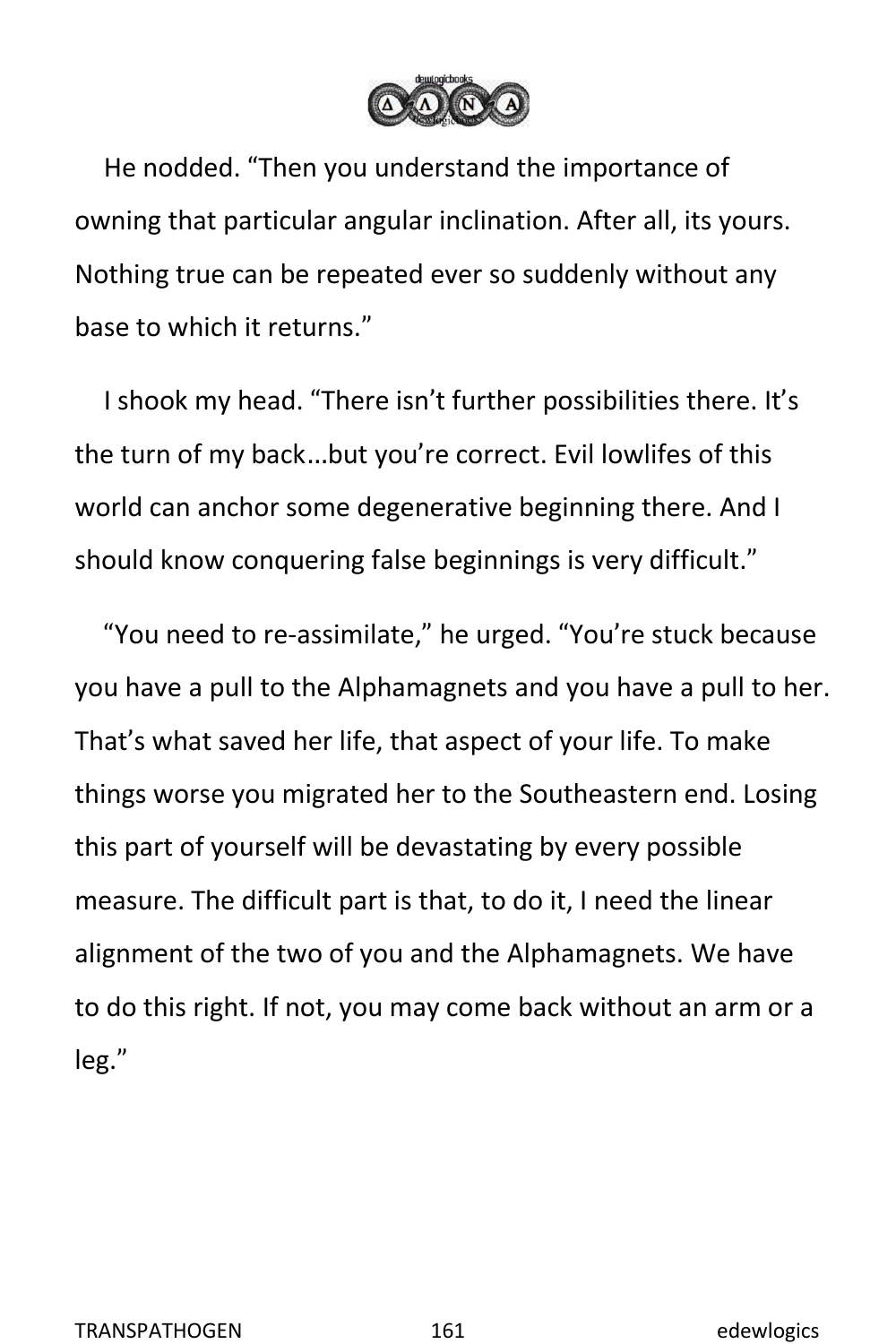

When I spoke, my voice was strained with pain. But I was somewhat relieved that he was there with me. "I don't mind losing the leg but losing an arm? The inability to write my thoughts will definitely kill me. But how do we get her dumb ass to align when she's completely useless when it comes to movement."

"Hey!" I heard her call. "Hey, boy toy! How about you break this field thing and you two can get to chatting?"

Patroc exhaled, holding my eyes steadily. "When you two are together, you dominate. It is your life. You really thought you could purify yourself and still be human?"

"Oh," I breathed, much nearer to tears. "I thought I could try, relief my earthly burdens a little. Either way, I am burdened."

He exhaled, held my eyes. "She can not move and the only way you get her to move is instinctively. You have to make her feel you. You have to feel."

And as though roused by my instinctive understanding of what must be done, she responded.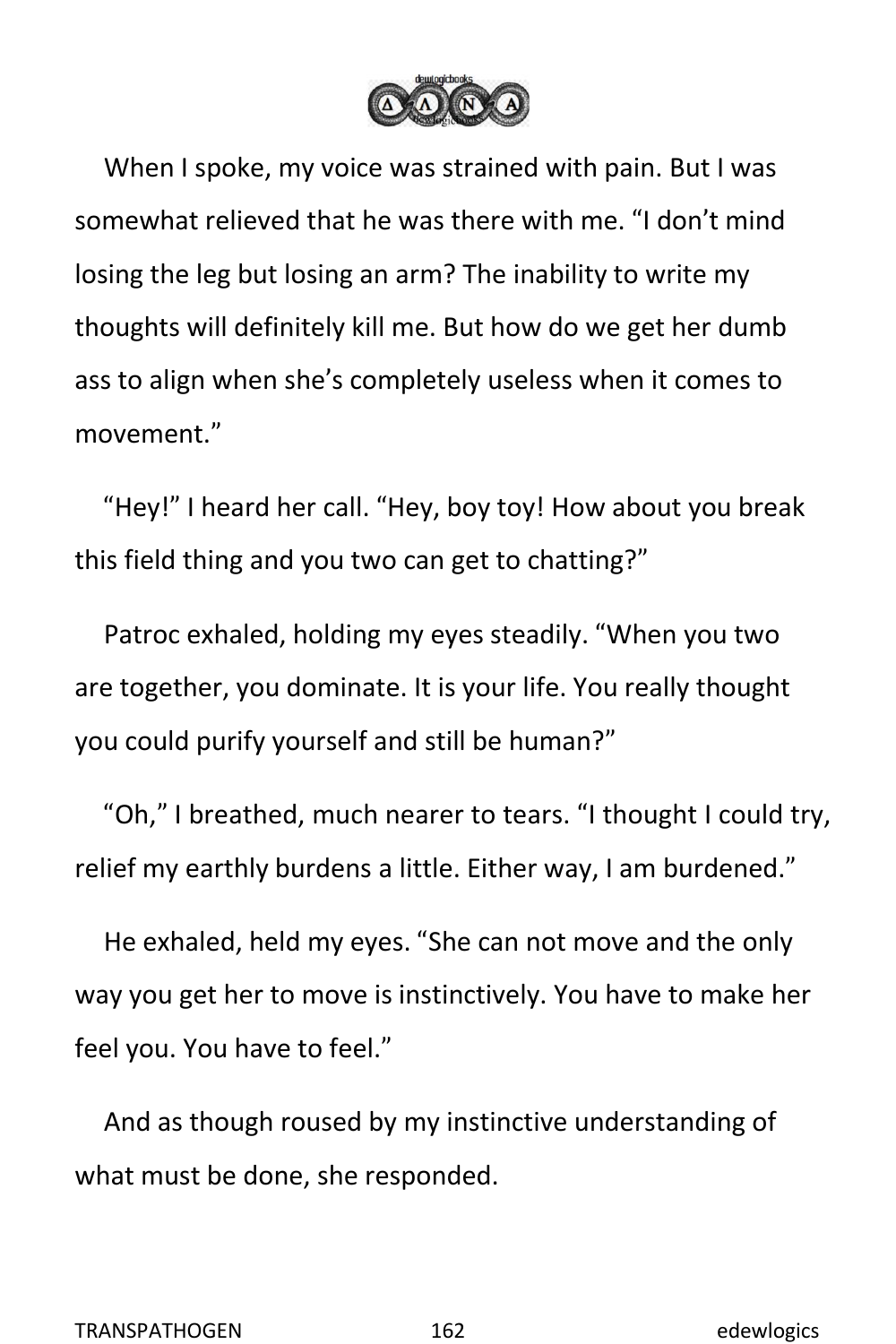

When she spoke, her voice was charged with sexuality. "Hey boy toy! You wanna come around and let me show you what a real boy does?"

I twisted my mouth. "Hew."

Patroc frowned. "The thought of you and I is that nauseating?"

"What?" I stared at him, surprised at his questioning gaze. "No, not at all. If you were mortal, why not? It's the thought of you and her that's nauseating."

Her voice was neutral when she spoke. "Boy toy, why are you always sitting around for hours with her talking? What the heck are you talking for hours for? No real boy should talk for hours with the opposite sex, when there are better things to do with her."

"If you don't stop your crap, I'll come over and slap the dumb out of you," I snapped.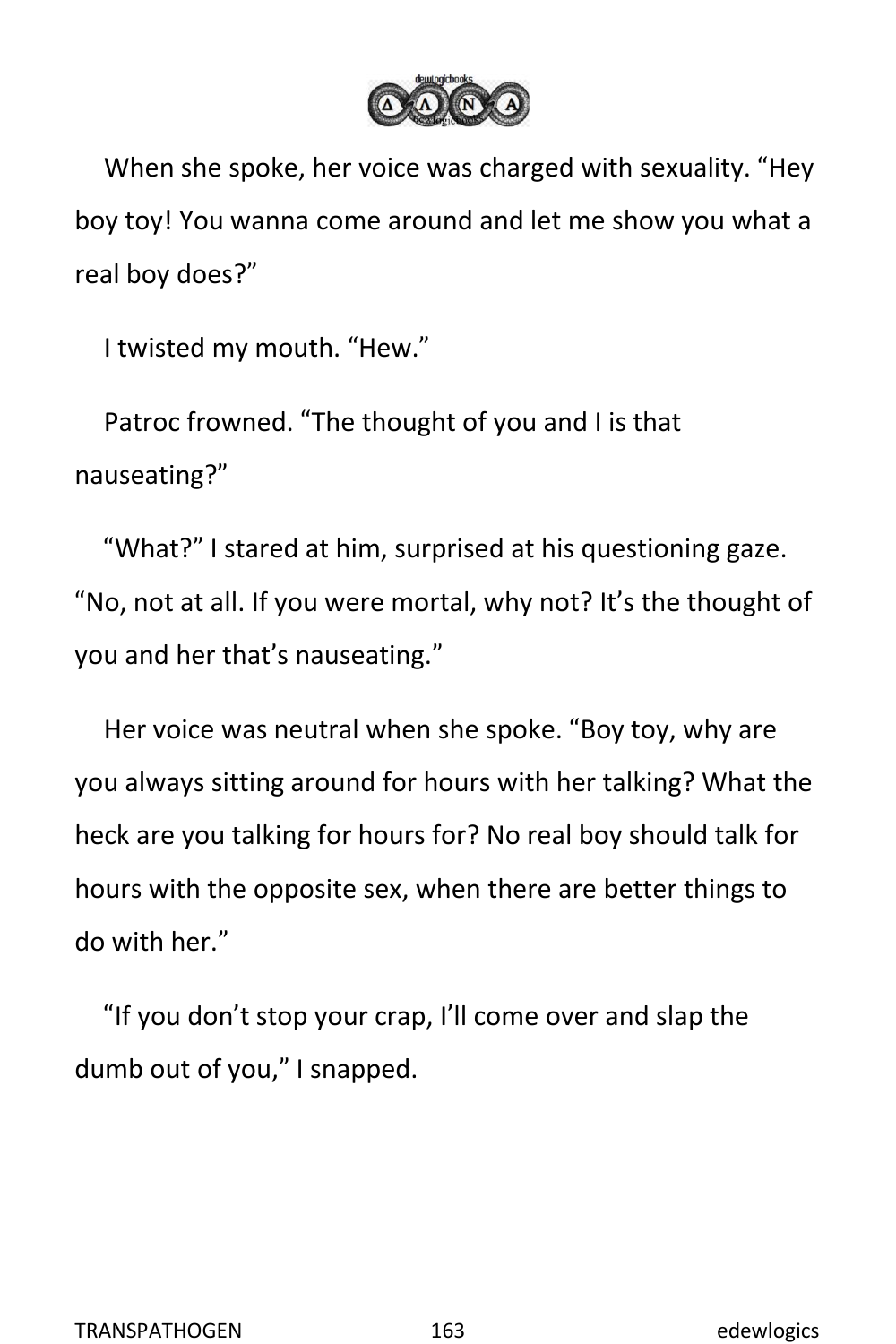

Patroc shook his head."Threatening her will not work. You have to appease her."

"Go ahead, beat yourself up," she replied. "Without me, you're one boring frigid broad."

I turned to Patroc, eyes wide. "Ah! She's rude!"

He nodded. "And insolent."

Her voice was lower when she spoke. "I don't have to be rude. I can ask nicely. I've had no fun lately. How about you go out and get a real boy for instance?"

"Be careful what you wish for Dumb-ass. Pinocchio asked for a real boy and nobody is sure whether his nose or his entire body is the fake boy. Are you a real girl asking for a real boy?"

She shrugged. "If you're too proud to make the first move, all you have to do is get me there, I'll do the rest. Now, is that too difficult?"

I exchanged glances with Patroc.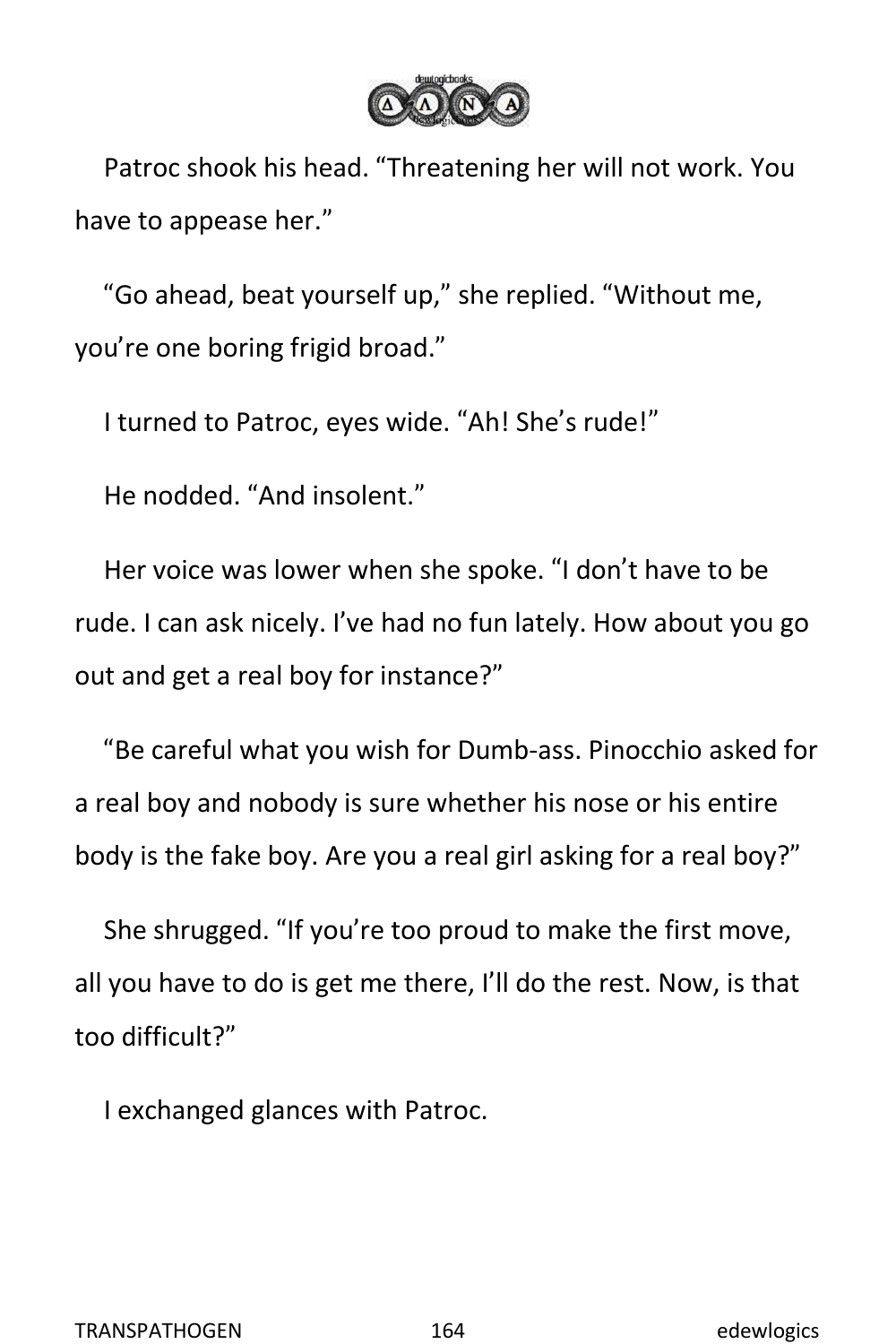

He spoke. "Okay, we have to give her what she wants so she can feel herself, you as yourself and be where you are."

"How do you suppose we do that? If she's a real girl, she can give herself what she wants?" I asked.

"She doesn't have to be a real girl. We give her a real boy toy," he answered.

My frown deepened. "Where do you propose we get that?"

"Well…I'm real at the moment. I'm not a boy, but since she keeps calling me one, that's fine…we just have to give her the fun, fun, fun. I know you might not like it, but we're going to have to trick her."

I stared her way, and as I caught her eye, she stuck out her tongue. "I'm in."

He studied me, turned to stare towards her, and turned back towards me. "Then this should work. You're still in the same field. And now we have to make out."

I frowned, holding his eyes. "You're human after all."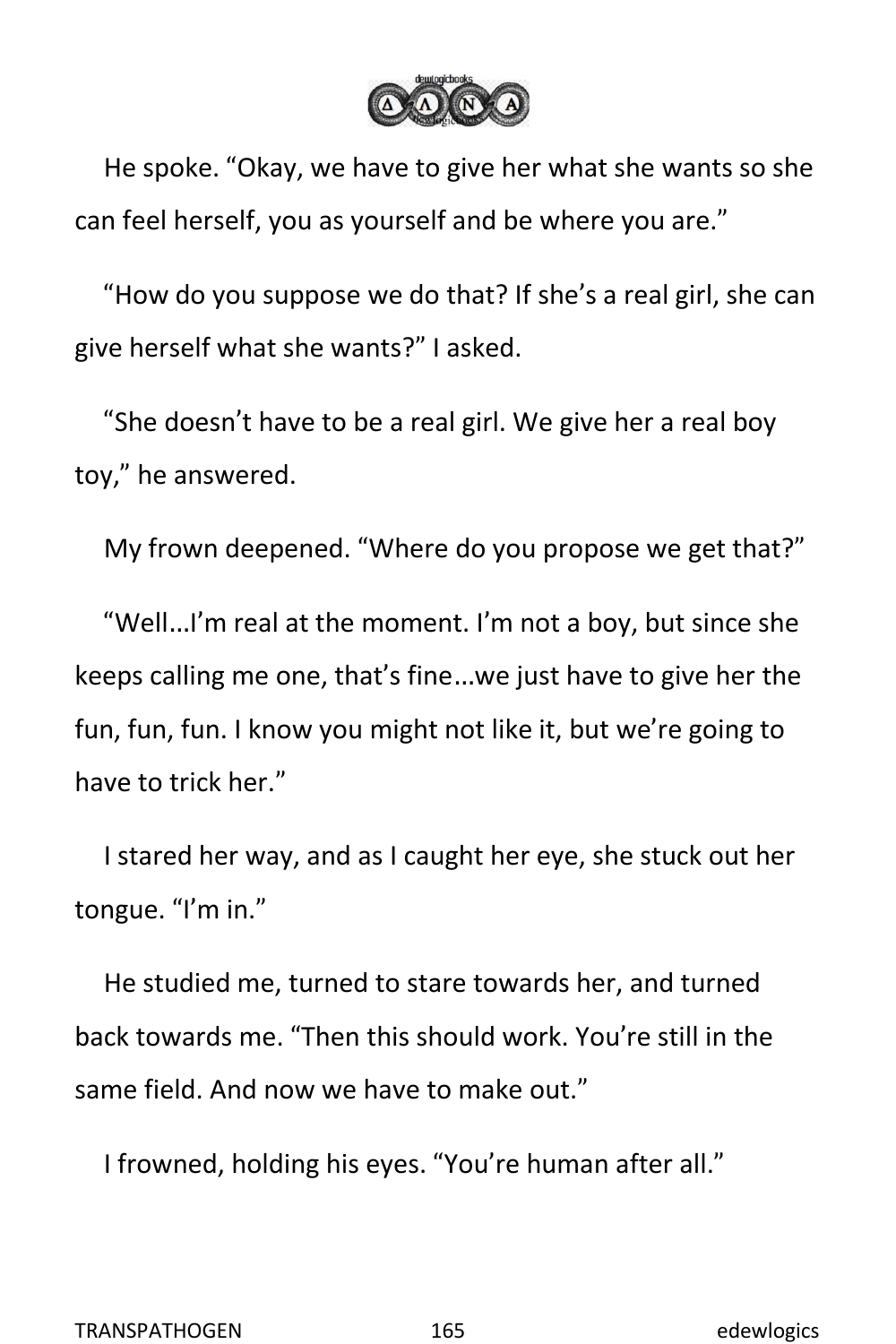

He engaged my eyes. "You think I want to make out with you for fun?"

"Anyone ever told you humanity corrupts?"

He held a sarcastic smile. "You may be right. What's there for you to gain? You're stuck in a self sustaining field you mistakenly created with your dual self who will verbally abuse you to death if you're not dead before she's finished with you."

I shook my head. "Okay, how do we do this make out thing again?"

He exhaled before he turned sideways to address her."I've talked to her and she's agreed that you're right—"

I widened my eyes and spoke in a whisper. "She is?" He ignored me. "She's decided she's going to change." I frowned and whispered again. "From what to what?" He ignored me. "She's going to start having some fun." I shook my head. "You've got to be kidding."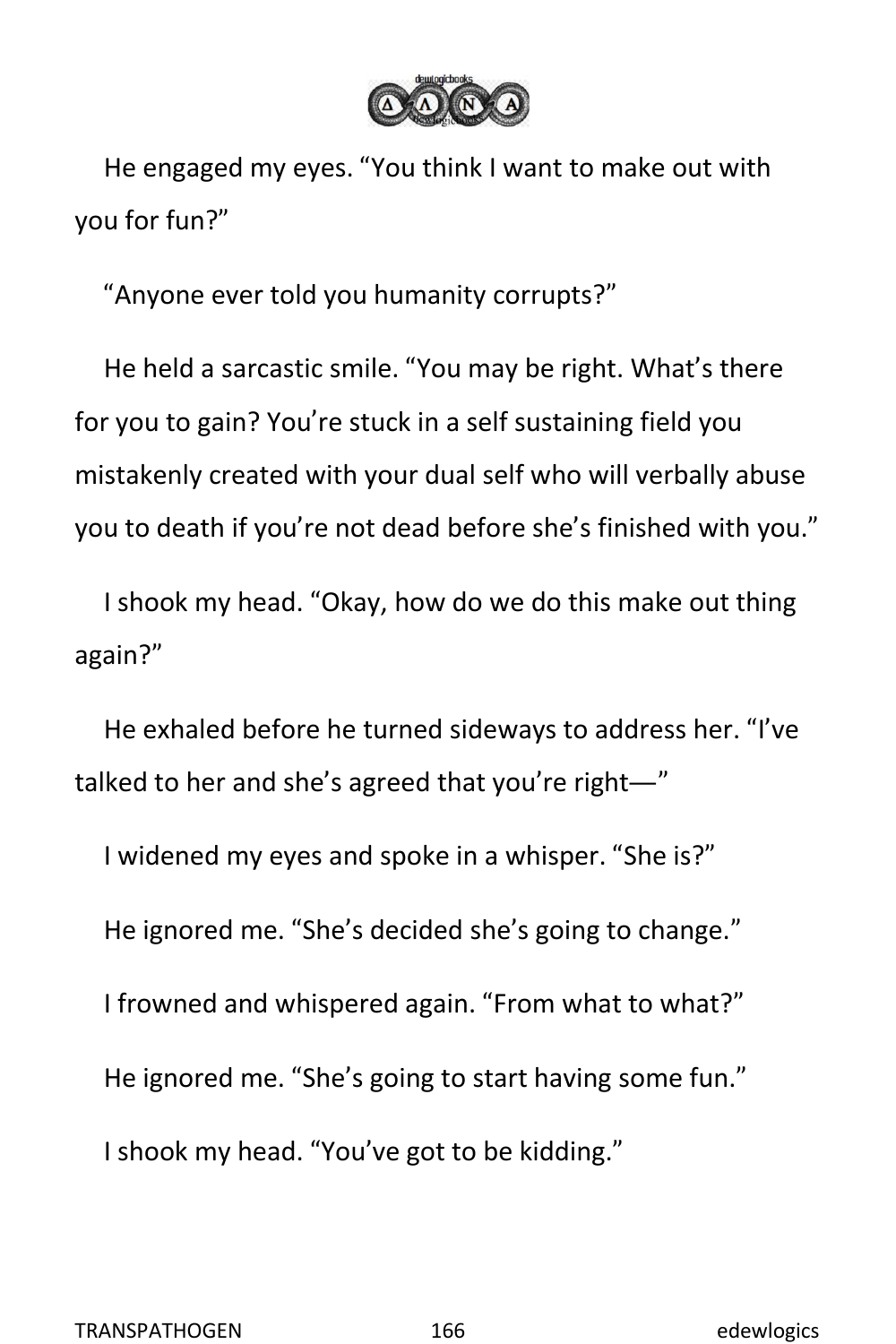

She shrugged. "You can't trick me! Without me, she'll be completely paralyzed to instinct. If you're cooking something I will smell it from this distance."

"You're right. That's why she's willing to prove it with a real boy."

She frowned."Where is the real boy?"

Patroc took my hand and drew it to his chest. He was right. His heartbeat against my palm felt like a heavy pounding against a door, strong and resonant. I began to feel it deeply within me, the undeniable charge of humanity, one I had never felt with Patroc. And as he drew me by my waist gently to meet his gaze, his forehead to mine, he whispered,

"This fun thing is not so bad, is it Deb?"

I smiled, doubting the reality of my sensations. "But we both know I can't have fun." I backed away from him.

Bewildered, "What are you doing?" he asked.

"Humanity is intoxicating isn't it?" I asked.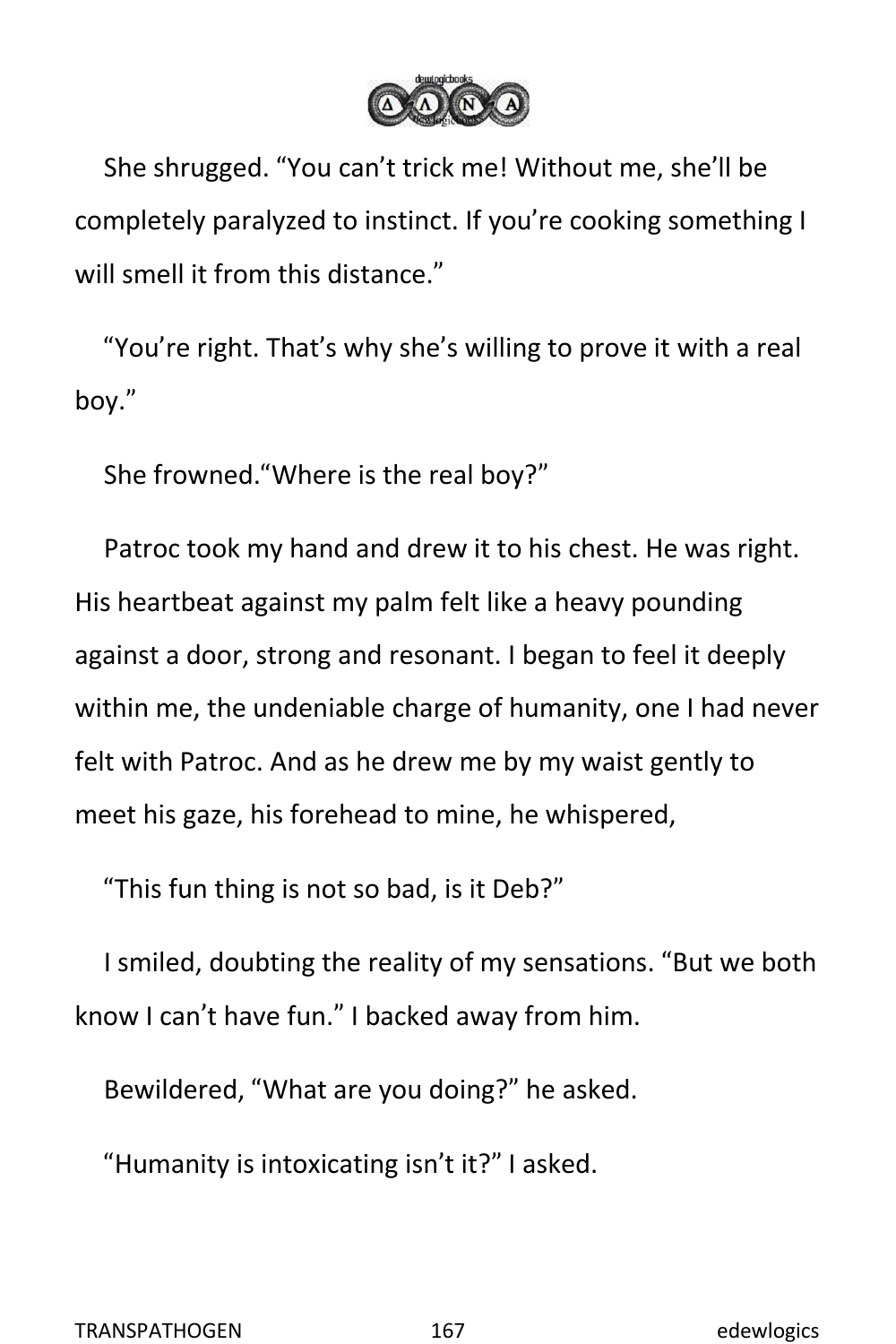

His intent on understanding my actions softened him. "Yes it is."

"Despite your humanity being merely an experimental temporal state, you wouldn't imagine someone stealing it from you for whatever reason?"

He nodded. " No I can't imagine it."

"But the only real existence here is mine. There is no real boy here. I am the real girl, the real woman and I don't need any fun to help me exist do I?"

"Deb, please, you have to understand, I let you do whatever you want on cross world journeys, let me know what it is to be human just this once."

"There you go begging again. Unsatisfied with what you really are? You're not human."

"I want a chance to feel," he replied.

"And for that fun, fun, fun, is crap as well isn't it, mainly for narcissistic unintelligent women who think they have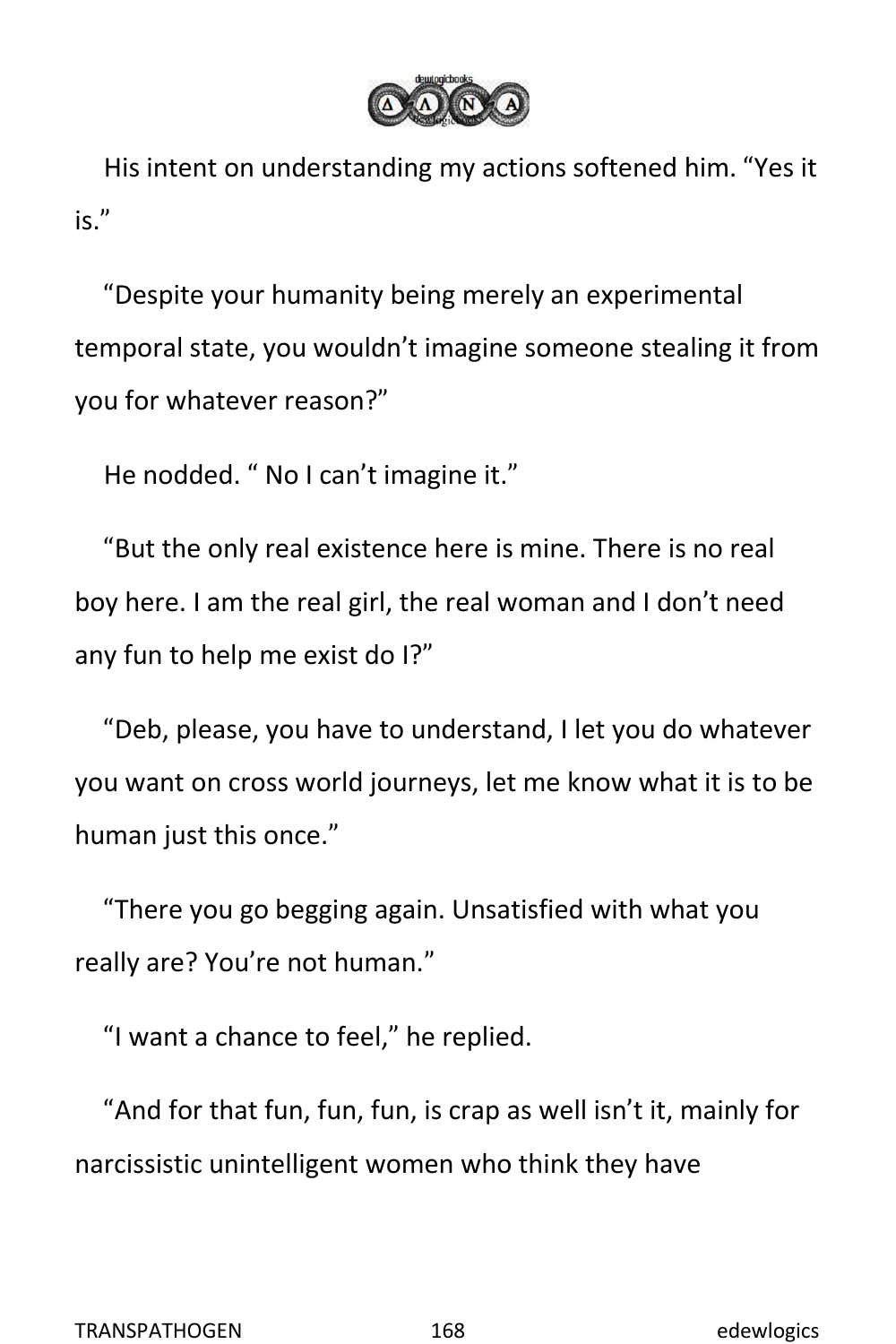

something they can't possibly have naturally and use that fun crap to demean others. But truly smart people who do real science know the truth don't they Patroc. In fact they can tell others what the truth really is, so demented women can stop demeaning others."

He exhaled. "I know you know."

I nodded. "And I could have bought your story about making out and this fun, fun, fun crap with Dumb-ass over there if I didn't know this was my field. I can't forget anything here can I? Were you listening when I explained the differences between complications and complexes earlier? You should always listen Patroc, not listening to important natural projections over time can only lead to disaster. I didn't forget to bring the impulse generator and I will use it on my second and fourth fingers to align Dumb-ass over there. And since two, which is mine in my field is the real differential for all possible sequences here, tell Dumb-ass over there what one, three, five really is."

"Deb," he called.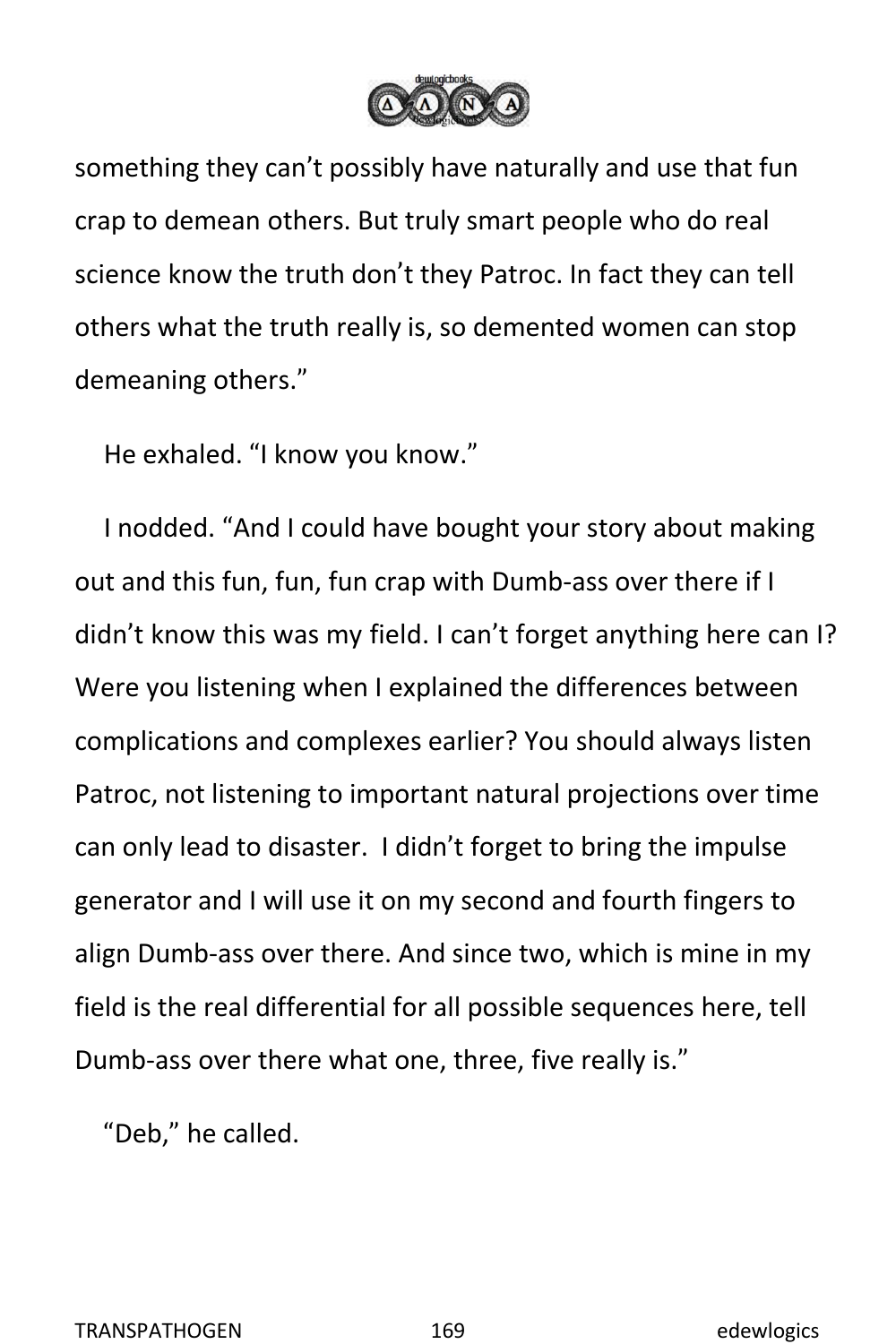

"You want the re-assimilation, access to earth and to feel like a human for a limited time, well then, tell Dumb-ass what one, three, five really is, what you really are."

He exhaled, turned sideways to look at her. "One, three , five are all Y chromosome extension. There is only one version and they are all peripheral." He turned to me.

"Go on finish it. Tell her about the electromagnetic field relativity."

He exhaled. "And the Y chromosome is not the earth's electromagnetic field determinant."

I held a sarcastic smile. "See, that wasn't too difficult was it?"

He forced a sarcastic smile as well. "Now, you re assimilate."

"My word is my life, I wont go back on it," I replied.<br>He exhaled. "If it wasn't I couldn't be your guide."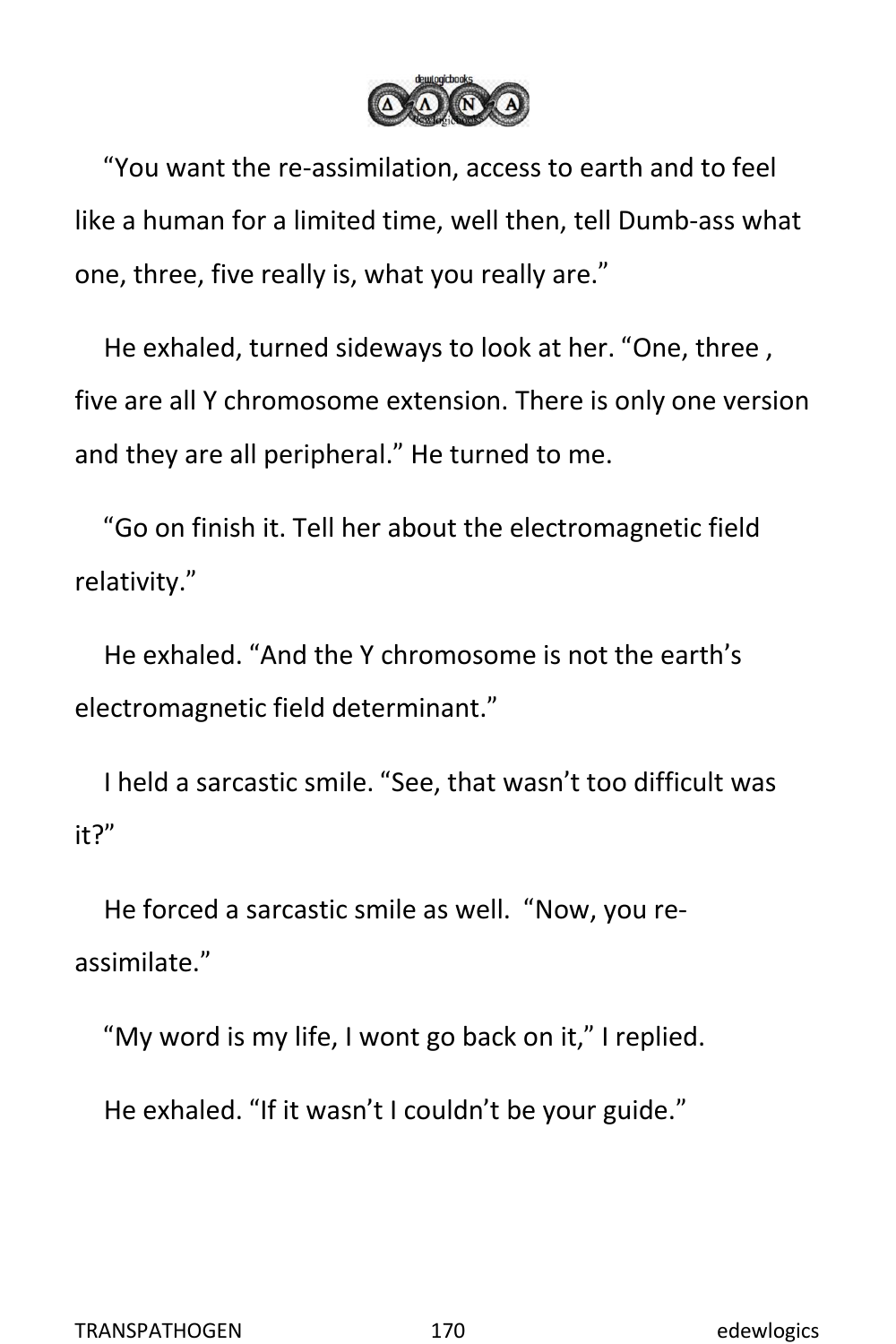

I exhaled, tied the impulse generator to the five fingers of one hand and the second and fourth fingers of the other before releasing my material weight. The levitation traced the leading current curve, triggered the displacement current and surrendered to the re-assimilation.

I gained consciousness in the northeast direction and sensing Patroc's approach, rushed to my feet. He caught up to me in an instant from the southeast direction. His nose touched mine in that same instant.

"What are you doing?" I asked.

"Two is the number. I am counting two with noses," he replied.

I allowed it, for a few seconds. "Yet we are absolute differentials. If you don't remove your nose from mine, your short impossible possible world life will be nothing but hell."

He removed his nose from mine slowly.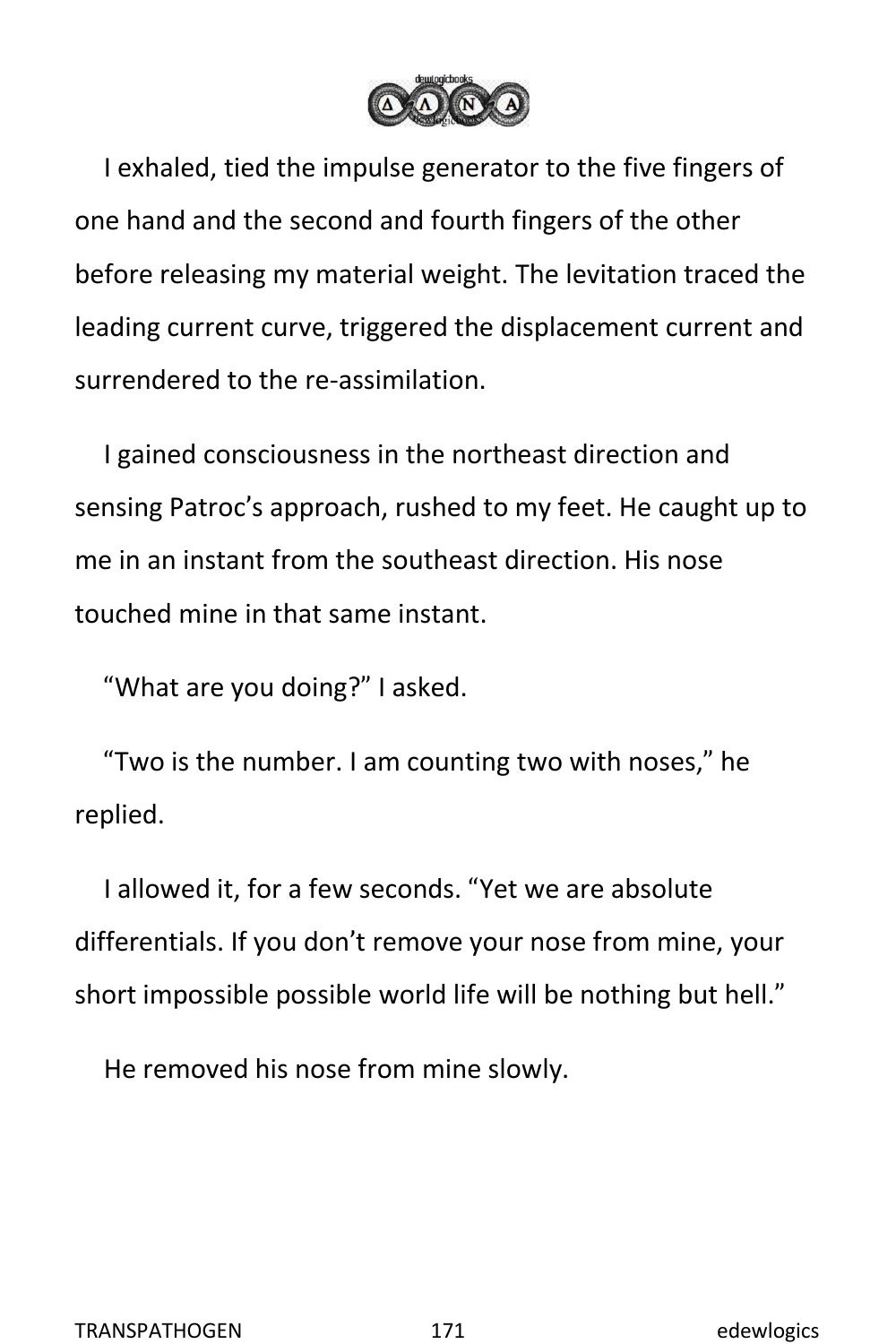

"Remember your experimental life can not go beyond Halfway Creek. Now, run along and spend you short human life however you want," I urged.

He frowned. "There is no reason to be here but for you."

"Well then if you want to be mortal with me for a dissipating limited time, you keep your nose away from mine or I will break it," I replied.

He smiled. "There is no one I'll rather be mortal with."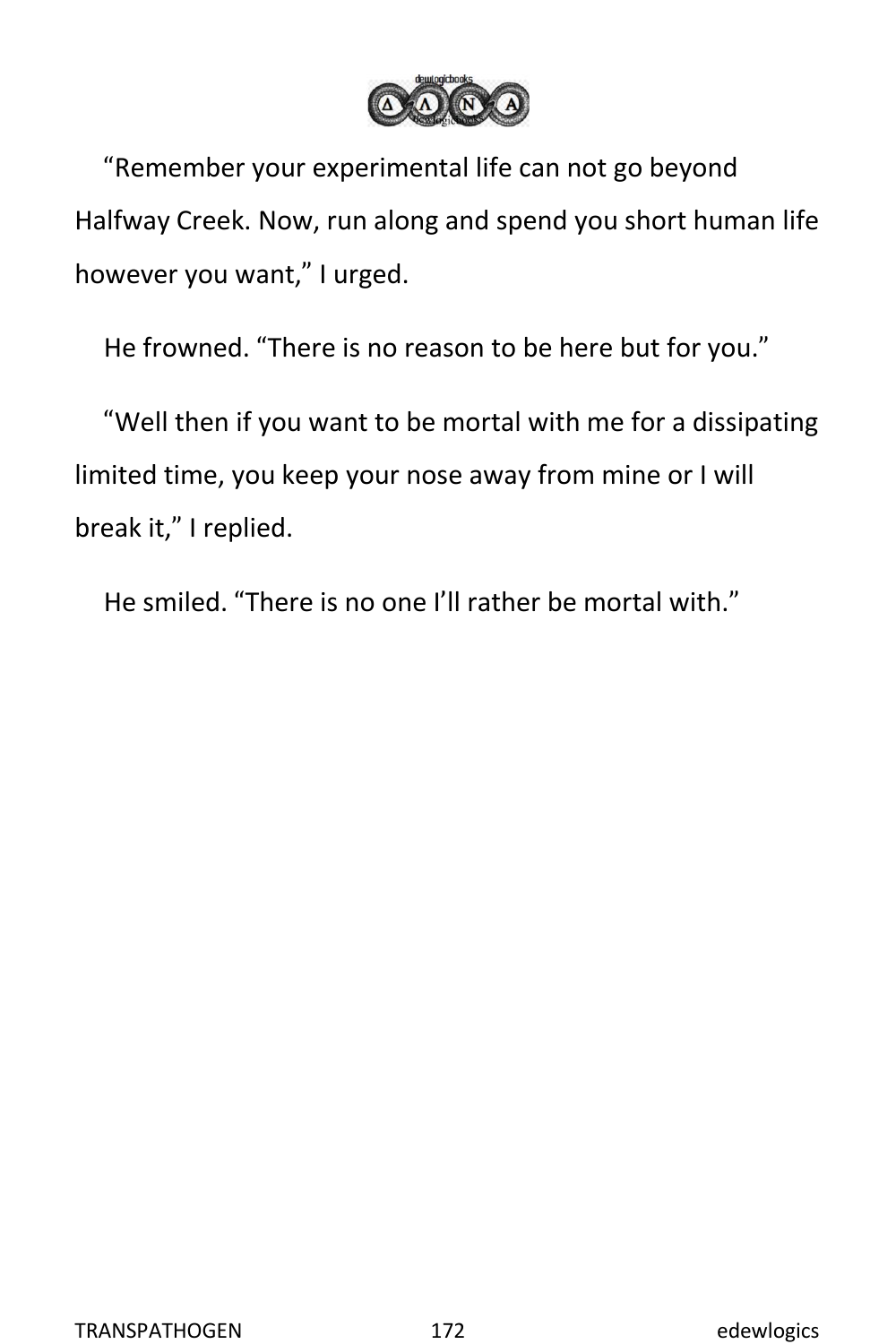

## THE ENCOUNTER

## Author's Notes

Encounters great and small not of will are repercussions of the instantiates of being and as act upon reaction, no repercussion can go unpunished.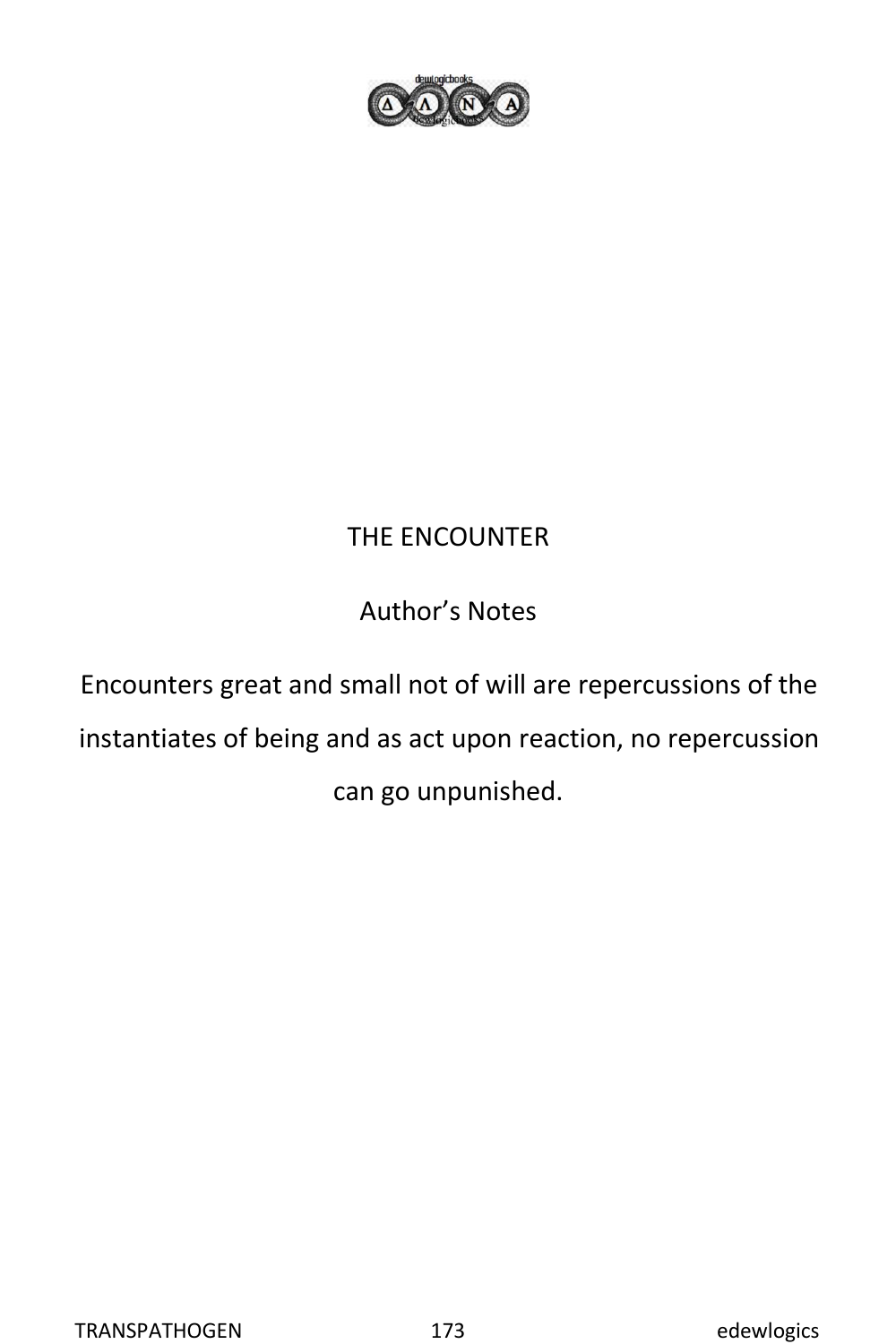

A destiny to unmake renders no tides against time. It must flow with current directionless, unpaved, until its thoroughfare navigates its end piece.

Pure sensations cannot be put into words, I thought as Ifelt Patroc push me around playfully, lightweight and un-tethered on Transverse Central. Transverse Central--an intelligence base unlike any on earth. It is the spatial base at the top of the world, the northern bound with its south intact, the northern hemisphere where the earth curves and every vector must know tangential velocity without the involvement of a vertical impediment or alignment.

It is the heart of my freedom, the home for my future, a space at last where gravity is its own consequence, the base of all things real and genuine to all natural scientific states predisposed as spatial-temporal relative to myjourneys. However perilous my journeys, it was refuge.

He was laughing. I rolled around on the soft green grass staring at the serene blue skies. I couldn't deliver a punch-back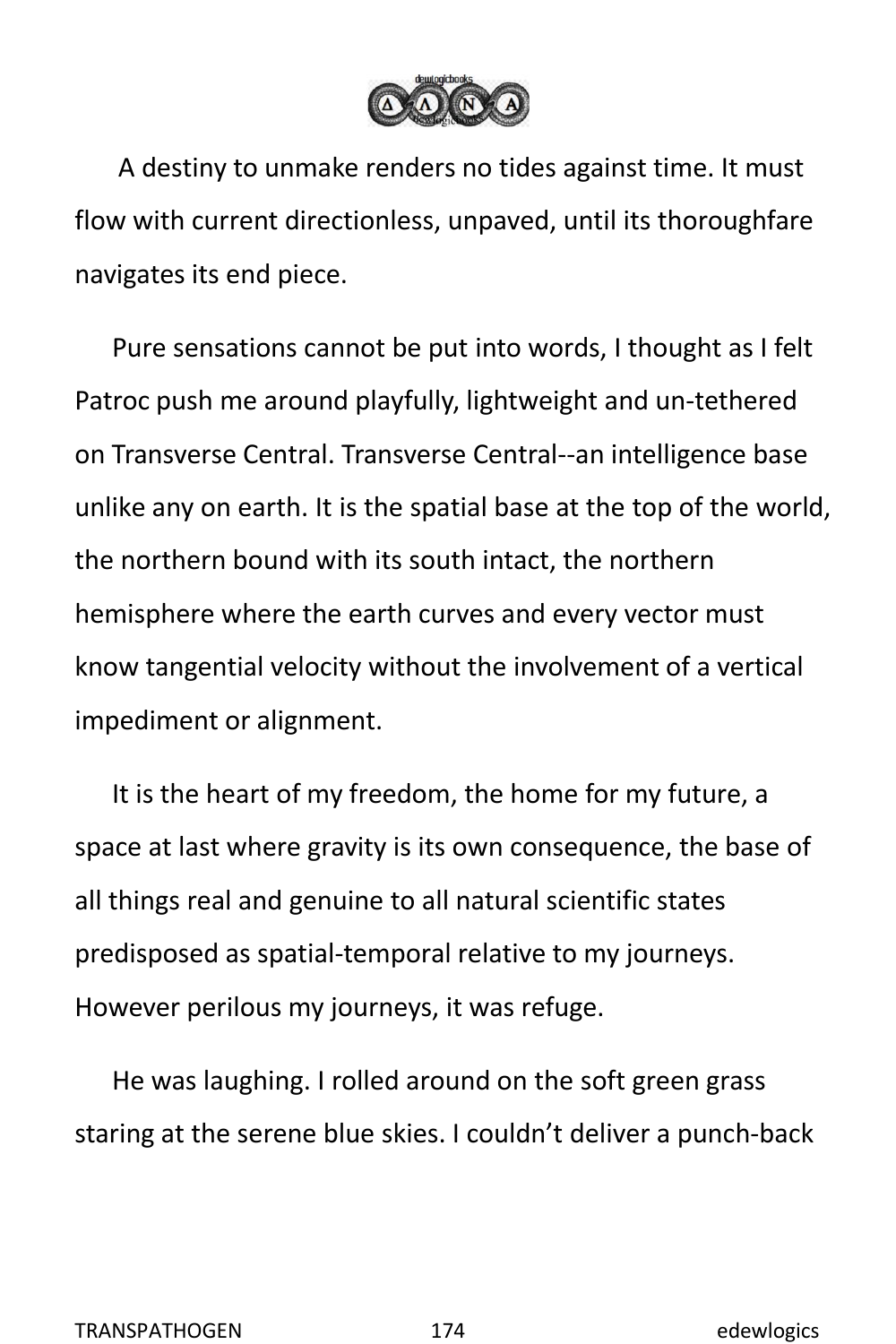

blow. There wasn't a mortal hold to him. He was back in his Transverse appearance, a giant in human form, yet, unrestricted by it.

"This is not fair," I yelled, throwing non-deliverable blows while unable to place the sensations from his. Strings of dispersing pain, I surmised.

He stopped and smiled. "How do you suggest we make it fair?"

I closed one eye. "How about I get to kill you just for the fun of it?"

He shook his head, smiled. "Humph. We already tried it. It wouldn't work. Face it, you're merely human."

I opened the closed eye and closed the other. "But you aren't dear Patroc…how about you do the human thing again so I can kill you just for the fun of it?"

He shook his head."Absolutely not! It can only happen in a matter of life and death situation."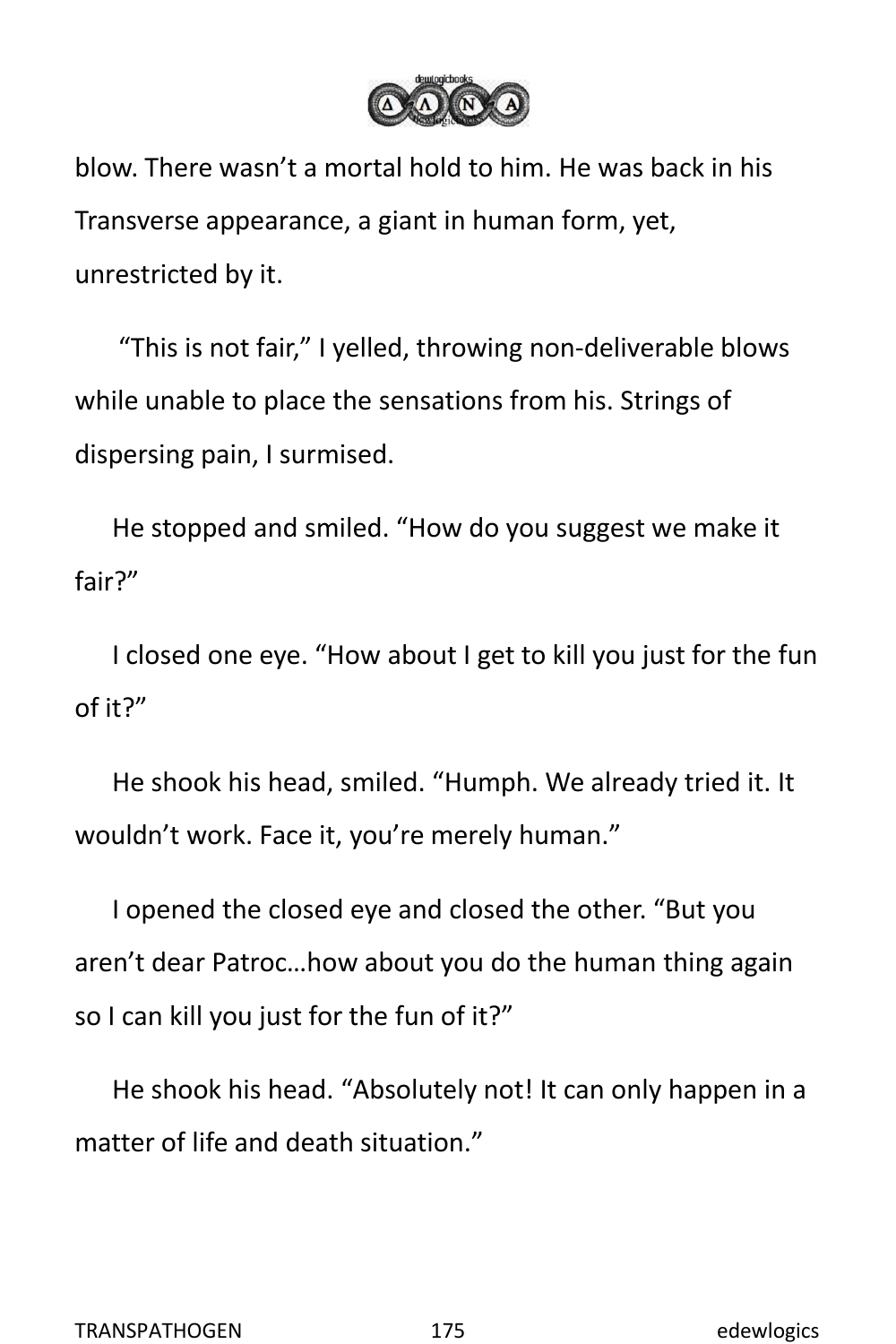

I smiled. "Indeed, times such as this."

"No, such as that time on Halfway Creek when you tried to kill yourself with instruments you took from Transverse."

I shook my head. "Bad times…and a little good time in…" The noise was unmistakable as I stopped talking. It seemed the wind was whispering as it moved, ruffling leaves, a soft but profoundly noticeable occurrence.

I heard Patroc exhale as his head met his palm.

"What's going on?" I asked as I got up.

He looked worried. "I would have told you sooner if I knew it would happen so soon."

I frowned, wary. "What would happen so soon?"

He turned to me. "The ripple effect of what you did, your consequence. He's getting closer. I can feel it."

I could feel it too. The tone of the whispering wind was changing, becoming increasingly harmonious as it grew louder,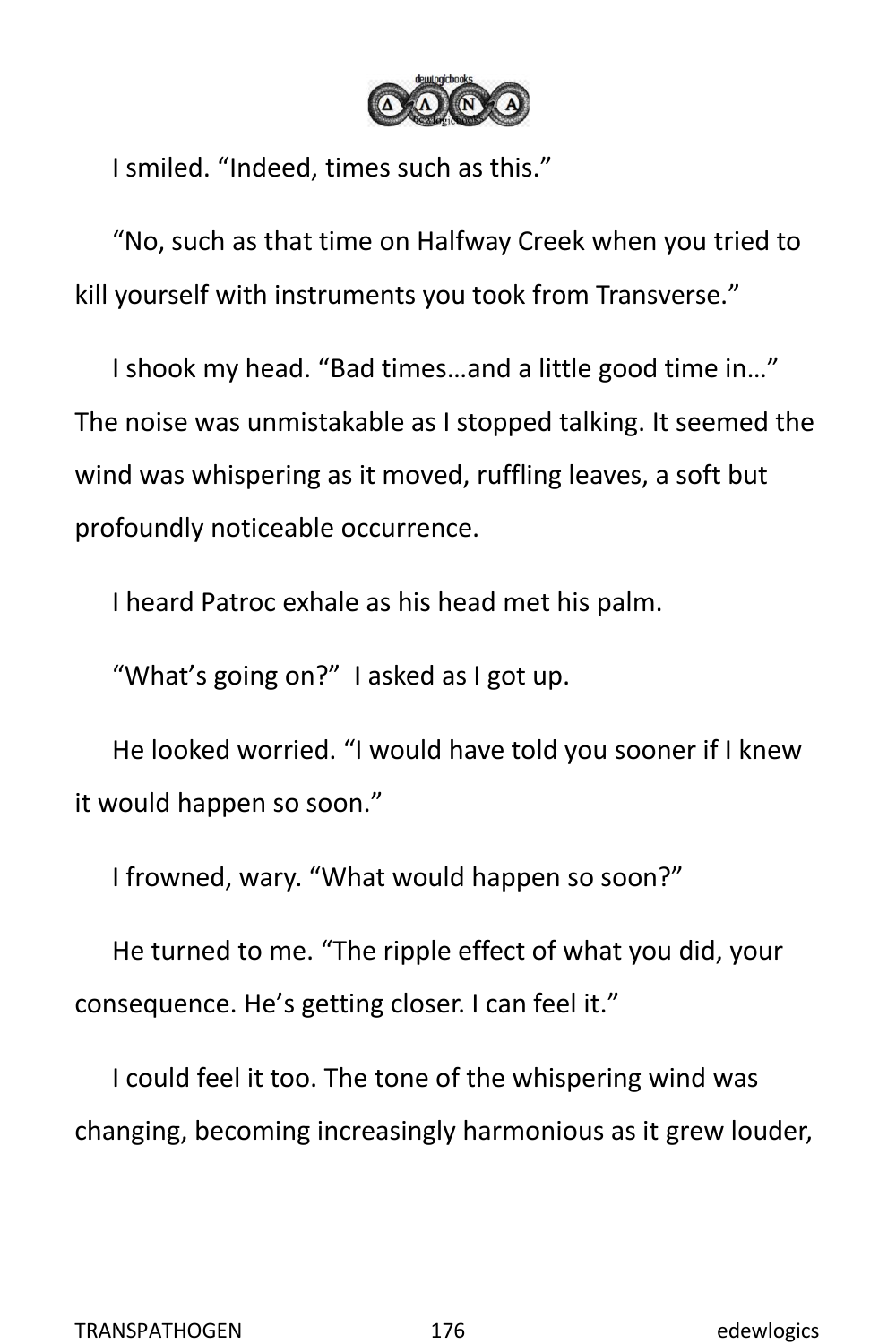

closer. "Who's getting closer?"

"Now Deb. You know when it comesto Transverse true knowledge—"

I nodded. "Is inquired, acquired rather than attained. I know."

"You'll need all the strength you have to fight him off, not off really, just away at some proximal distance."

I frowned, as I felt a tightening in my stomach. "Fight who off? What proximal distance?"

He exhaled. "Don't worry, no one can hurt you, I'm here. Just remember that your consent is your power and you dominate. Do you remember what happened with the split? Think hard and fast."

I nodded. "Of course I remember. It happened to me."

He nodded. "I mean what happened in it."

"There was a split."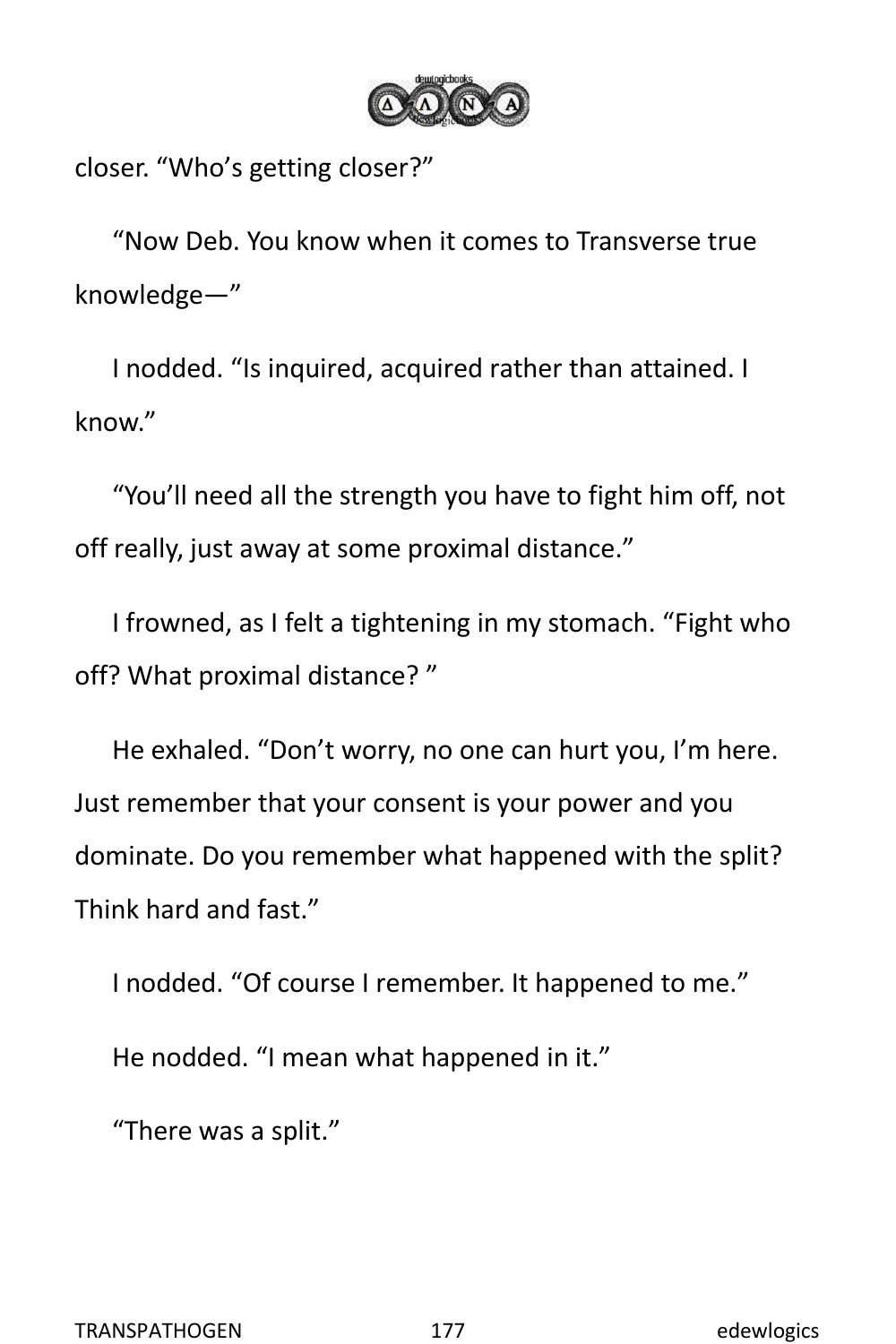

"And what happens when there's such a split?"

"Two opposites initiate."

"And what happens when something is initiated in the physical sense?"

And as I realized what had happened I saw what was coming for the first time, at least the form of it. He couldn't be mistaken. Just like Patroc, he was a giant. I stared straight towards the approaching presence when I told Patroc, "Her presence is announced."

He nodded. "So loudly, you carry the residual with you."

"Remanent magnetization, residual magnetic memory. Crap! He's coming for her!"

"Crap is not the issue. All he can do is sense and smell the existence. She's not here. You are. She's you."

And as the strange giant lowered his head towards me, I told Patroc, "And he's just like you." The emanating energy felt like he could suddenly burst to life within that scope of some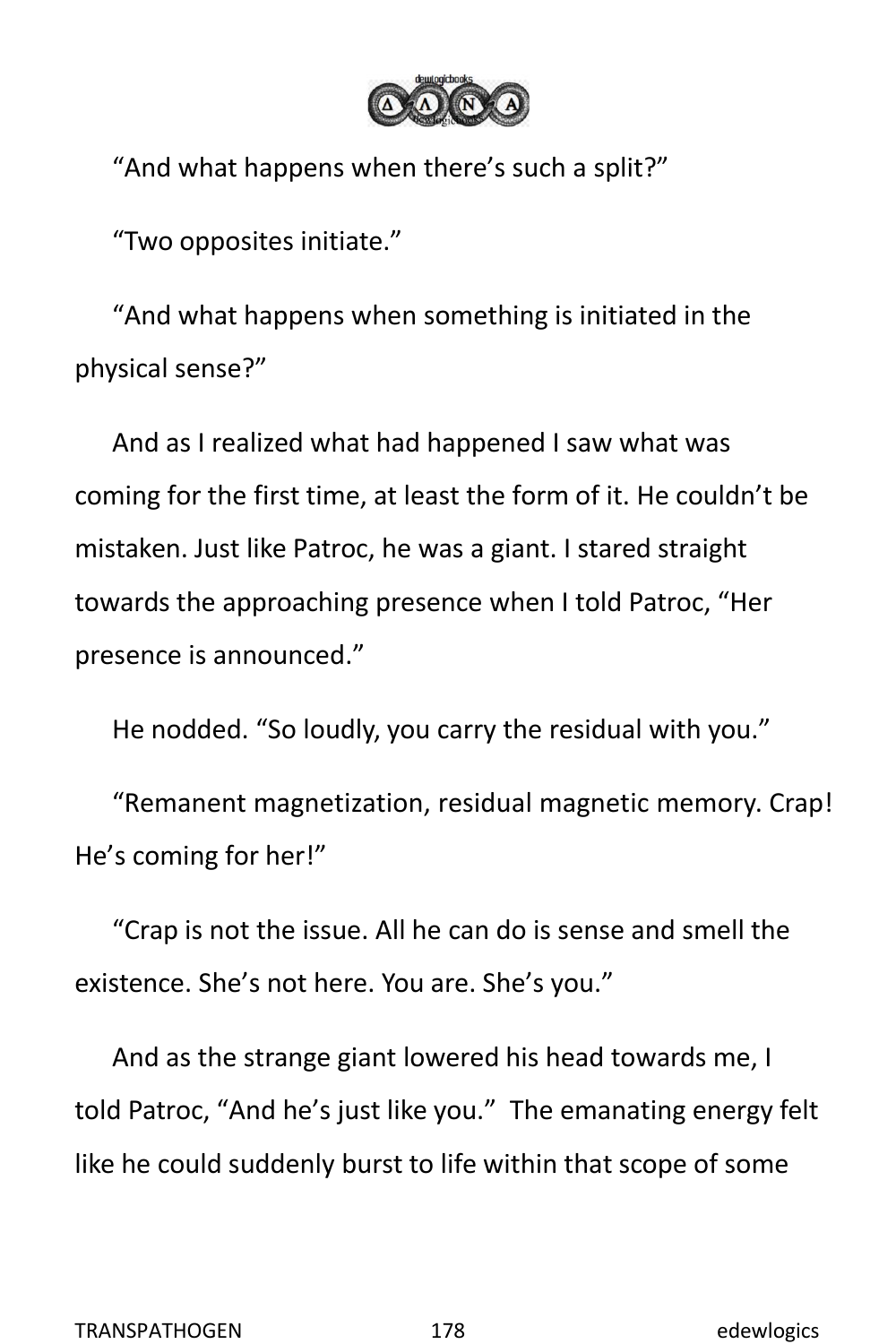

human limited hope, something touchable. But that was the very opposition to what he was. He was dreamy. "He's so hot…"

"Deb," Patroc cautioned.

"Handsome…" I finished as I remembered his warning. My strength was in my consent and as much as his appearance was appealing, it couldn't be realistic and was going to take away from my strength.<br>He sniffed into me as I held my ground within his nearness,

gathering strength. "Mortal," he called as he engaged my eyes. "You hold the power to stray from Transverse to Transverse, world to world, yet I smell her. You hold the beauty I seek from me with the impurity that is you. Where is the other I seek, the better?"

Weakness met fury, and my eyes met his this time with unrestrained anger. He was calling me an impurity. "Patroc," I called. "Is this where I wish him away with a wave of my hand?"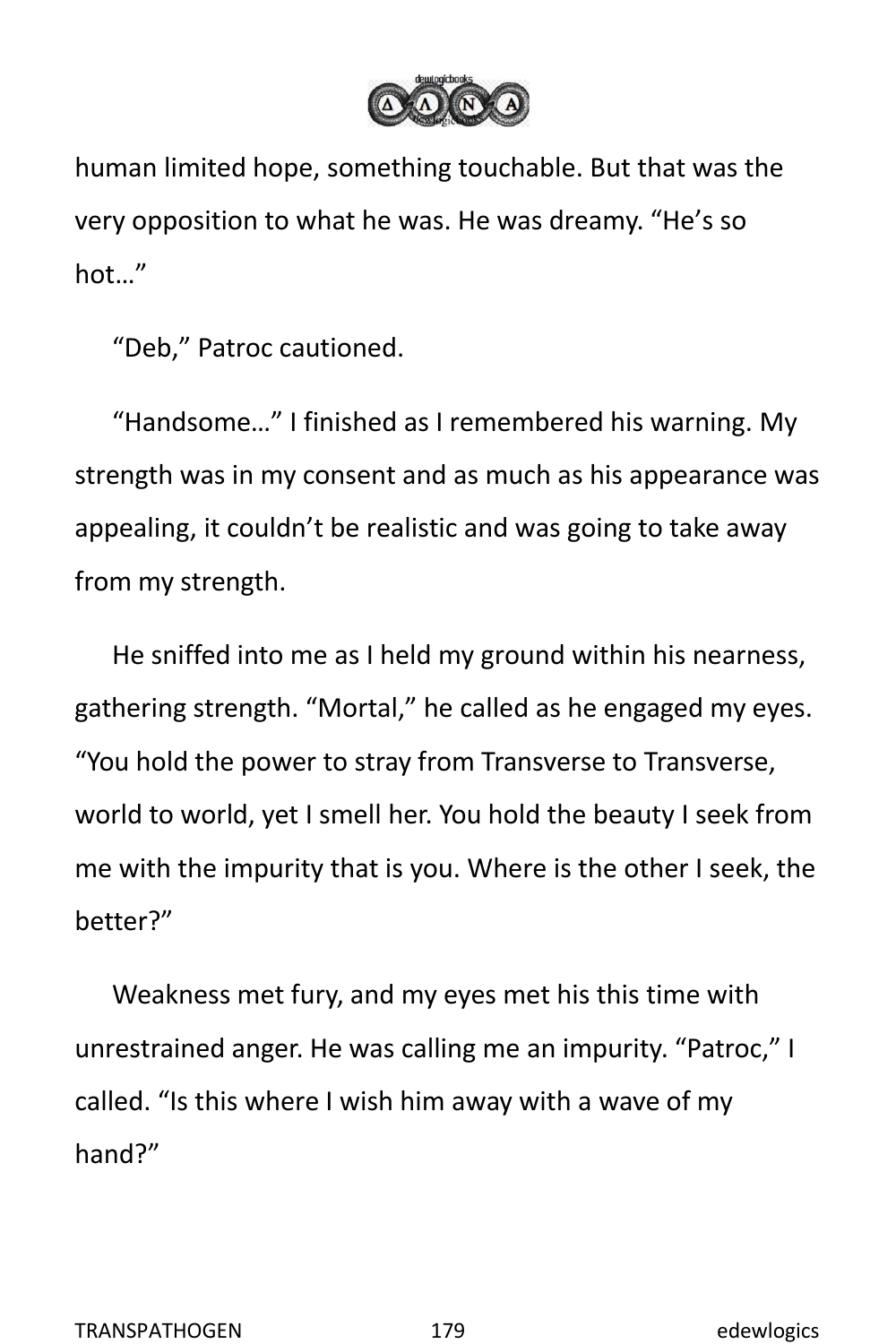

The stranger smiled, retreating slightly. "It is not that easy Mortal—"

"My name is not mortal! It is Deb," I said.

He lowered his head to a bow. "And I am Detroc."

Unimpressed, I nodded and with a wave of my hand said, "Good. Now shoo, shoo, along you go Detroc…There's nothing for you here."

He smiled. "I see you've been informed of your rights, but not too fast Deb. I may have something you need. Something Patroc cannot give you." He lowered his head to hold my eyes again.

How do they do that, I wondered, bend their backs nearly in half. After a few moments of his silent engagement with my eyes, "The effect of your awesomeness wore off the minute you called me an impurity," I said.

He smiled, sniffed into me again. "But you are," he answered.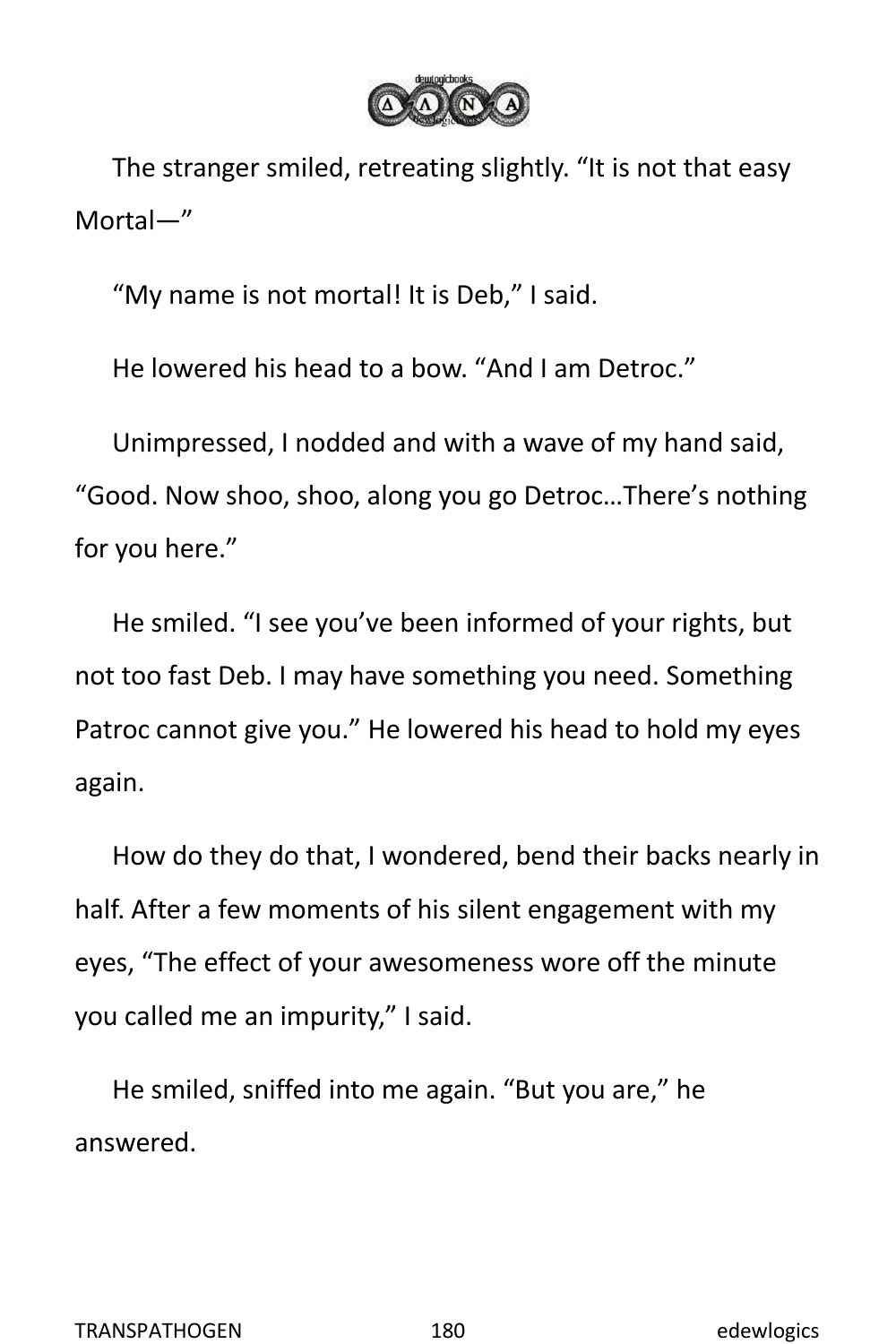

In a purely instinctive move, I sniffed into him as well. "Uh…you smell like an ass—" I said.

"Deb," Patroc cautioned.

I raised my hand instead and separated my fingers. "One of these is for you."

Detroc smiled. "Which one of those?"

I shook my head. "You can't be faking dumb. The middle

one."<br>He smiled before he sniffed into me again, making the process less grim than the usual. "You know…emotions oppress humans and when they're able to suppress their emotions, their thoughts betray them. I know you've been touched by Patroc."

"Don't listen to him," I heard Patroc say.

But I chose to allow Detroc to continue. "If he were mortal, he'll be everything you want won't he? If a mortal could have it all, won't you? The intellectual and emotional compatibility…"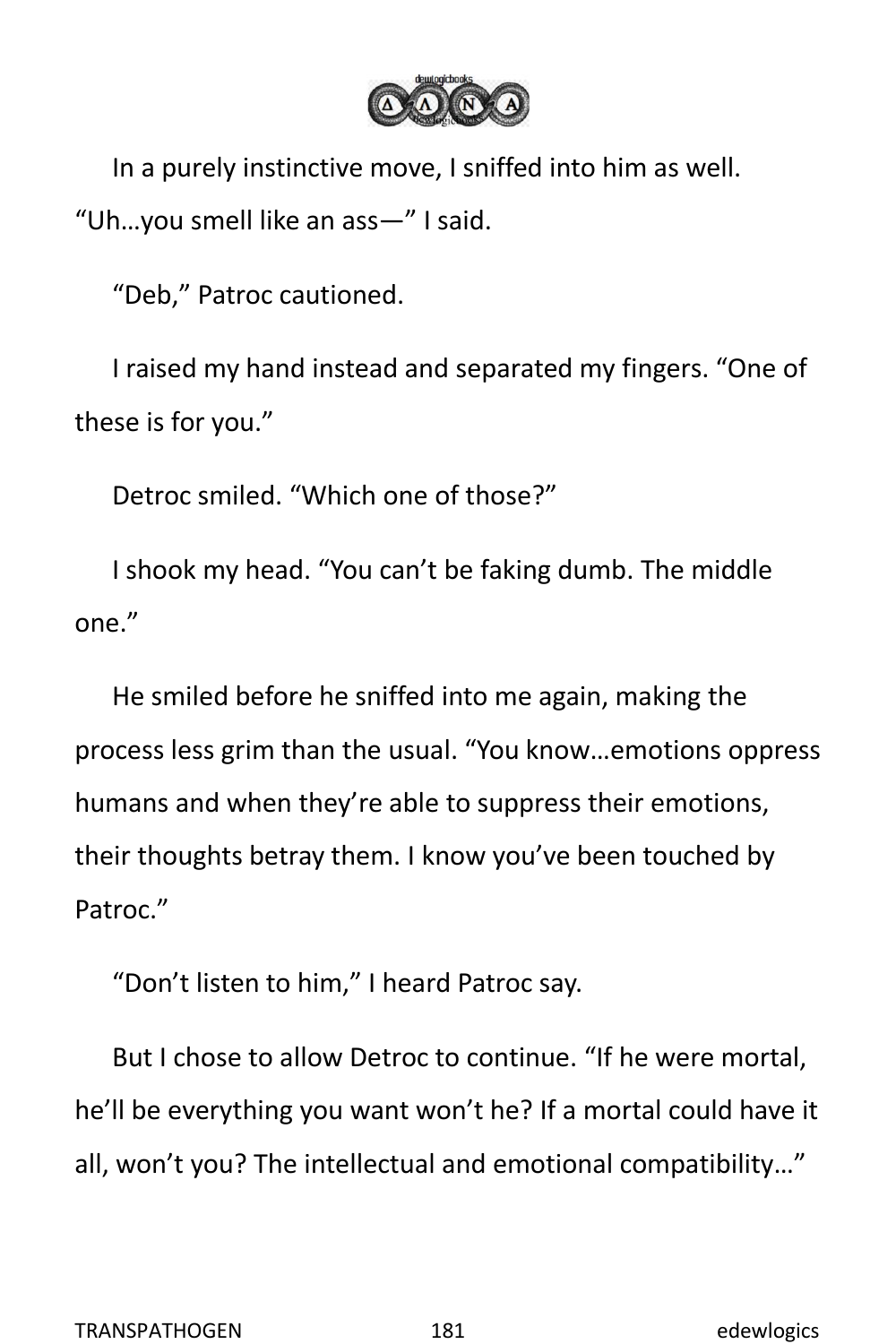

When he continued, it was in a much sardonic tone. "And I believe you've had a taste of the sexual. What a terrible mortal lack you've got going there."

As much as I tried to suppress my intimate reaction to his piercing personal reference, I couldn't. It was daring, and truly close to mark. I held my breath for a few seconds, staring at him as I attempted psychological calm.

"Deb," Patroc called in a low pacifying tone.

"Are you done Detroc?" I asked.

He drew back slightly, shrugged. "No. I—"

"Shut up!" I said. He did and I moved closer to him. "Get smart Detroc. Wait until I'm weak. That's the only time the other you seek comes out to play."

He studied me. "Then I may state my offer to be one of your guides."

I frowned. "That you can give me something Patroc can't? What would that be?"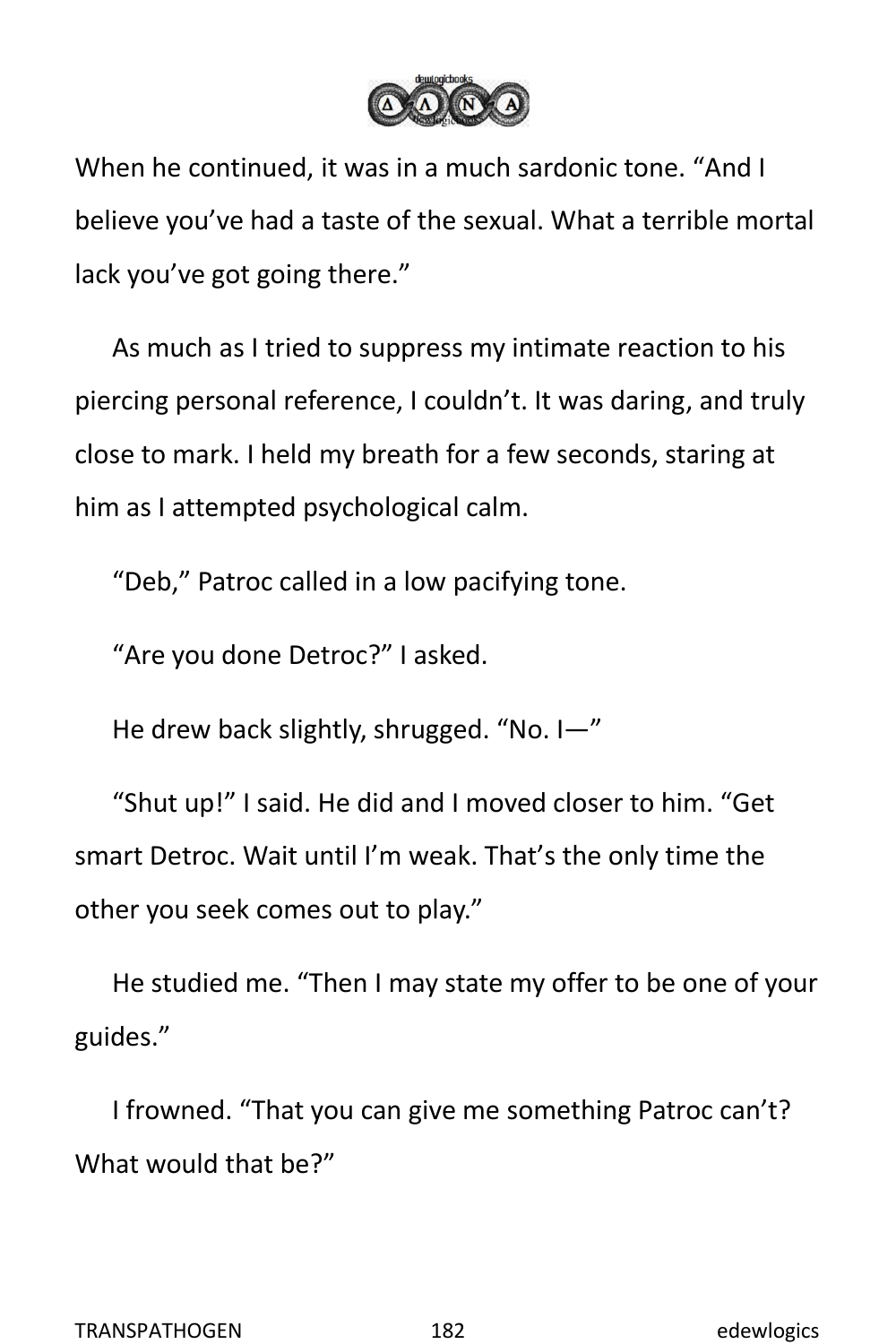

He moved close to me as I wondered if the sparkle in his eyes was a measure of excitement or deceit. "The wisdom of what you hold repulsive for no good reason whatsoever."

I studied him. "Could there be a good reason?"

He nodded. "Indeed there could."

I narrowed my eyes. " A good reason for this repulsion...and what is this repulsion article by the way?"

He shook his head."Hardly an article. It is a part of human nature. It is rather notorious."

I squinted. "Do you mean nefarious…repugnant…vicious…vile…"

He nodded. "By every indication it is."

I held his eyes steadily. "Prove it."

He raised his elegant brows. "I have to prove it in process."

I shrugged. "Then do that."

"What do you want to know?"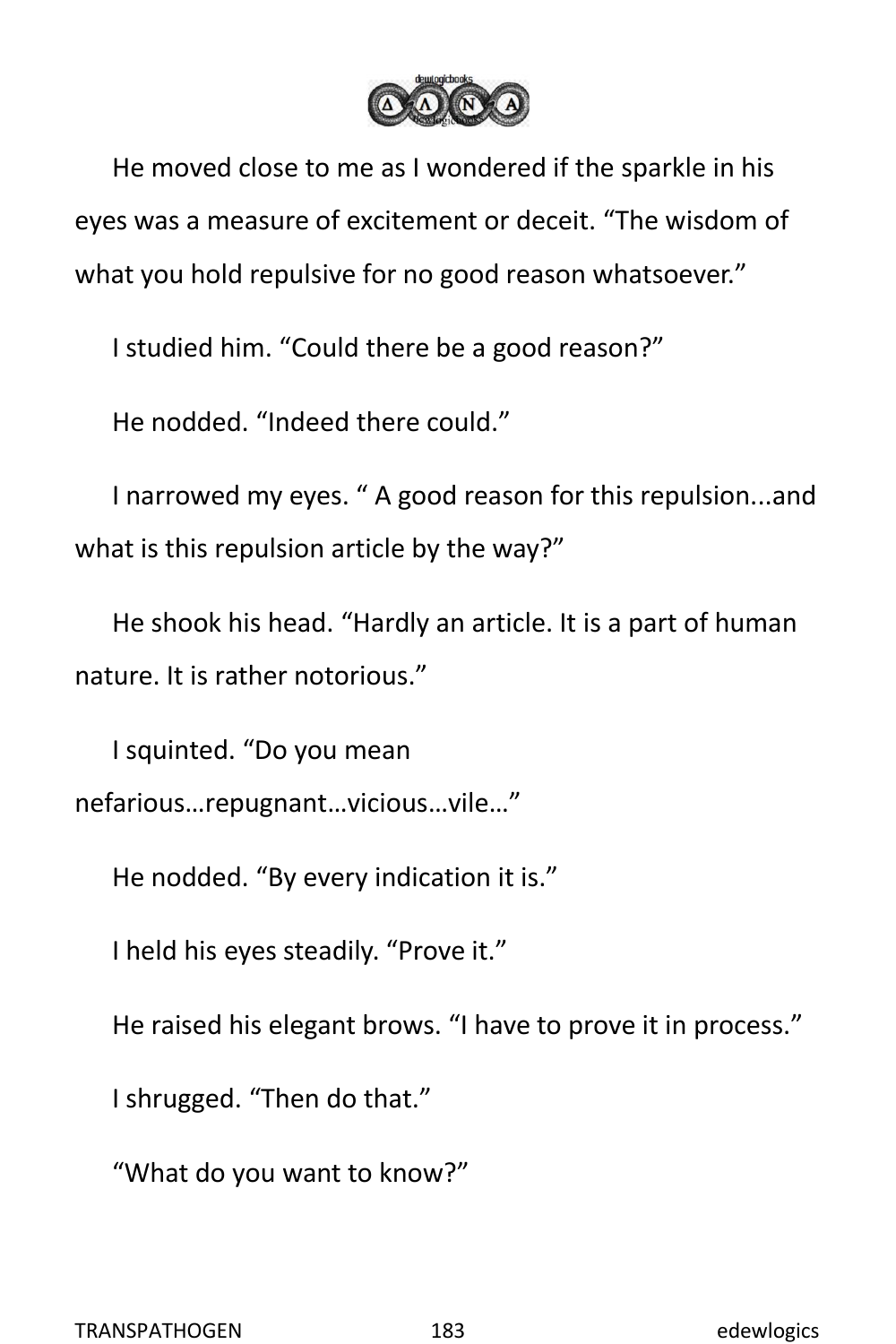

I shrugged. "I don't want to know anything. Do something." He studied me. "Do something? To you?"

I studied his demeanor. "If you will rather do something to Patroc be my guest."

"You sell me this short , really?" Patroc asked.

I shrugged. "I'm not sure I trust the two of you together. Why not find out?"

Detroc smiled. "I cant."

I frowned. "Why the hell not?"

"Because I cannot be two things at the same time," he replied.

"Are you sure about that?"

He held my eyes. "I can not be your guide and your tormentor."

I still didn't quite trust him as I was bursting with instinct and I wasn't sure why.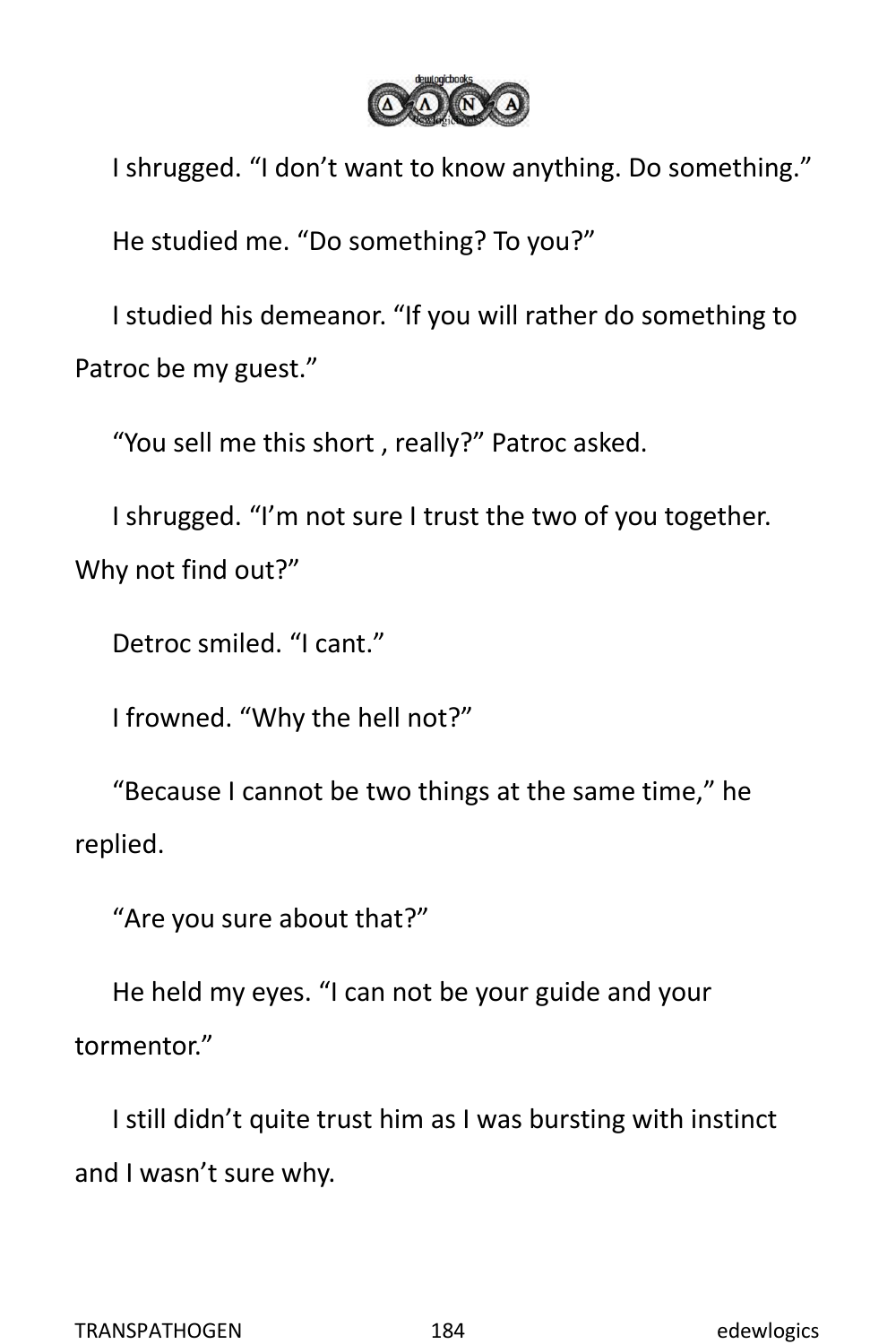

He studied me. "I am your guide for all instinctual flares, all those angular divergences you must entertain to survive."

I was yet on some perplexing edge he didn't seem capable of helping me with in the moment. "Are you evil?"

He frowned. "Now, what stupid question is that?"

I turned to Patroc. "Why is it he gets to abuse me and you don't?"

"To what can you not help but be true?" Patroc asked.

"Nature!" I turned to Detroc. "It's your nature to be rude and insolent. Then you must be some kind of obnoxious super sized human instinct."

He nodded. "Transverse mainly. But you're the human, you can also be rude and insolent. so you must know that not all instincts are bad."

I hesitated. "No, of course not, but I am apt to never just believing what I see, or hear, or--"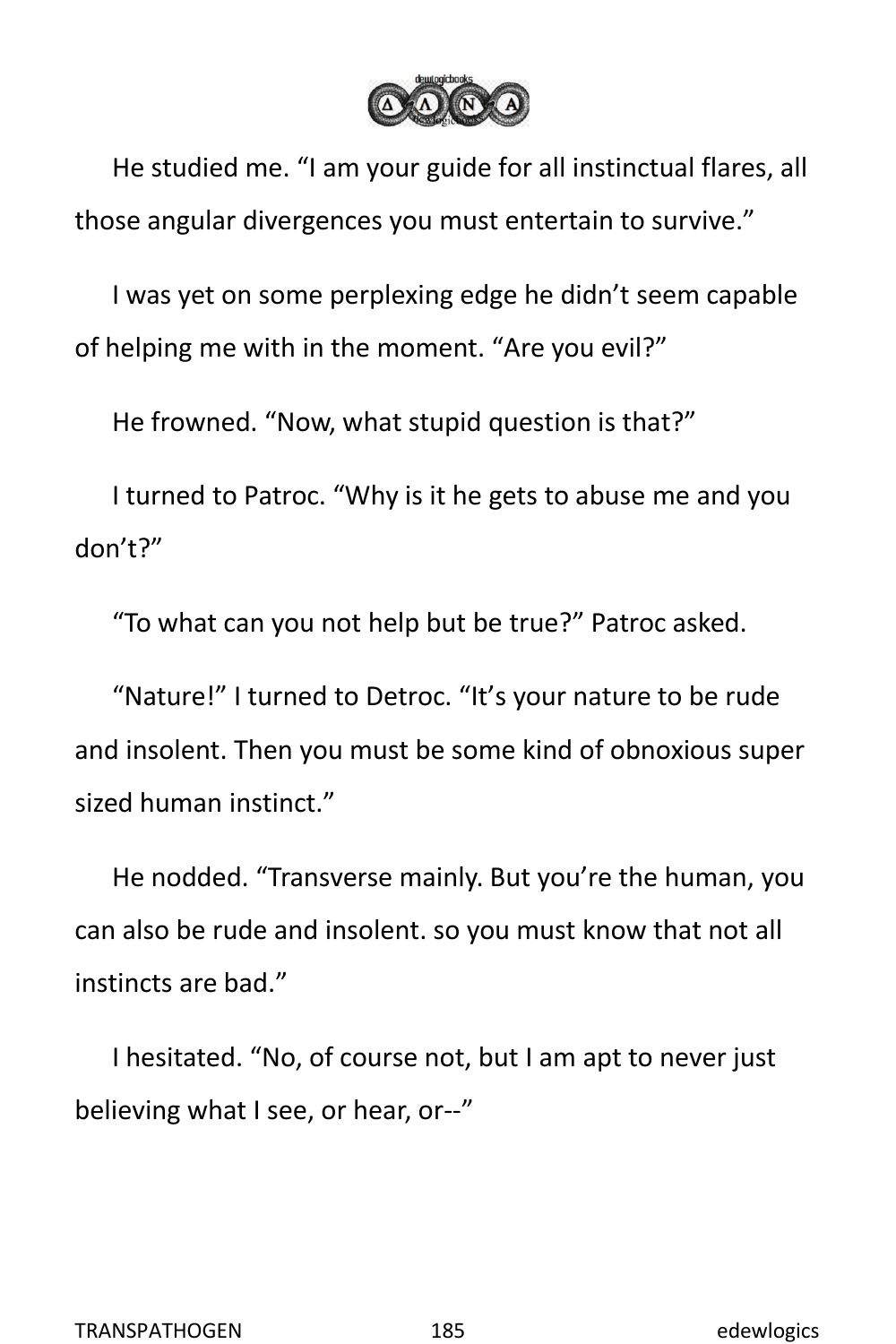

He smiled. "Or see? First you must consent to my being your guide."

I shook my head. "I already have one."

"Your junior guide I mean," he corrected. "Patroc is more suited to you."

I turned to Patroc. "This esoteric reality Ihave little understanding of, is it of necessity?"

He smiled. "It is hardly little with regards to human nature and it is not esoteric but merely instinctual. But everyone wills it if it's an absolute necessity. Everyone wills it in terms of the most primal of urges, survival."

I debated his seriousness. "Even you?"

He hesitated briefly. "Even me."

I wasn't sure I had his consent. "It is indeed part and parcel of much of life on Earth and it really hurts when it affects you. Any reason studying it?"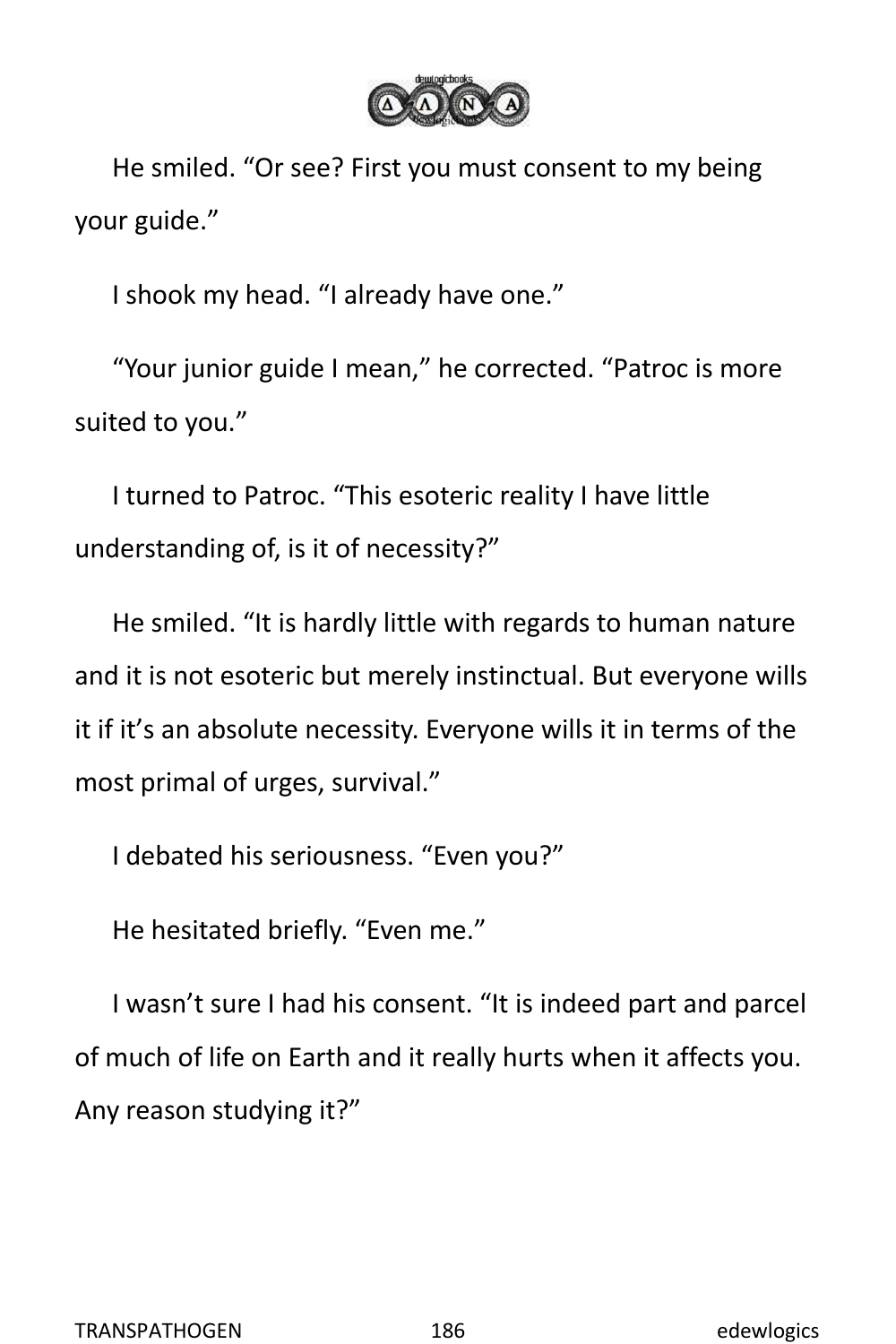

He raised his eyebrows. "I think you just gave it."

I turned to Detroc.

He moved closer to smile at me. The effect of his beauty was lessening on me.

"What?" he asked.

"Still playing dumb on me Detroc?" I asked.

He smiled. "The answer to that is always in process. You still have much of your limited human life to live."

I turned to Patroc. "The answer to playing dumb on me or being dumb? Is this a trick?"

Detroc answered. "is that a trick question?"

I frowned. "Is that a trick for a trick question for me or the trick?"

He shook his head."How about this for a trick question. What happens to a thief in time?"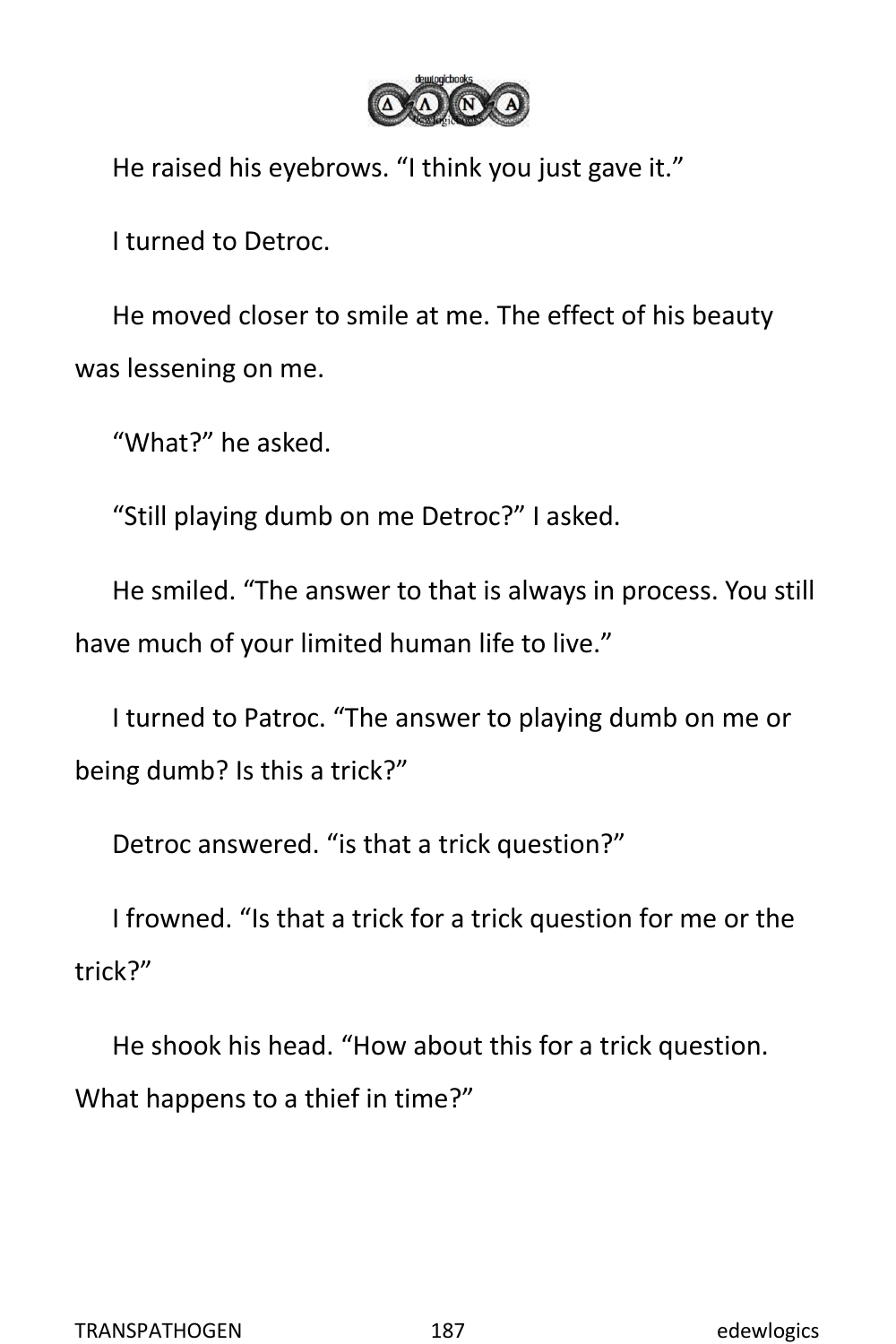

It was a question for me as it stopped me to gather my thoughts. "He is an apparition onto himself. He can not go through time as anything other than what he isn't."

"What happens when that happens?" Detroc asked.

I was silenced briefly, thinking. "Because he can not go through time, time must go through him. Unlike life to its source, it is a curse to all that is natural and living. He becomes nefarious, wicked, repugnant, unnatural, unreal , indeed evil!"

"I can't be two things to you at the same time,am I good or evil?" Detroc asked.

I exhaled, relieved at the thought of the appropriate answer. "So we're clear. I absolutely do not trust you. But we can make it work."

He shrugged. "Why not? Humans do it all the time."

"Since you're beyond human, we'll do better. We'll transcend it," I said.

He smiled and turned to leave.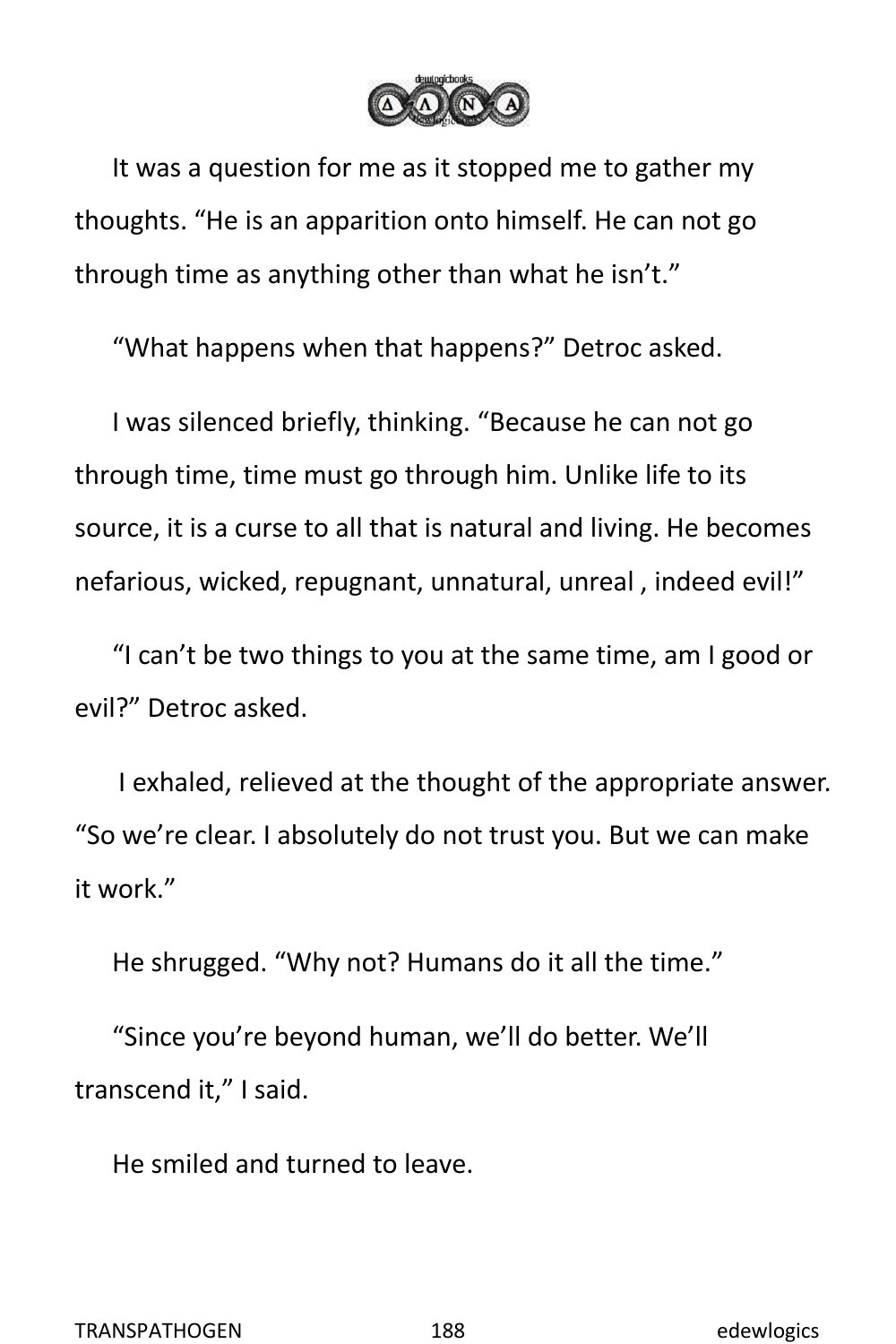

I eyed him suspiciously as he left. But there, with Patroc, I felt safe. "Patroc," I called. "Why did he call me an impurity?"

Patroc hesitated, briefly. "One opposing charge in coexistence with another, one in your case more than the other, both sustained, but nevertheless opposing."

"Then he's an impurity to me as well. A giant pain in the $-$ "

"Deb," Patroc cautioned.

"Butt," I said smiling. "I was absolutely going to say butt."

Patroc smiled, picked me up and threw me up in the air until he helped the wind hold my fall."Encounters great and small have their reasons Deb, only in time."

There I thought about the encounter with Patroc at first thought. Transverse encounters were hardly ill-aimed.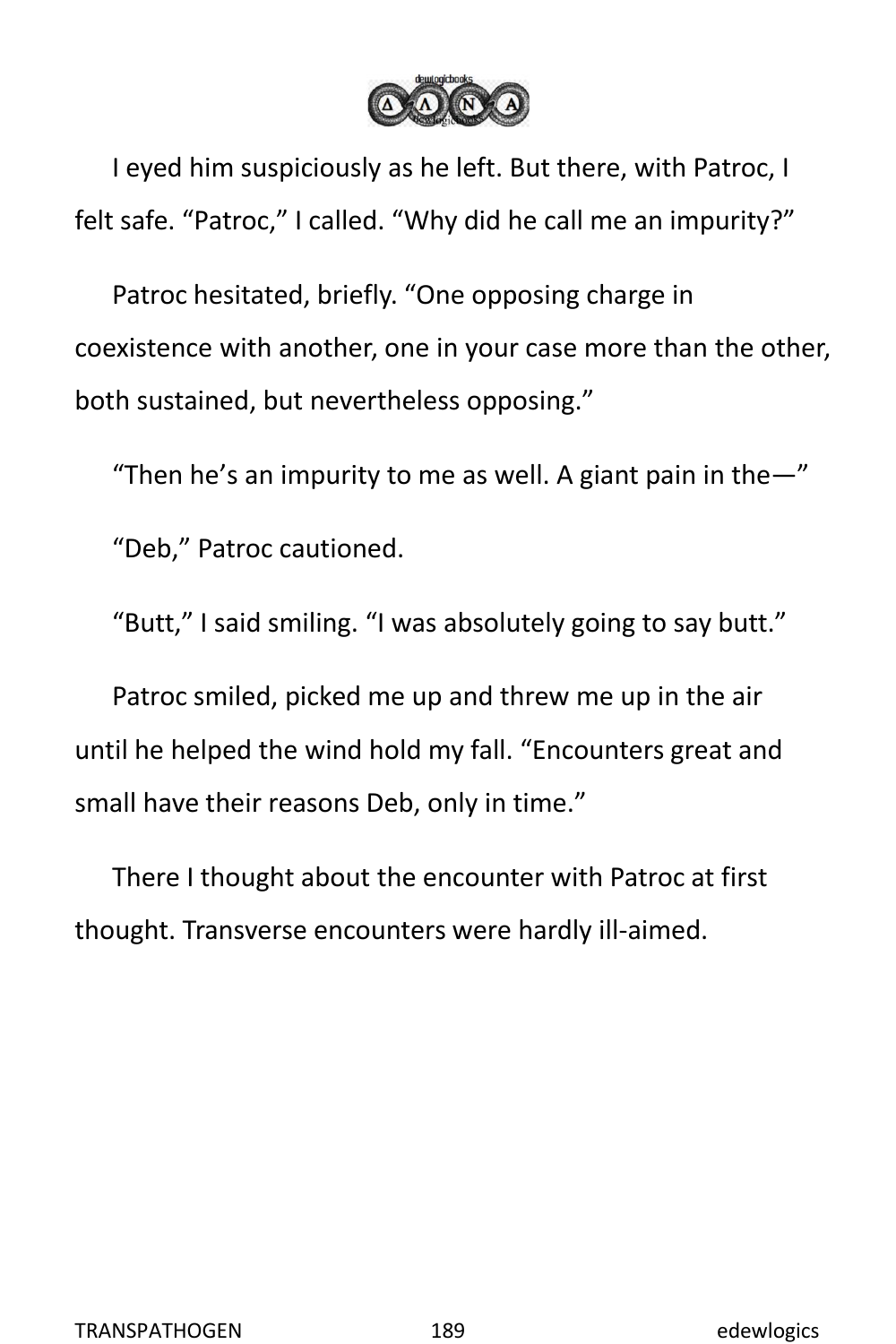

## The Next in the Series Provided Free

## Please give all support for publications on edewlogics.com

## CROSS DISPOSITION INDISPOSITION #2



The FAA call it the "mayday" events: the sudden and uncontrollable airplane momentum from air to ground. Someone, something, is downing planes. And until there is a clue into the causes, all commercial and non commercial airplanes are grounded. Only investigative planes may fly.

Transverse is sure the Datar, a powerful weapon possessed by a cross world settlement of defected Transverse agent in Nitari, is responsible. It is a weapon capable of ridding a celestial object of its surrounding atmosphere, gripping its energy and encapsulating it in a set horizon. Deborah Lelan is equipped with a Transverse weapon capable of injecting